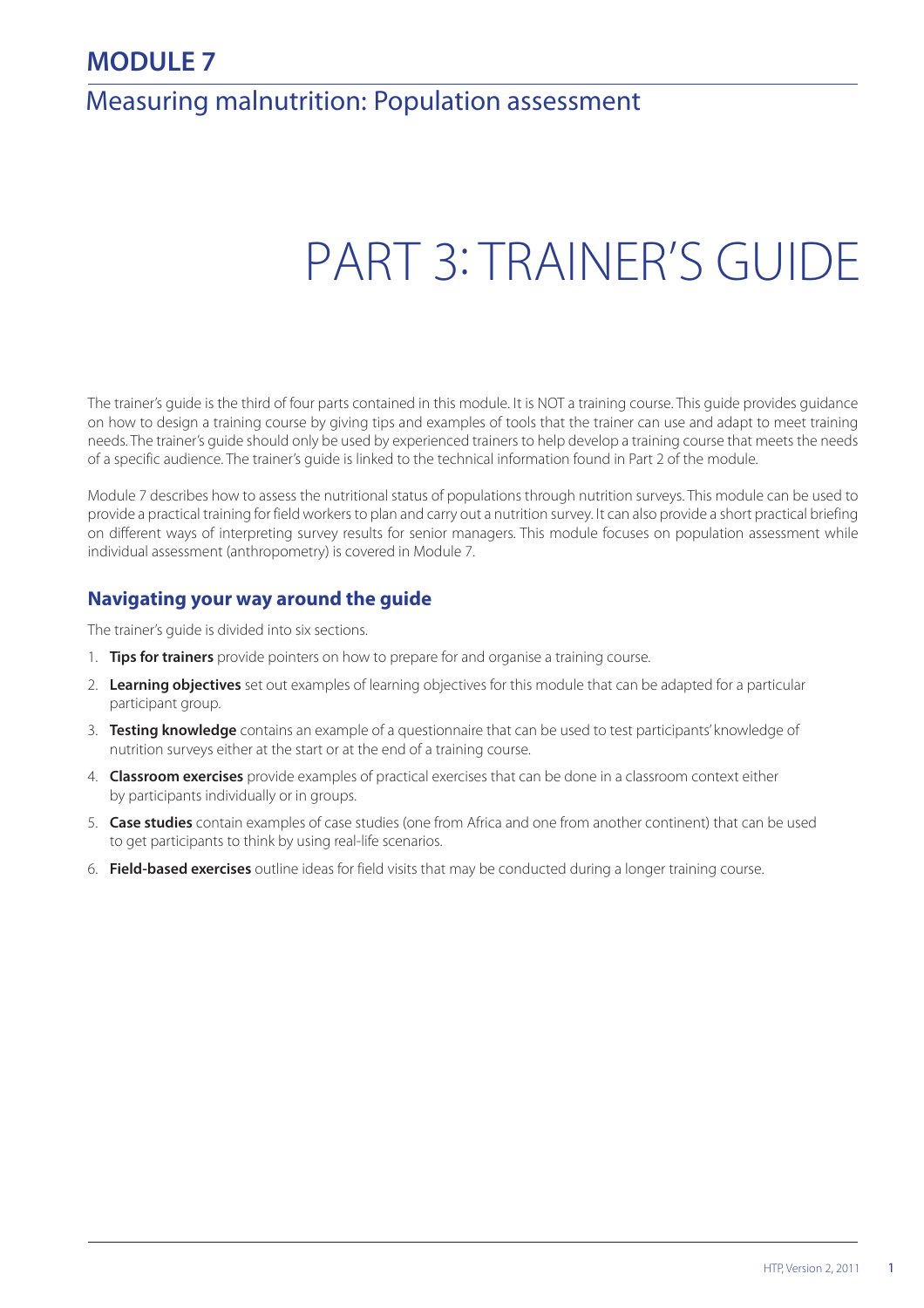## CONTENTS

## **1. Tips for trainers**

**2. Learning objectives**

## **3. Testing knowledge**

**Exercise 1:** What do you know about nutrition surveys? **Handout 1a:** What do you know about nutrition surveys? (Questionnaire) Handout 1b: What do you know about nutrition surveys? (Questionnaire answers)

## **4. Classroom exercises**

**Exercise 2:** Designing appropriate objectives and information to be collected **Handout 2a:** Designing a nutrition survey in Gaza Strip 2003 **Handout 2b:** Designing a nutrition survey in Gaza Strip 2003 (Model answers) **Exercise 3:** Allocation of clusters **Handout 3a:** Cluster allocation form **Handout 3b:** Cluster allocation form: Model answers **Exercise 4:** Assessing quality of nutrition survey reports **Handout 4a:** Nutrition survey report **Handout 4b:** Nutrition survey report completeness checklist **Exercise 5:** Summarizing nutrition survey reports **Handout 5a:** Nutrition survey report **Handout 5b:** Nutrition survey summary report (Model answers)

## **5. Case studies**

**Exercise 6:** Interpreting nutrition survey data **Handout 6a:** Case study I: Political and economic turmoil in Malawi 2002 Handout 6b: Case study I: Suggested answers Handout 6c: Case study II: Somali refugees in Hartisheik camp, Ethiopia 1988-1990 Handout 6d: Case study II: Suggested answers **Exercise 7:** Designing and implementing a nutrition survey **Handout 7a:** Case study III: Afghanistan 2002 **Handout 7b:** Case study III: Afghanistan 2002 (Model answers)

## **6. Field-based exercises**

**Exercise 8:** Practising household selection for a cluster survey **Handout 8a:** Cluster survey (Instructions) **Handout 8b:** Cluster allocation form **Handout 8c:** Anthropometric survey form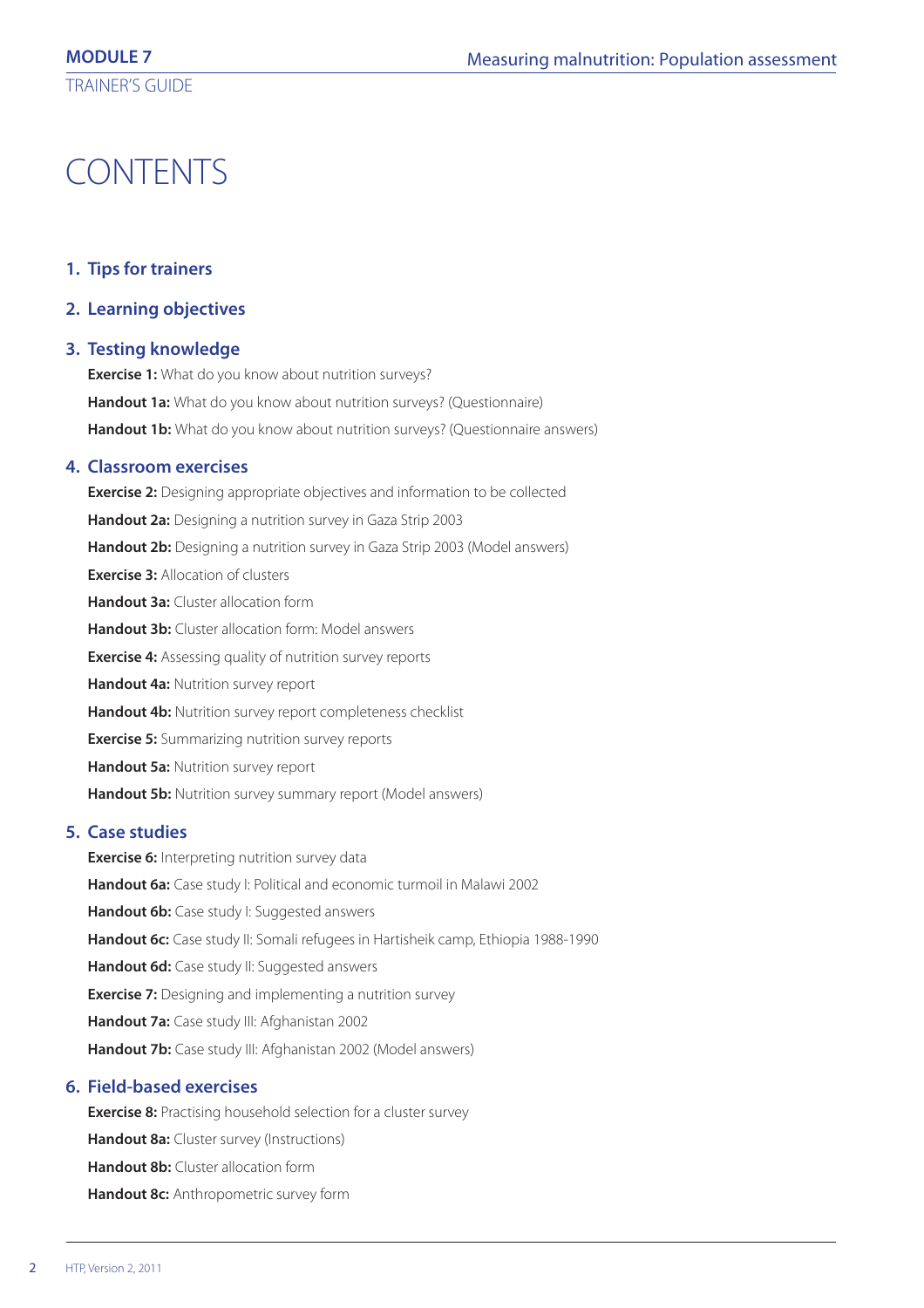## **1. Tips for trainers**

## **Step 1: Do the reading!**

- **•** Read Part 2 of this module.
- **•** Familiarise yourself with the technical terms from the glossary.
- Read through the following key document (see full references and how to access them in Part 4 of this module)<sup>1</sup>: :

## Essential readings

- SMART (2006) Measuring mortality, nutritional status and food security in crisis situations. SMART methodology, version 1.
- ° WFP&CDC. (2005). A Manual: Measuring and Interpreting Malnutrition and Mortality Rome: WFP.

## More readings

- ° SCUK. (2004). Emergency Nutrition Assessment: Guidelines for Field Workers. London: SCUK.
- ° FAO. (2007). Distance Learning Course: Nutritional Status Assessment and Analysis. Rome: FAO.
- ° FAO/FSAU. (2005). Nutrition: a guide to data collection, analysis, interpretation and use, p. 13-32 and Appendices 1, 2 and 4. Nairobi: FSAU.

## **Step 2: Know your audience!**

- **•** Find out about your participants in advance of the training:
	- ° How many participants will there be?
	- ° Have any of the participants already been involved in doing nutrition surveys?
	- ° Could participants with experience be involved in the sessions by preparing a case study or contribute through describing their practical experience?

## **Step 3: Design the training!**

- **•** Decide how long the training will be and what activities can be covered within the available time. In general, the following guide can be used:
	- ° A **90-minute** classroom-based training session can provide a basic overview of the steps involved in a survey and the data that needs to be collected.
	- ° A **half-day** classroom-based training session can provide an overview of the steps involved in designing a survey and calculating a representative sample and include practical exercise 2 or 3.
	- ° A **one-day** classroom-based training session can provide a more in-depth understanding of survey methodology and practice with some practical exercises and a case study.
	- ° A **three- to four-day** classroom and field training can provide participants with the skills needed to design and implement a survey.
	- ° This module does not cover the use of statistical software to analyse anthropometric data.
- **•** Identify appropriate learning objectives. This will depend on your participants, their level of understanding and experience, and the aim and length of the training.
- **•** Decide exactly which technical points to cover based on the learning objectives that you have identified.
- **•** Divide the training into manageable sections. One session should generally not last longer than an hour.
- **•** Ensure the training is a good combination of activities, e.g., mix PowerPoint presentations in plenary with more active participation through classroom-based exercises; mix individual work with group work.

Survey and anthropometric measurements methodology and analysis are evolving. The readings indicated might not be totally up to date but give basic principles.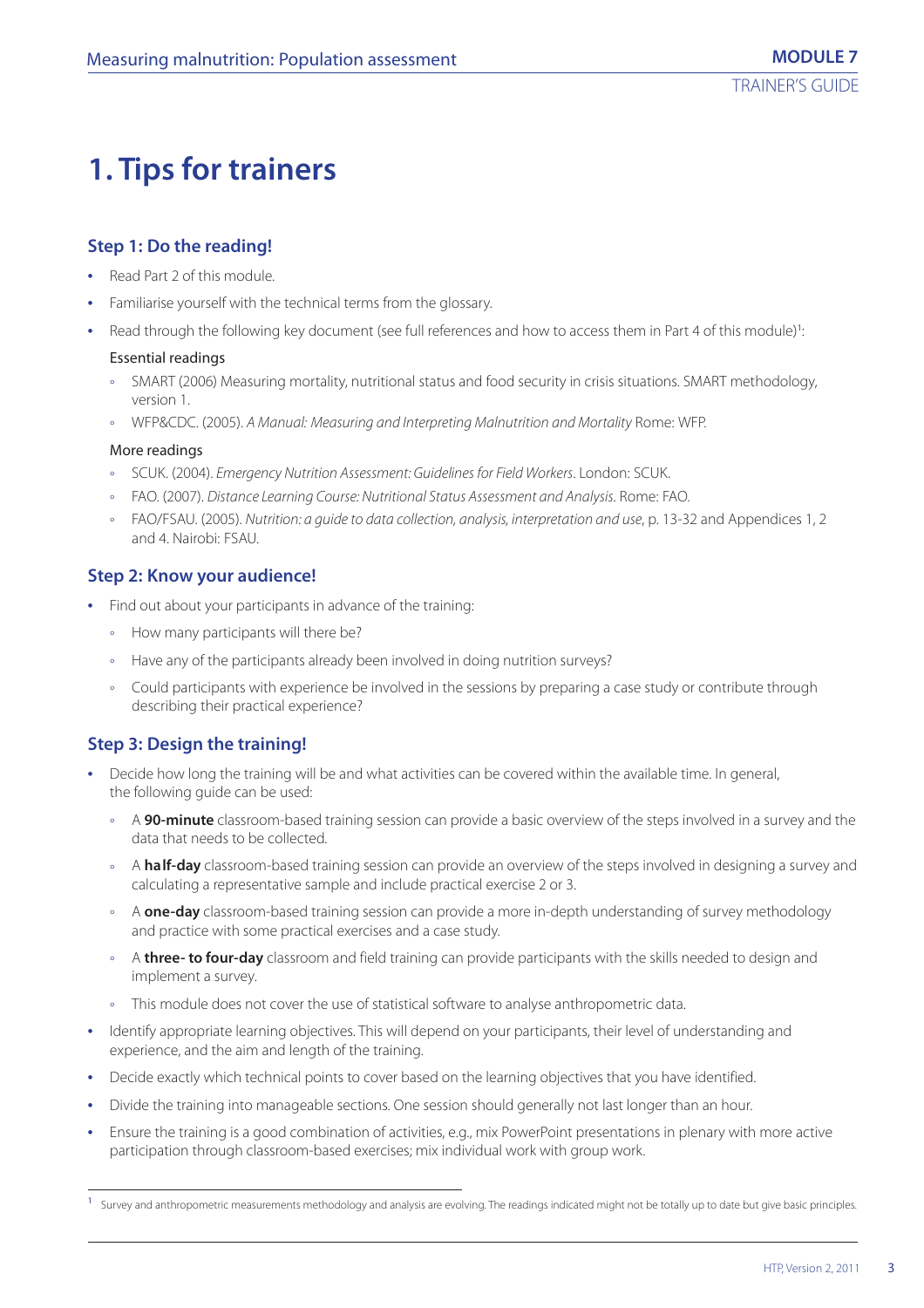## **Step 4: Get prepared!**

**•** Prepare PowerPoint presentations with notes (if they are going to be used) in advance and do a trial run. Time yourself! Recommended PowerPoint presentations that can be adapted from existing sources include (see full references and how to access them in Part 4 of this module):

#### Existing PowerPoint presentations for a session on measuring malnutrition: population assessment

|    | <b>Author</b>                                                                                                                                                                                                                                                                                                                                  | <b>Specific session</b>                                                                                                                                                                                                                |
|----|------------------------------------------------------------------------------------------------------------------------------------------------------------------------------------------------------------------------------------------------------------------------------------------------------------------------------------------------|----------------------------------------------------------------------------------------------------------------------------------------------------------------------------------------------------------------------------------------|
| 1. | SMART<br>Contact: www.smartmethodology.org; check the<br>SMART website for latest updates on manuals and<br>associated standardised training materials                                                                                                                                                                                         |                                                                                                                                                                                                                                        |
| 2. | FAO (2007). FAO Food Security Information for<br>Action Distance Learning Material - Food Security<br>Information Systems and Networks; Reporting Food<br>Security Information; Nutritional Status Assessment<br>and Analysis.<br>http://www.foodsec.org/dl/dlintro_en.asp<br>(Free of charge registration provides access to<br>the material) | Nutritional Status Assessment and Analysis (2.5-3 hours)<br>Nutritional Status and Food Security<br>$\bullet$<br>Assessing Status<br>$\bullet$<br>Nutritional Status Indicators                                                        |
| 3. | University of Nairobi, FSAU & FAO. (2005). Training<br>Package of Materials for the Course Food and<br>Nutrition Surveillance and Emergency.                                                                                                                                                                                                   | Unit II (Sessions 7 to 14) covers assessment and analysis<br>of nutritional problems in emergencies with a view to<br>guiding an appropriate humanitarian response.<br>The power point teaching aids are presented in<br>the Appendix. |

- **•** Prepare exercises and case studies. These can be based on the examples given in this trainer's guide but should be adapted to be suitable for the particular training context.
- **•** Find the appropriate equipment for the session including a few copies of the United Nations System Standing Committee on Nutrition (SCN) Nutrition in Crisis Situations (NICS) publication, which lists nutrition survey results around the world on a quarterly basis.
- **•** Prepare a 'kit' of materials for each participant. These should be given out at the start of the training and should include:
	- ° Timetable showing break times (coffee and lunch) and individual sessions
	- ° Parts 1, 2 and 4 of this module
	- ° Pens and paper

#### **REMEMBER**

People remember 20 per cent of what they are told, 40 per cent of what they are told and read, and 80 per cent of what they find out for themselves.

People learn differently. They learn from what they read, what they hear, what they see, what they discuss with others and what they explain to others. A good training is therefore one that offers a variety of learning methods which suit the variety of individuals in any group. Such variety will also help reinforce messages and ideas so that they are more likely to be learned.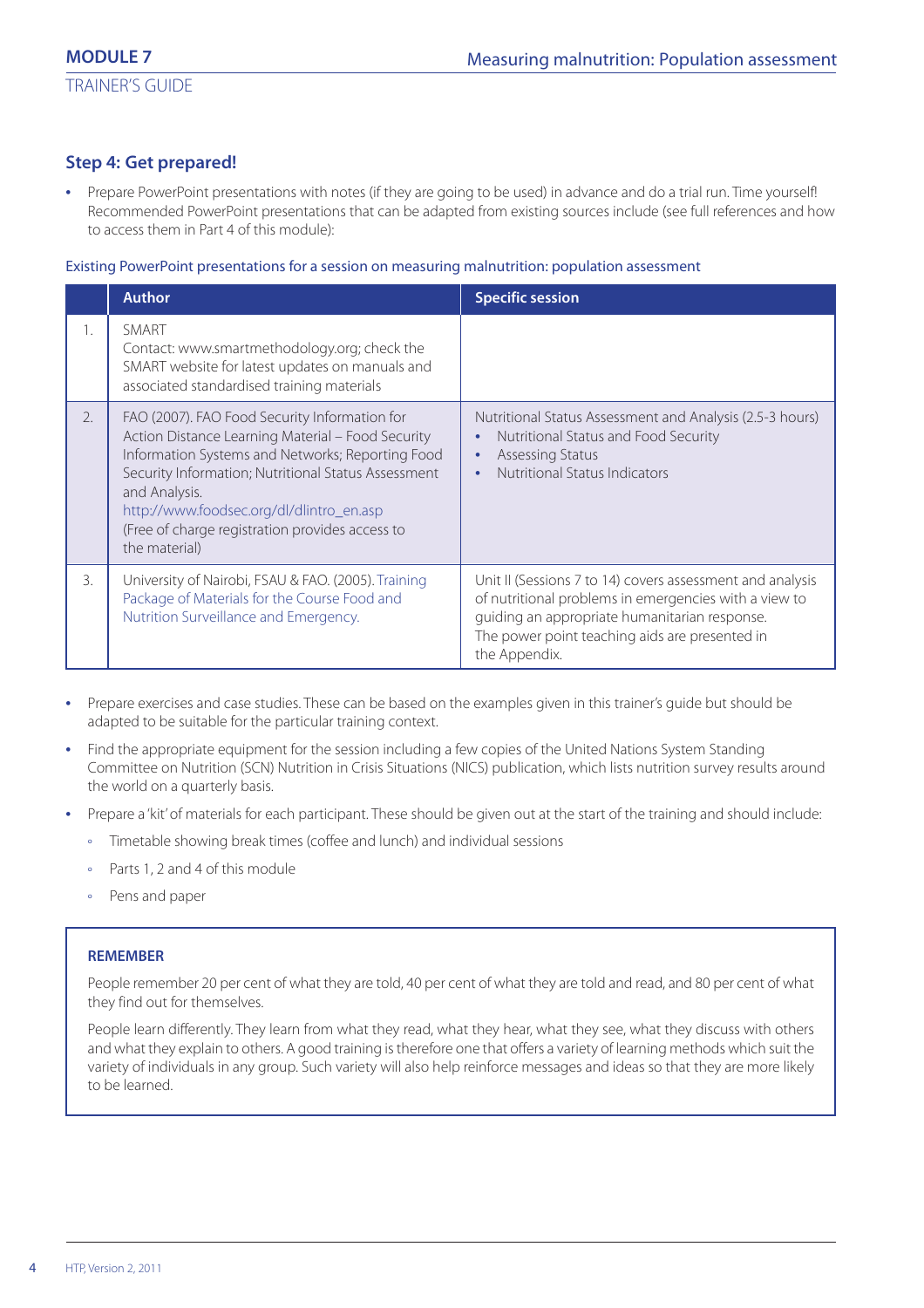## **2. Learning objectives**

Below are examples of learning objectives for a session on measuring malnutrition in populations. Trainers may wish to develop alternative learning objectives that are appropriate to their particular participant group. The number of learning objectives should be limited; up to five per day of training is appropriate. Each exercise should be related to at least one of the learning objectives.

## Examples of learning objectives

At the end of the training participants will:

- **•** Be able to design appropriate objectives and methods for nutrition surveys.
- **•** Understand how to calculate sample sizes for nutrition surveys.
- **•** Understand how to do cluster sampling.
- **•** Be aware of the practical steps involved in implementing nutrition surveys.
- **•** Be able to interpret anthropometric and non-anthropometric nutrition survey results.
- **•** Understand the meaning of prevalence and confidence intervals.
- **•** Be able to summarize the essential content of a nutrition survey report.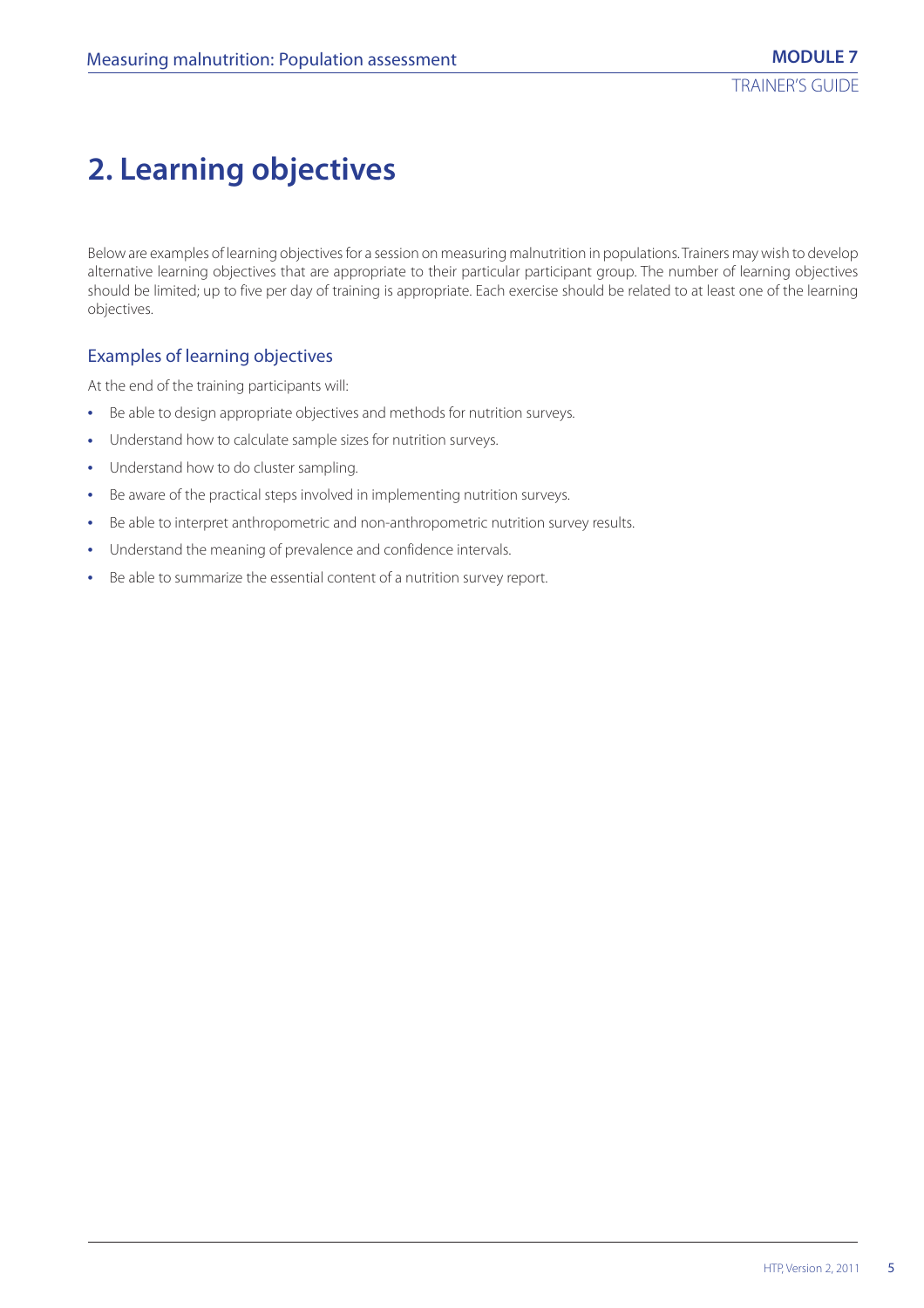## **3. Testing knowledge**

This section contains one exercise which is an example of a questionnaire that can be used to test participants' knowledge about nutrition surveys either at the start or at the end of a training session. The questionnaire can be adapted by the trainer to include questions relevant to the specific participant group.

## **Exercise 1: What do you know about nutrition surveys?**

## **What is the learning objective?**

**•** To test participants' knowledge about nutrition surveys

## **When should this exercise be done?**

- **•** Either at the start of a training session to establish knowledge level.
- **•** Or at the end of a training session to check how much participants' have learned

## **How long should the exercise take?**

**•** 15 minutes

#### **What materials are needed?**

- **•• Handout 1a:** What do you know about nutrition surveys? Ouestionnaire
- **Handout 1b:** What do you know about nutrition surveys? Questionnaire answers

#### **What does the trainer need to prepare?**

- **•** Familiarize yourself with the questionnaire questions and answers.
- **•** Add your own questions and answers based on your knowledge of the participants and their knowledge base.

## **Instructions**

**Step 1:** Give each participant a copy of handout 1a

**Step 2:** Give participants 10 minutes to complete the questionnaire working alone

**Step 3:** Give each participant a copy of handout 1b

**Step 4:** Give participants 5 minutes to mark their own questionnaires and clarify the answers where necessary.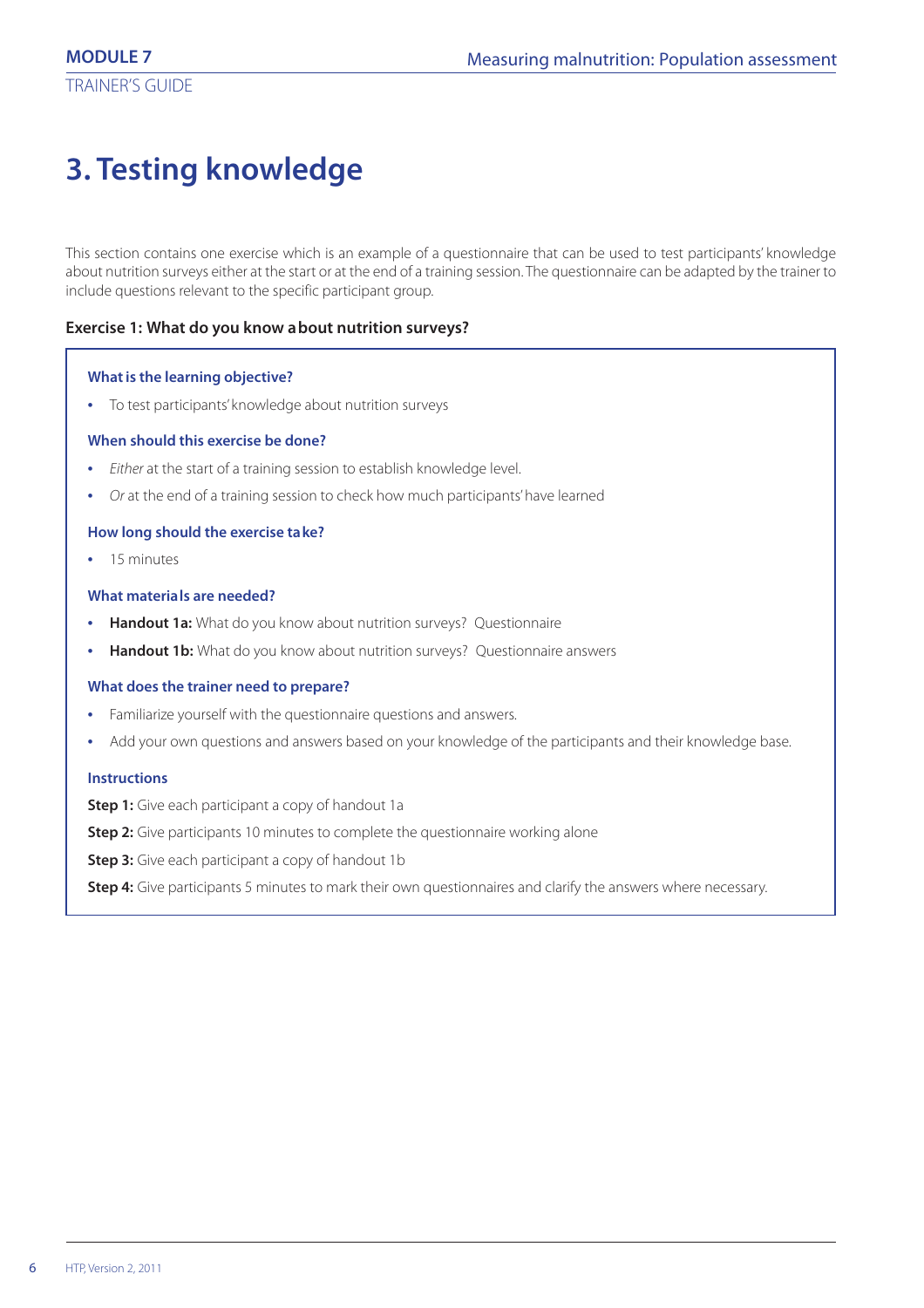## **Handout 1a: What do you know about nutrition surveys?: Questionnaire**

## *Time for completion: 10 minutes*

#### *Answer all the questions*

#### *For some questions there is only ONE correct answer while for other questions there are SEVERAL correct answers.*

1. True or false?

Cross-sectional random-sampled anthropometric surveys can only provide an estimate of the level of malnutrition in a population.

- 2. Which of these populations would be difficult to survey? Circle the correct answers.
	- a) Pastoralists living in small remote communities.
	- b) Children aged 6 to 59 months in Internally Displaced Person (IDP) camps
	- c) Populations living in insecure areas with many landmines
- 3. True or false?

Sample size depends mainly on the sampling method used and not the size of the target population.

- 4. Which are the commonly used sampling method for anthropometric surveys? Circle the correct answer.
	- a) Simple random sampling
	- b) Interval/systematic sampling
	- c) Cluster sampling
- 5. Nutrition status (wasting) should be expressed as: Circle the correct answer.
	- a) Estimated prevalence of height-for-age in Z scores and percentage of the median with 95 per cent confidence intervals
	- b) Estimated prevalence of weight-for-height in Z scores with 95 per cent confidence intervals
- 6. Name three common tools which can be used to assess non-anthropometric data
	- 1.
	- 2.
	- 3.

7. Which of these should be included in the summary of a nutrition survey report? Circle the correct answers.

- a) Methodology
- b) Description of the emergency and emergency-affected population
- c) Results
- d) Tables of coping strategies
- e) Recommendations
- 8. True or false?

Repeat anthropometric surveys should be carried out in the same season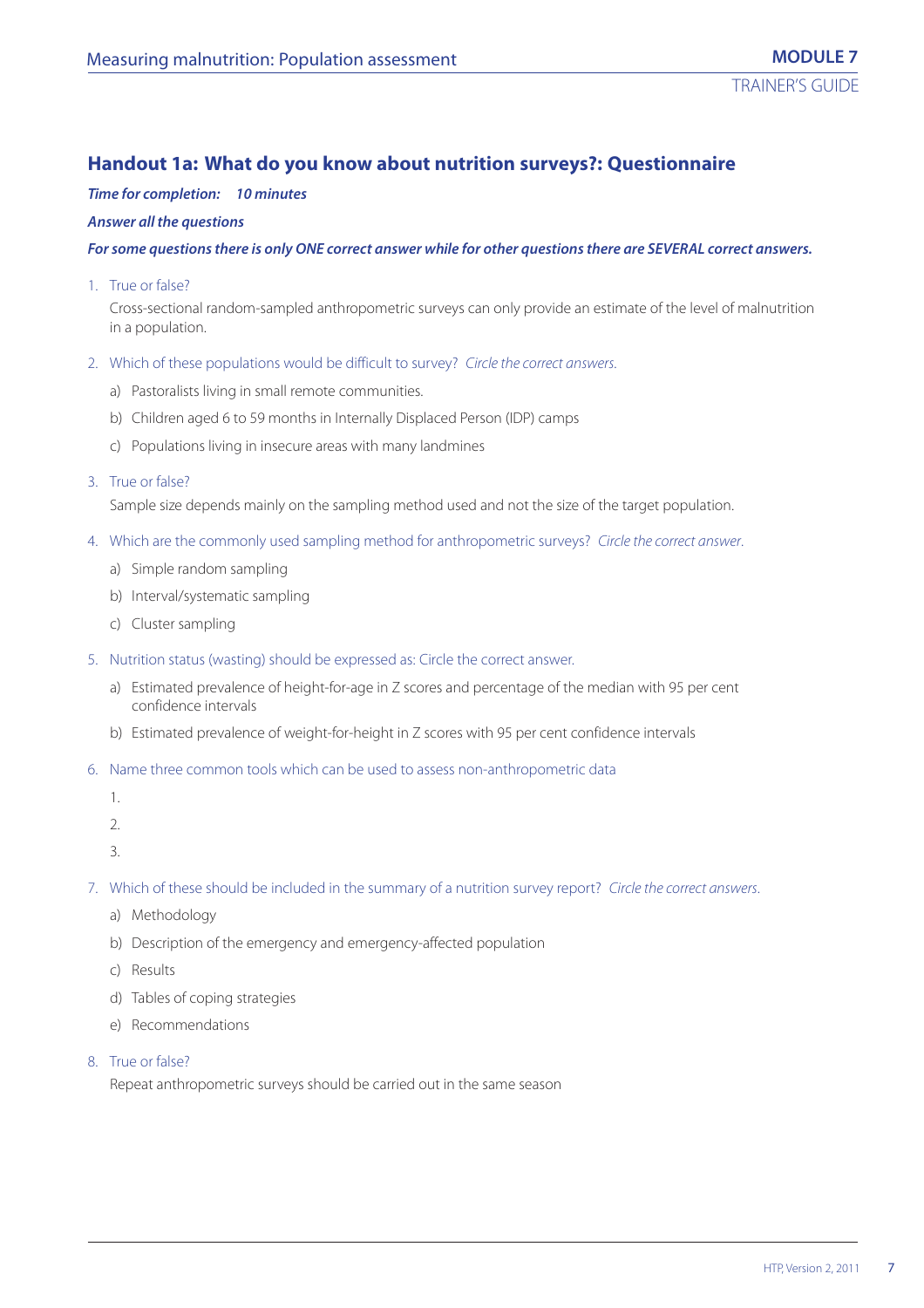## **Handout 1b: What do you know about nutrition surveys? Questionnaire answers:**

1. **True** or false?

Cross-sectional nutrition surveys can only provide an estimate of the level of malnutrition in a population.

- 2. Which of these populations would be difficult to survey?
	- **a) Pastoralists living in small remote communities**
	- b) Children aged 6 to 59 months in IDP camps
	- **c) Populations living in insecure areas with many landmines Access and security are primary concerns in doing nutrition surveys.**
- 3. **True** or false? Sample size depends mainly on the sampling method used and not the size of the target population.
- 4. Which are the commonly used sampling methods for nutrition surveys?
	- **a) Simple random sampling**
	- **b) Interval/systematic sampling**
	- **c) Cluster sampling**

The three methods can be used. Simple and interval/systematic will be used when a list of target population is available or living accommodation is well organised. Cluster sampling will be used when the target population is dispersed and the above statements do not apply.

- 5. Nutrition status (wasting) should be expressed as:
	- a) Estimated prevalence of height-for-age in Z scores and percentage of the median with 95 per cent confidence intervals
	- **b) Estimated prevalence of weight-for-height in Z scores with 95 per cent confidence intervals**
- 6. Name three common tools used to assess non-anthropometric data.

**Sample answers: Questionnaires, focus group interview, key information questionnaires, direct observation, secondary information, seasonal calendars, maps.**

- 7. Which of these should be included in the summary of a nutrition survey report?
	- **a) Methodology**
	- **b) Description of the emergency and emergency-affected population**
	- **c) Results**
	- d) Tables of coping strategies
	- **e) Recommendations**
- 8. **True** or false?

Repeat anthropometric surveys should be carried out in the same season

**While it is good practice to carry our repeat surveys during the same season so as to compare over time and attribute seasonality appropriately, it is not always possible to do this. Sometimes repeat surveys are needed every three months at the peak of an emergency to asses if interventions are contributing to lowering malnutrition prevalence. Afterwards it may be possible to do surveys every 6 or even 12 months depending on the context. Financial limitations often mean repeat surveys are not always timed optimally.**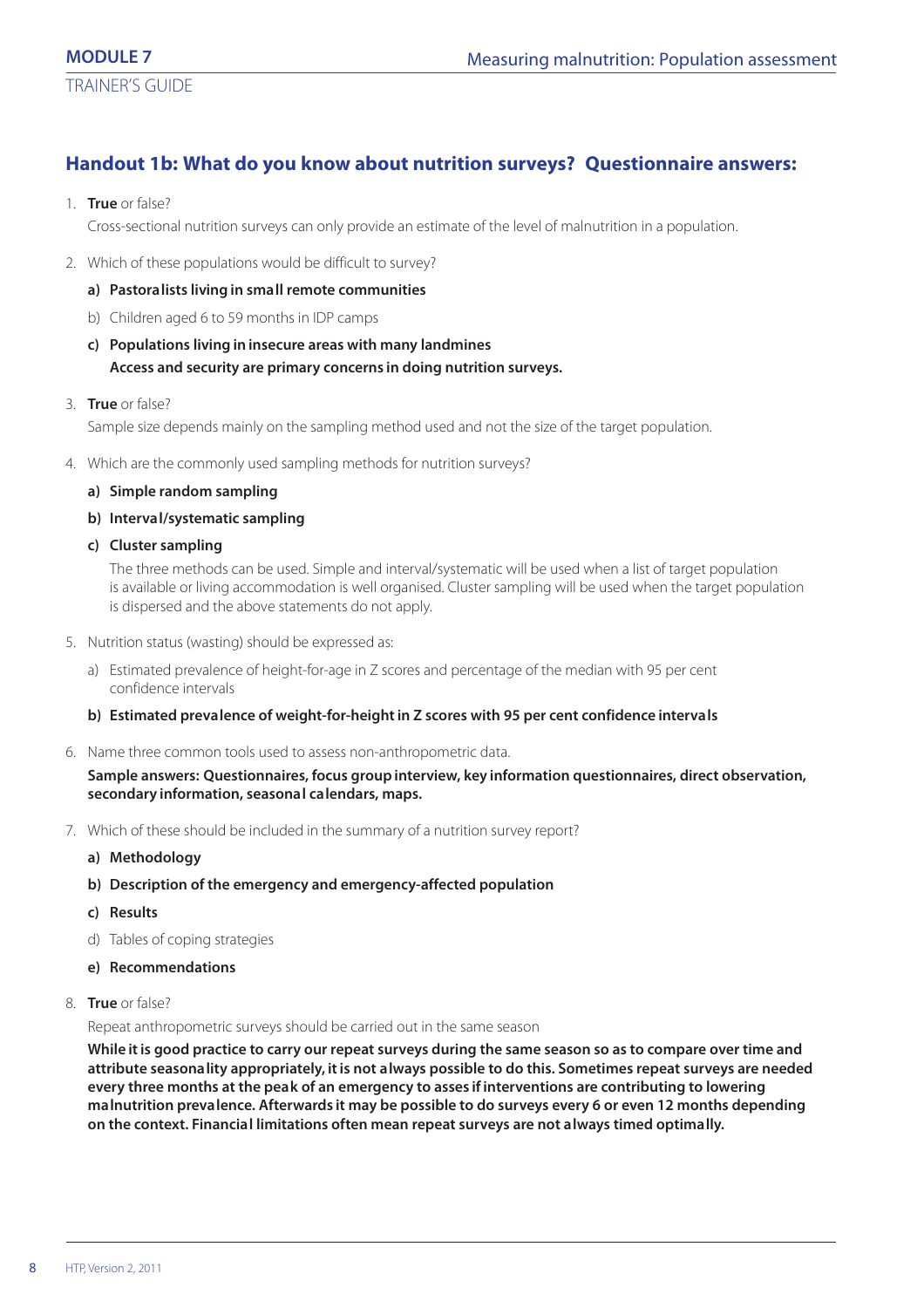## **4. Classroom exercises**

This section provides examples of practical exercises that can be carried out in a classroom context either by participants individually or in groups. Practical exercises are useful between plenary sessions, where the trainer has done most of the talking, as they provide an opportunity for participants to engage actively in the session. The choice of classroom exercises will depend upon the learning objectives and the time available. Trainers should adapt the exercises presented in this section to make them appropriate to the particular participant group. Ideally, trainers should use case examples with which they are familiar.

## **Exercise 2: Designing appropriate objectives and information to be collected**

#### **What is the learning objective?**

**•** To be able to design appropriate objectives and data collection for nutrition surveys

#### **When should this exercise be done?**

**•** Half-way through the session

#### **How long should the exercise take?**

**•** 45 minutes

#### **What materials are needed?**

- **• Handout 2a:** Designing a nutrition survey: Gaza Strip 2003
- **• Handout 2b:** Designing a nutrition survey: Gaza Strip 2003: Model answers

#### **Instructions**

**Step 1:** Divide participants into pairs.

**Step 2:** Give each participant a copy of Handout 2a.

**Step 2:** Give participants 30 minutes to read the case study and address the questions.

**Step 3:** Allow 15 minutes of discussion in plenary.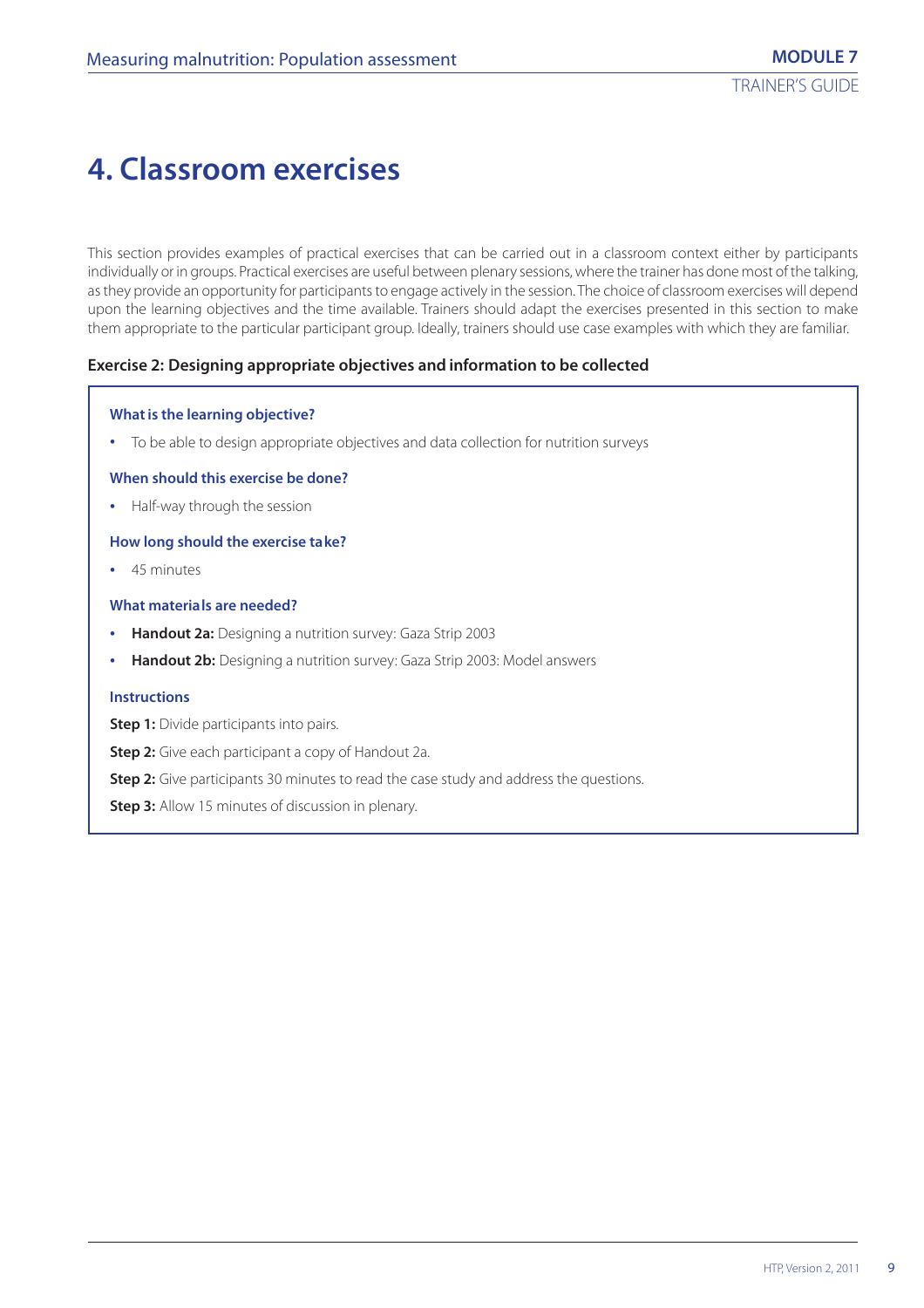## **Handout 2a: Designing a nutrition survey: Gaza Strip 2003**

Source: Nutritional assessment – anthropometric survey Gaza Strip. March 2003. Ard El Insan and Accion contra el Hambre.

*Time for completion: 30 minutes*

#### *Read the following case example*

The Palestinian population of the Gaza Strip has been exposed to varying levels of hardship and violence for decades. In 2003 the humanitarian situation was deteriorating. A second intifada (uprising by the Palestinians) was declared in 2000 while Israel had imposed severe restrictions on movement by Palestinians between the Gaza Strip and Israel. This meant that over 120,000 people who had worked in Israel before September 2000 lost their jobs. The United Nations estimated that the unemployment rate had reached around 50 per cent, compared to 10 per cent before the intifada. These figures were of great concern given that many households were dependent on the income of one person only. Poverty had increased from 21 to 66 per cent between 2000 and 2002 and the World Bank warned that the Palestinian economy was disintegrating and close to collapse.

The 1,197,591 inhabitants of the Gaza Strip were confined to a land area of 360 square kilometres of which 30 per cent was under Israeli occupation. Movement from the villages to the fields was becoming increasingly difficult for the few who had access to land at a time when purchasing power was reduced. As a result, the World Food Programme estimated that two thirds of households were having difficulty in obtaining food. There are five zones in the Gaza Strip, all of which had been negatively affected by the situation.

Information from various sources indicated that while wasting in children was relatively low (less than 2 per cent), stunting was on the increase.

Since September 2000, assistance activities have expanded in scope and scale. According to United Nations figures, over half of Palestinians (55 per cent of the total population) were dependent on external assistance in 2003. A large-scale food assistance programme was launched, targeting vulnerable groups and providing 2500 kcals per day (a full ration).

Although Israeli authorities officially agreed to facilitate the delivery of humanitarian assistance, in practice there have been serious obstacles.

## **You have been asked to design a nutrition survey to be conducted in the Gaza Strip. Briefly outline your design by addressing the following questions:**

- 1. What are your objectives?
- 2. Which population groups will be included in the sample?
- 3. What type of information will you collect?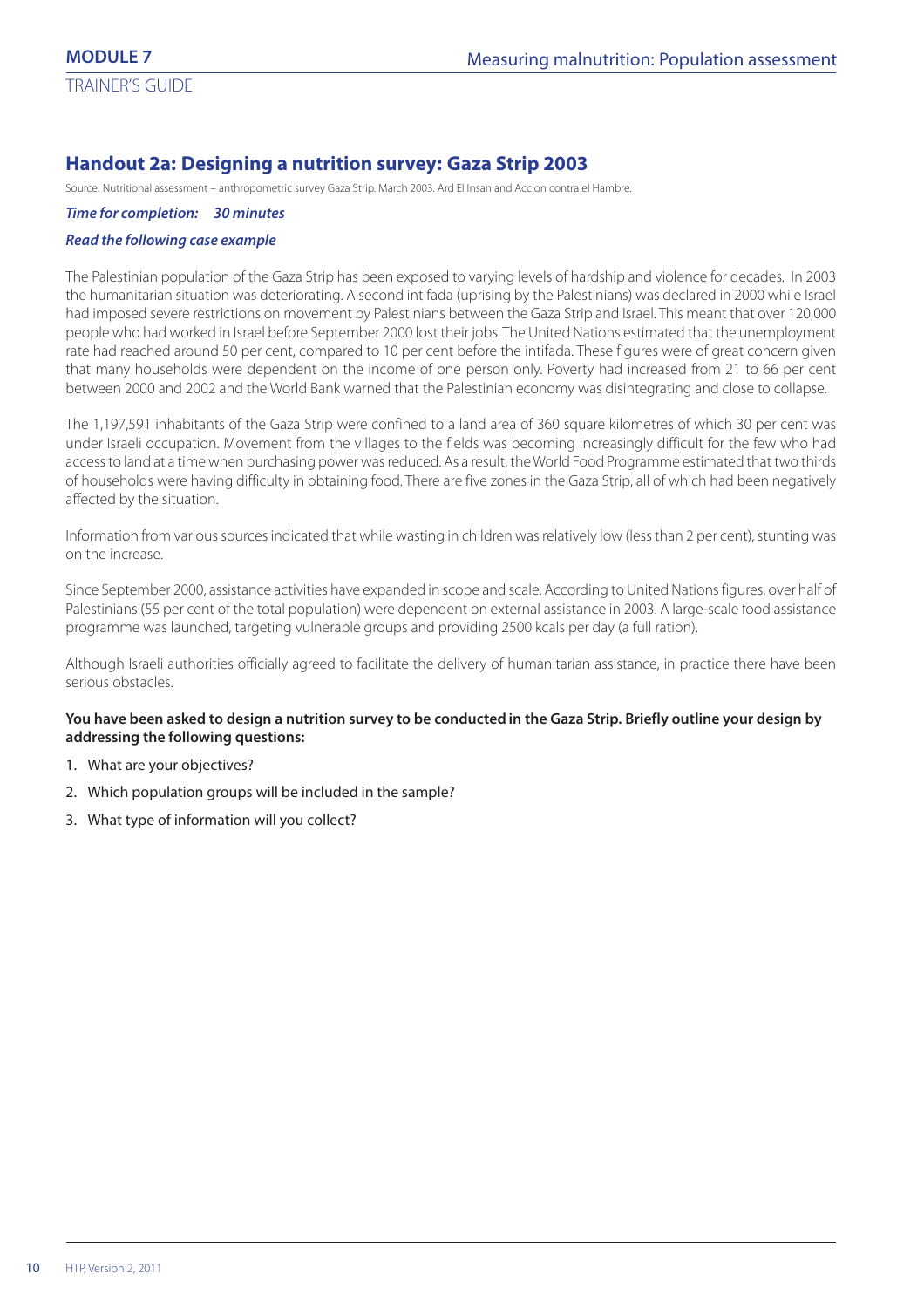## **Handout 2b: Designing a nutrition survey: Gaza Strip 2003: Model answers**

Source: Nutritional assessment – anthropometric survey Gaza Strip. March 2003. Ard El Insan and Accion contra el Hambre.

The goal of the survey was to evaluate the anthropometric nutritional status of Palestinian children in Gaza Strip, aged 6 to 59 months.

There are a number of food assistance programmes but the percentage of the population receiving food assistance and from which source is not clear. The anthropometric survey was taken as an opportunity to ask a few well-defined questions about food assistance.

Other information was of interest to understand the overall nutrition and humanitarian situation such as the major diseases affecting the children, the source of drinking water, the food security pattern and the infant and young child feeding practices. Most of this information was available from secondary sources. For example, there was a good morbidity surveillance system in place through the health structures from which data on major diseases could be extracted. Several food security assessments had been undertaken by various agencies from which a global pattern on food security could be drawn. Information on infant and young child feeding practices (IYCF) was lacking. However, it was decided not to include questions on these in the current survey as the target population for IYCF is mothers of children 0-24 months, so the households and sample size needed would be different than those for anthropometry. Moreover, the questionnaire will be of a significant length and it was thought that adding these questions to the current survey could undermine the quality of the survey.

#### 1. What are your objectives?

- **•** To determine the prevalence of different types of malnutrition (wasting, stunting and underweight) among Palestinian children 6-59 months of age in the Gaza Strip
- **•** To determine the percentage of families that have received any food donation in the last six months

#### 2. Which population groups will be included in the sample?

Total population estimated: 1,197,591 Target group: Anthropometry: Children from 6 to 59 months Food assistance: Households

### 3. What type of information will you collect?

Anthropometric information collected: Age, Sex, weight, height, oedema, MUAC Non-anthropometric information collected:

- **• Food donation**: to know if the family received any food donation in the last six months
- **• Type of food donation**: to specify source, if the family receives any food donation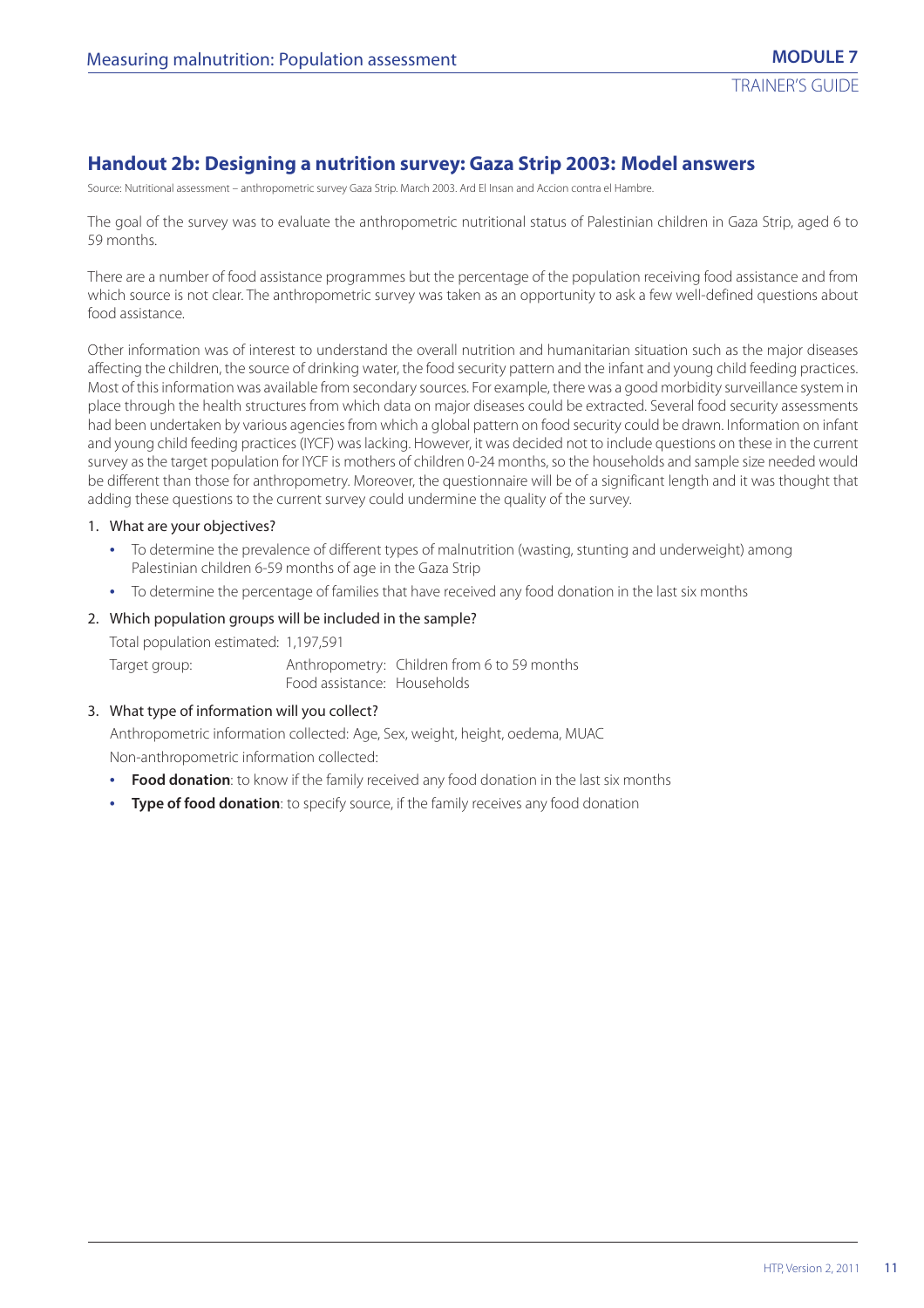## **Exercise 3: Allocation of clusters**

## **What is the learning objective?**

**•** To understand how cluster sampling is done

## **When should this exercise be done?**

**•** Half-way through the session

## **How long should the exercise take?**

**•** 20 to 30 minutes

## **What materials are needed?**

- **• Handout 3a:** Cluster allocation form
- **• Handout 3b:** Cluster allocation form: Model answers
- **•** Random number tables
- **•** Calculators

## **Instructions**

**Step 1:** Give each participant a copy of Handout 3a and the random number tables.

**Step 2:** Give participants 20 minutes to allocate the clusters and then allow 10 minutes for plenary feedback and discussion.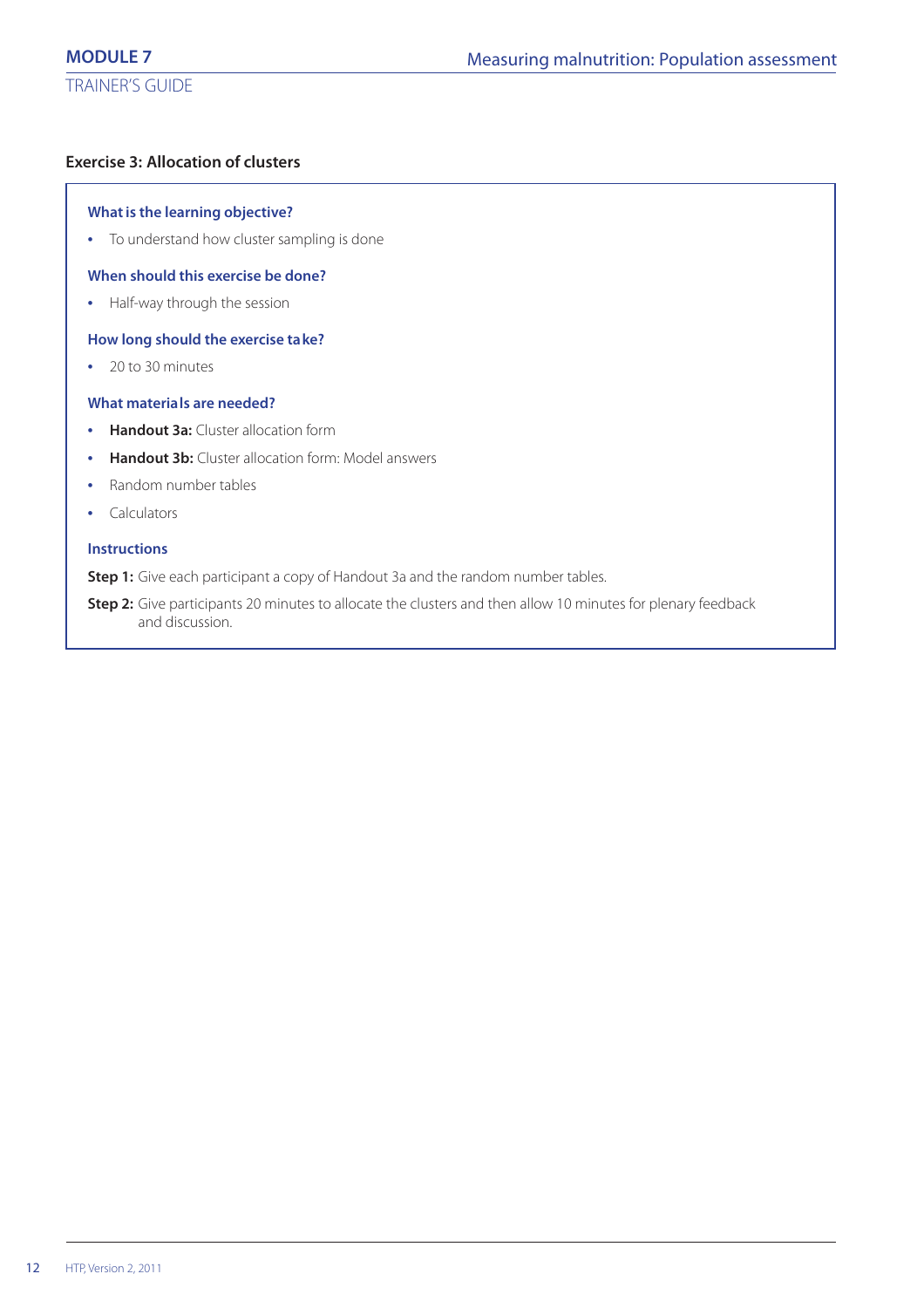## **Handout 3a: Cluster allocation form**

## *Time for completion: 20 minutes*

## *Allocate the 30 CLUSTERS to the villages using the information below.*

Interval between clusters:

Random number to begin cluster allocation:

| <b>WILAYA</b>   | <b>VILLAGE/</b><br><b>DAIRA</b> | <b>TOT</b><br>POP* | <b>UNDER-5</b><br><b>POP</b> | <b>CUMULATIVE</b><br><b>POP</b> | <b>CLUSTER</b><br><b>ALLOCATION</b> | <b>CLUSTER</b><br><b>NUMBER</b> |
|-----------------|---------------------------------|--------------------|------------------------------|---------------------------------|-------------------------------------|---------------------------------|
| <b>DAKHLA</b>   | Oum drega                       | 6170               | 1111                         | 1111                            |                                     |                                 |
|                 | El_argoub                       | 5853               | 1054                         | 2165                            |                                     |                                 |
|                 | Ain-rl-Beida                    | 5710               | 1028                         | 3192                            |                                     |                                 |
|                 | Bir-N'Zazare                    | 5423               | 976                          | 4168                            |                                     |                                 |
|                 | Boudjour                        | 5224               | 940                          | 5109                            |                                     |                                 |
|                 | Gleibatt-el Foula               | 4946               | 890                          | 5999                            |                                     |                                 |
|                 | J'reifia                        | 4679               | 842                          | 6841                            |                                     |                                 |
| EL-AAIUN        | Hagounia                        | 6589               | 1186                         | 8027                            |                                     |                                 |
|                 | Daoura                          | 6597               | 1187                         | 9215                            |                                     |                                 |
|                 | Bou-Craa                        | 6283               | 1131                         | 10346                           |                                     |                                 |
|                 | D'Cheira                        | 6209               | 1118                         | 11463                           |                                     |                                 |
|                 | Amgala                          | 5346               | 962                          | 12426                           |                                     |                                 |
|                 | Guetta                          | 5481               | 987                          | 13412                           |                                     |                                 |
| <b>AOUSSERD</b> | Tichla                          | 6212               | 1118                         | 14530                           |                                     |                                 |
|                 | Lagouera                        | 6285               | 1131                         | 15662                           |                                     |                                 |
|                 | <b>Bir-Gendouz</b>              | 5201               | 936                          | 16598                           |                                     |                                 |
|                 | Mijek                           | 5120               | 922                          | 17519                           |                                     |                                 |
|                 | Aghouenit                       | 5094               | 917                          | 18436                           |                                     |                                 |
|                 | Zoug                            | 4562               | 821                          | 19258                           |                                     |                                 |
| <b>SMARA</b>    | Farsia                          | 7554               | 1360                         | 20617                           |                                     |                                 |
|                 | Haouza                          | 7369               | 1326                         | 21944                           |                                     |                                 |
|                 | J'Deria                         | 7268               | 1308                         | 23252                           |                                     |                                 |
|                 | Tifariti                        | 6480               | 1166                         | 24418                           |                                     |                                 |
|                 | <b>Bir Lahlou</b>               | 5249               | 945                          | 25363                           |                                     |                                 |
|                 | Mahbes                          | 5590               | 1006                         | 26369                           |                                     |                                 |
|                 | 27 feb school                   | 2160               | 389                          | 26758                           |                                     |                                 |
| <b>TOTAL</b>    |                                 | 148654             | 26758                        | 26758                           |                                     |                                 |

\* ESTIMATED POPULATION BASED ON UNHCR DATA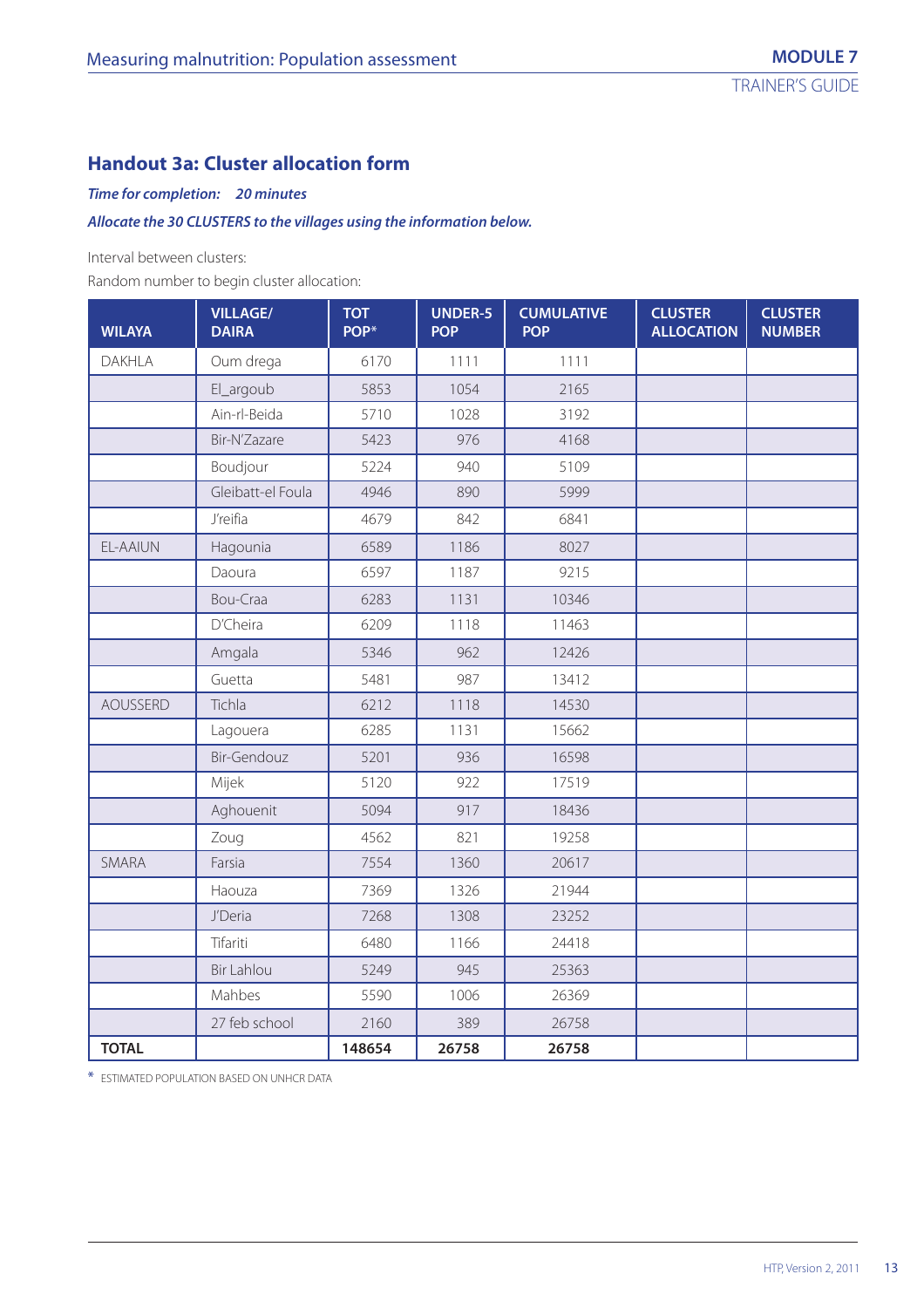TRAINER'S GUIDE

## **Handout 3b: Cluster allocation form: Model answers**

Interval between clusters: 26758/30 891 (always round down the sampling interval to the lower digit) Random Number to begin between 1 and 891: e.g., 89

| <b>WILAYA</b>   | <b>VILLAGE/</b><br><b>DAIRA</b> | <b>TOT</b><br>POP* | <b>UNDER-5</b><br><b>POP</b> | <b>CUMULATIVE</b><br><b>POP</b> | <b>CLUSTER</b><br><b>ALLOCATION</b> | <b>CLUSTER</b><br><b>NUMBER</b> |
|-----------------|---------------------------------|--------------------|------------------------------|---------------------------------|-------------------------------------|---------------------------------|
| DAKHLA          | Oum drega                       | 6170               | 1111                         | 1111                            | 89,980                              | 1&2                             |
|                 | El_argoub                       | 5853               | 1054                         | 2165                            | 1871                                | $\overline{3}$                  |
|                 | Ain-rl-Beida                    | 5710               | 1028                         | 3192                            | 2762                                | $\overline{4}$                  |
|                 | Bir-N'Zazare                    | 5423               | 976                          | 4168                            | 3653                                | 5                               |
|                 | Boudjour                        | 5224               | 940                          | 5109                            | 4544                                | 6                               |
|                 | Gleibatt-el Foula               | 4946               | 890                          | 5999                            | 5435                                | $\overline{7}$                  |
|                 | J'reifia                        | 4679               | 842                          | 6841                            | 6326                                | 8                               |
| <b>FL-AAIUN</b> | Hagounia                        | 6589               | 1186                         | 8027                            | 7217                                | 9                               |
|                 | Daoura                          | 6597               | 1187                         | 9215                            | 8108, 8999                          | 10&11                           |
|                 | Bou-Craa                        | 6283               | 1131                         | 10346                           | 9890                                | 12                              |
|                 | D'Cheira                        | 6209               | 1118                         | 11463                           | 10781                               | 13                              |
|                 | Amgala                          | 5346               | 962                          | 12426                           | 11672                               | 14                              |
|                 | Guetta                          | 5481               | 987                          | 13412                           | 12563                               | 15                              |
| <b>AOUSSERD</b> | Tichla                          | 6212               | 1118                         | 14530                           | 13454, 14345                        | 16&17                           |
|                 | Lagouera                        | 6285               | 1131                         | 15662                           | 15236                               | 18                              |
|                 | <b>Bir-Gendouz</b>              | 5201               | 936                          | 16598                           | 16127                               | 19                              |
|                 | Mijek                           | 5120               | 922                          | 17519                           | 17018                               | 20                              |
|                 | Aghouenit                       | 5094               | 917                          | 18436                           | 17909                               | 21                              |
|                 | Zoug                            | 4562               | 821                          | 19258                           | 18800                               | 22                              |
| SMARA           | Farsia                          | 7554               | 1360                         | 20617                           | 19691, 20582                        | 23&24                           |
|                 | Haouza                          | 7369               | 1326                         | 21944                           | 21473                               | 25                              |
|                 | J'Deria                         | 7268               | 1308                         | 23252                           | 22364, 23255                        | 26&27                           |
|                 | Tifariti                        | 6480               | 1166                         | 24418                           | 24146                               | 28                              |
|                 | <b>Bir Lahlou</b>               | 5249               | 945                          | 25363                           | 25037                               | 29                              |
|                 | Mahbes                          | 5590               | 1006                         | 26369                           | 25928                               | 30                              |
|                 | 27 feb school                   | 2160               | 389                          | 26758                           |                                     |                                 |
| <b>TOTAL</b>    |                                 | 148654             | 26758                        | 26758                           |                                     |                                 |

\* ESTIMATED POPULATION BASED ON UNHCR DATA

In order to ensure that no mistakes were made: if the number corresponding to the 30th randomly selected cluster is added to the sampling interval (891), the resulting number should be outside the range of the target population, i.e. above 26 758.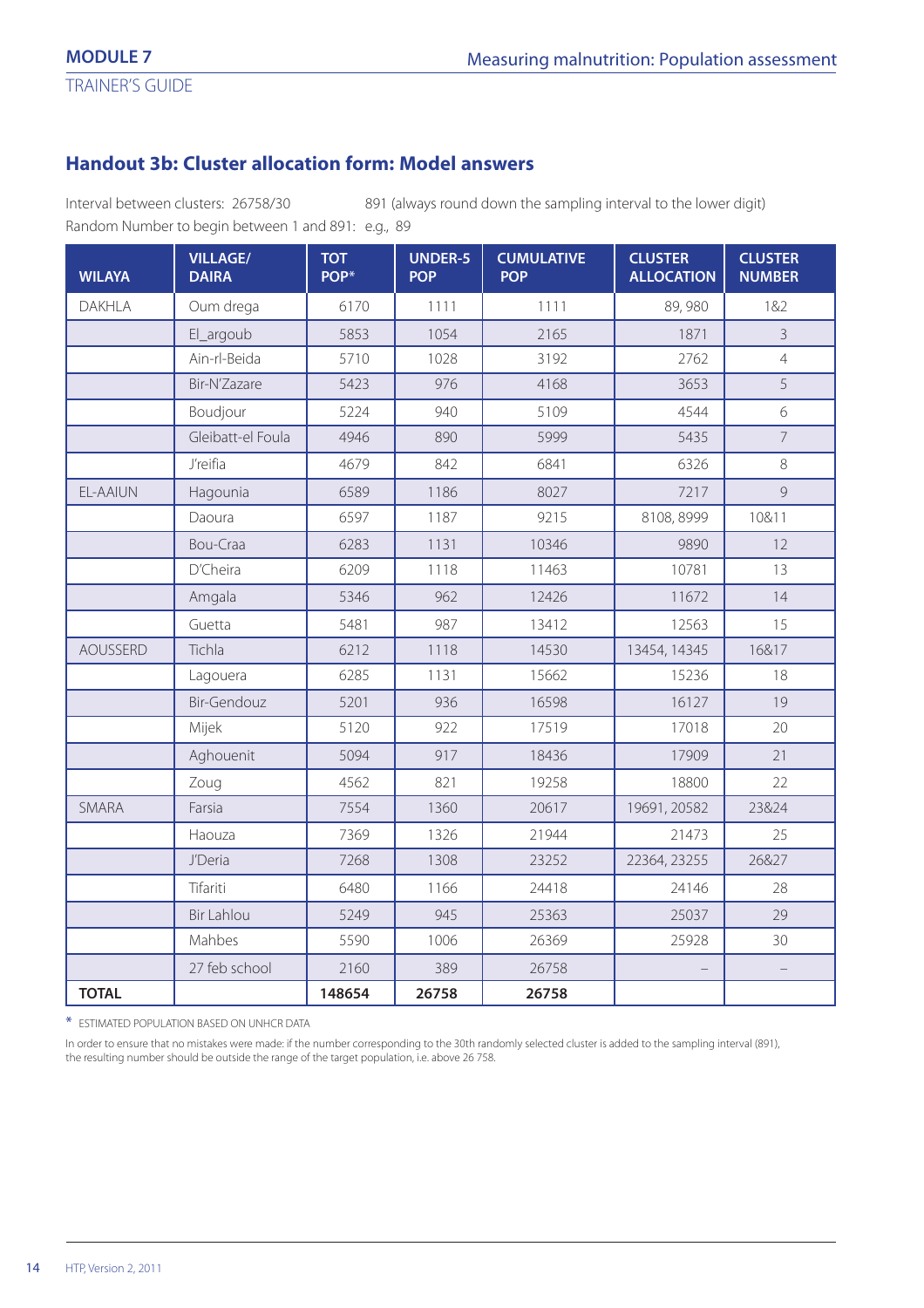## **Exercise 4: Assessing quality and completeness of nutrition survey reports**

## **What is the learning objective?**

**•** To be able to judge the quality and completeness of a nutrition survey report

#### **When should this exercise be done?**

**•** Half-way through the session

#### **How long should the exercise take?**

**•** 90 minutes

#### **What materials are needed?**

- **• Handout 4a:** Nutrition survey report
- **• Handout 4b:** Nutrition survey report completeness check list

#### **Instructions**

**Step 1:** Divide participants into pairs.

**Step 2:** Give each participant a copy of Handout 4a.

**Step 2:** Give participants 45 minutes to read the case study and address the questions.

**Step 3:** Ask one pair to present their conclusions about information missing/inadequate; ask the other pairs if they found additional information missing.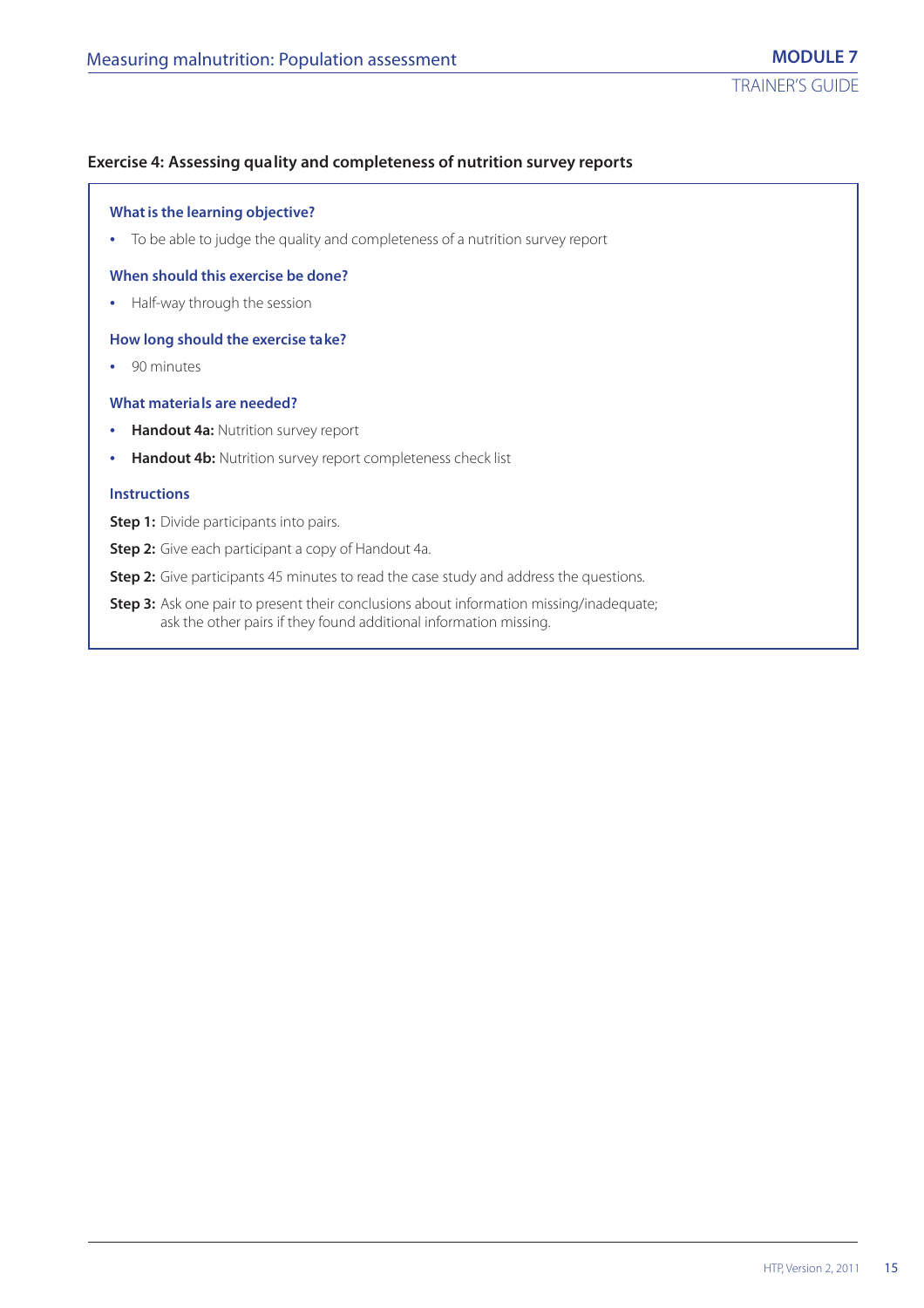## **Handout 4a: Nutrition survey report**

*Time for completion: 45 minutes*

*Read the following survey report.*

*Working in pairs, fill the completeness checklist and make a list of missing/inadequate information. Do not complete the mortality-related data checklist because mortality was not assessed in the survey.*

#### **NUTRITION ASSESSMENT REPORT**<sup>2</sup>

**GEDO PASTORAL, AGRO-PASTORAL AND RIVERINE LIVELIHOOD SYSTEMS GEDO REGION, SOMALIA**

**MAY 2008 FSAU, UNICEF and Partners**

## EXECUTIVE SUMMARY

The nutrition situation in Gedo region has remained precarious over the years with the most recent livelihood-based assessments conducted in Gedo in April 2007 reporting critical nutrition levels that were above the emergency threshold of 15%. The poor nutrition situation in the region has largely been attributed to the chronic food insecurity arising from man-made disasters (conflicts) and natural causes such as drought which affected the livelihood and social support systems in the region. The chronically high levels of morbidity particularly diarrhoea and poor child feeding and care practices have also been identified as major contributory factors to malnutrition. These factors have not been addressed sufficiently creating the need for continued nutrition surveillance in order to give reliable information that can be used in designing appropriate responses.

Food Security Analysis Unit (FSAU) and partners<sup>3</sup> conducted three nutrition assessments in Gedo Region in May 2008:- Gedo Pastoral, Gedo Agro pastoral and Gedo Riverine livelihood systems (See map 1). A two stage Probability proportionate to size (PPS) methodology was used in sampling. Using the Emergency Nutrition Assessment (ENA) for Standardised Monitoring and Assessment of Relief and Transitions (SMART) software, a total of 715 households were calculated as the minimum number of households required in each of the livelihood systems for both anthropometric and mortality assessments from which 26 clusters per livelihood were sampled. Overall, samples of 1000; 742 and 782 children aged 6-59 months were assessed from Pastoral, Agro pastoral and Riverine Livelihoods respectively for anthropometric assessment. The main objective of the survey was to determine the level of wasting among children aged 6-59 months in the specific livelihood systems in the region.

Results indicate critical to very critical nutrition levels with Global Acute Malnutrition (GAM) rates of >15%. The pastoral and riverine livelihoods reported a **Very Critical** nutrition situation with GAM rates of **23.3%** (18.9-27.7) and **21.5%** (17.6-25.4) respectively, while the agro-pastoral livelihood reported a **Critical** level with a GAM rate of **18.8%** (15.2-22.3). A total of six oedema cases were identified in the region that included three (0.4%) in Agro-pastoral, two (0.2%) in pastoral and one (0.1%) in the Riverine livelihoods. When compared with the most recent nutrition assessments conducted in April 2007 where the Pastoral livelihood reported a GAM rate of **19.9%** (17.4-22.7), Agro-pastoral livelihood recorded a GAM of **16.7%** (14.4-19.3) and the Riverine livelihood a GAM rate of **17.7%** (CI: 15.3-20.4), the results indicate a deterioration from critical to very critical levels of acute malnutrition among the Pastoral and Riverine populations and a sustained critical nutrition situation among the Agro-pastoral population, according to FSAU Nutrition Categorization Framework. However, as the confidence interval ranges overlap between the current and April 2007 results there is **no statistically significant difference between these findings**. Similarly there is no statistical difference between the acute malnutrition rates reported in the three livelihood zones as the GAM rate ranges overlap.

<sup>&</sup>lt;sup>2</sup> For the sake of the exercise, the report was amended and does not correspond to the original report.

<sup>&</sup>lt;sup>3</sup> UNICEF, GHC, SRCS, NCA, WFP and COSV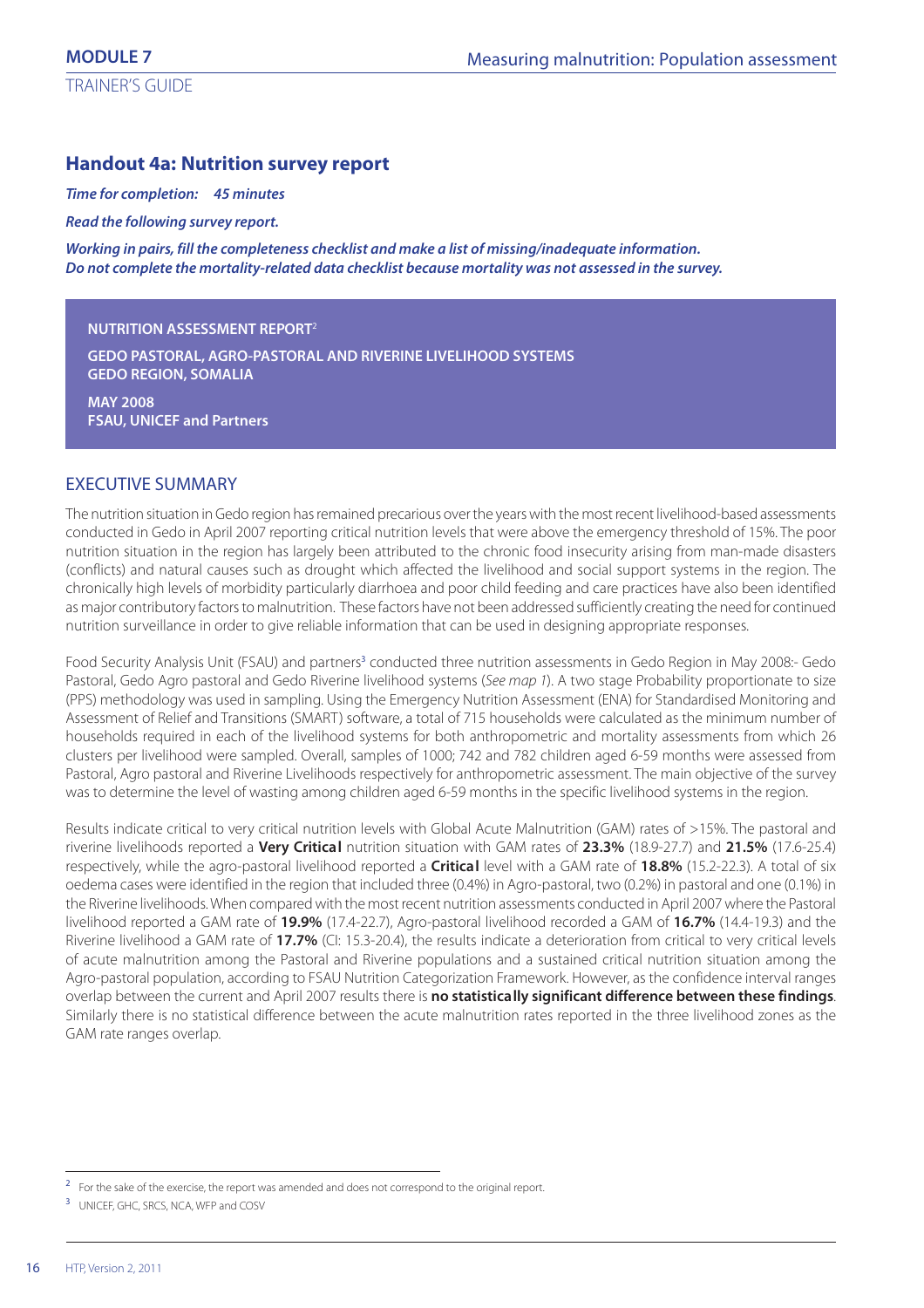Possible explanation for the deterioration of the situation could be the negative impact of the poor rain performance in the region which has affected crop production as well as pasture and water availability, ultimately affecting livestock body conditions and milk production. The effect of the global rise in food prices and inflation has made the situation of the chronically food insecure population in the region even worse. This is particularly worrying given that the main source of staple food reported across all livelihoods, is purchase.

The nutrition situation in Gedo Region is overall **Very Critical** and has deteriorated since the April 2007 nutrition assessment and the integrated nutrition analysis during post Deyr '07/08 in January 2008 which reported a Critical situation. The nutrition situation seems to have worsened and reverted back to very critical levels recorded prior to April 2007. This could be attributed to the impact of the poor Deyr 07/08 cereal production of 2% PWA and crop failure in the Gu '07 particularly in North Gedo and the overall poor Gu'08 rains reported across Gedo. This has negatively affected crop and livestock production in the region. The situation has been made worse by rising global food prices coupled with the chronically high morbidity and poor child feeding and care practices, which have remained unaddressed over years. Rehabilitation of acutely malnourished children through existing selective feeding programs coupled with active case finding of acutely malnourished children in the rural areas are needed until household food security is restored and critical public health issues are addressed. Capacity building of the existing MCH and the community to manage acute malnutrition could also be explored.

| <b>SUMMARY OF THE FINDINGS</b>                                     |                  |                         |                |                         |                 |                         |  |  |  |  |
|--------------------------------------------------------------------|------------------|-------------------------|----------------|-------------------------|-----------------|-------------------------|--|--|--|--|
|                                                                    | <b>Pastoral</b>  |                         | Agro-pastoral  |                         | <b>Riverine</b> |                         |  |  |  |  |
| <b>Indicator</b>                                                   | N <sub>1</sub>   | $\frac{0}{0}$           | N <sub>1</sub> | $\frac{0}{0}$           | N <sub>1</sub>  | $\frac{0}{0}$           |  |  |  |  |
| Total number of<br>households surveyed                             | 403              | 100                     | 418            | 100                     | 485             | 100                     |  |  |  |  |
| Total number of children assessed                                  | 1000             | 100                     | 742            | 100                     | 782             | 100                     |  |  |  |  |
| Child sex:<br>Males (boys)<br>Females (girls)                      | 519<br>481       | 51.9<br>48.1            | 421<br>321     | 56.7<br>43.3            | 433<br>349      | 55.4<br>44.6            |  |  |  |  |
| Global Acute Malnutrition (<-2<br>Z score or oedema WHO standards) | 228              | 22.8<br>$(18.2 - 27.4)$ | 149            | 19.0<br>$(15.3 - 22.7)$ | 172             | 22.0<br>$(17.4 - 26.7)$ |  |  |  |  |
| Severe Acute Malnutrition (<-3<br>Z score or oedema WHO standards) | 51               | 5.1<br>$(3.3 - 6.9)$    | 36             | 4.9<br>$(3.2 - 6.6)$    | 47              | 6.0<br>$(3.8 - 8.2)$    |  |  |  |  |
| Global Acute Malnutrition<br>(WHZ<-2 or oedema NCHS ref)           | 233              | 23.3<br>$(18.9 - 27.7)$ | 139            | 18.8<br>$(15.1 - 22.3)$ | 168             | 21.5<br>$(17.6 - 25.4)$ |  |  |  |  |
| Severe Acute Malnutrition<br>(WHZ<-3 or oedema NCHS Ref)           | 30               | 3.0<br>$(1.8 - 4.2)$    | 14             | 1.9<br>$(0.9 - 2.9)$    | 33              | 4.2<br>$(2.2 - 6.3)$    |  |  |  |  |
| Oedema                                                             | $\overline{2}$   | 0.2<br>$(0.5 - 0.9)$    | 3              | 0.4<br>$(0.0 - 0.9)$    |                 | 0.1<br>$0.0 - 0.4$      |  |  |  |  |
| Global Acute Malnutrition<br>(WHM<80% or oedema NCHS Ref)          | 130              | 13.0<br>$(9.8 - 16.2)$  | 78             | 10.5<br>$(7.9 - 13.1)$  | 102             | 13.0<br>$(8.7 - 14.0)$  |  |  |  |  |
| Severe Acute Malnutrition<br>(WHM<70% or oedema NCHS Ref)          | 13               | 1.3<br>$(0.5 - 2.1)$    | 8              | 1.1<br>$(0.2 - 1.9)$    | 12              | 1.5<br>$(0.4 - 2.7)$    |  |  |  |  |
| Children (9-59 months)<br>immunised against measles                | 728<br>$N = 946$ | 77.0<br>$(66.4 - 87.5)$ | 278            | 39.3<br>$(26.5 - 52.0)$ | 606             | 81.1<br>$(70.9 - 91.4)$ |  |  |  |  |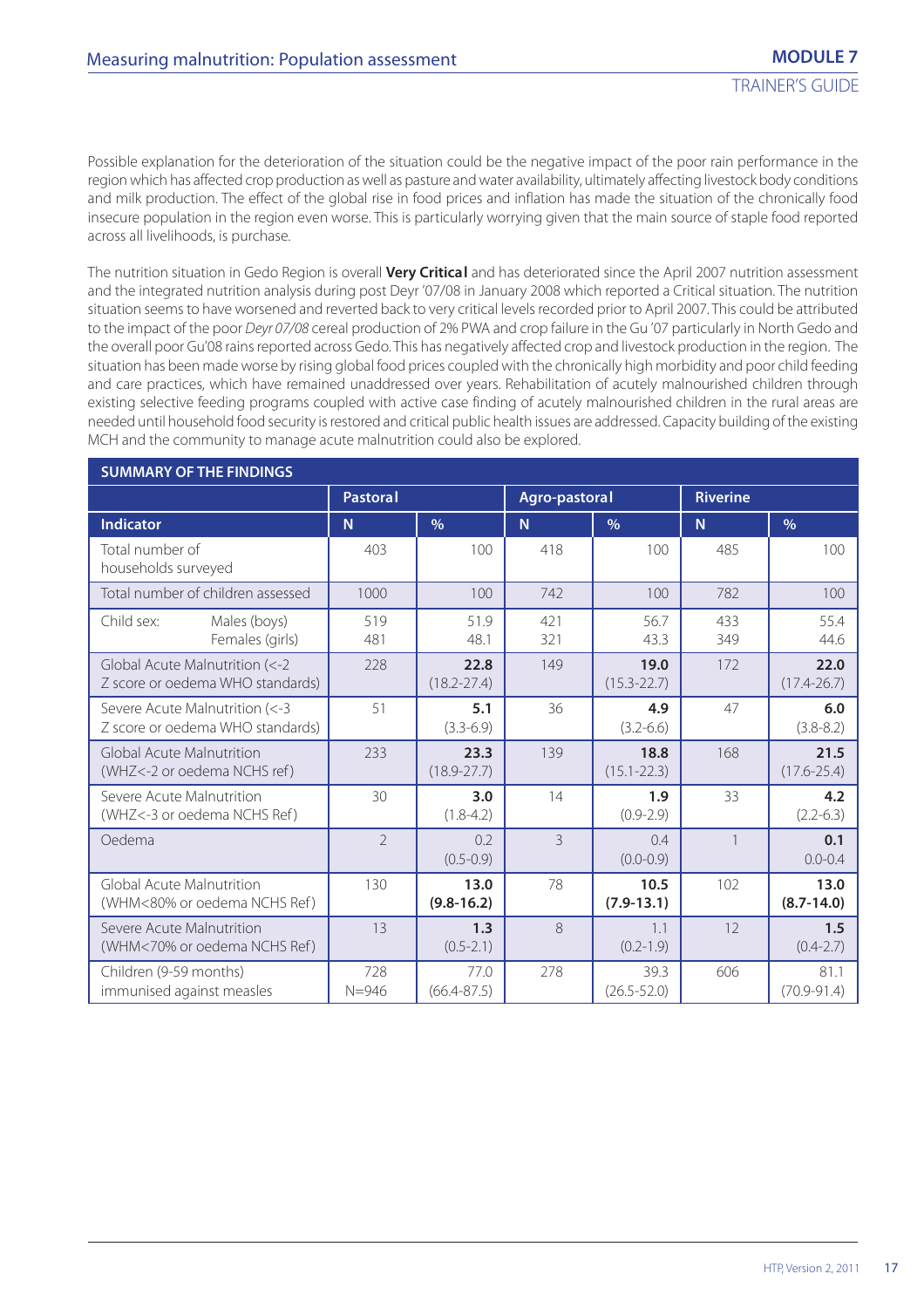## 1.0 Introduction

Gedo Region is located in the South West of Somalia (See Map 1) and borders Ethiopia to the North, Kenya to the West and has an estimated population<sup>4</sup> of 328,378. Gedo region comprises six districts (Luuq, Dolo, Belet Hawa, Garbaharey, El Wak, and Bardera) with six main district capital urban centres. The main rural livelihoods zones in Gedo region are Bay Bakool Agro Pastoralist, Dawa Pastoralist, Juba Pump Irrigation Riverine, Southern Agro Pastoral and Southern Inland Pastoral (See Map 1).

Gedo is one of the regions in Somalia that have been greatly affected by a series of shocks from both natural and man-made causes. The devastating impact of these frequent shocks gives limited opportunity to the population to recover between shocks leading to a chronic emergency situation for parts of the population. According to the FSAU Integrated Food Security and Livelihood Phase Classification, parts of the region persistently faced a **Humanitarian Emergency (HE)** situation from 2004 to 2007.

However, the more recent analysis by FSAU during the Post Deyr 07/08 assessment indicated that the overall food security situation in southern Gedo, had improved to the **Generally Food Insecure (GFI)** phase (from Chronic Food Insecure watch situation in Gu'07) following good Deyr '07/08 cereal harvest, which amounted to 291% of the Post War Average (PWA), with 99% coming from Bardera District. In addition, the Southern Inland Pastoralists in southern Gedo experienced livestock recovery with high calving and kidding, leading to increased access to milk and milk products. However, the situation remained either in the **Acute Food and Livelihood Crisis (AFLC)** or **HE** in northern Gedo following poor Deyr 07/08 cereal production of 2% PWA and crop failure in the Gu '07. Live-stock had also not fully recovered. About 35,000 and 10,000 people were classified in AFLC and HE phases respectively. This makes the overall food security in the Region precarious given that the livelihood system has been diminished or destroyed completely in parts of Gedo over years due to recurrent shocks.





#### **Nutrition Situation trends**

A poor nutrition situation has persisted in the region with critical levels of acute malnutrition that are above emergency threshold of 15% recorded over years. From 1980 to 1988 nutrition assessments conducted in Gedo region indicated varying levels of Global Acute Malnutrition (GAM) below 15% (5WHM< 80% or oedema) indicating a worrying nutrition situation. The nutrition situation further deteriorated in the early nineties following the collapse of the government and subsequent conflict leading to famine conditions with extremely high levels of acute malnutrition with highest GAM rates of 38% and 37% recorded in Bardera in January 1993 and in Belet Hawa in July 1996 respectively. However, the more recent livelihood-based assessments conducted in Gedo in April 2007 reported lower yet still critical nutrition levels above the emergency threshold of 15%. This was a slight improvement (though still critical) from the previous regional assessment that reported a very critical nutrition situation with GAM rates of >20%. The poor nutrition situation in the region has largely been attributed to the chronic food insecurity arising from man made disasters (conflicts) and natural causes such as drought which affected the livelihood and social support systems in the region. The chronically high levels of morbidity particularly diarrhoea and poor child feeding and care practices have also been identified as major contributory factors to malnutrition. Chart 3 illustrates the trends of acute malnutrition in Gedo Region from 1995 to 2008. The trend clearly shows a precarious nutrition situation that requires constant monitoring to form the basis for feasible and appropriate interventions. This, therefore, necessitated the need for this assessment.

<sup>4</sup> Rural Population Estimates by Region/ District, UNDO Somalia, August 2005.

<sup>5</sup> Weight for Height Percentage of Median, <80% classified as global acute malnutrition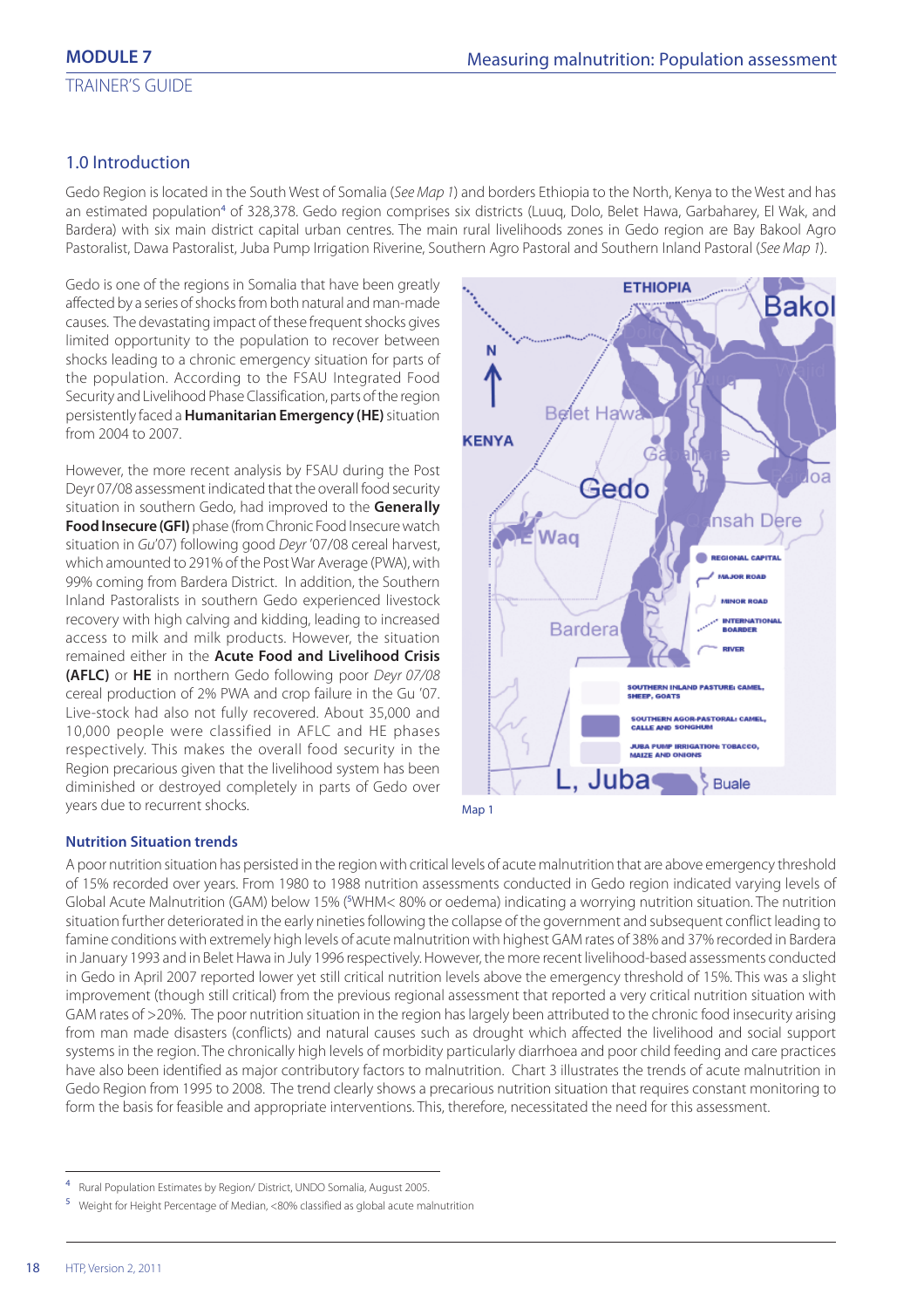

## Chart 3: Trends in levels of Acute Malnutrition, 1995-2008, Gedo Region (WHZ<-2 or oedema)

## 2.0 ASSESSMENT OBJECTIVES

The overall objective of the three livelihood-based assessments was to establish the extent and severity of acute malnutrition and to monitor the trends of acute malnutrition in Gedo region.

Specific Objectives were:

- 1. To determine the prevalence of acute malnutrition and nutritional oedema among children aged 6-59 months in the three livelihood groups of Pastoral, Agro-pastoral and Riverine in Gedo region.
- 2. To determine the measles vaccination coverage among children in the three livelihood groups of Pastoral, Agro-pastoral and Riverine in Gedo region.

## 3.0 METHODOLOGY

Three cross-sectional assessments were conducted among the Pastoral, Agro-pastoral and Riverine livelihood populations of Gedo region covering all the six districts – Belet Hawa, Elwak, Dolo, Garbahare, Luuq and Bardera.

#### **Sampling procedure**

A multistage Proportional to Population Size sampling methodology was used to select 26 clusters in each livelihood from which 28 households were randomly selected for the assessment. A list of all settlements/villages/towns within each of the three assessed livelihoods in the region with their respective populations<sup>6</sup> formed a sampling frame from which 26 clusters were randomly selected using Epinfo ENA software. For the respective estimated acute malnutrition, population sizes, desired precision, design effects and the sample size for each livelihood see Appendix 1.

Quantitative data was collected through a standard household questionnaire for nutrition assessment (Appendix 2). Quantitative data collected included child and woman anthropometry and measles immunization coverage.

The second stage of sampling was carried out in the cluster to select the first and subsequent households. Each team, directed by assessment guides selected from the community, went to the middle of the cluster assigned and determined a random direction by spinning a pencil. All households along the direction selected to the border of the cluster were counted and assigned numbers on a piece of paper. The assessment guide randomly selected the first household to be visited from among those numbers. Subsequent households were selected on the basis of proximity following a clockwise direction. All eligible children in each household visited were measured and weighed. If a caregiver or child was absent an appointment was made and the household revisited until the child was examined. Household -was defined as a group of people living together and sharing food from the same pot.

<sup>&</sup>lt;sup>6</sup> Due to lack of UNDP population figures at settlement level, NID polio figures (March 2007) further verified by the assessment team were used for sampling.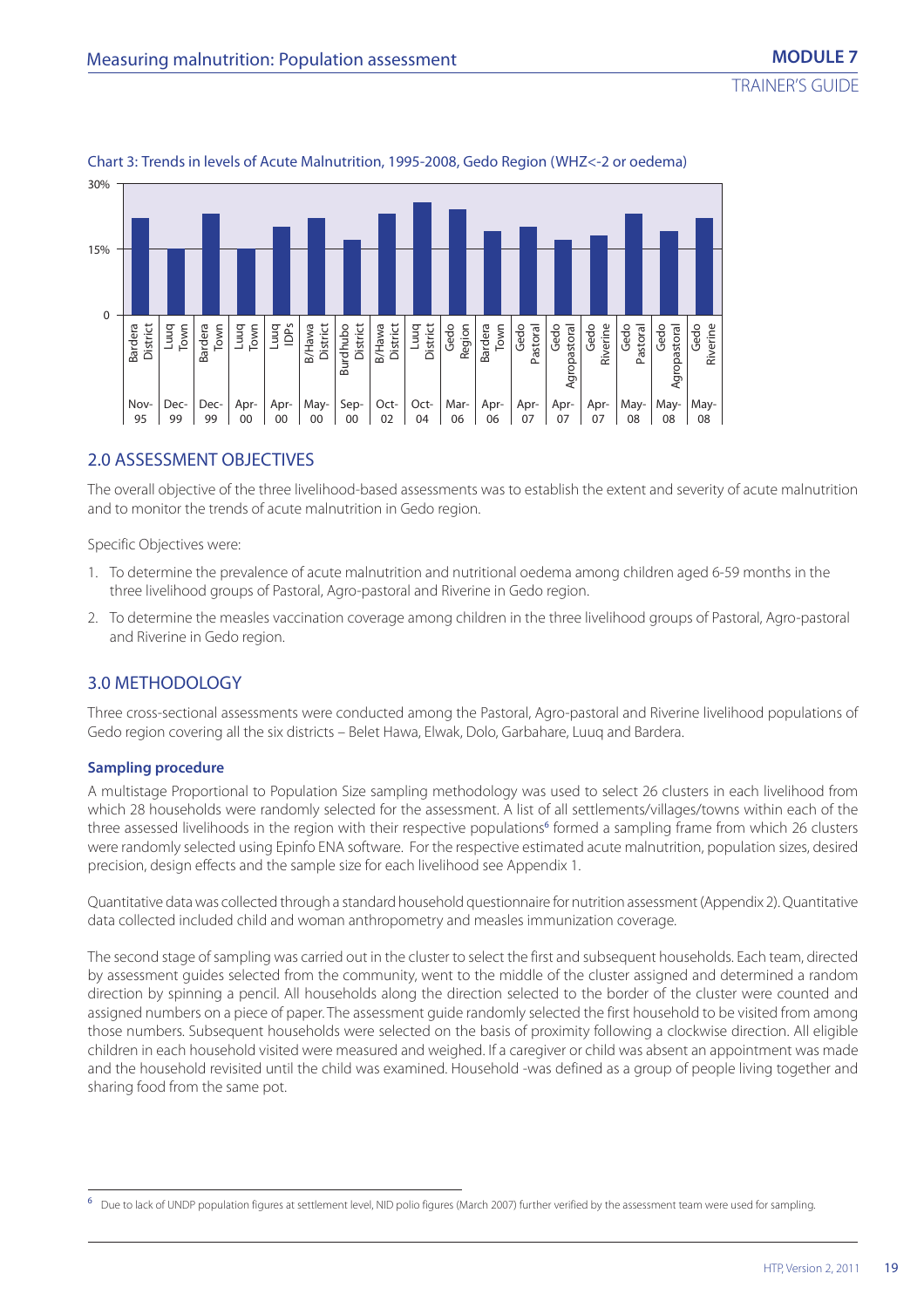## **Training and supervision**

A five-day training of enumerators and supervisors was conducted covering interview techniques, sampling procedure, inclusion and exclusion criteria, sources and reduction of errors, taking of measurements (height, weight and MUAC), standardisation of questions in the questionnaire, levels of precision required in measurements, diagnosis of oedema, handling of equipment, and the general courtesy during the assessment.

Standardisation of measurements and pre-testing of the questionnaire and equipment were carried out in a section of Dolo town that had not been selected as a cluster for the actual assessment. Quality of data was also ensured through (i) monitoring of fieldwork by coordination team, (ii) crosschecking of filled questionnaires on daily basis and recording of observations and confirmation of measles, severe malnutrition and death cases by supervisors. All households sampled were visited and recorded including empty ones (iii) daily review was undertaken with the teams to address any difficulties encountered, (iv) progress evaluation was carried out according to the time schedule and progress reports shared with partners on a regular basis, (v) continuous data cleaning and plausibility checks (vi) monitoring accuracy of equipment (weighing scales) by regularly measuring objects of known weights and (vii) continuous reinforcement of good practices. All measurements were loudly shouted by both the enumerators reading and recording them to reduce errors during recording.

#### **Data analysis**

Child and women data was entered, processed (including cleaning) and analysed using Epinfo and ENA software. The plausibility check was carried out using Epiinfo ENA software to determine the quality of data collected.

#### **Variables examined**

Age – Only children aged 6-59 months were selected for examination. The age of a child was determined from the mother/ caregiver's recall, the under fives card, or from a local events calendar (appendix 3) when the birth date was not known or documented on a children health record.

Weight – UNICEF electronic scales were used to weigh children to the nearest 100g.

Height – Children were measured barefoot and bare head using height measuring boards graduated to the nearest 0.1cm. Children with height < 85 cm were measured lying, while those equal to or >85 cm were measured standing.

Oedema – Children were examined for the presence of bilateral pedal oedema. The occurrence of pitting as a result of thumb pressure on the foot or leg for 3 seconds was indicative of nutritional oedema.

Measles immunisation status – the information was either provided by the mother or recorded from the child's vaccination card.

Arm Circumference: The Mid Upper Arm Circumference was measured using a MUAC tape to the nearest 0.1 cm.

#### **Definition of nutritional status**

The anthropometric measurement of weight and height were used to compute the WFH nutritional status indicators of the studied children.

WFH, was used to classify children into categories of nutritional status as follows:

< -3 Z-Scores or oedema of WHO standards or NCHS reference = Severe acute malnutrition

-3 Z-Scores ≤WFH< -2 Z-Scores of WHO standards or NCHS reference = Moderate acute malnutrition

<-2 Z-score or oedema of WHO standards or NCHS reference = Global/total acute malnutrition

Similarly, MUAC measurements were also used to classify children into categories of nutritional status and mortality risks as follows according SACB Nutrition assessment guidelines:

<11.0 cm = Severe malnutrition  $>=11.0 < 12.5$  = Moderate malnutrition  $>=12.5 - < 13.5 =$  At risk of Malnutrition  $>=13.5$  cm = Normal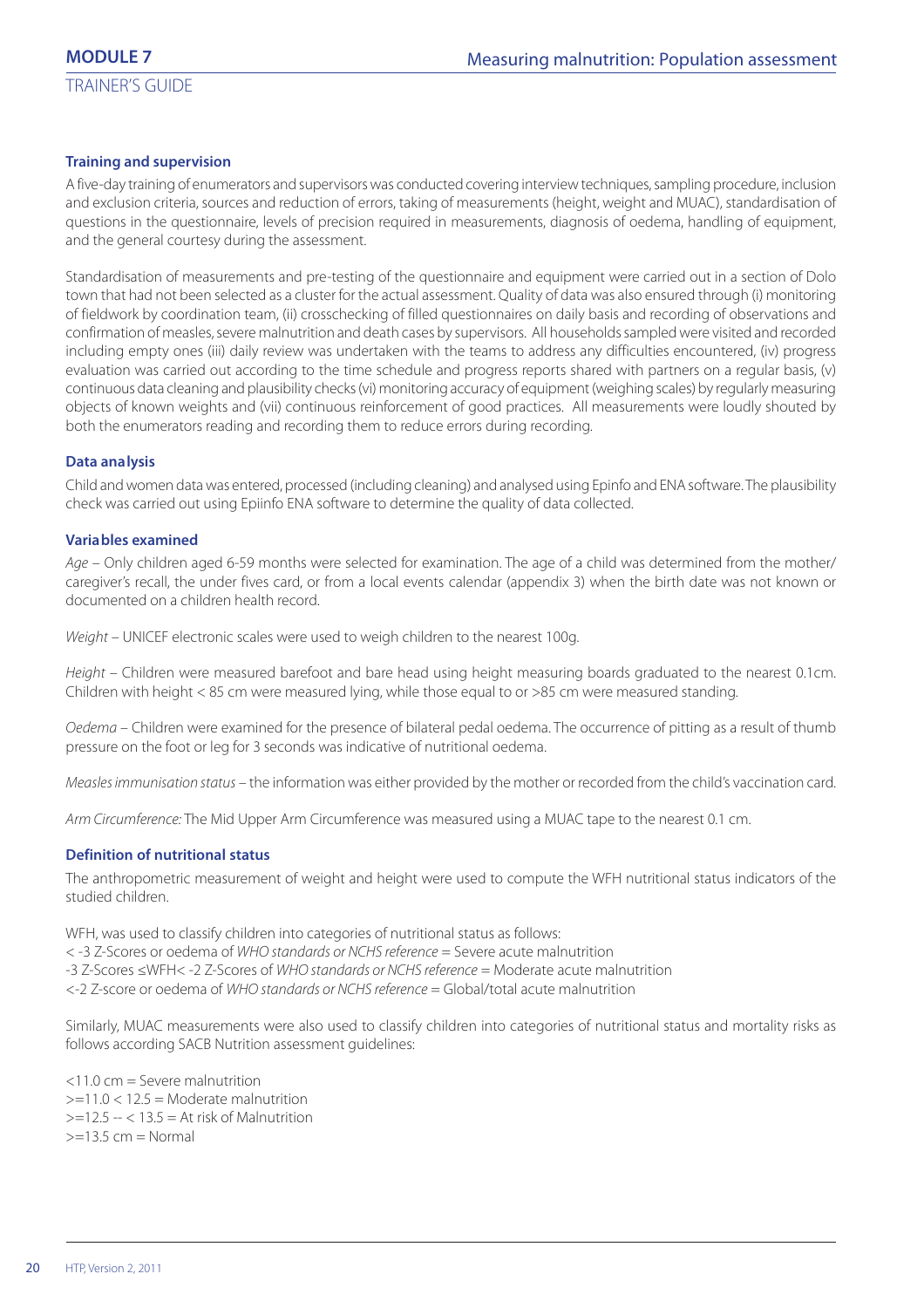## 4.0 ASSESSMENT RESULTS

#### **Malnutrition by livelihoods**

A total of 2524 children aged 6-59 months, including 1000 from pastoral, 742 and 782 from agro-pastoral and riverine livelihoods respectively were assessed. The results from the pastoral and riverine livelihoods using NCHS references indicate a **Very Critical** nutrition situation with GAM rates of **23.3%** (18.9-27.7) and **21.5%** (17.6-25.4) respectively while the agro-pastoral livelihood indicate a **Critical** level with GAM rate of **18.8%** (15.2-22.3). A total of six oedema cases were identified in the region that included three (0.4%) in agro-pastoral, two (0.2%) in pastoral and one (0.1%) in the riverine livelihood. Analysis of the data using the WHO Anthro references show more or less the same GAM results with the pastoral and riverine livelihoods recording GAM rates of 22.8% (18.2-27.4) and 22%(17.4-26.7) respectively, while agro-pastoral livelihood's results showed a GAM rate of 19.0%(15.3- 22.7). However as indicated in the table below, the Severe Acute Malnutrition (SAM) rates by WHO Anthro across livelihoods were almost double those derived by NCHS references.

Agro-pastoral livelihood assessment recorded the highest stunting rate of 32% (26.0-38.0) followed by riverine with a rate of 26.5 %( 20.0 - 42.8) while pastoral had relatively lowest rate of 19 % (15.4-22.6). Similarly, the underweight levels were highest among the agro-pastoral population at 38.2%, then riverine livelihood at 36.3% and pastoral with rate of 32.2%. A summary of the findings for malnutrition rates is given in the table below.

|                                                                 | <b>Pastoral</b> |                         | Agro-pastoral |                         | <b>Riverine</b> |                         |
|-----------------------------------------------------------------|-----------------|-------------------------|---------------|-------------------------|-----------------|-------------------------|
| <b>Malnutrition rates</b>                                       | <b>No</b>       | $%$ (CI)                | <b>No</b>     | $%$ (CI)                | <b>No</b>       | $%$ (CI)                |
| Global Acute Malnutrition<br>(<-2 Z score or oedema)            | 233             | 23.3<br>$(18.9 - 27.7)$ | 139           | 18.8<br>$(15.1 - 22.3)$ | 168             | 21.5<br>$(17.6 - 25.4)$ |
| Severe Acute Malnutrition<br>(<-3 Z score or oedema)            | 30              | 3.0<br>$(1.8 - 4.2)$    | 14            | 1.9<br>$(0.9 - 2.9)$    | 33              | 4.2<br>$(2.2 - 6.3)$    |
| Oedema                                                          | $\overline{2}$  | 0.2<br>$(0.5 - 0.9)$    | 3             | 0.4<br>$(0.0 - 0.9)$    |                 | 0.1<br>$(0.0 - 0.4)$    |
| Global Acute Malnutrition (<-2<br>Z score or oedema WHO Anthro) | 228             | 22.8<br>$(18.2 - 27.4)$ | 149           | 19.0<br>$(15.3 - 22.7)$ | 172             | 22.0<br>$(17.4 - 26.7)$ |
| Severe Acute Malnutrition (<-3 Z<br>score or oedema WHO Anthro) | 51              | 5.1<br>$(3.3-6.9)$      | 36            | 4.9<br>$(3.2 - 6.6)$    | 47              | 6.0<br>$(3.8 - 8.2)$    |
| GAM (WHM<80%/oedema)                                            | 130             | 13.0<br>$(9.8 - 16.2)$  | 78            | 10.5<br>$(7.9 - 13.1)$  | 102             | 13.0<br>$(9.7 - 16.4)$  |
| SAM (WHM<70%/oedema)                                            | 13              | 1.3<br>$(0.5 - 2.1)$    | 8             | 1.1<br>$(0.2 - 1.9)$    | 12              | 1.5<br>$(0.4 - 2.7)$    |
| Stunting ( $HAZ < -2$ )                                         | 190             | 19.0<br>$(15.4 - 22.6)$ | 237           | 32.0<br>$(26.0 - 38.0)$ | 207             | 26.5<br>$(20.0 - 33.0)$ |
| Underweight (WAZ $< -2$ )                                       | 322             | 32.2<br>$(26.4 - 38.0)$ | 283           | 38.2<br>$(33.2 - 43.2)$ | 284             | 36.3<br>$(29.9 - 42.8)$ |

## Summary of Malnutrition rates by livelihood systems

Overall, the distribution of the weight-for-height scores in the Gedo assessments were skewed towards the left depicting a poorer nutrition situation according to international (WHO) standards. A summary of the Nutrisurvey quality checks for the assessments is given in appendix 4.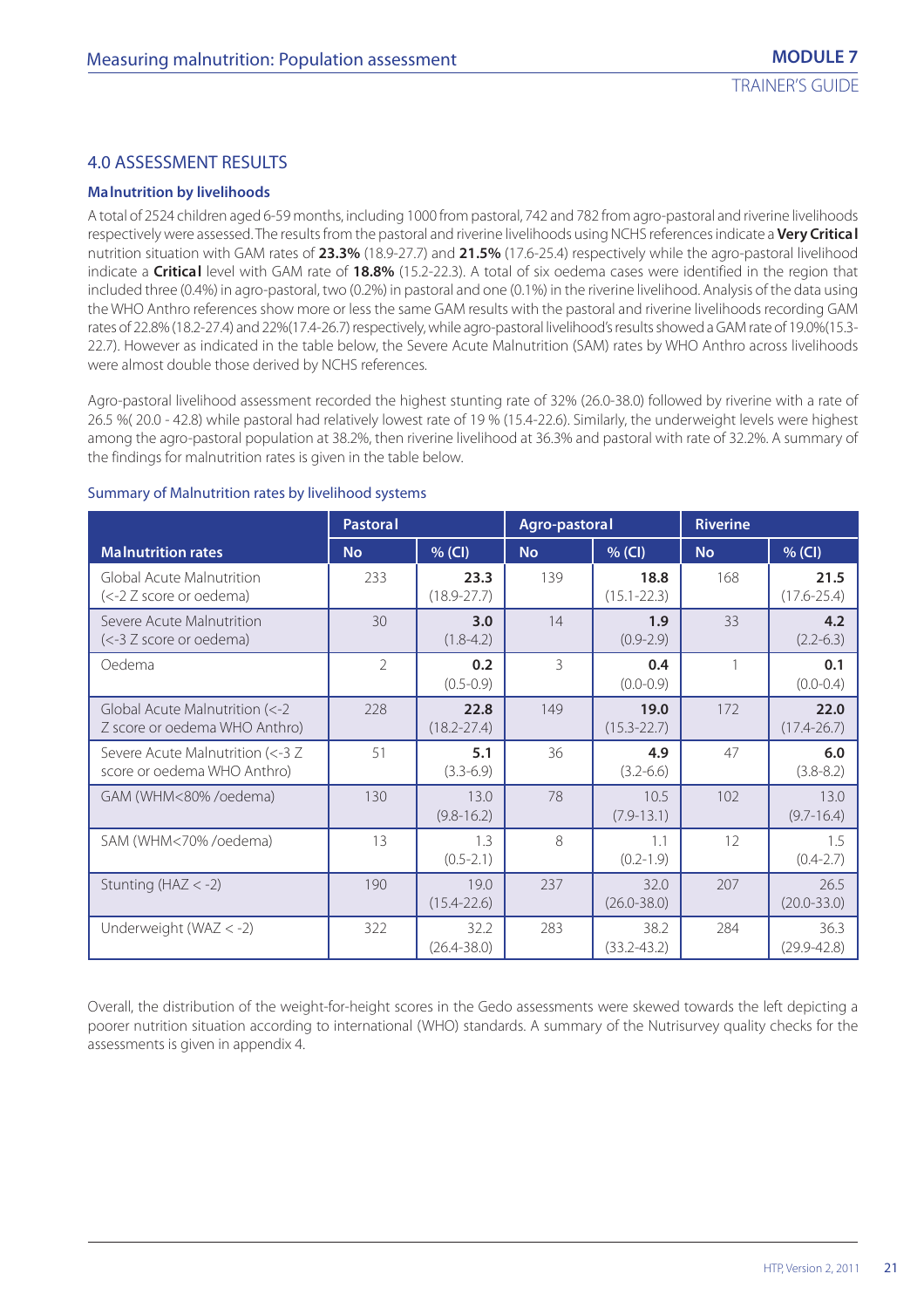TRAINER'S GUIDE

WHZ Distribution curve



## **Malnutrition by sex in the three livelihoods**

Distribution of children by nutritional status (WHZ-score or oedema) and child sex

| <b>Pastoral</b>         |              |               |              |                | Agro-pastoral |               |                |                | <b>Riverine</b> |               |              |               |  |
|-------------------------|--------------|---------------|--------------|----------------|---------------|---------------|----------------|----------------|-----------------|---------------|--------------|---------------|--|
|                         |              | <b>Males</b>  |              | <b>Females</b> |               | <b>Males</b>  |                | <b>Females</b> |                 | <b>Males</b>  |              | Females       |  |
| <b>Nutrition status</b> | $\mathsf{n}$ | $\frac{9}{6}$ | $\mathsf{n}$ | $\frac{0}{0}$  | $\mathsf{n}$  | $\frac{0}{0}$ | $\mathsf{n}$   | $\frac{0}{0}$  | $\mathsf{n}$    | $\frac{9}{6}$ | $\mathsf{n}$ | $\frac{0}{0}$ |  |
| GAM (WHZ<br><-2/oedema) | 128          | 24.7          | 105          | 21.8           | 87            | 20.7          | 52             | 16.3           | 103             | 23.8          | 65           | 18.6          |  |
| SAM (WHZ<br><-3/oedema) | 19           | 3.4           | 11           | 2.3            | 10            | 2.4           | $\overline{4}$ | 1.3            | 20              | 4.6           | 13           | 3.7           |  |
| Oedema                  | っ            | 0.4           | 0            |                | 3             | 0.7           |                | $\bigcap$      |                 |               |              | 0.3           |  |

In the three livelihoods a higher proportion of boys than girls were acutely malnourished. In the pastoral livelihood 24.7% of boys as compared to 21.8% of girls were acutely malnourished. Similarly 20.7% boys and 16.3% girls; 23.8% boys and 18.6% girls were acutely malnourished in agro-pastoral and riverine livelihoods respectively. However, statistically both sexes were equally likely to be acutely malnourished (p> 0.05).

## **Malnutrition by Age in the three Livelihoods**

## Distribution of Acute Malnutrition (WHZ Scores) by Age

|              | <b>Pastoral</b> |             |               | Agro-pastoral | <b>Riverine</b> |            |  |
|--------------|-----------------|-------------|---------------|---------------|-----------------|------------|--|
| Age (months) | <b>SAM</b>      | <b>GAM</b>  | <b>SAM</b>    | <b>GAM</b>    | <b>SAM</b>      | <b>GAM</b> |  |
| $6 - 17$     | $7(3.0\%)$      | 41 (17.5%)  | $4(2.9\%)$    | 28 (20.0%)    | 5(2.8%)         | 28 (15.8%) |  |
| 18-29        | $9(3.6\%)$      | 63 (25.4%)  | $(0.6\%)$     | 32 (19.5%)    | $9(4.1\%)$      | 50 (22.6%) |  |
| $30 - 41$    | $4(1.7\%)$      | 51 (21.7%)  | $2(1.0\%)$    | 36 (18.3%)    | $9(5.5\%)$      | 41 (24.8%) |  |
| $42 - 53$    | 5(2.6%)         | 45 (23.0%)  | $7(4.4\%)$    | 28 (17.7%)    | $8(5.3\%)$      | 39 (25.7%) |  |
| 54-59        | 5(5.7%)         | 33 (7.9%)   | $\mathcal{O}$ | 15 (18.1%)    | $2(3.0\%)$      | 10 (15.2%) |  |
| Total        | 30(3.0)         | 233 (23.3%) | 14 (2.4%)     | 139 (18.8%)   | 33 (4.2%)       | 168(21.5)  |  |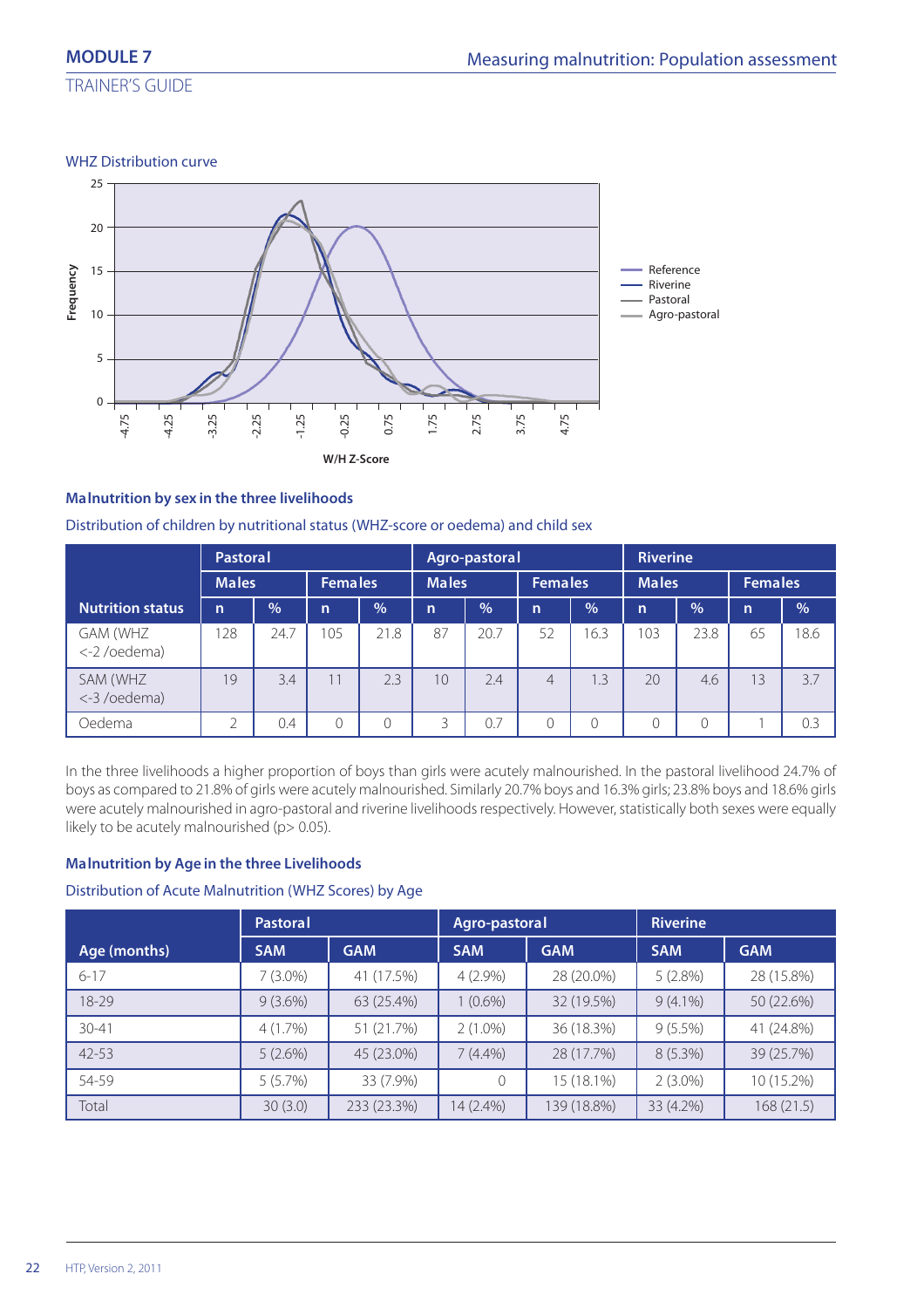The proportion of acutely malnourished children varied across livelihoods and age category. Among the pastoral population the age categories with highest (25.4%) and the lowest (7.9%) proportion of acutely malnourished children were 18-29 and 54-59 months age categories respectively. In the agro-pastoral livelihood the age category with the youngest children aged 6-17 months recorded the highest proportion of acutely malnourished children while children in the age category of 42-53 months had the lowest acute malnutrition level (17.7%). While amongst the riverine population, children in the age category of 42-53 and those aged 54-59 recorded the highest (25.7% and the lowest (15.2%) proportion of the acutely malnourished children respectively. However, analysis of distribution of acute malnutrition between the breastfeeding age group 6-24 months and the 25-59 months category, showed no statistical difference among them (p>0.05). Equally there was no statistical difference (p>0.05) in acute malnutrition levels among the children in the age of 6-29 months and 30-59 months age bands.

## **Acute Malnutrition by MUAC**

## Child Malnutrition by MUAC

|                                        | <b>Pastoral</b> |                      | Agro-pastoral |                        | <b>Riverine</b> |                        |
|----------------------------------------|-----------------|----------------------|---------------|------------------------|-----------------|------------------------|
| <b>Malnutrition rates</b>              | <b>No</b>       | $%$ (CI)             | <b>No</b>     | $%$ (CI)               | <b>No</b>       | $%$ (CI)               |
| Child MUAC                             |                 |                      |               |                        |                 |                        |
| <b>GAM</b><br>(MUAC<12.5 cm or oedema) | 70              | 7.0<br>$(5.5 - 8.8)$ | 77            | 10.4<br>$(8.3 - 12.9)$ | 88              | 11.3<br>$(9.2 - 13.7)$ |
| SAM<br>(MUAC<11.0 cm or oedema)        | 6               | 0.6<br>$(0.2 - 1.4)$ | 8             | 1.1<br>$(0.5 - 2.2)$   |                 | 0.5<br>$(0.2 - 1.4)$   |

Based on MUAC measurements, acute malnutrition rates (MUAC< 12.5 cm or oedema) were significantly lower when compared to GAM rates assessed using by <-2 WHZ or oedema at 7.0% (CI: 5.5-8.8); 10.4% (CI: 8.3-12.9) and 11.3% (CI: 9.2-13.7) among Pastoral, Agro-pastoral and Riverine livelihoods respectively indicating serious malnutrition situation (see table above).

## **Measles vaccination coverage**

#### Measles vaccination

|                                                     | <b>Pastoral</b> |      | Agro-pastoral |               | <b>Riverine</b> |               |
|-----------------------------------------------------|-----------------|------|---------------|---------------|-----------------|---------------|
| <b>Malnutrition rates</b>                           | N               | $\%$ | N             | $\frac{9}{6}$ | N               | $\frac{9}{6}$ |
| Children (9-59 months)<br>immunised against measles | 728             | 77.0 | 278           | 39.3          | 606             | 81.           |

Coverage was all below the recommended coverage of 95% level (Sphere, 2004) across the three livelihoods with agro-pastoral livelihood recording the lowest levels.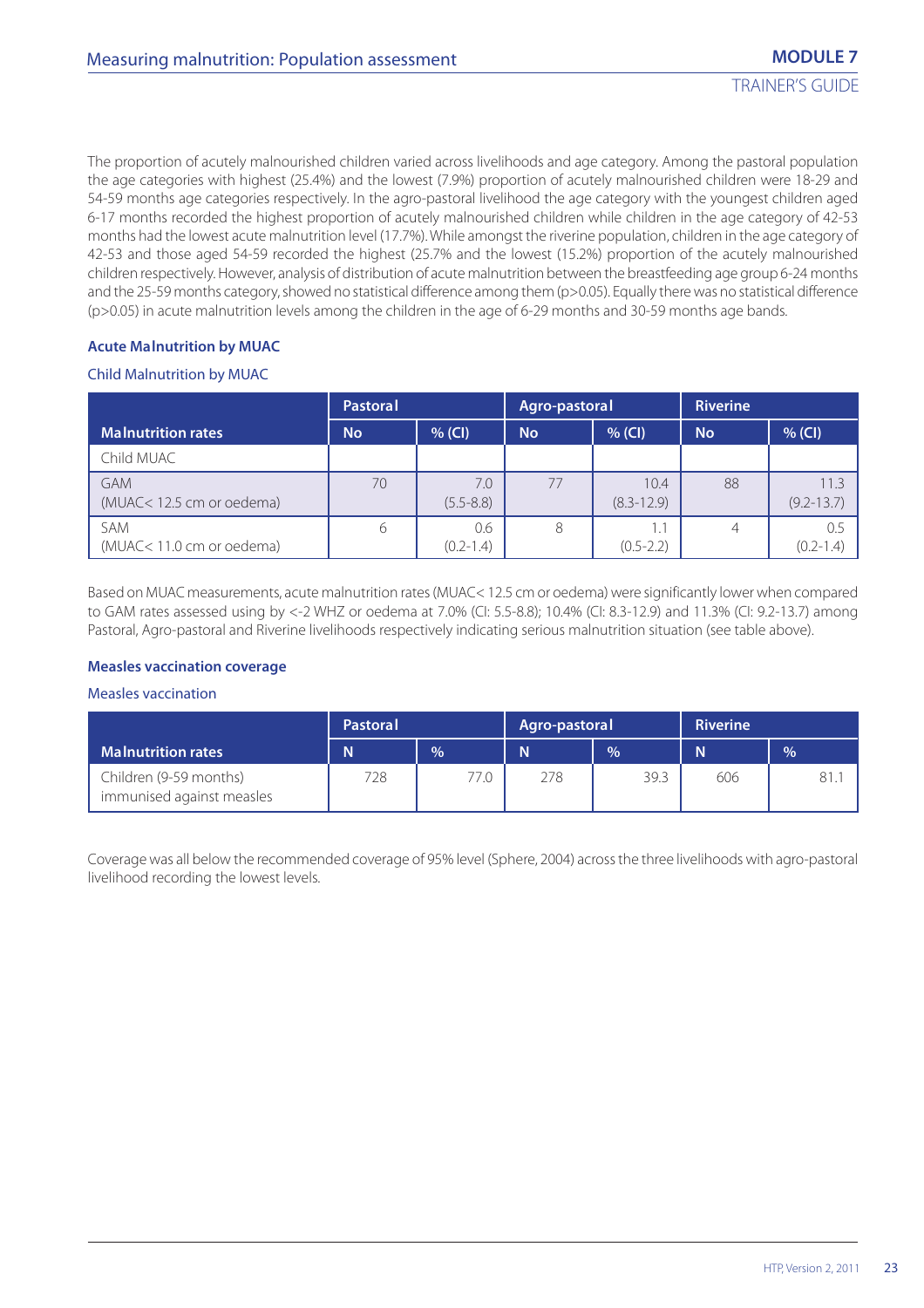## 5.0 Discussion

Results indicate critical to very critical nutrition levels with a GAM rate of >15% recorded in all three livelihoods assessed. The pastoral and riverine livelihoods assessments show a **Very Critical** nutrition situation with GAM rates of **23.3%** (18.9-27.7) and **21.5%** (17.6-25.4) respectively while the agro-pastoral livelihood recorded a **Critical** level with GAM rate of **18.8%** (15.2-22.3). This was inclusive of a total of six oedema cases that included three (0.4%) in Agro-pastoral, two (0.2%) in pastoral and one (0.1%) in the Riverine livelihood. When compared with the most recent nutrition assessments conducted in April 2007, where the Pastoral livelihood reported a GAM rate of **19.9%** (17.4-22.7), Agro-pastoral livelihood recorded a GAM of **16.7%** (14.4-19.3) and the Riverine livelihood a GAM rate of **17.7%** (CI: 15.3-20.4), the results indicate a deterioration from critical to very critical levels of acute malnutrition among the Pastoral and Riverine populations and a sustained critical nutrition situation among the Agro-pastoral population. However, as the confidence interval ranges overlap between the current and April 2007 results there is no statistically significant difference between these findings. Similarly there is no statistical difference between the acute malnutrition rates reported in the three livelihood zones as the GAM rate ranges overlap. Stunting and underweight levels are high in the three livelihoods. The pastoral livelihood recorded stunting and underweight rates of **19.0%** (15.4-22.6) and **32.2%** (26.4-38.0) respectively. The stunting and underweight rates among the riverine were **26.5%** ( 20.0-33.0) and **36.3%** (29.9-42.8) respectively. Among the agro-pastoralist, the respective stunting and underweight rates were **32.0%** (26.0-38.0) and **38.2%** (33.2-43.2).

Possible explanation for the deterioration of the situation could be the negative impact of the poor rain performance in the region which affects crop production as well as pasture and water availability, ultimately affecting livestock body conditions and milk production and also the out migration of livestock to areas with better pasture and water availability such as Juba. The effect of the global rise in food prices and inflation has made the situation of the chronically food insecure population in the region even worse. This is particularly worrying given that the main source of staple food reported across the livelihoods is purchase. Qualitative information indicated that households have resorted to various coping strategies including reduction in purchase of food and non-food items, switching to cheaper cereals and skipping meals and increased sale of bush products.

Measles vaccination was far below the recommended coverage. Nevertheless the reported coverage does not confirm whether the child is fully immunized due to lack of health records.

In conclusion, the overall nutrition situation in Gedo Region is **Very Critical** and has deteriorated since the April 2007 nutrition assessment and the integrated nutrition analysis during post Deyr '07/08 in January 2008, which reported a Critical situation. The nutrition situation seems to have reverted back to very critical levels recorded prior to April 2007. The worsening nutrition situation could be attributed to the impact of the poor Deyr 07/08 cereal production of 2% PWA and crop failure in the Gu '07 particularly in North Gedo and the overall poor Gu'08 rains reported across Gedo. This has negatively affected crop and livestock production in the region. The situation has been made worse by rising global food prices coupled with the chronically high morbidity and poor child feeding and care practices which have remained unaddressed over years.

Intervention efforts, therefore, need to be strengthened and broadened to address both immediate life saving needs such as rehabilitation of acutely malnourished children and measures to cushion against the impact of food prices and poor rain performance. This is in addition to developing longer term strategies to enhance the provision of basic services, sustainable strategies for livelihood support and social protection mechanisms.

## 6. 0 Recommendations

The slight recovery of food security and nutrition situation recorded in April 2007 in Gedo seems to have been lost and the situation reverted to the very critical nutrition situation with higher proportions of people facing food insecurity. Intervention efforts, therefore, need to be strengthened and broadened to address both immediate life saving needs such as rehabilitation of acutely malnourished children and measures to cushion against the impact of food prices and poor rain performance. This is in addition to developing longer term strategies to enhance the provision of basic services, sustainable strategies for livelihood support and social protection mechanisms.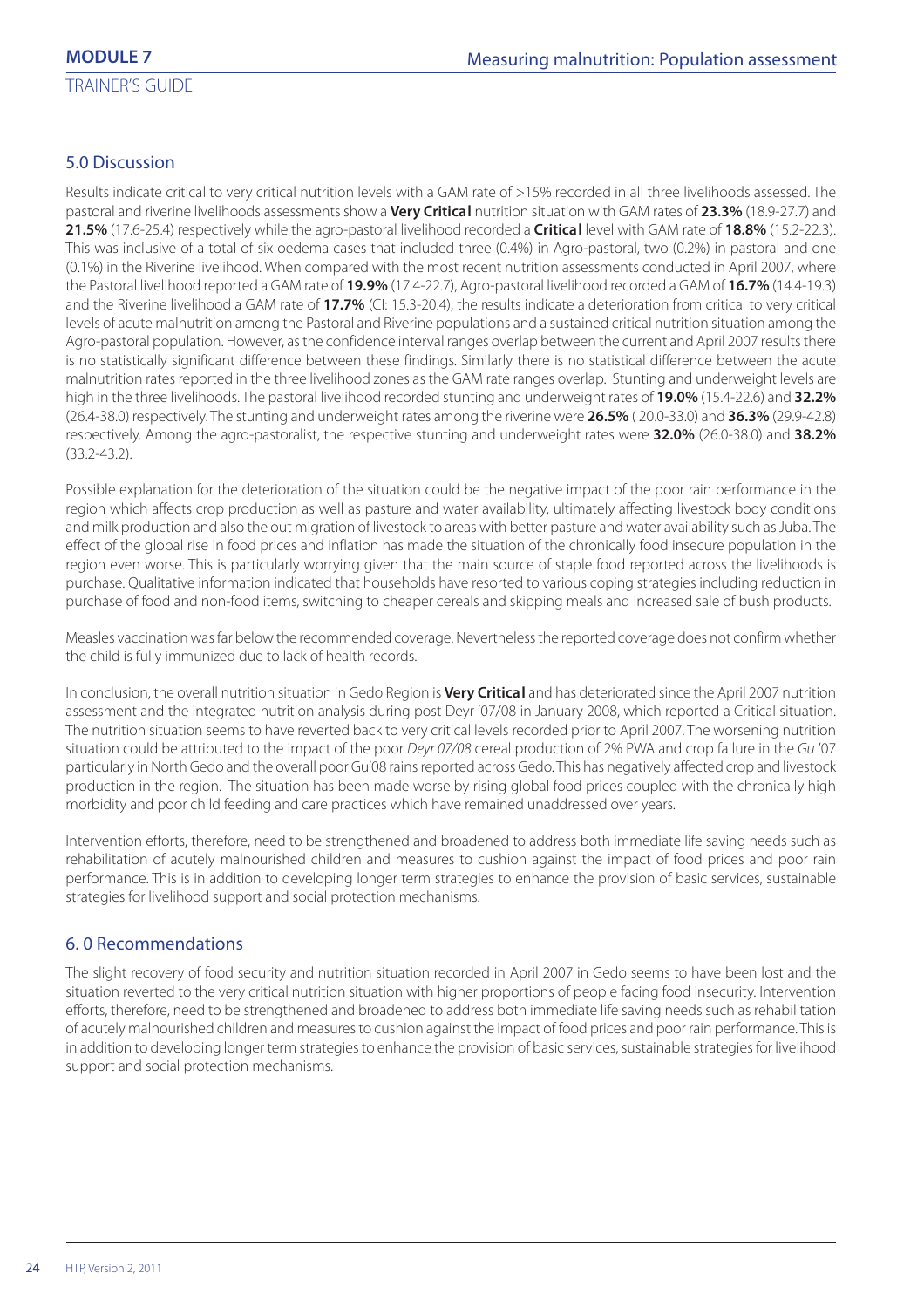## Appendix 1: Clusters Sampling for Gedo 2007 assessment

| <b>Measure</b>                    | Pastoral | Agro-pastoral | <b>Riverine</b> |  |
|-----------------------------------|----------|---------------|-----------------|--|
| Anthropometric surveys            |          |               |                 |  |
| Estimated malnutrition prevalence | 19.9%    | 16.7%         | 17.7%           |  |
| Children below 5 years            | 9094     | 7720          | 7710            |  |
| Desired precision                 | 3.5      | 3.5           | 3.5             |  |
| Design effect                     | 1.5      | 1.5           | 1.5             |  |
| Children to be included           | 711      | 619           | 647             |  |
| Households to be included         | 594      | 518           | 541             |  |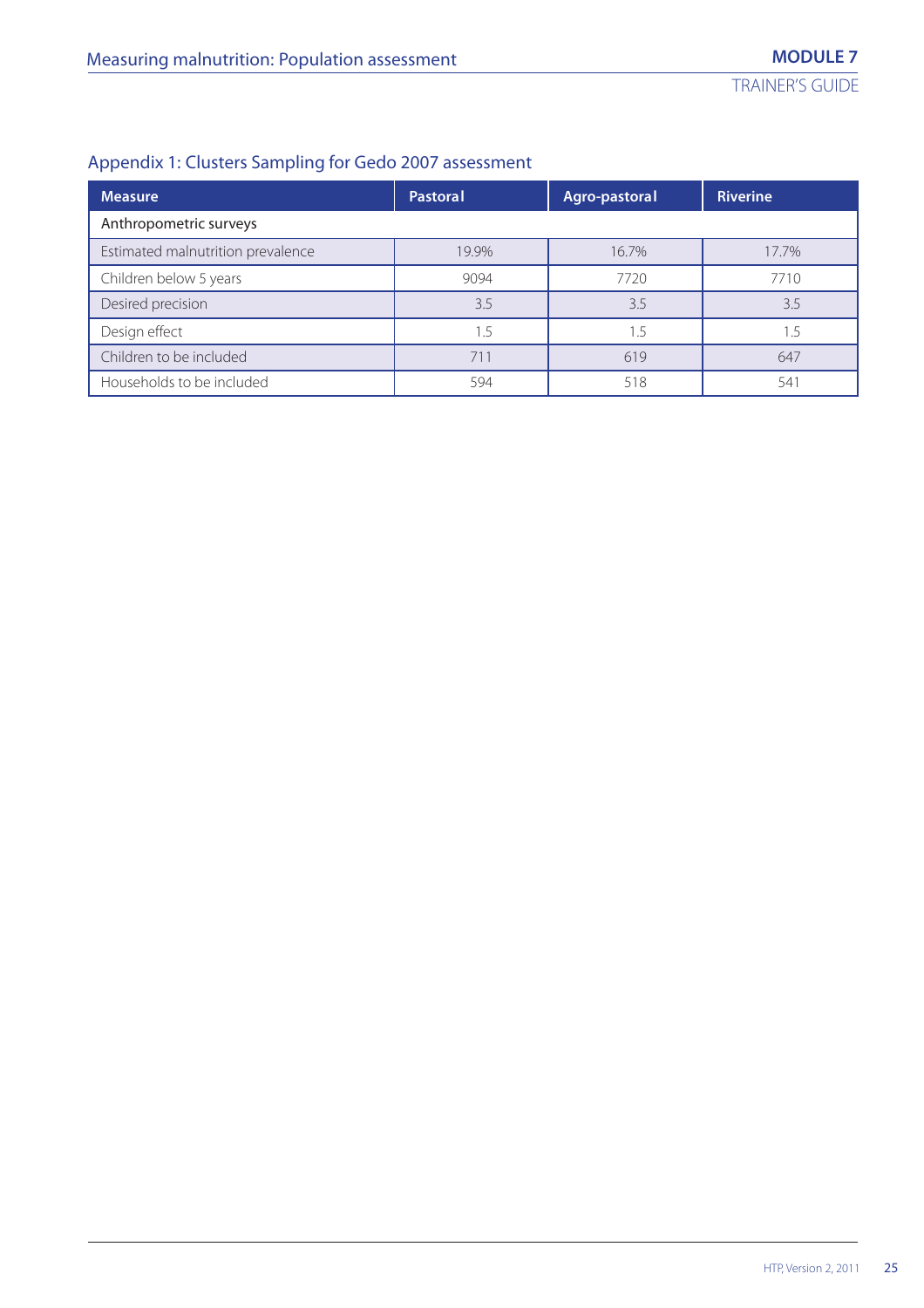## Appendix 2: Nutrition assessment household questionnaire, 2008

| Household Number. |             | Team Number       |
|-------------------|-------------|-------------------|
| Cluster Number.   | Tuster Name | ∩ictri <i>r</i> ı |

Anthropometry and measles vaccination for children aged 6-59 months in the household

| <b>First Name</b> | Age | <b>Sex</b><br>$1 = Male$<br>$2 =$ Female | Oedema<br>$1 = yes$<br>$0 = No$ | Height (cm)<br>To the<br>nearest tenth<br>of a cm | Weight<br>(kg)<br>To the<br>nearest<br>tenth of<br>a kg | <b>MUAC</b><br>(cm)<br>To the<br>nearest<br>tenth of<br>a cm | (If $\geq$ 9 months<br>old)<br>Has child been<br>Vaccinated<br>against measles?<br>$1 = Yes$<br>$2 = No$ |
|-------------------|-----|------------------------------------------|---------------------------------|---------------------------------------------------|---------------------------------------------------------|--------------------------------------------------------------|----------------------------------------------------------------------------------------------------------|
|                   |     |                                          |                                 |                                                   |                                                         |                                                              |                                                                                                          |
|                   |     |                                          |                                 |                                                   |                                                         |                                                              |                                                                                                          |
|                   |     |                                          |                                 |                                                   |                                                         |                                                              |                                                                                                          |
| 4                 |     |                                          |                                 |                                                   |                                                         |                                                              |                                                                                                          |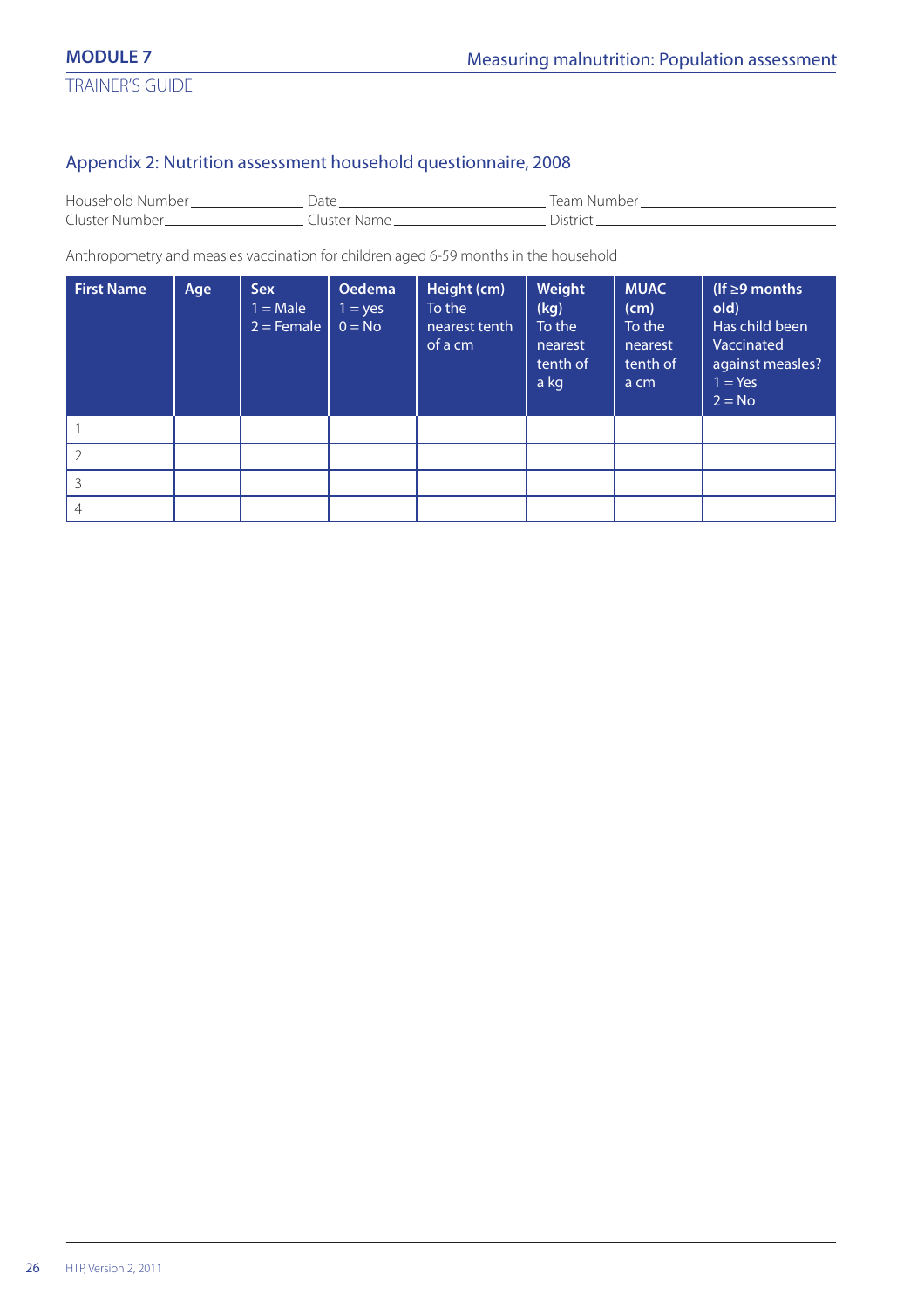| Appendix 3: Traditional calendar of events |  |  |
|--------------------------------------------|--|--|
|                                            |  |  |

| Mawlid                        | 48<br>Mawlid                                                                 | 36<br>Mawlid                  | 24<br>Mawlid                                       | 12<br>Mawlid/Jamadul-awal.                 | Mawlid |
|-------------------------------|------------------------------------------------------------------------------|-------------------------------|----------------------------------------------------|--------------------------------------------|--------|
| 59<br>Malmadoone/<br>Milihore | 47<br>Malmadoone/<br>Milihore                                                | 35<br>Malmadoone/<br>Milihore | 23<br>Malmadoone/<br>Milihore<br>ICU took control  | 11<br>Malmadoone/<br>Milihore/Jamadul-awal |        |
| 58<br>Jamadul-<br>Awal/       | 46<br>Jamadul-<br>Awal/                                                      | 34<br>Jamadul-Awal/           | 22<br>Jamadul-Awal/                                | 10<br>Jamadul-Awal/                        |        |
| 57<br>Jamadul-<br>Akhir/      | 45<br>Jamadul-<br>Akhir/                                                     | 33<br>Jamadul-Akhir/          | 21<br>Jamadul-Akhir/                               | 9<br>Jamadul-Akhir/                        |        |
| 56<br>Rajab/<br>Shacbaan      | 44<br>Rajab/<br>Shacbaan                                                     | 32<br>Rajab/Shacbaan          | 20<br>Rajab/Shacbaan                               | 8<br>Rajab/Shacbaan                        |        |
| 55<br>Shacbaan                | 43<br>Shacbaan<br>Election of<br>president<br>Abdulahi<br>Yusuf in<br>Kenya. | 31<br>Shacbaan/               | 19<br>Shacbaan/                                    | $\overline{7}$<br>Shacbaan                 |        |
| 54<br>Soon<br>(Ramadhan)      | 42<br>Soon<br>(Ramadhan)                                                     | 30<br>Soon<br>(Ramadhan)      | 18<br>Soon (Ramadhan)                              | 6<br>Soon (Ramadhan)                       |        |
| 53<br>Soon fur                | 41<br>Soonfur                                                                | 29<br>Soonfur                 | 17<br>Soonfur ICU<br>overthrown from<br>Mogandishu | 5<br>Sidatal                               |        |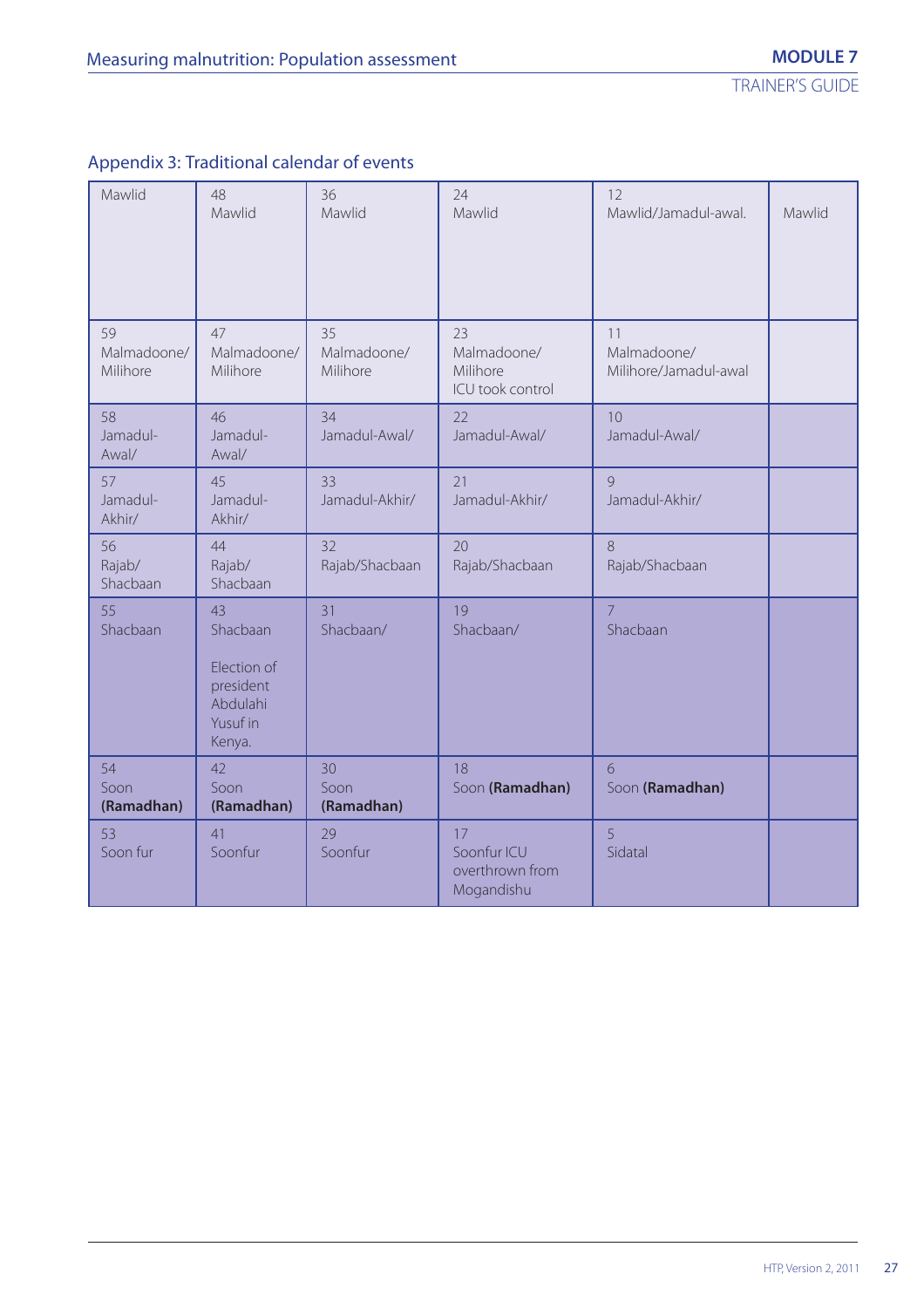## Appendix 4: Assessments plausibility checks

|                               | Gedo<br>Pastoral    | Gedo<br>Agro-pastoral    | Gedo<br><b>Riverine</b>  |
|-------------------------------|---------------------|--------------------------|--------------------------|
| Digit Preference score-Weight | $4.31$ (good)       | 3.83 (good)              | 5.4 (acceptable)         |
| Digit Preference score-Height | 8.18 (acceptable)   | 19.8 (poor)              | 19.9 (poor)              |
| Age preference                | 49                  | 59                       | None                     |
| SD of WHZ                     | 1.04                | 1.09                     | 1.14                     |
| Skewness of WHZ               | $0.86$ (<1: normal) | 1.16                     | $0.96$ (<1: normal)      |
| Kurtosis of WHZ               | 1.86                | $3.19$ ( $>2$ : problem) | $2.02$ ( $>2$ : problem) |
| Percent of flags              | $(2 \cases) 0.2\%$  | (5 cases) 0.7%           | (4 cases) 0.5%           |
| Age groups (6-29)             | No bias             | No bias                  | No bias                  |
| Age Groups(30-59)             | No bias             | No bias                  | No bias                  |
| Sex Ratio (M/F)               | 1.08                | 1.31                     | 1.24                     |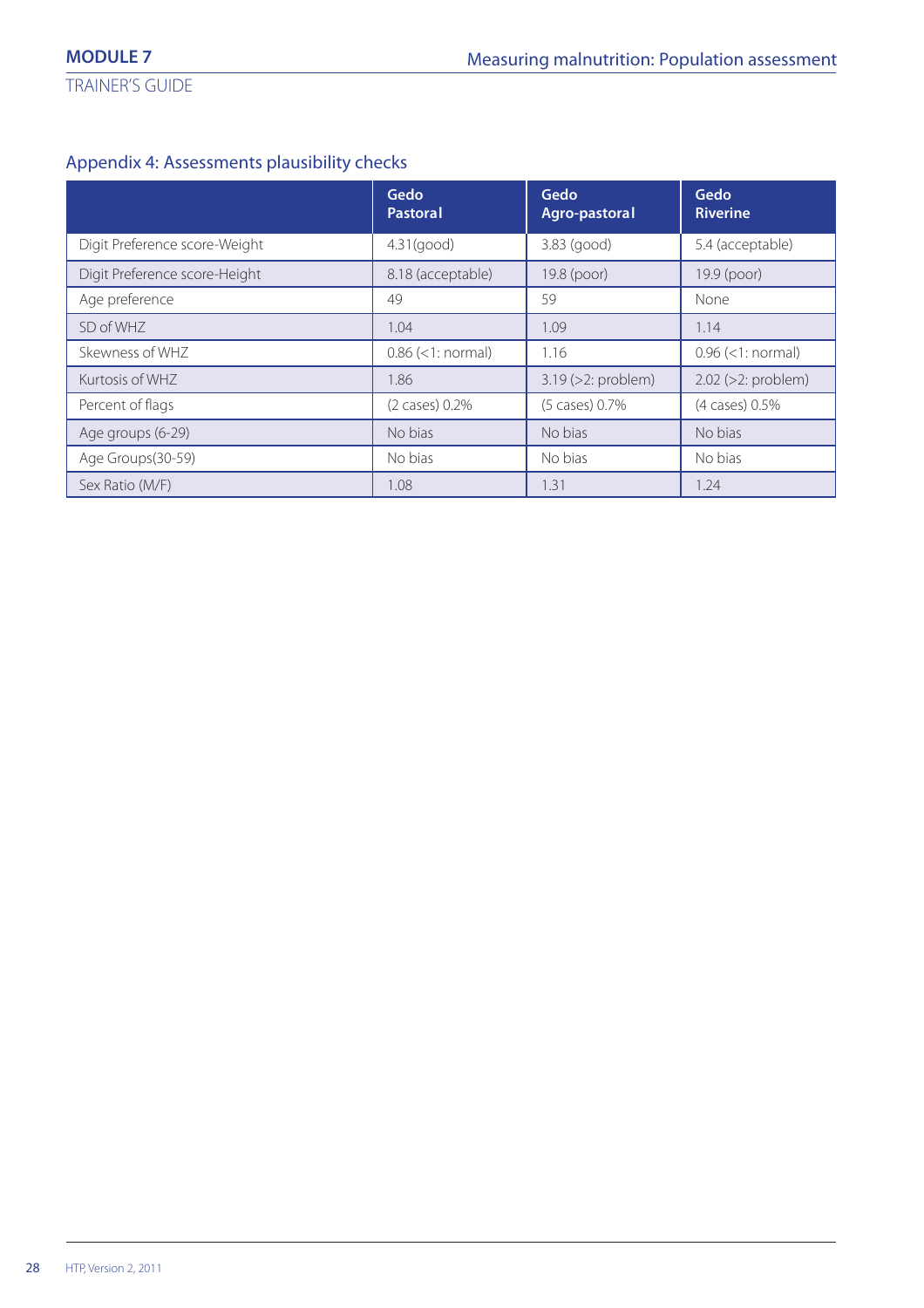## **REFERENCES**

FSAU 2007/08 Post Deyr Analysis, January 2008.

FSAU Monthly Nutrition Update, March 2007.

FSAU Monthly Nutrition Update, April 2007.

FSAU/Partners Nutrition assessment Report, Gedo pastoral, agro-pastoral and riverine livelihood systems Gedo region, Somalia, April 2007.

FSAU 2006/07 Post Deyr Analysis, January 2007.

FSAU Monthly Food Security Report, 2007.

FSAU, September 2002: Food Utilisation in Somalia.

FSAU, November 2003: Nutrition Training Manual: A guide to data collection, analysis, interpretation and use.

FSAU, April 2004: Dietary Diversity in Somalia.

SACB: Nutrition assessment guidelines for Somalia.

SC, UK (2004). Emergency Nutrition Assessment. Guidelines for field workers.

Standardized Monitoring and Assessment of Relief and Transition (SMART). Standardizing. Assessment methodology. Technical Series. July 23-26, 2002. Washington, DC.

Sphere Guidelines, 2004. Humanitarian Charter and Minimum standards in Disaster Response. Sphere Project.

WHO, 1995: Guide on rapid nutritional assessment in emergencies.

WHO, Anthro 2005. Growth reference curves.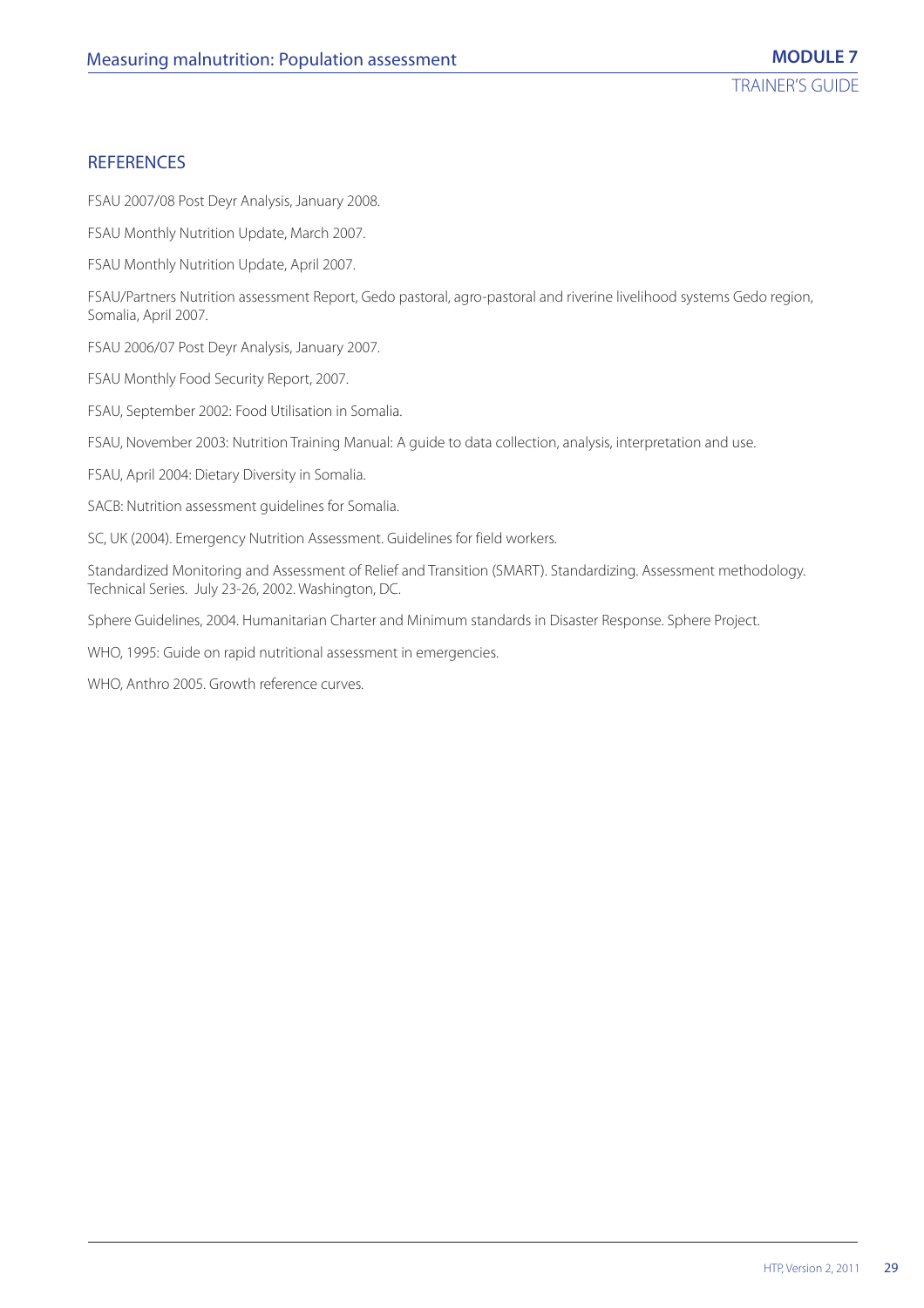| 12 13<br><b>ON   SB</b><br><b>CRI 58</b>                                                                                                              |
|-------------------------------------------------------------------------------------------------------------------------------------------------------|
| <b>CKI</b><br><b>ARS   AD</b><br>5) Total population in universe stated                                                                               |
| E<br>7) Area excluded from sampling frame listed <b>to keep to</b><br>6) Geographical scope of the survey stated                                      |
| 国语<br>8) Survey dates are stated ((dd-)mm-yyyy)                                                                                                       |
| <b>RE</b> MB<br>国图<br>9) Language of the questionnaire is stated<br>10) Language of the interview is stated                                           |
| <b>ORI RM</b><br>国图<br>11) Pre-testing of questionnaire stated<br>12) Use of local event calendar stated                                              |
| <b>RES</b> 180                                                                                                                                        |
|                                                                                                                                                       |
| 国国<br>193 891<br><b>a</b> la<br>15) Rationale for sampling design explained                                                                           |
| <b>THE LIB</b><br>国国<br><b>a</b><br>B<br>20) Stated whether sample size was increased to                                                              |
| <b>ME NO</b><br>国国国<br>125 100<br>23) HH selection in a compound is explained                                                                         |
| 1121 ISS<br>国国国<br><b>CRI</b> RM<br>医四脑<br>Stated why?<br>Stated why?<br>choosing respondent stated<br>25) Procedure for re-visiting absent hh stated |
| 医国国<br>自国国<br>Stated why?<br>Stated why?                                                                                                              |
| 国国国<br>医同型<br>Stated why?<br>Stated why?                                                                                                              |
| 国国<br>国图<br><b>ON 1991</b><br>33) Inclusion criteria in terms of age or height described?                                                             |
| 国图<br><b>SE 1991</b><br>children lying or standing stated?<br>34) Weight and height smallest rounding unit described?                                 |
| ${\bf Checklist}$ draft $\circ$ $\alpha$ $\beta$ $\gamma$ $\beta$ $\gamma$ $\alpha$ $\beta$ $\beta$                                                   |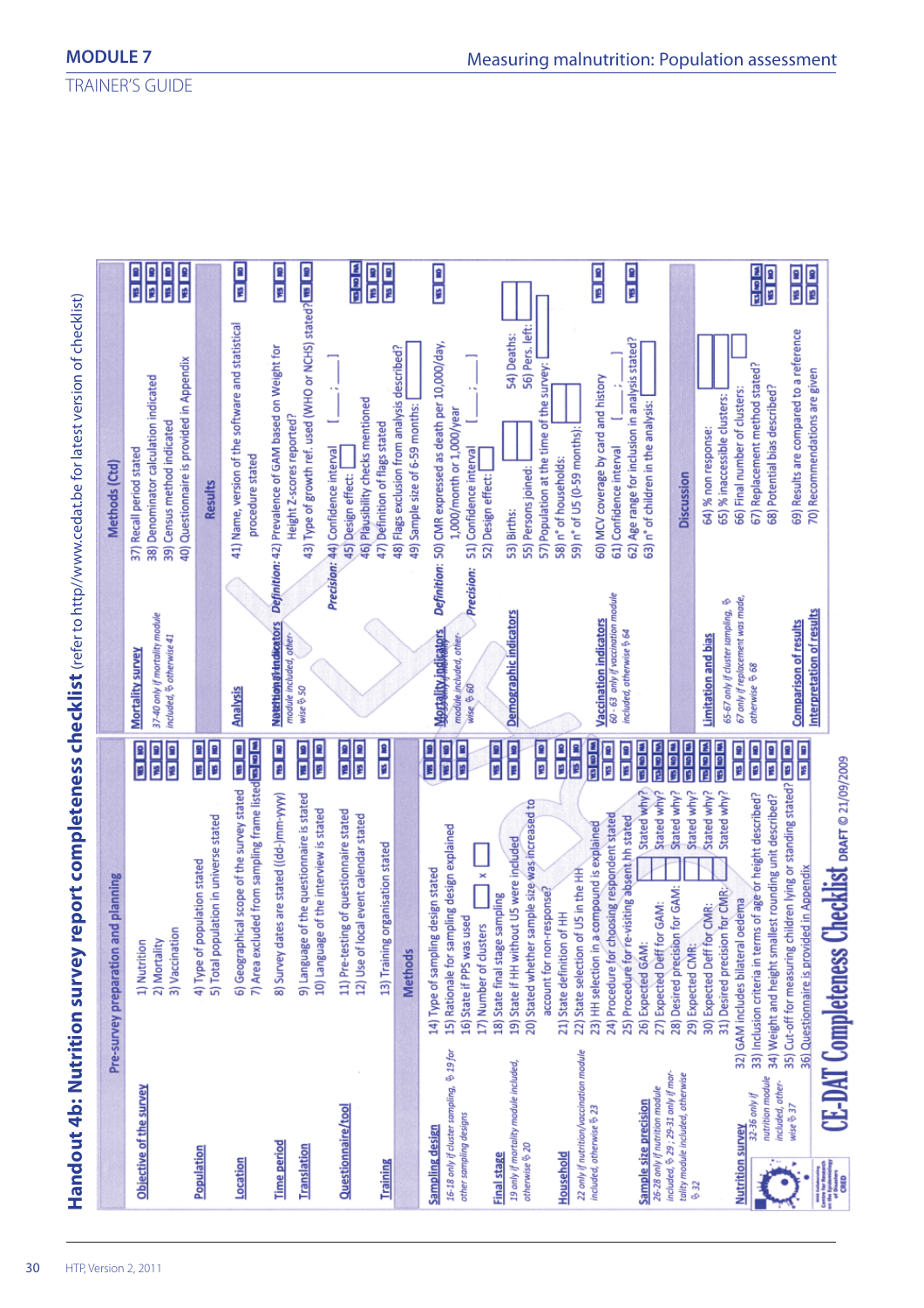## **Exercise 5: Summarizing nutrition survey reports**

#### **What is the learning objective?**

**•** To be able to summarize the essential content of a nutrition survey report

#### **When should this exercise be done?**

**•** Towards the end of the session on Module 7

#### **How long should the exercise take?**

**•** 60 to 75 minutes

## **What materials are needed?**

- **• Handout 5a:** Nutrition survey report
- **• Handout 5b:** Nutrition survey summary report: Model answers
- **•** Laptops with PowerPoint or flip chart paper

#### **Instructions**

- **Step 1:** Divide participants into groups of two or three people.
- **Step 2:** Give each participant Handout 5a.
- **Step 3:** Explain that the task is to present the results of the survey at a nutrition cluster coordination meeting in a clear and succinct manner.
- **Step 4:** Give participants 60 minutes to read and summarize the survey report.
- **Step 5:** In plenary, each group should present their summary in the form of a role play, where the presenting group represents the agency who carried out the survey, and the rest of the participants represents members of the nutrition cluster coordination group in that country (e.g., government representatives, donors, other nutritionists).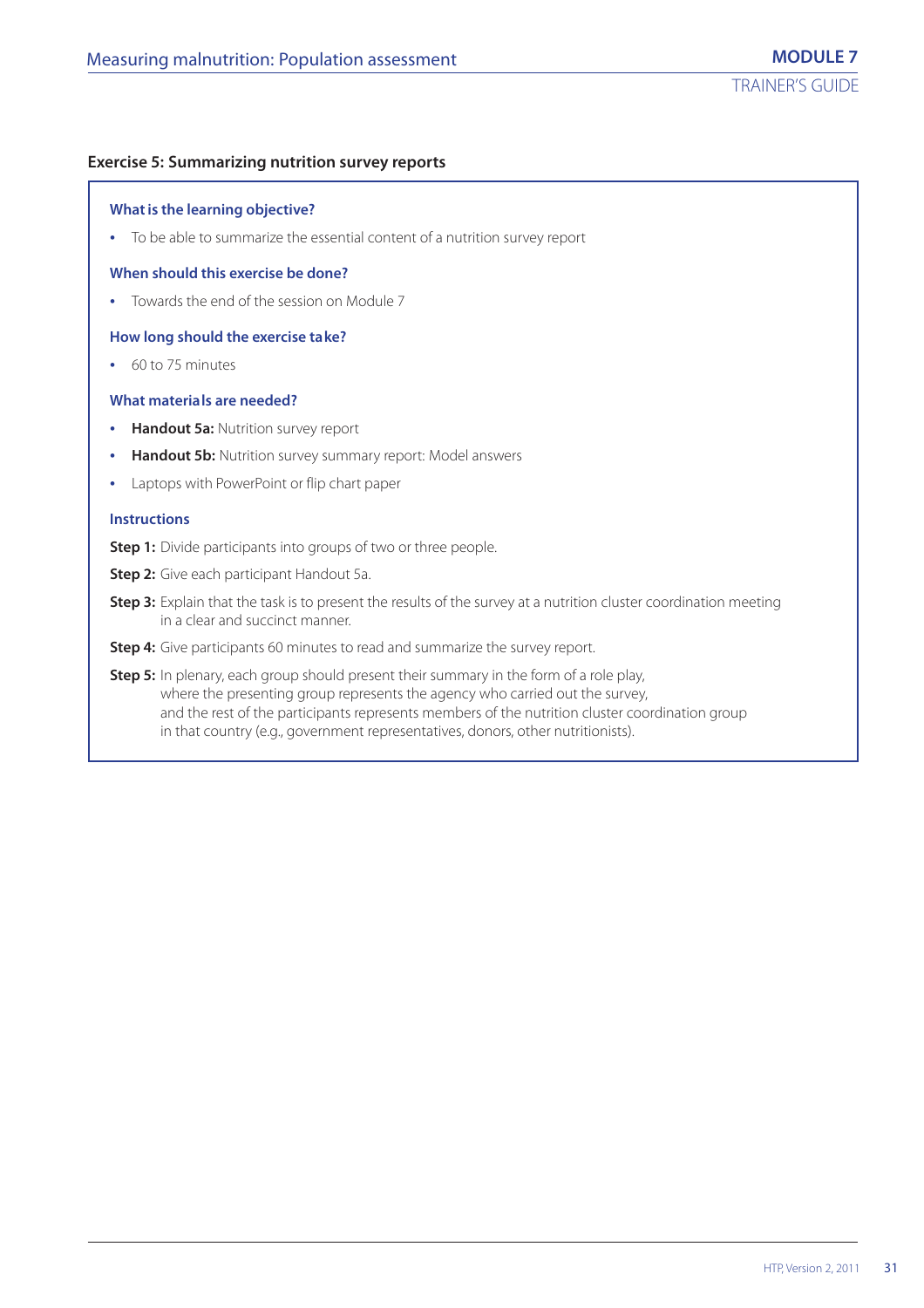## **Handout 5a: Nutrition survey report**

#### *Time for completion: 60 minutes*

*Read the following survey report.*

*Working in small groups of two or three, prepare a summary of the reports (with PowerPoint slides or flipchart paper) with key information on methods, results and recommendations. You should prepare about 10 slides or chart pages in total.*

*Present your findings to members of the nutrition cluster coordination group in that country (e.g., government representatives, donors, other nutritionists) as if you were part of the agency that had carried out the survey.*

#### **NUTRITION ASSESSMENT**<sup>7</sup>

**IN AGRO-PASTORAL AREAS OF SHINILE, DAMBAL AND ERRER DISTRICTS SOMALI REGION AUGUST 2004**

## Introduction

Shinile zone is one of the nine administrative zones in the Somali National Regional State. The majority of the zonal population are pastoralists, dependent on livestock for their livelihoods. In addition, 15 to 25 per cent of the zonal population are agropastoralists, found in the Shinile agro-pastoral food economy zone (FEZ).<sup>8</sup>

This report covers the agro-pastoral areas of Shinile, Dambal and Erer districts in the zone. The population in these districts is made up of different Somali groups. The Issa, the majority of whom are pastoralists, are the dominant clan in the Shinile zone. The Gurgura, Gadabursi and Hawiya are mainly agropastoral and inhabit the Erer, Dambal and Mieso districts. Erer and Shinile are located along the railway line, while Dambal is far from the railway. The other major route in the zone is the loose surface gravel road between Dire Dawa and Djibouti, which passes through parts of three districts, Shinile, Dambal and Ayshia.

The main rainy seasons in this FEZ are the qu and karan. The gu normally starts in late March and ends mid-May. The karan rains start in July and continue up to early September. The gu rains are followed by the hagaa season, which is a dry period that can cause crop failure if the qu rains are not sufficient.

Access to arable land is free unless there are clan animosities. The main crops grown by the agro-pastoralists are sorghum, followed by maize. The karan rains determine what is harvested from the long maturing cereal varieties planted in the gu and also provide a second opportunity for cultivation of a short maturing variety of maize (dega nugul). The performances of the 'gu' and 'karan' rains determine whether the year is considered normal, good or bad.



Map of Shinile

<sup>7</sup> For the sake of the exercise, the report was amended and does not correspond to the original report.

<sup>8</sup> Main source: Shinile Agro-pastoral Food Economy Zone HEA Baseline Study, SCUK, DPPB and Partners, October 2001.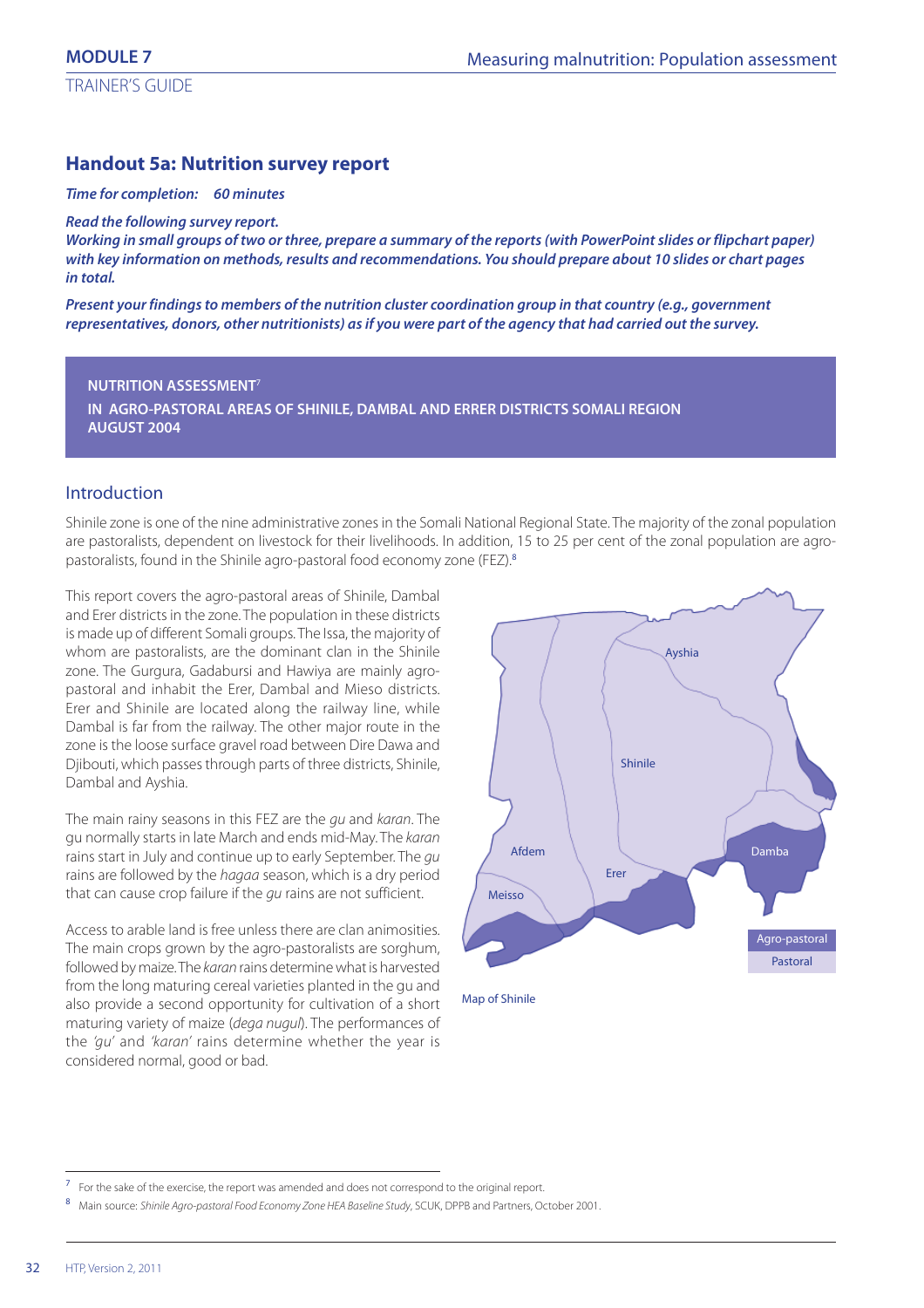The major vulnerability/risk factor is the failure of seasonal rains, which adversely affect crop, pasture and water availability and lead to poor livestock production, body condition and low prices. Other risk factors include restrictions on the collection of bush products like charcoal, firewood and construction materials, which are important sources of income for the poor groups. Clan and other conflicts are another source of risk because they can block access to markets, farmland and grazing as well as water sources.

There is cross-border trade with Somaliland and Djibouti, which provides income for livestock traders and labourers involved in rental of pack-camels to transport goods from either Djibouti or Somaliland. The railway passes through almost all Shinile districts, which also provides trade benefits for Shinile agro-pastoralists.

Coping strategies employed by households in this FEZ include: increased sales of livestock, sending children to stay with wealthier relatives, increased employment seeking, reduced number of meals, substitution of less expensive foods and migration in search of pasture and water. The better off groups would also reduce gifts. In bad years, these strategies become less effective as more people are involved and returns fall.

Generally, the infrastructure of Shinile zone is very poor, with only one main road connecting Dire Dawa and Djibouti that passes through Aysha town. There are only rough roads connecting all the peasants' associations (PAs) within the zone, and there is often no road access to many parts of the zone during the rainy seasons. There is no public transport between the PAs of Shinile zone, except between Dire Dawa and Shinile town. Pack animals are the major means of transportation in rural areas. The main Addis Ababa-Djibouti railway also passes through Shinile zone.<sup>9</sup>

Health facilities are limited and of poor quality. There is 1 health centre, 27 health stations or clinics, and 4 health posts within the 3 districts included in the survey. However, these health facilities are often insufficient, with poor staffing levels and a shortage of drugs and medical supplies. Regarding health staff the numbers are as follows: 1 doctor, 14 junior nurses, 2 midwives, 2 lab technicians, 3 sanitarians and 7 senior nurses.<sup>10</sup>

The number of school facilities in the surveyed districts are as follows: 21 primary schools, 4 intermediate, 2 secondary and the total number of teachers is 158. The main market within the zone is in Dire Dawa town.

There is also a significant traffic of unofficial cross-border trade from Djibouti. The trade mainly consists of non-food household items, and the final destination for this traffic is the Shinile zone, primarily Afdem district.<sup>11</sup>

## Survey objectives

The survey objectives were to:

- 1. Estimate the prevalence of acute malnutrition in agro-pastoral Peasant Associations (PAs) of Dambal, Shinile and Erer districts of the Shinile zone.
- 2. Estimate the measles vaccination coverage in agro-pastoral PAs of Dambal, Shinile and Erer districts of the Shinile zone.
- 3. Determine main livelihoods of the area, condition of livestock and the proportion of households receiving relief food.

## Methodology

### **Sampling procedure and sample size**

The sample size was calculated using EPI-INFO and was based on an estimated prevalence of 20 per cent global acute malnutrition in children aged less than 5 years, a precision of +/- 5 per cent, 95 per cent confidence limits and a design effect of two. This number was rounded up to 900 with 30 children measured in each of 30 clusters.

The smallest administrative unit was considered to be the peasant association (PA). The district administration office and the bureau of agriculture provided the population figures in August 2004. The cumulative population was calculated and the sampling interval determined. Thirty-three clusters including three contingency clusters were randomly selected by assigning probability proportional to population size.

<sup>9</sup> SCUK Nutrition survey report in pastoral areas of Shinile, Erer and Dambal districts, April 2004.

<sup>10</sup> SCUK Nutrition survey report in pastoral areas of Shinile, Erer and Dambal districts, April 2004.

<sup>11</sup> SCUK Nutrition survey report in pastoral areas of Shinile, Erer and Dambal districts, April 2004.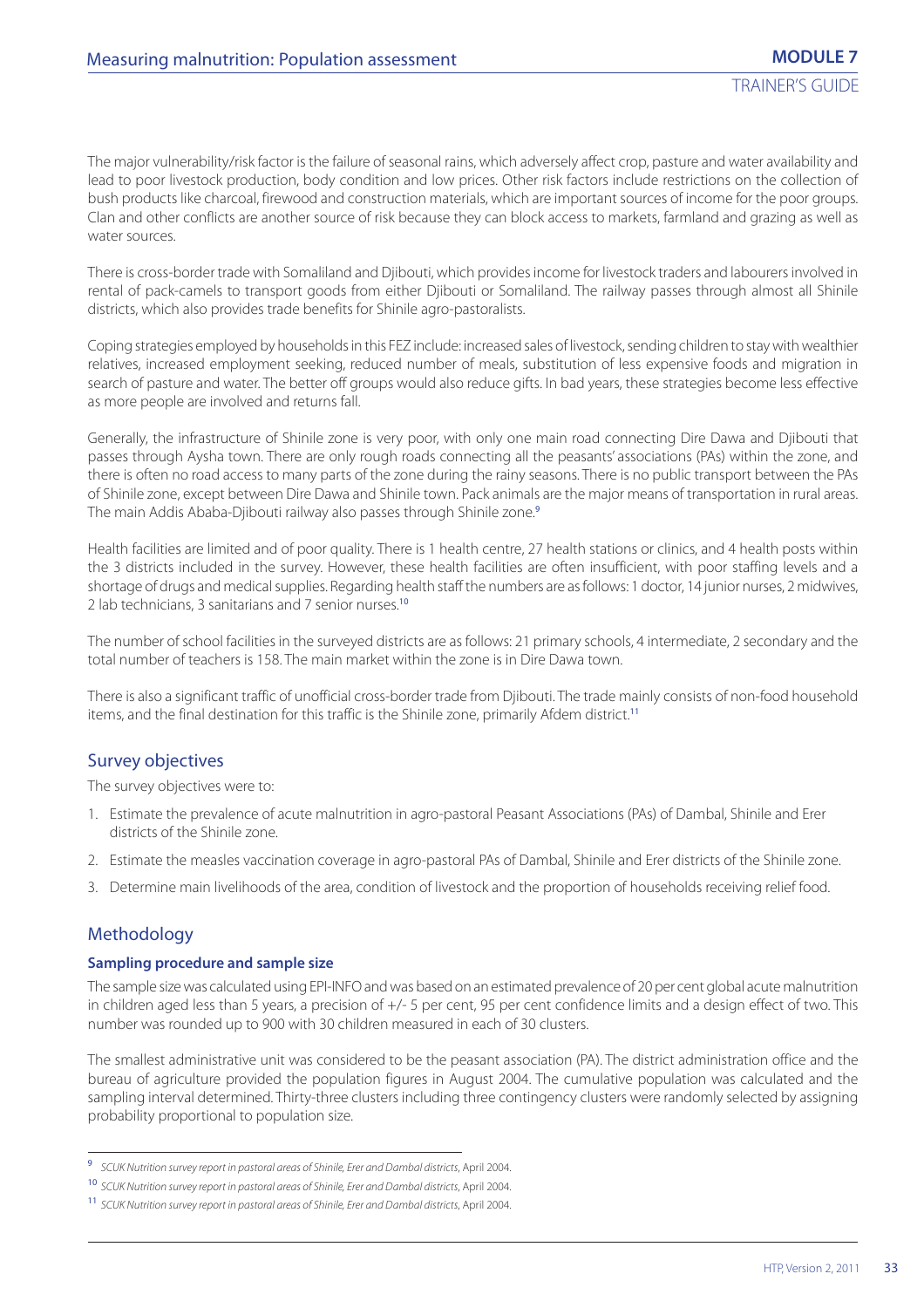## **Selection of households and children**

So that the teams did not have to walk the entire way across each PA before starting a cluster, a list of the names of the villages in each PA was obtained from each PA official. A village was randomly selected in each PA where a cluster was selected.

The centre of the village was located as the starting point in each cluster. A direction was selected randomly and houses in that direction to the end of the village were counted. One house was randomly selected and every subsequent nearest household was visited, always selecting to the right hand side.

All children between the ages of 6 and 59 months in each selected household (65-110cm) were included in the sample, including all those in the last selected household. If the child's age was unknown, only children between 65 cm and 100 cm were eligible for this survey. Absent children were followed up with a second visit. If still absent, they were not replaced by another child. Teams were instructed to measure children currently in hospital or feeding programmes at this location.

#### **Data collected**

#### Anthropometric data

**Nutritional indicators**: Weight-for-height and/or oedema were used as the indicators for moderate and severe acute malnutrition.

## Definitions:

**Global Acute Malnutrition (GAM)**: <-2 Z-Scores / <80% median weight-for-height (WFH) and/or oedema (NCHS reference) **Severe Acute Malnutrition (SAM)**: <-3 Z-Scores / <70% median weight-for-height (WFH) and/or oedema (NCHS reference)

**Age**: Children between 6 and 59 months were measured. Age was recorded from immunisation cards when available or was determined using a local calendar. Only children under 110 cm (proxy for 5 years) and over 65 cm (proxy for 6 months) were measured if age could not be estimated.

**Weight**: A 25-kg Salter spring scale was used for children. Weight was recorded to the nearest 100 g.

**Height**: Children between 65 cm and 85 cm were measured lying down on a wooden height board while those above 85 cm and below 110 cm measured standing up. Length/height was recorded with 0.5 cm precision.

**Oedema**: The presence of nutritional oedema was determined by pressing both feet for three seconds. If a shallow print remained in both feet it was recorded as positive oedema.

#### Retrospective morbidity of children

Mothers were asked whether or not their children had been sick in the 15 days prior to the survey. Sickness was defined as diarrhoea (loose stools more than three times per day), cough (coughing or difficulty breathing), fever, and measles or 'other'.

#### Vaccination status and coverage

A completed vaccination card for measles was recorded as positive for measles vaccination. If a child did not have a card, mothers were asked to confirm whether or not their children had had a measles vaccination.

### Household and key informant questionnaires

Household and key informant questionnaires were developed. The questionnaires focused on data on food security and relief. Data were both qualitative and quantitative. Every fifth house was asked the household questionnaire (including those without children). These questionnaires provided the basis for the food security analysis.

## Training and piloting

The regional disaster prevention and preparedness bureau (DPPB) and local staff who were employed on temporary basis were trained. Ten of the team members had been involved in several nutrition surveys.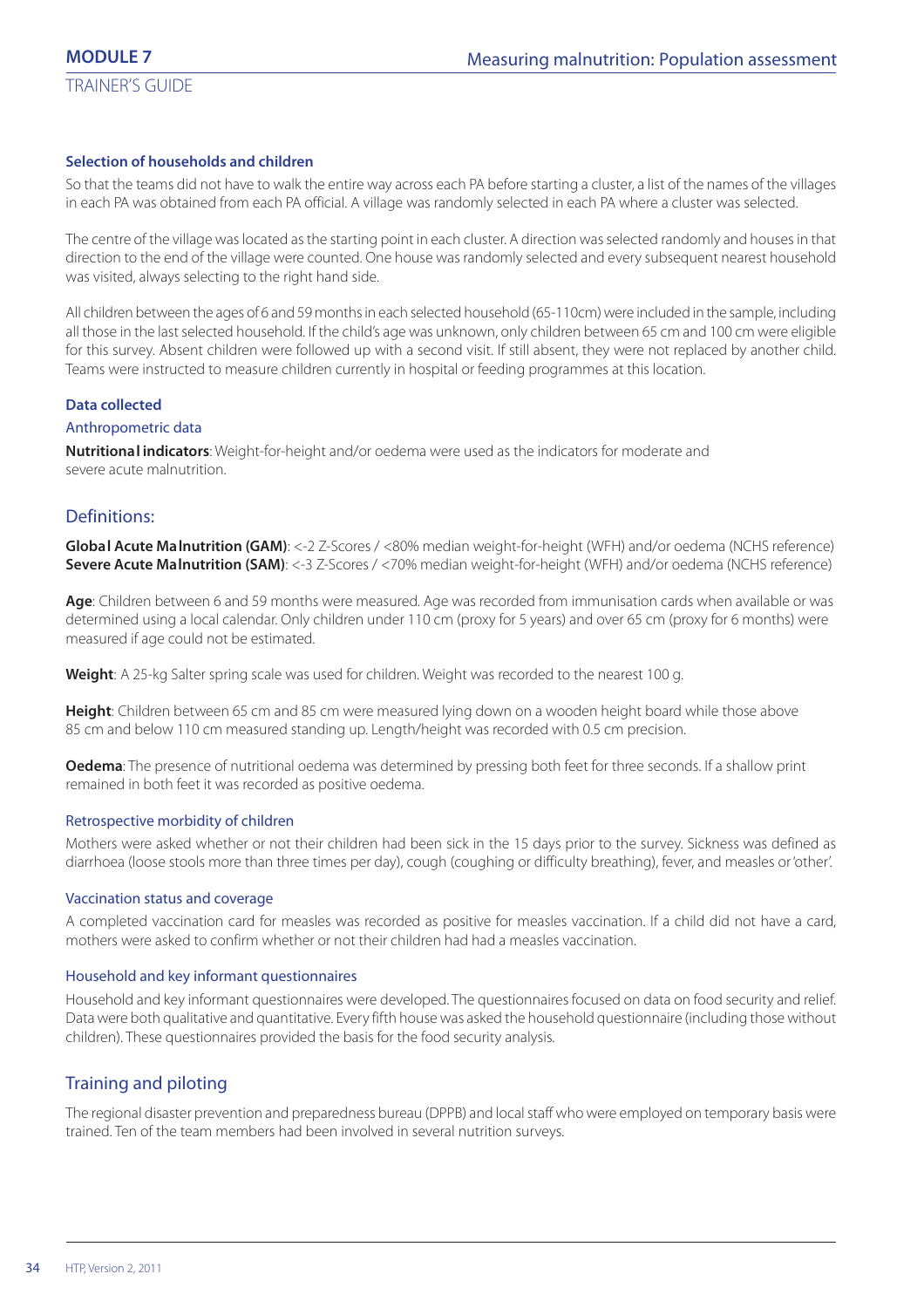Initial training was provided in the following areas:

- **•** survey design
- **•** anthropometric measurements
- **•** recognition of malnutrition signs and symptoms
- **•** data collection and interview techniques

A pilot test was conducted in one area not selected for the survey. Household sampling, anthropometric measurements and questionnaires were tested.

## Data analysis

Initial analysis was done by hand in the field. Further analysis was conducted using EPI-INFO version 6.04d.

## Results

## **Anthropometric results**

891 children were considered for the analysis. Nine children were excluded from final analysis due to aberrant anthropometric values.

## Table 1: Distribution of age and sex of sample

|              | <b>Boys</b> |      | <b>Girls</b> |      | <b>Total</b> |      | <b>Ratio</b>     |  |
|--------------|-------------|------|--------------|------|--------------|------|------------------|--|
|              | No.         | %    | No.          | %    | No.          | %    | <b>Boy: Girl</b> |  |
| 6-17 months  | 87          | 52.7 | 78           | 47.3 | 165          | 18.5 | 1:1              |  |
| 18-29 months | 92          | 55.8 | 73           | 44.2 | 165          | 18.5 | 1:3              |  |
| 30-41 months | 136         | 56.9 | 103          | 43.1 | 239          | 26.8 | 1:3              |  |
| 42-53 months | 85          | 43.6 | 110          | 56.4 | 195          | 21.9 | 0:8              |  |
| 54-59 months | 65          | 51.2 | 62           | 48.8 | 127          | 14.3 | 1:0              |  |
| <b>Total</b> | 465         | 52.2 | 426          | 47.8 | 891          | 100  | 1:1              |  |

#### Table 2: Prevalence of acute malnutrition based on weight-for-height Z scores and/or oedema

|                                                                   | 6-59 months $No. = 891$           | 6-29 months $No. = 330$              |
|-------------------------------------------------------------------|-----------------------------------|--------------------------------------|
| Prevalence of global malnutrition<br>(< -2 Z score and/or oedema) | 72)<br>8.1%<br>95% CI (6.2-10.0%) | 32)<br>$9.7\%$<br>95% CI (6.5-12.8%) |
| Prevalence of severe malnutrition<br>(< -3 Z score and/or oedema) | (3)<br>$0.3\%$<br>95% (0.0-0.7%)  | $0.6\%$<br>95% (0.0-1.4%)            |

The prevalence of oedema is 0 per cent.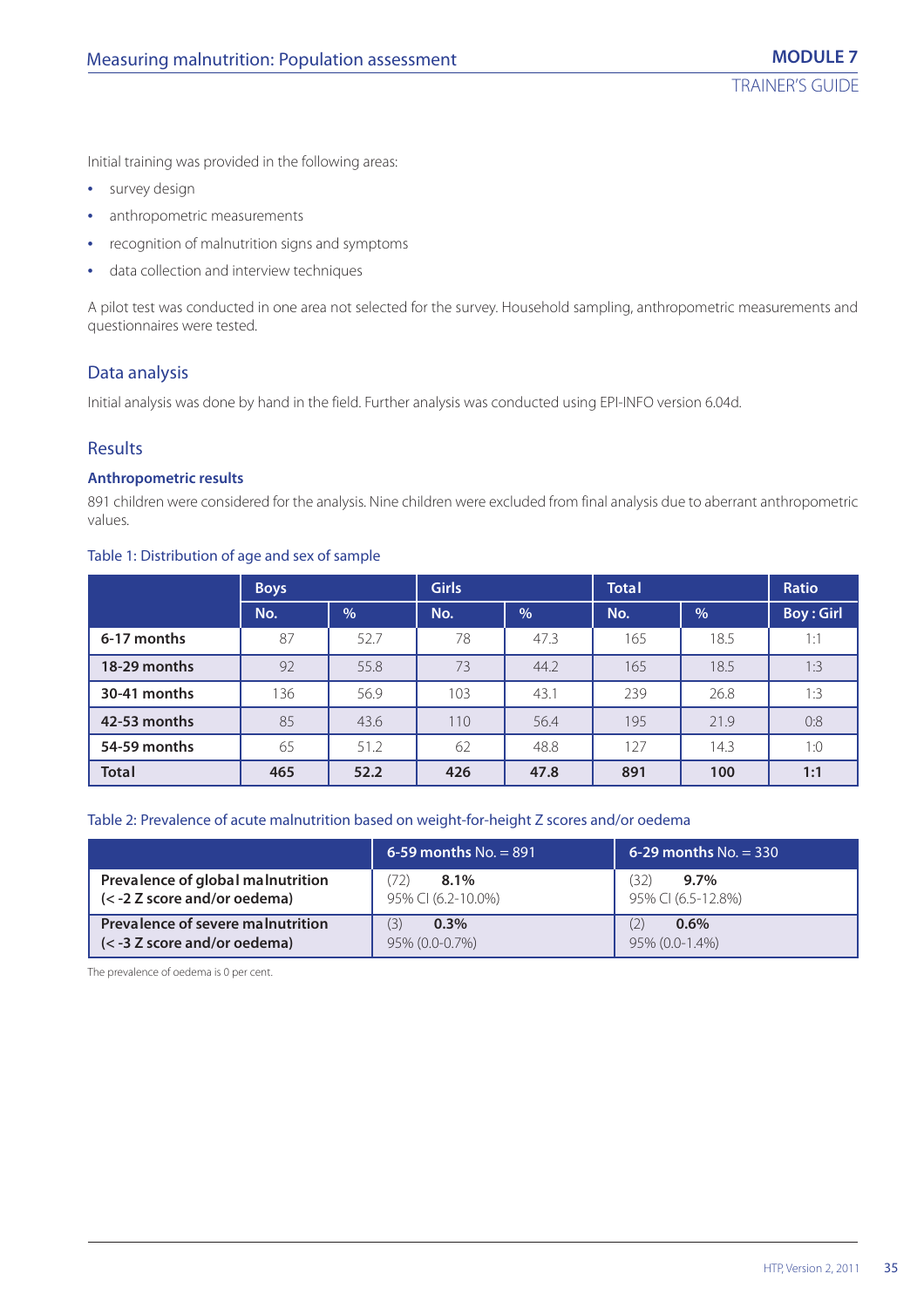TRAINER'S GUIDE

|              |           | <b>Moderate</b><br><b>malnutrition</b><br><b>Severe</b><br><b>malnutrition</b><br>$(\geq -3$ and<br>$<$ -2 Z score)<br>$(< -3 Z score)$ |               | <b>Normal</b><br>$(≥ -2 Z score)$ |               | Oedema |               |           |               |
|--------------|-----------|-----------------------------------------------------------------------------------------------------------------------------------------|---------------|-----------------------------------|---------------|--------|---------------|-----------|---------------|
| Age (months) | Total no. | No.                                                                                                                                     | $\frac{0}{0}$ | No.                               | $\frac{0}{0}$ | No.    | $\frac{9}{6}$ | No.       | $\frac{9}{6}$ |
| $06-17$      | 165       | $\Omega$                                                                                                                                | 0.0           | 17                                | 10.3          | 148    | 89.7          | $\Omega$  | 0.0           |
| $18-29$      | 165       | $\overline{2}$                                                                                                                          | 1.2           | 13                                | 7.9           | 150    | 90.9          | $\Omega$  | 0.0           |
| $30 - 41$    | 239       |                                                                                                                                         | 0.4           | 15                                | 6.3           | 223    | 93.3          | $\Omega$  | 0.0           |
| $42 - 53$    | 195       | $\Omega$                                                                                                                                | 0.0           | 10                                | 5.1           | 185    | 94.9          | $\Omega$  | 0.0           |
| 54-59        | 127       | $\Omega$                                                                                                                                | 0.0           | 14                                | 11.0          | 113    | 89.0          | $\bigcap$ | 0.0           |
| <b>Total</b> | 891       | 3                                                                                                                                       | 0.3           | 69                                | 7.7           | 819    | 91.9          | $\Omega$  | 0.0           |

## Table 3: Prevalence of malnutrition by age based on weight-for-height Z scores and oedema

## Table 4: Distribution of acute malnutrition and oedema based on weight-for-height Z scores

|                | $\le$ -2 Z score            | $\ge$ -2 Z score           |
|----------------|-----------------------------|----------------------------|
| Oedema present | Marasmic Kwashiorkor 0 (0%) | Kwashiorkor $\bullet$ (0%) |
| Oedema absent  | Marasmic <b>72</b> (8.1%)   | Normal 819 (91.9%)         |

## Table 5: Prevalence of acute malnutrition based on the percentage of median and/or oedema

|                                                                         | 6-59 months $No. = 891$             | 6-29 months $No. = 330$             |
|-------------------------------------------------------------------------|-------------------------------------|-------------------------------------|
| Prevalence of global acute malnutrition<br>(< 80% and/or oedema)        | 35)<br>$3.9\%$<br>95% CI (2.8-5.1%) | 18)<br>$5.4\%$<br>95% CI (2.9-8.0%) |
| Prevalence of severe acute malnutrition<br>$\approx$ 70% and/or oedema) | $0.1\%$<br>95% (0.0-0.3%)           | $0.3\%$<br>95% (0.0-0.9%)           |

The prevalence of oedema is 0 per cent.

## Table 6: Prevalence of malnutrition by age based on weight-for-height medians and oedema

|              |           | <b>Severe</b><br><b>ma nutrition</b> | $(< 70\%$ median) | <b>Moderate</b><br><b>malnutrition</b><br>$\geq 70\%$ and<br>$< 80\%$ median) |               | <b>Normal</b><br>$\approx 80\%$ median) |      | <b>Oedema</b> |               |
|--------------|-----------|--------------------------------------|-------------------|-------------------------------------------------------------------------------|---------------|-----------------------------------------|------|---------------|---------------|
| Age (months) | Total no. | No.                                  | $\frac{9}{6}$     | No.                                                                           | $\frac{0}{0}$ | No.                                     | %    | No.           | $\frac{0}{0}$ |
| $06-17$      | 165       | $\Omega$                             | 0.0               | 11                                                                            | 6.7           | 154                                     | 93.3 | 0             | 0.0           |
| $18-29$      | 165       |                                      | 0.6               | 6                                                                             | 3.6           | 158                                     | 95.8 | $\bigcap$     | 0.0           |
| $30 - 41$    | 239       | 0                                    | 0.0               | 8                                                                             | 3.3           | 231                                     | 96.7 | 0             | 0.0           |
| $42 - 53$    | 195       | $\Omega$                             | 0.0               | 3                                                                             | 1.5           | 192                                     | 98.5 | $\bigcap$     | 0.0           |
| 54-59        | 127       | 0                                    | 0.0               | 6                                                                             | 4.7           | 121                                     | 95.3 | 0             | 0.0           |
| <b>Total</b> | 891       | и                                    | 0.1               | 34                                                                            | 3.8           | 856                                     | 96.1 | $\Omega$      | 0.0           |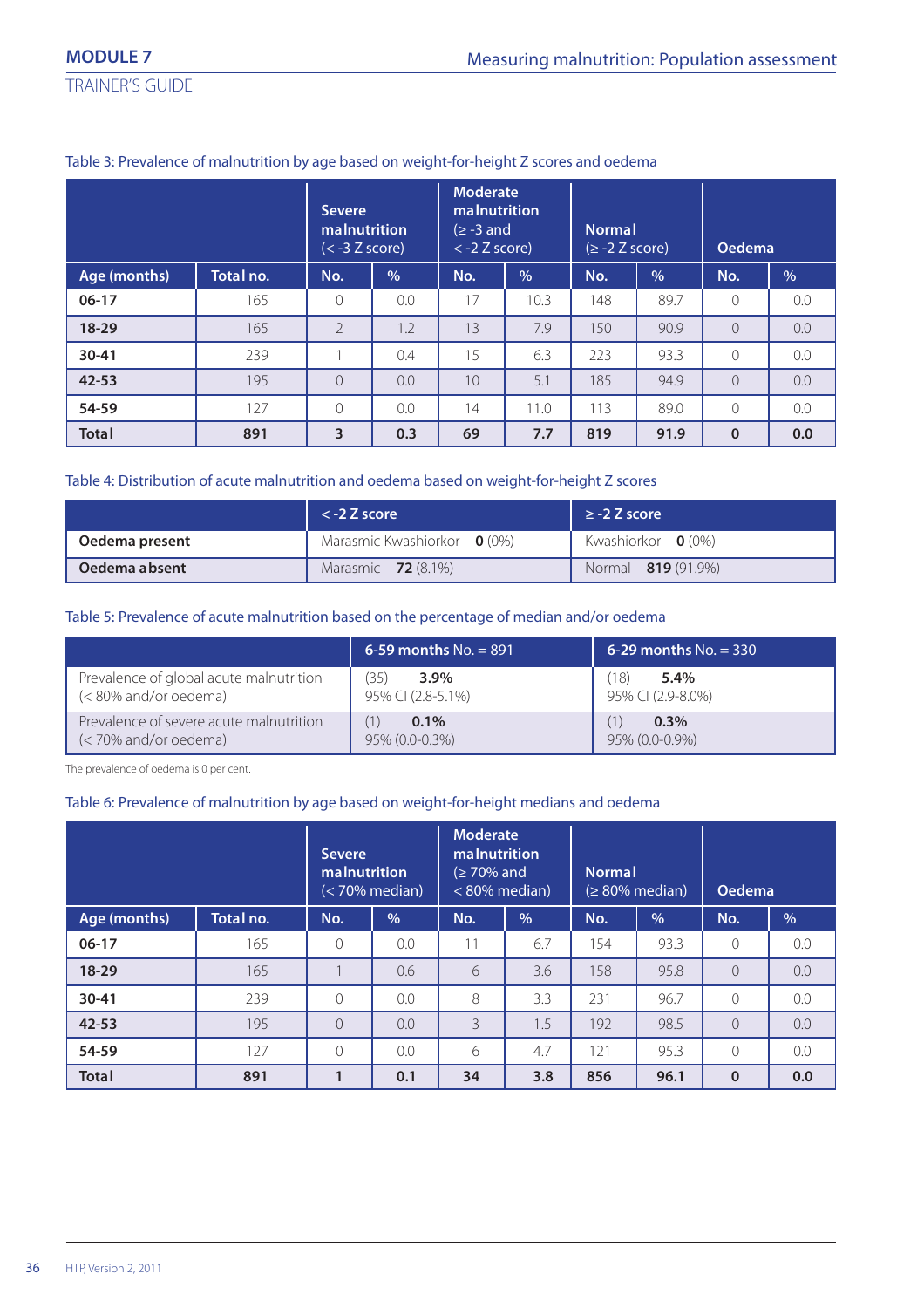#### Table 7: Mean percentage of the median weight-for-height

|                          | 6-59 months $No. = 891$ |
|--------------------------|-------------------------|
| Mean percentage of       | 91.9%                   |
| weight-for-height median | 95% (91.3-92.5%)        |

#### **Children's morbidity**

Table 8: Prevalence of reported illness in children two weeks prior to interview (No. = 93)

|                                | 6-59 months |
|--------------------------------|-------------|
| Prevalence of reported illness | 10.4%       |

#### Table 9: Symptom breakdown in the children who reported illness two weeks prior to interview (No. = 891)

|           |    | 6-59 months |
|-----------|----|-------------|
| Diarrhoea | 16 | 17.2%       |
| Cough     | 32 | 34.4%       |
| Fever     | 25 | 26.9%       |
| Measles   |    |             |
| Other     | 20 | 21.5%       |

#### **Vaccination results**

#### Table 10: Vaccination coverage: Measles for 9-59 months

| <b>Measles</b>               | <b>Measles</b>                          |
|------------------------------|-----------------------------------------|
| (with card)                  | (with card or confirmation from mother) |
| $No. = 829$                  | $No. = 829$                             |
| $1.2\%$<br>95% CI (0.0-2.7%) | (423)<br>51.0%<br>95% (43.4-58.7%)      |

#### **Food security**

110 households were interviewed.

#### Dependency/livelihood

90% of interviewed key informant reported to depend on both animal and agriculture. 3% of interviewed key informant reported to depend on agriculture. 3% of interviewed key informant reported to depend on animal products. 3% of interviewed key informant reported to depend on salary wage.

#### Livestock holdings/possession

78% reported to have animals of any kind. 22% reported they do not have any animal.

#### Condition of livestock of those household reported having animals

47% reported that their animal condition is average.

31% reported that their animal condition is good.

21% reported that their animal condition is poor.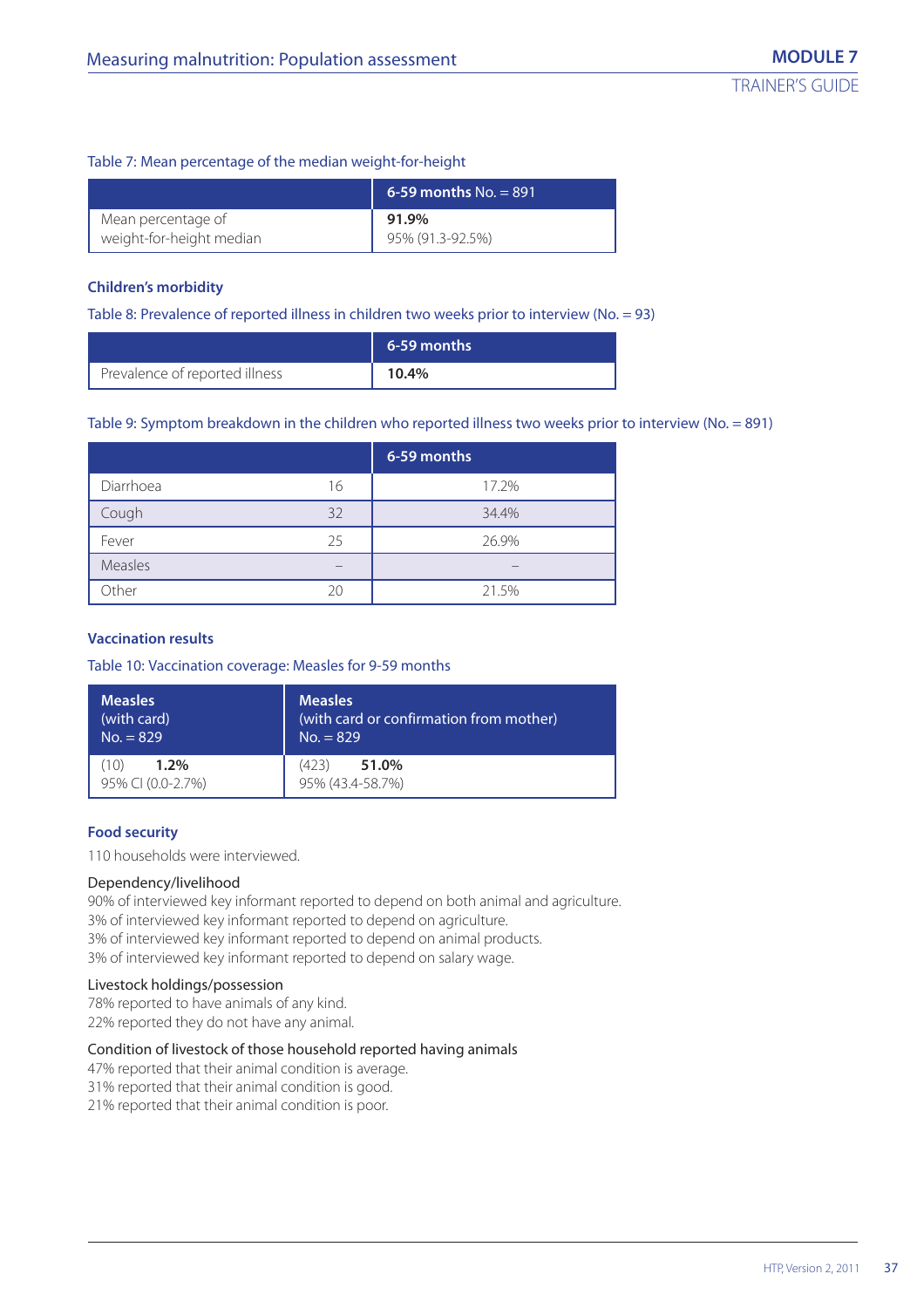#### Relief food in the last three months

98% of households received food. 2% of households reported they did not receive food.

# Discussion.

#### **Nutritional status**

A total of 891 children aged 6 to 59 months were analysed. The sex ratio and age distributions indicate that the sample was unbiased. The prevalence of global acute malnutrition (< -2 Z scores weight-for-height) was estimated at 8.1% (95% CI 6.2- 10.0%) and severe acute malnutrition (< -3 Z scores weight-for-height) was estimated at 0.3% (95% CI 0.0-0.7%).

This level of malnutrition with the absence of aggravating factors is considered typical for chronically malnourished population as per the disaster prevention and preparedness commission (DPPC) emergency nutrition assessment guidelines (December 2002). The levels of malnutrition remained stable since May 2004. The stability of nutritional status within an acceptable level since May 2004 could be linked to the ongoing relief food distribution in the areas since December 2002.<sup>12</sup>

Other supportive indicators, such as the food security and health situation, do not show a serious situation. In view of these findings, it is important to describe and discuss the food security, health and care situation in the surveyed areas before drawing any further conclusions and making recommendations.

#### **Comparison with previous surveys**

Three rounds of emergency nutrition surveys were conducted in agro-pastoral areas of Dambal, Shinile and Erer districts of Shinile zone in December 2002, in September 2003 and in May 2004. Therefore, the current survey is the fourth of its kind in the areas. The same sampling methodology and techniques were applied during the past three surveys and the current one. The same population and area have also been covered during those assessment times. As a result the current findings can be compared with the past three surveys

The following table and graphs show the trends in the prevalence of malnutrition in the areas since December 2002.

#### Table 11: Prevalence of acute malnutrition based on weight-for-height Z scores and/or oedema

|                   | December 2002       | September 2003     | <b>May 2004</b>   | August 2004        |  |
|-------------------|---------------------|--------------------|-------------------|--------------------|--|
| 6-59 months       |                     | 6-59 months        | 6-59 months       |                    |  |
| $No. = 912$       |                     | $No. = 898$        | $No. = 899$       |                    |  |
| GAM <sup>13</sup> | 18.0%               | (101)              | (69)              | (72)               |  |
|                   | (164)               | 11.2%              | $7.7\%$           | 8.1%               |  |
|                   | 95% CI (14.3-21.7%) | 95% CI (8.2-14.3%) | 95% CI (5.9-9.5%) | 95% CI (6.2-10.0%) |  |
| SAM <sup>14</sup> | (18)                | (7)                | 0.4%              | (3)                |  |
|                   | $2.0\%$             | $0.8\%$            | (4)               | 0.3%               |  |
|                   | 95% CI (0.9-3.1%)   | 95% CI (0.2-1.4%)  | 95% CI (0.0-0.9%) | 95% CI (0.0-0.7%)  |  |
| Oedema            | 0.1%                | $0.0\%$            | $0.0\%$           | $0.0\%$            |  |

The tables and graphs above show the results of the current survey (August 2004) in comparison with the three previous surveys (December 2002, September 2003 and May 2004) that were conducted in the agro-pastoral areas of the surveyed districts.

It can be seen that the nutritional status of the surveyed population remains within an acceptable and stable trend in particular since the survey in May 2004. It has to be noted that there was a significant reduction in the level of malnutrition since the survey in December 2002 that might indicate an overall improvement in the level of malnutrition since then.

<sup>12</sup> Emergency Drought Relief and Recovery Programme for Shinile zone, Ethiopia. Implemented by SCUK and SCUS and funded by USAID/OFDA and food aid intervention through JEOP since December 2002.

<sup>13</sup> Prevalence of global acute malnutrition (< -2.00 Z score and/or oedema)

<sup>14</sup> Prevalence of severe acute malnutrition (< -3.00 Z score and/or oedema)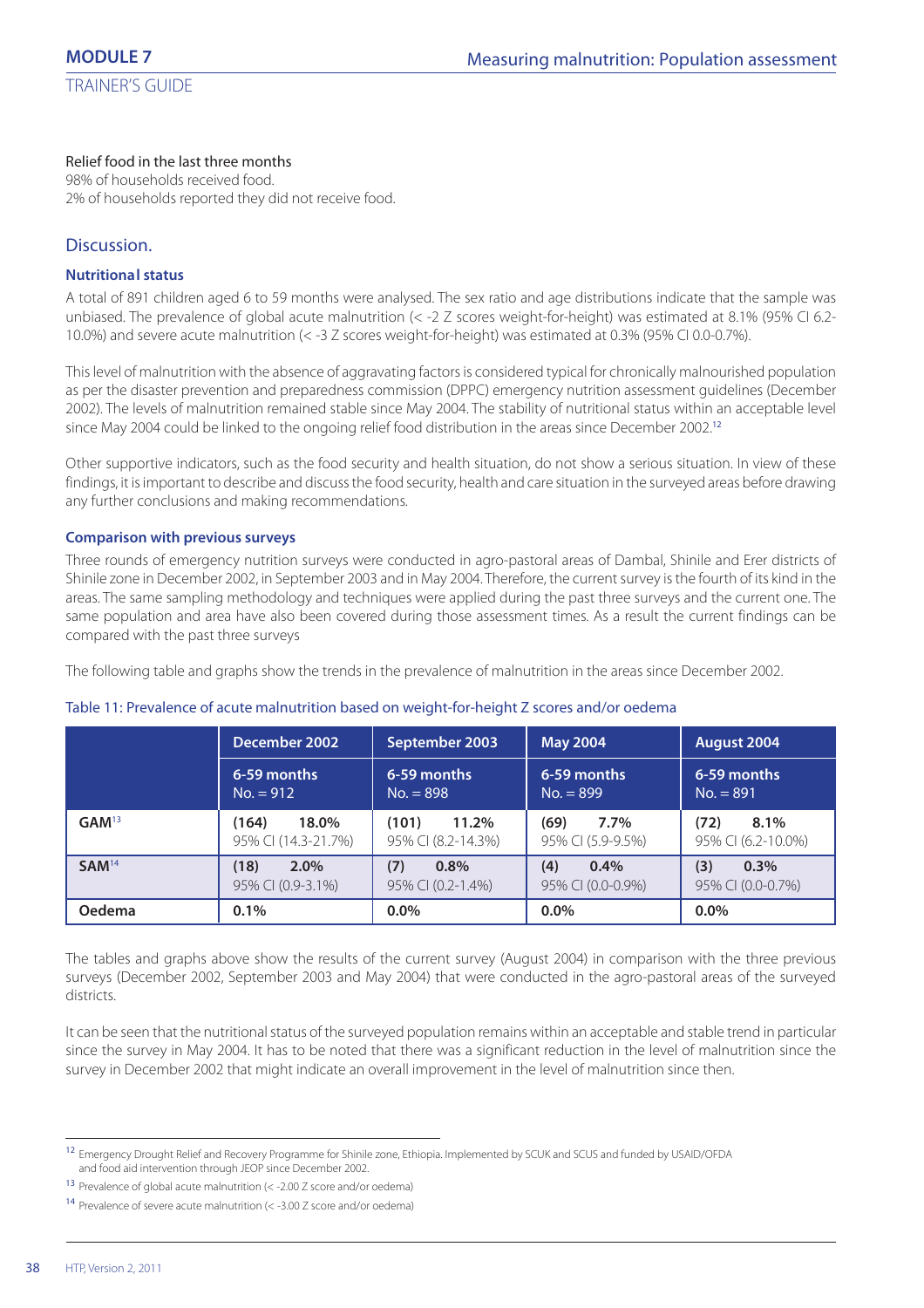#### Graph 1: Trends in prevalence of global and severe acute malnutrition based on weight-for-height median and Z scores and/or oedema



The stability of the nutritional status at an acceptable level since May 2004 and the general improvement in the nutrition situation could be associated with the existing relief food distribution and the seasonal variation in the timing of the survey.

#### **Food security situation**

#### Livelihood

Farmers within the agro-pastoral food economy zone are usually dependent on both agriculture and livestock. Interviews conducted with key informants indicated that the majority of the surveyed population in this food economy zone are dependent on both livestock and agriculture. Few reported to have developed a number of livelihood strategies such as depending on pure livestock or agriculture and wage.

#### Rains and their effects

The gu or (dirra) and the karan rains are the main rainy season in the agro-pastoral part of the surveyed districts. The gu or (dirra) rains normally fall between late March and mid-May. The karan rains start in July and continue up to early September. The karan rains determine what is harvested from the long maturing cereal varieties planted in the gu or dirra and also provide a second opportunity for the growing of short maturing variety of maize.<sup>15</sup>

At the time of the survey, the discussion conducted with the key informants indicated that the performance of the last qu rains was not favourable and may have resulted in poor prospects of the long cycle crops that are widely grown in the agro-pastoral areas of the zone.

This condition is anticipated to affect the general condition of the livestock as the gu rains are one of the most important and determinant factors for the improvement of grazing and surface water availability.

A similar discussion conducted with these key informants indicated that the start of the current year karan rains was reported to be late by most of the key informants. Very few of them said that they haven't received karan rains at all at the time of the survey. Some of these key informants reported that the current karan rains started on time. The late start of the current karan rains is evident throughout the zone as these and similar reports through other sources (Somali Region Quarterly Food Security Update) have reported a delay of about three weeks.

It has to be noted that the poor performance of both gu and karan rains still remains a specific concern for farmers living in the vicinity as pasture and water availability is seriously affected and anticipated to become below normal particularly in the coming jilaal season.<sup>16</sup>

<sup>15</sup> HFE, Baseline study by SCUK and Partners, October 2001.

<sup>&</sup>lt;sup>16</sup> Jilaal is the long dry season that usually happens between October and March.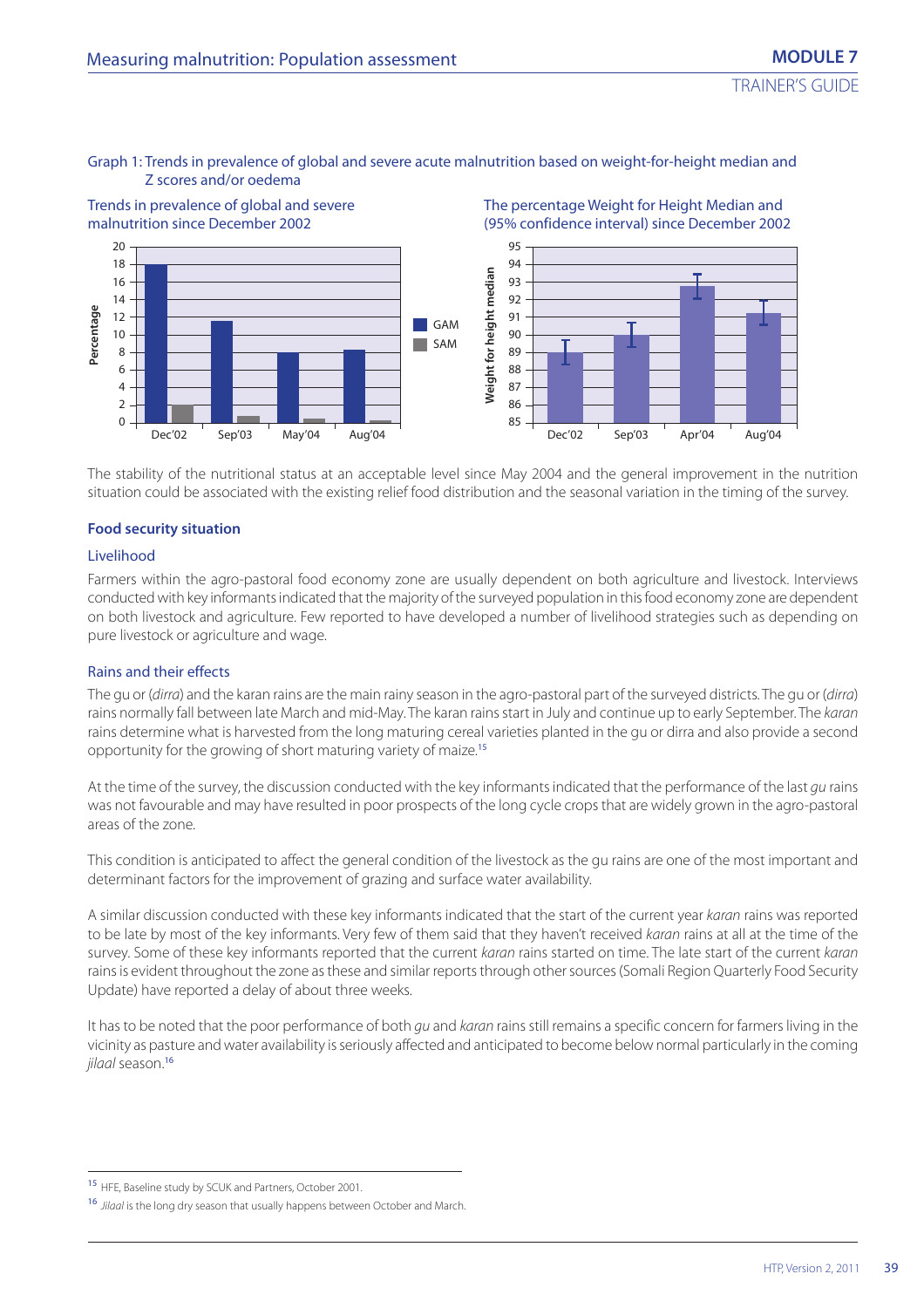#### Condition of livestock, cereal and shoat prices:

Shoat is reported to be the first, and cattle the second, dominant livestock within the surveyed areas. Most of the households own animals of some kind. At the time of the survey, the condition of livestock was reported as good/average by the majority of the interviewed households. A similar discussion conducted with key informants also reflected that the current condition of livestock was rated as good/medium.

Cereal prices have gradually increased in the past one year. This could be associated with the very poor food crop production, which was mentioned in the majority of surveyed villages. A very poor food grain supply from adjacent districts is also mentioned as one of the other reasons for the cereal price increases. Cereal prices are also dependent on the availability and continuity of relief food distributions.

### Relief food

The provision of relief food has been carried out in the surveyed districts since December 2002.<sup>17</sup> The SCUS/SCUK Emergency Drought Relief and Recovery Programme office mentioned that the revision in the number of beneficiaries was carried out in February 2004 which resulted in a reduction of about 40 per cent of the number of previous beneficiaries. The office also indicated that, currently, about 103,300 beneficiaries from both pastoral and agro-pastoral areas of Errer, Dambal, Ayisha and Shinille districts are still receiving food aid since February 2004.

The commodities that have been provided to the beneficiaries include wheat grain, corn soy blend, oil and lentils. At the time of the survey almost all the interviewed households received relief food in the last three months. The average family size within the surveyed areas was reported to be six people. However, the amount of relief wheat distributed per household varies from 10 kg to 100 kg with an average of about 36 kg per household. This is about 6 kg of relief wheat per person per month. This amount is below the recommended amount of 15 kg /person/month.

Although the quantity distributed at household level was below the recommended norms, it still has been an important contribution to the overall improvement of the nutritional status of the population, and has also played an important role in maintaining market stability.

#### **Health**

Measles vaccination coverage as confirmed by card is only 1 per cent though it increases to 51 per cent when mothers were asked to confirm whether or not their children had been vaccinated against measles or not. The current levels of measles vaccination coverage is better than all the previous years but still remains low according to the international standards.

Vaccination coverage for measles has shown an increase in coverage since the survey in December 2002. This might indicate that the general health services in the surveyed areas are getting better over time and areas located at far distances have been included for vaccination. Moreover, it may also reflect the routine Expanded Programme on Immunisation (EPI) services underway in the areas and that the measles/polio vaccination campaign has reached the remote areas as well.

#### Measles vaccination coverage since December 2002



<sup>&</sup>lt;sup>17</sup> Emergency Drought Relief and Recovery Programme for Shinile zone, Ethiopia. Implemented by SCUK and SCUS and funded by USAID/OFDA and food aid intervention through JEOP since December 2002.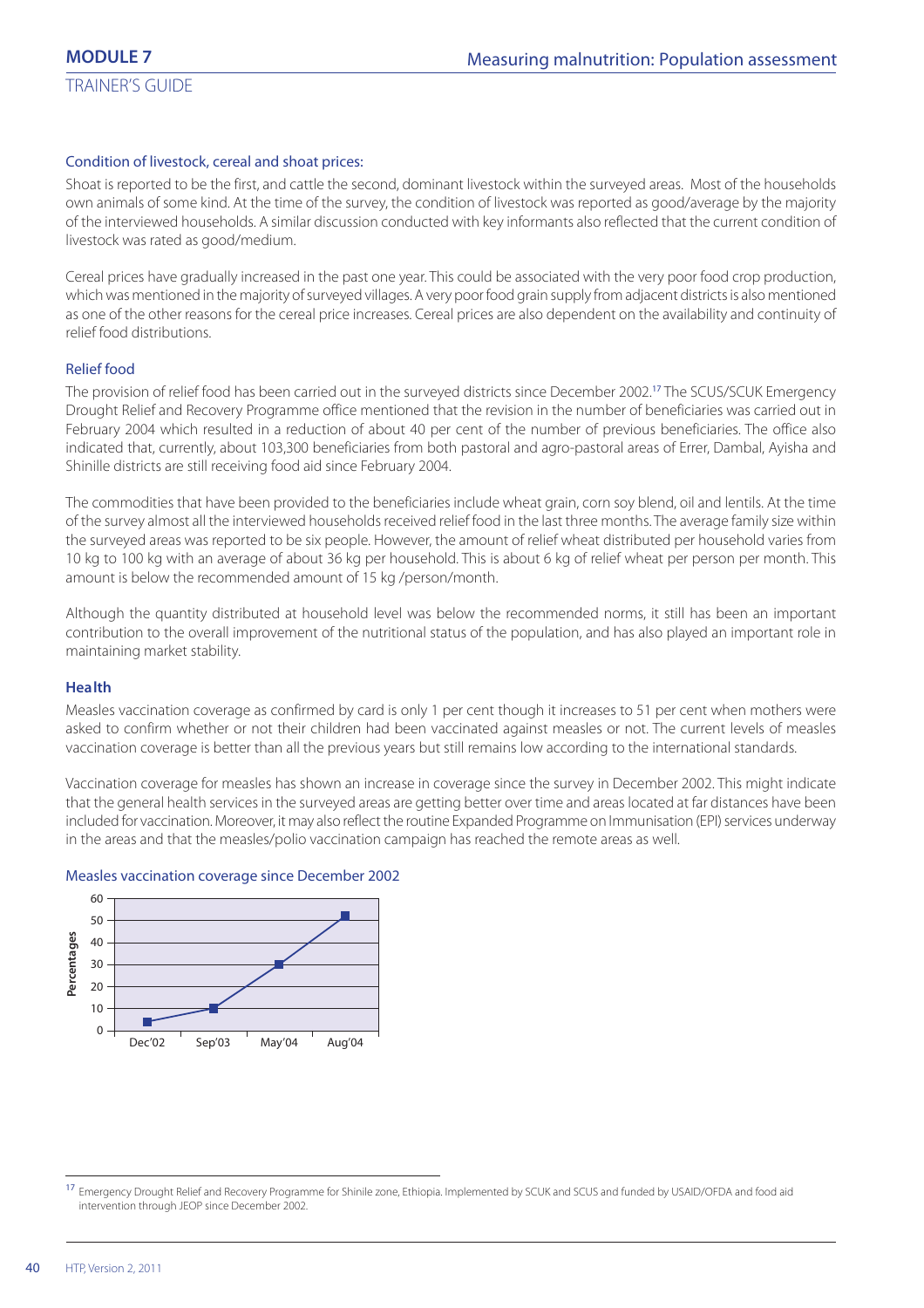# Recommendations

#### **Short-term recommendations**

Monitor the performance of the current year harvest.

Continue monitoring the nutrition situation

Although the current measles vaccination coverage has increased since the previous survey it is still low. Therefore, it is important to advocate for increased vaccination coverage.

#### **Long-term recommendations**

The surveyed areas have been food insecure due to the recurrent drought. As a result, annual production is not expected to cover food needs. Therefore, it is very important to create an opportunity for households to generate cash income through establishing income diversification projects, promoting off-farm opportunities and saving and credit associations.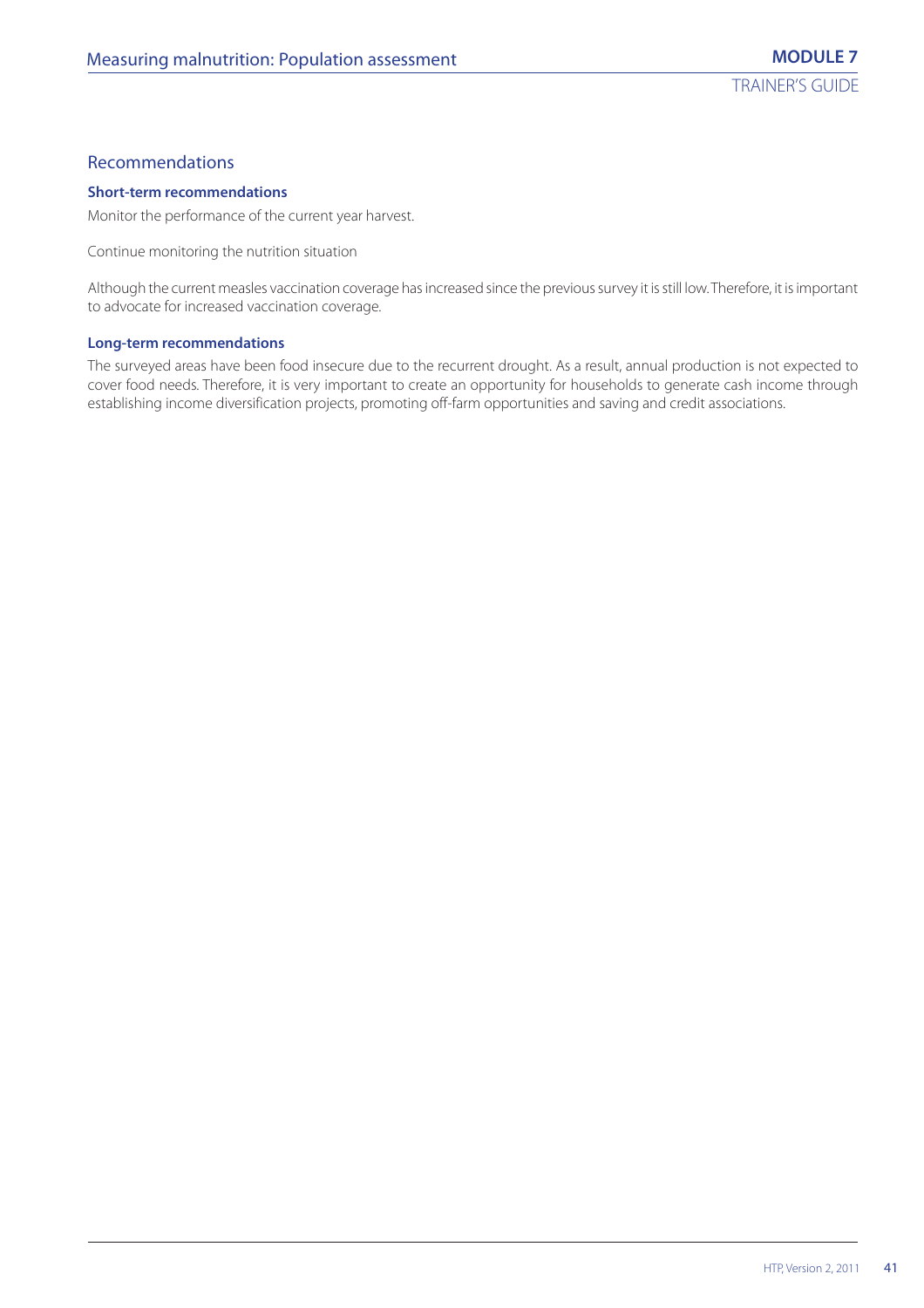# **Handout 5b: Nutrition survey summary report: Model answers**

**NUTRITION ASSESSMENT IN AGRO-PASTORAL AREAS OF SHINILE, DAMBAL AND ERRER DISTRICTS SOMALI REGION AUGUST 2004**

SCUK undertook a nutrition survey in Shinile, Dambal, and Errer districts in August 2004. A summary of the main findings is presented in this document.

A total of 891 children aged 6 to 59 months were analysed. The prevalence of global acute malnutrition (< -2 Z scores weightfor-height) was estimated at 8.1 per cent (95 per cent CI 6.2-10.0 per cent) and severe acute malnutrition (<-3 Z scores weightfor-height and or oedema) was estimated at 0.3 per cent (95 per cent CI 0.0-0.7 per cent).

This level of malnutrition with the absence of aggravating factors is considered typical for a chronically malnourished population as per the disaster prevention and preparedness commission (DPPC) emergency nutrition assessment guidelines (December 2002). The stability of nutritional status within an acceptable level since May 2004 could be linked to the ongoing relief food distribution in the areas since December 2002.

**Food security situation**: The gu or (dirra) and the karan rains are the main rainy season in the agro-pastoral part of the surveyed districts. The gu or (dirra) rains normally fall between late March and mid-May. The karan rains start in July and continue up to early September. The karan rains determine what is harvested from the long maturing cereal varieties planted in the qu or dirra and also provide a second opportunity for the growing of short maturing variety of maize.<sup>18</sup>

At the time of the survey, the discussion conducted with the key informants indicated that the performance of the last gu rains was not favourable and may have resulted in poor prospects of the long cycle crops that are widely grown in the agro-pastoral areas of the zone.

This condition is anticipated to affect the general condition of the livestock, as the "gu" rains are one of the most important and determinant factors for the improvement of grazing and surface water availability.

It has to be noted that the poor performance of both gu and karan rains still remains a specific concern for farmers living in the vicinity as pasture and water availability is seriously affected and anticipated to fall below normal particularly in the coming jilaal season.

**Condition of livestock, cereal and shoat prices**: At the time of the survey, the condition of livestock was reported as good/ average by the majority of the interviewed households. A similar discussion conducted with key informants also reflected that the current condition of livestock was rated as good/ medium.

#### Trends in prevalence of global and severe malnutrition since December 2002



#### **Health:**

Nearly 10 per cent of mothers reported that their children had been ill in the two weeks prior to the survey. Diarrhoea, cough, fever and other disease like malaria were reported as the most common health problems usually affecting the health of children under five.

<sup>18</sup> HFE Baseline Study, SCUK and Partners, October 2001.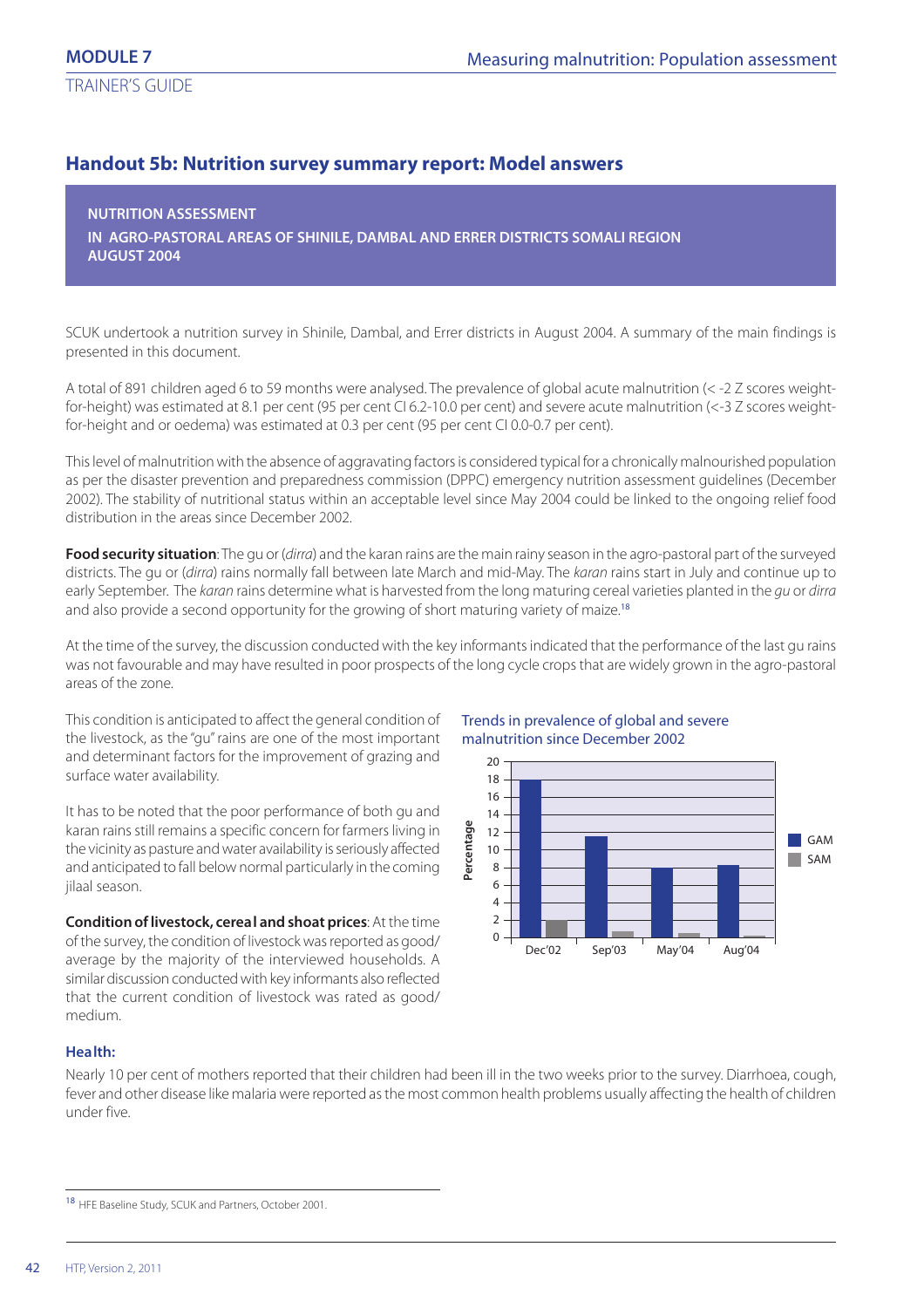Measles vaccination coverage as confirmed by card is only 1 per cent though it increases to 51 per cent when mothers were asked to confirm whether or not their children had been vaccinated against measles. The current levels of measles vaccination coverage is better than all the previous years but still remains low according to the international standards.

Vaccination coverage for measles has shown an increase in coverage since the survey in December 2002. This might indicate that the general health services in the surveyed areas are improving and areas located at far distances have been included for vaccination. Moreover, it may also reflect the routine EPI services underway in the areas and that the measles/polio vaccination campaign has reached the remote areas as well.

### Recommendations

#### Short-term recommendations

- ➡ Monitor the performance of the current year harvest.
- $\rightarrow$  Continue monitoring the nutrition situation
- ➡ Although the current measles vaccination coverage has increased since the previous survey it is still low. Therefore, it is important to advocate for increased vaccination coverage.

#### Long-term recommendations

➡ The surveyed areas have been food insecure due to the recurrent drought. As a result, annual production is not expected to cover food needs. Therefore, it is very important to create an opportunity for households to generate cash income through establishing income diversification projects, promoting off-farm opportunities and saving and credit associations.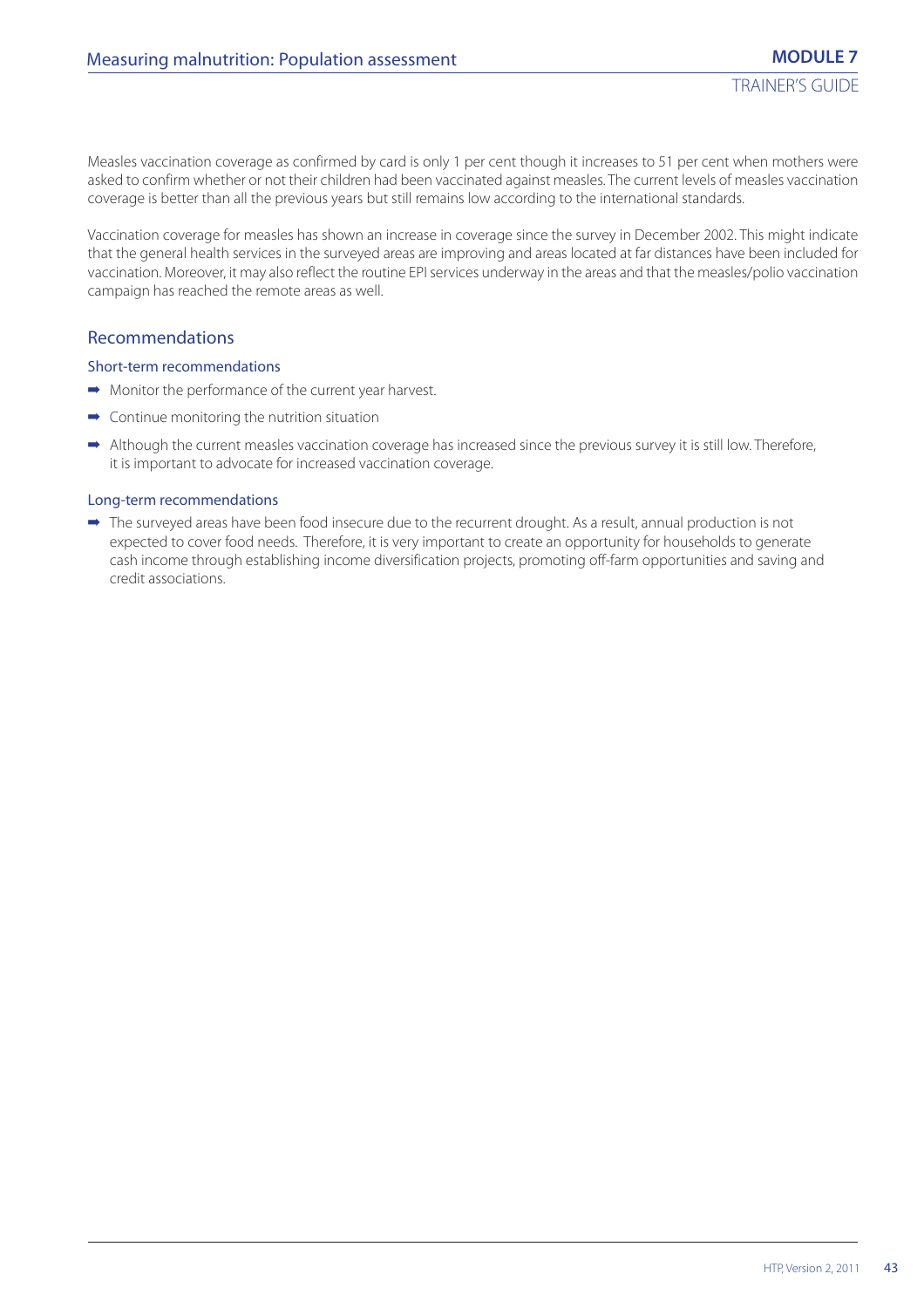# **5. Case studies**

Two case studies, from Malawi and from Ethiopia, are presented in this section. Case studies are useful for getting participants to think through real-life scenarios. They also provide an opportunity for participants to work in a group and develop their analytical and decision-making skills. Trainers should develop their own case studies which are contextually appropriate to the particular participant group. Ideally, trainers should use scenarios they are familiar with. More detailed case study exercises have been developed for the other modules in the training course.

#### **Exercise 6: Interpreting nutrition survey data**

#### **What are the learning objectives?**

- **•** To be able to interpret anthropometric and non-anthropometric nutrition survey results
- **•** To understand the meaning of prevalence and confidence intervals

#### **When should this exercise be done?**

**•** As part of a longer in-depth training

#### **How long should the exercise take?**

**•** 60 to 90 minutes

#### **What materials are needed?**

- **• Handout 6a:** Case study I: Political and economic turmoil in Malawi 2002
- **• Handout 6b:** Case study I: Political and economic turmoil in Malawi 2002-Suggested answers
- **• Handout 6c:** Case study II: Somali refugees in Hartisheik camp, Ethiopia 1988-1990
- **• Handout 6d:** Case study II: Somali refugees in Hartisheik camp, Ethiopia 1988-1990-Suggested answers

#### **What does the trainer need to prepare?**

**•** Prepare a case study from a context familiar to the participants based on the templates in Handouts 6a and 6c and suggested answers according to Handouts 6b and 6d.

#### **Instructions**

- **Step 1:** Distribute Handouts 6a and/or 6c on the day before this activity, so that participants can read it through in advance. If this is not possible make sure you allocate 15 additional minutes for participants to read the case study, especially if English is not their first language.
- **Step 2:** Divide the participants into groups of (Maximum) five people.
- **Step 3:** Ask each group to complete the task in 40 minutes. This includes preparing a five-minute presentation of their answers.

**Step 4:** Give each group five minutes for feedback in plenary and discuss the presentations.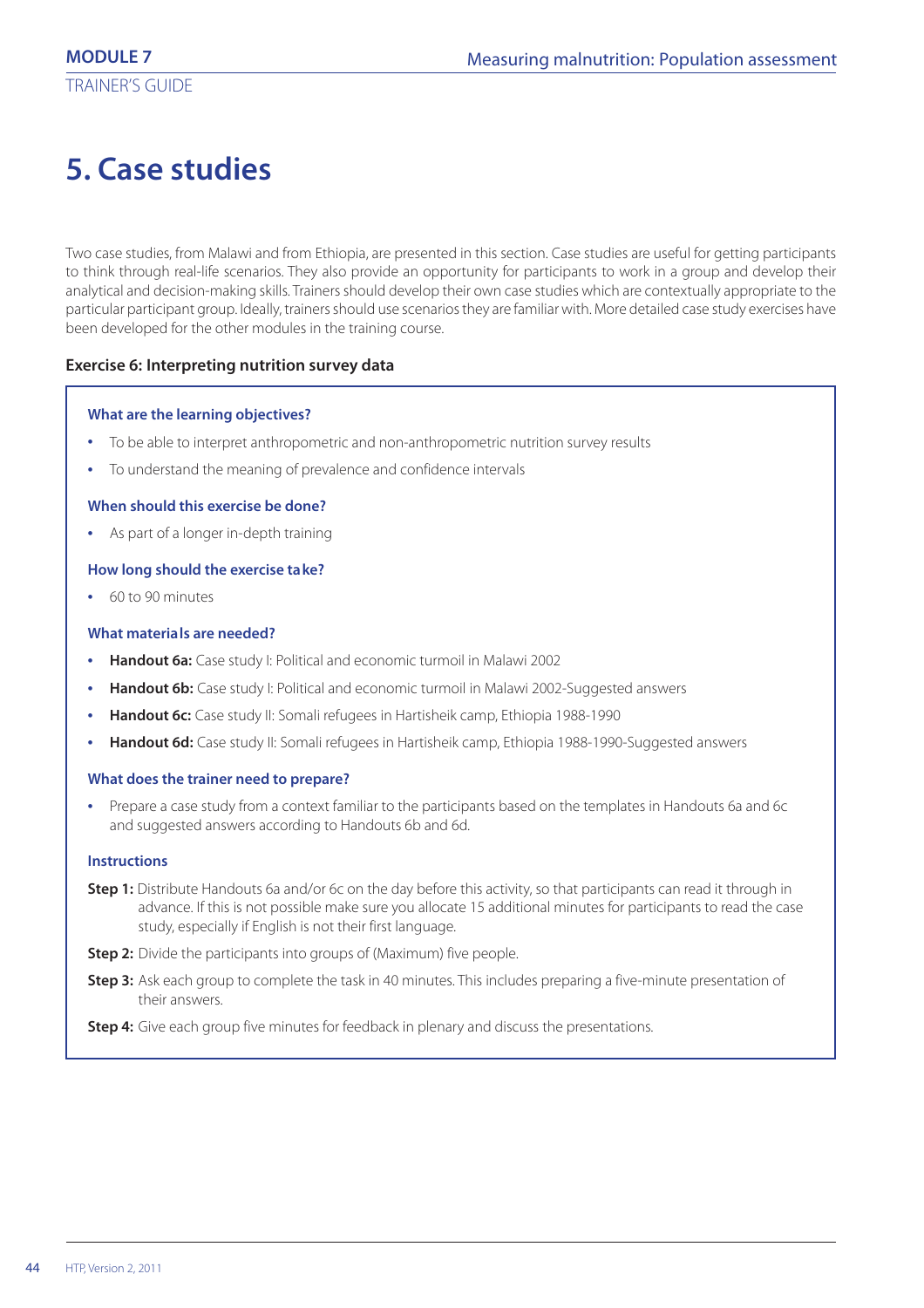# **Handout 6a: Case study I: Political and economic turmoil in Malawi 2002**

*Time for completion: 40 minutes*

*Spend up to 15 minutes reading through the case study you have been given.*

*In your group, and once you have all had time to read through the case study, nominate a rapporteur to record your main points and a spokesperson to provide feedback to the wider group. Answer the questions below.*

- *1. What do the survey results tell us about nutritional status in Salima District?*
- *2. What are the likely causes of malnutrition?*

*3. Is there any additional information you would have liked to have to help with the interpretation of the results?*

#### Background

Malawi is a small country, 118,484 sq km, with a population of 10.18 million, in comparison with Zimbabwe which is 390,580 sq km and has a population of about 12 million. Infant and under-five mortality rates are estimated at 104 and 189 per 1,000 live births, respectively and maternal mortality is at 1,120 per 100,000 live births.<sup>19</sup>

The country gained independence in 1964 and its first president, Dr. Hastings Banda, of the Malawi Congress Party, became president for life. He was eventually forced, by church-led civil society, to announce a referendum about a multi-party democracy. Balkili Muluzi, of the United Democratic Front, was elected in 1994, re-elected in 1999 and recently it has been announced that the Government of Malawi will seek to change the constitution to enable him to stand for a third term in 2004.

# Food security

Agriculture is the most important sector of the economy. Tobacco is Malawi's main export, and tea is its second cash crop. Fish from Lake Malawi is important as a staple food for lakeshore communities as well as an export.

Malawi is heavily dependent upon maize, which makes up 73 per cent of the total kilocalorie intake. Maize cultivation, to the exclusion of almost all other crops, was strongly encouraged during Dr. Banda's regime. Annual maize consumption levels are about 2 million metric tons (MT). The last good year of above-average production was 1999-2000, when the total yield was around 2.5 million MT. Efforts by NGOs to encourage diversification into other staples, such as sweet potato and cassava, have enabled some communities in the north to withstand the worst of the maize shortages, but this is taking time to have an impact on the country as a whole.

Population density is high and rural small holdings are generally not large enough to produce sufficient food for a household' s needs. Fertilizer is hard to come by and expensive for farmers that do not have enough land to optimize crop rotation practices. It is estimated that only 10 per cent of the country's irrigation potential is utilized, and the livestock sector is very underdeveloped. There is very little employment in the district's rural areas. The road network is poor; there are only a few sealed roads and others are regularly damaged by the heavy rains that can occur during the rainy season from January to April.

There is usually a hungry season of two to three months, before the harvest in April and May. People are used to this, and have various ways of coping, such as reducing the number of meals per day and increasing consumption of wild fruits.

#### Circumstances leading to the 2002 crisis

Northern Malawi experienced flooding in early 2000, but Malawi as a whole was spared by Cyclone Eline and the flooding that had devastated southern Mozambique. However, Malawi did not escape the following year. In 2001, some 335,000 people in the south and central regions, and some areas of northern Malawi, were affected by serious flooding, which destroyed crops, homes and possessions. Thousands of people spent months in camps. The flooding and late rains in February and March 2001 also meant that crop yields were down as the maize could not mature and dry out. In many places, it rotted in the fields.

At around the same time, the national grain reserves were sold off, including 15,000 MT of donor grain. This was not replaced, leaving the country without an emergency grain stock. The usual relief assistance provided by the government to see rural populations through the hungry season was therefore not available.

<sup>&</sup>lt;sup>19</sup> Malawi Demographic and Health Survey 2000, National Statistical Office, Zomba, Malawi.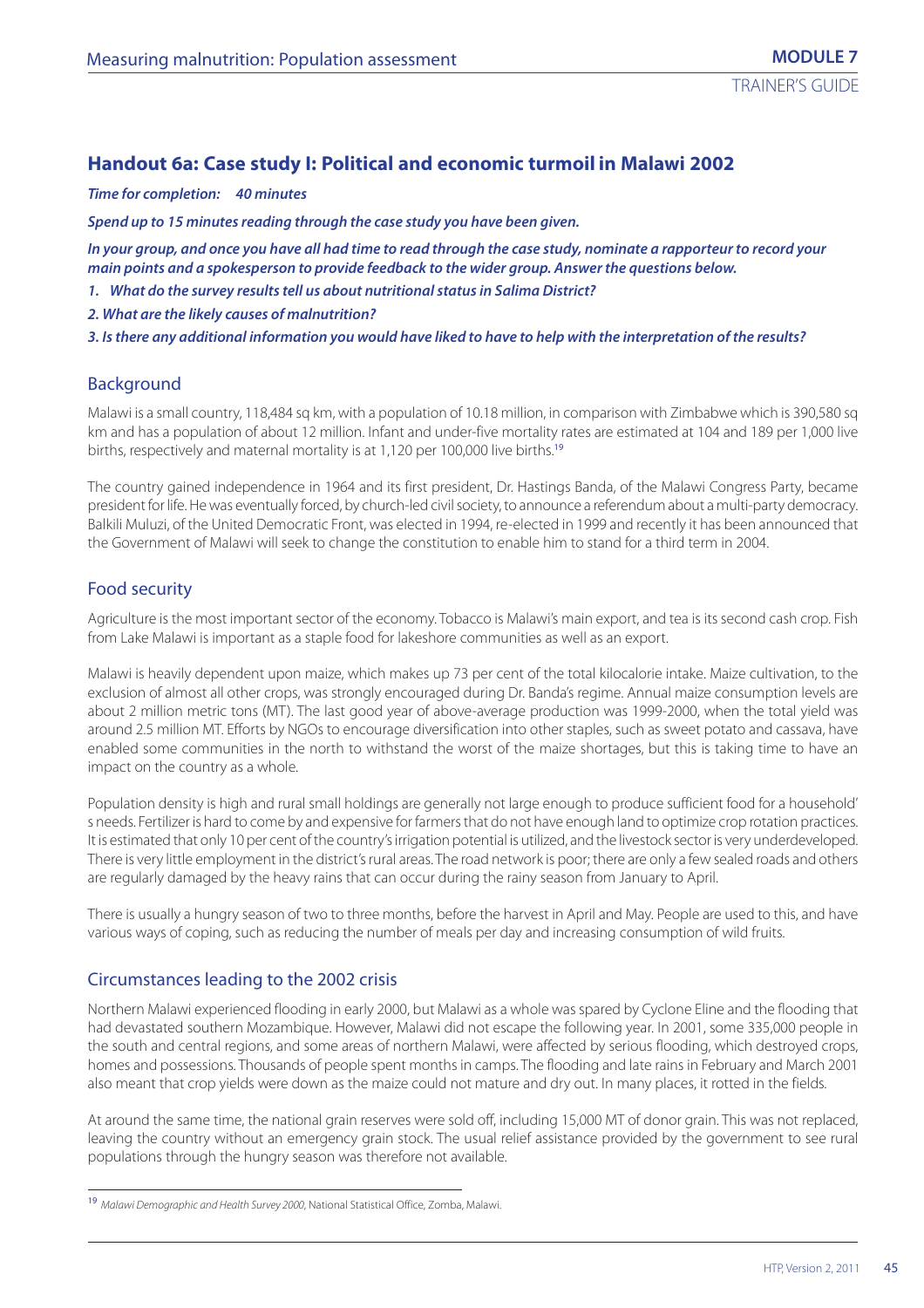Growing shortages forced the Agricultural and Marketing Board (ADMARC) to suspend price-fixing on maize in October 2001. The price of a kilogram increased overnight by over 300per cent, from 5MK to 17MK. This caused a panic, with people selling other produce, such as sweet potato, seasonal fruits and vegetables, at very low prices in order to buy their favourite staple food. This helped to push up prices still further.

By December 2001 the food scarcity and increased maize prices were starting to have negative effects on rural communities. Fewer hectares of land were being planted, which would lead to a lower-than-normal harvest the following year. The government announced that it would import 150,000 to 200,000 MT to meet the anticipated shortfall. In February 2002, following more floods which delayed planting of some crops, there was an unseasonal dry spell that affected the maize crops at a crucial point in its growth cycle. Crops began withering and dying in the fields, having produced very small, if any, cobs. The president finally declared a state of disaster on 27 February 2002.

# Current situation

As of March 2002, the government had only replaced less than half of maize stock requirements. Transport bottlenecks, financial difficulties and importation problems are cited as reasons for the slow importation of maize. There is a serious regional shortage of maize, South Africa being the only country in the region currently in a position to export it. Serious food shortages are being reported at government ADMARC outlets, and many of them are empty. Traders are taking advantage of the situation to increase their profits.

Most households cannot afford current prices and are resorting to reducing the number of meals they eat per day, harvesting premature crops, selling livestock and other assets, and eating poor quality foods, (e.g. wild foods and maize husks/bran). In addition, due to the early onset of a hungry season, normal patterns of work have broken down. Instead of preparing for a new season and working in their gardens, many Malawians have gone further afield to look for work, including migrating across borders, sleeping outside the ADMARC depots to wait to buy food, camping outside district administrators' offices in the hope that they will receive some food aid assistance, digging up and eating banana tree roots and other wild roots and tubers, scavenging for food, begging, and selling off livestock and other possessions. In many instances, it is the men who leave home to look for work or other income, leaving women and children behind in the villages. There have been reports of women leaving young children alone or in the company of other children while they go out to look for food, and even of children being sold to bring in some income. The increasing theft of green maize and other immature crops from fields, with consequent severe punishments, in communities with strong moral teachings, is an indication of the severity and volatility of the situation.

# Nutritional status

SCUK took cluster sample nutrition surveys in the district of Salima regularly between 2001 and 2004. Salima borders the lake where SCUK was implementing programmes prior to the emergency in 2002, which led SCUK to set up selecting feeding programmes and food security programmes from 2002 to 2004. The results of these surveys are shown below.

| Acute malnutrition in Z scores | <b>December</b> | February        | <b>February</b> | February      |
|--------------------------------|-----------------|-----------------|-----------------|---------------|
|                                | 2001            | 2002            | 2003            | 2004          |
| $<$ 5 GAM (%)                  | 10.5            | 19.0            | 13.1            | 8.2           |
|                                | $(9.2 - 11.8)$  | $(17.7 - 20.3)$ | $(10.8 - 15.4)$ | $(6.9 - 9.5)$ |
| $<$ 5 SAM (%)                  | 4.9             | 6.0             | 2.6             | 1.4           |
|                                | $(4.0 - 5.8)$   | $(4.9-6.1)$     | $(1.6 - 3.6)$   | $(0.9 - 2.9)$ |
| CMR (per 10,000/day)           |                 | 1.2             | 1.1             | 1.0           |
| < 5MR (per 10,000/day)         |                 | 2.8             | 2.1             | 1.8           |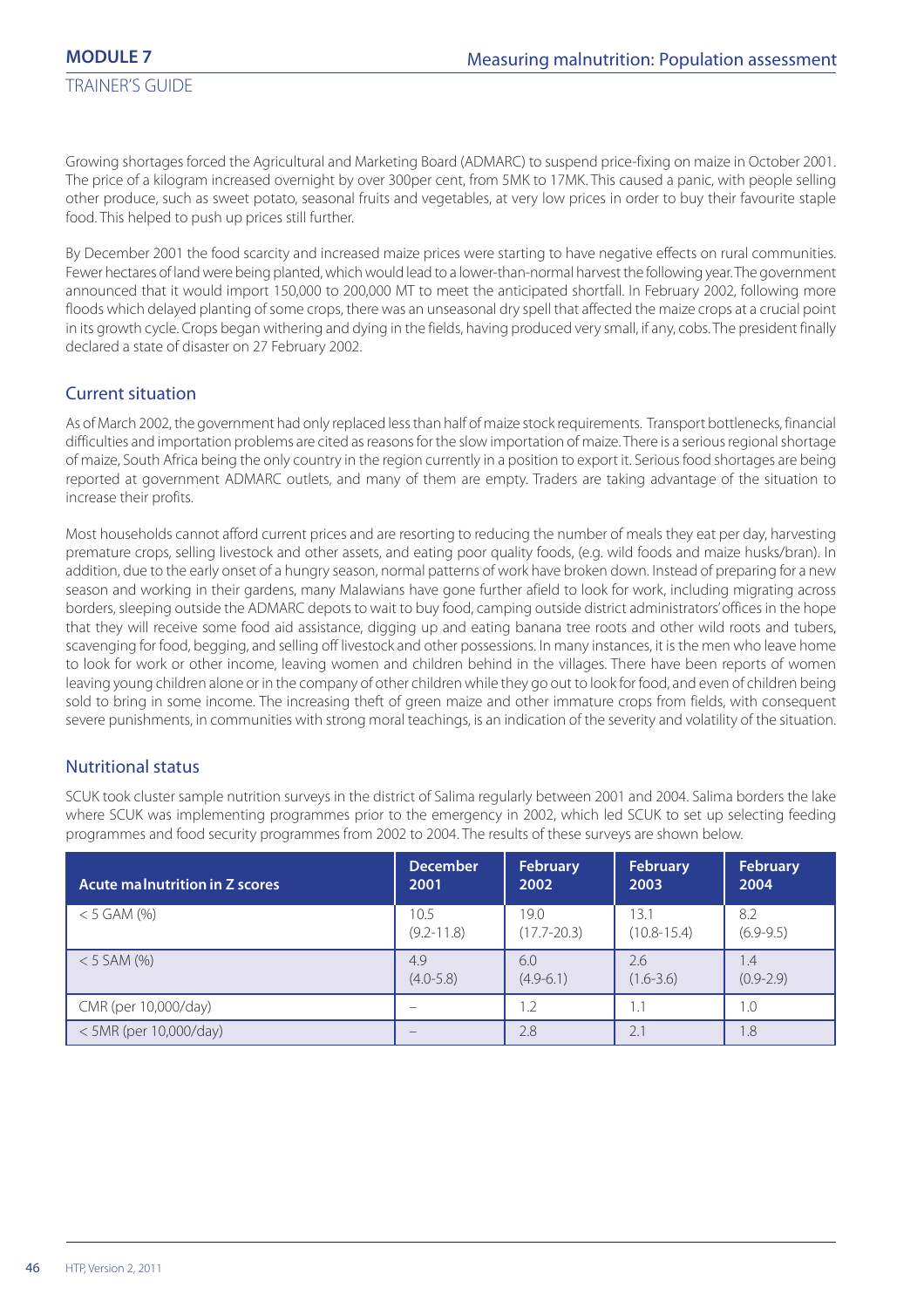# Morbidity and health environment in 2002

In the flooded areas along the lake and other low-lying regions, cholera outbreaks have so far claimed over 1,000 lives (as reported in health centres). The lack of ringers-lactate in the country to contain cholera is a great concern. Malaria and anaemia are common, especially in low-lying southern areas and near the lake.

The water table remains high and it has been very difficult to replace the latrines that collapsed during the flooding. The usage of latrines is usually very low anyway (35 per cent in Salima district) and there is no well-established system of hygienic rubbish disposal. Water points are shared by people and livestock, for washing, drinking and bathing.

Many families with wage earners already have to look after additional children of relatives who have died as a result of AIDS. In rural areas the number of child-headed households is steadily increasing. The case of children being 'orphaned' repeatedly is common, as parents, aunts, uncles, grandparents die. This year it is widely acknowledged that the HIV infection is taking its toll and adding to hunger-related deaths: many HIV-positive people rely on a simple and healthy lifestyle as a guard against illness because access to health care and medicines is difficult and costly.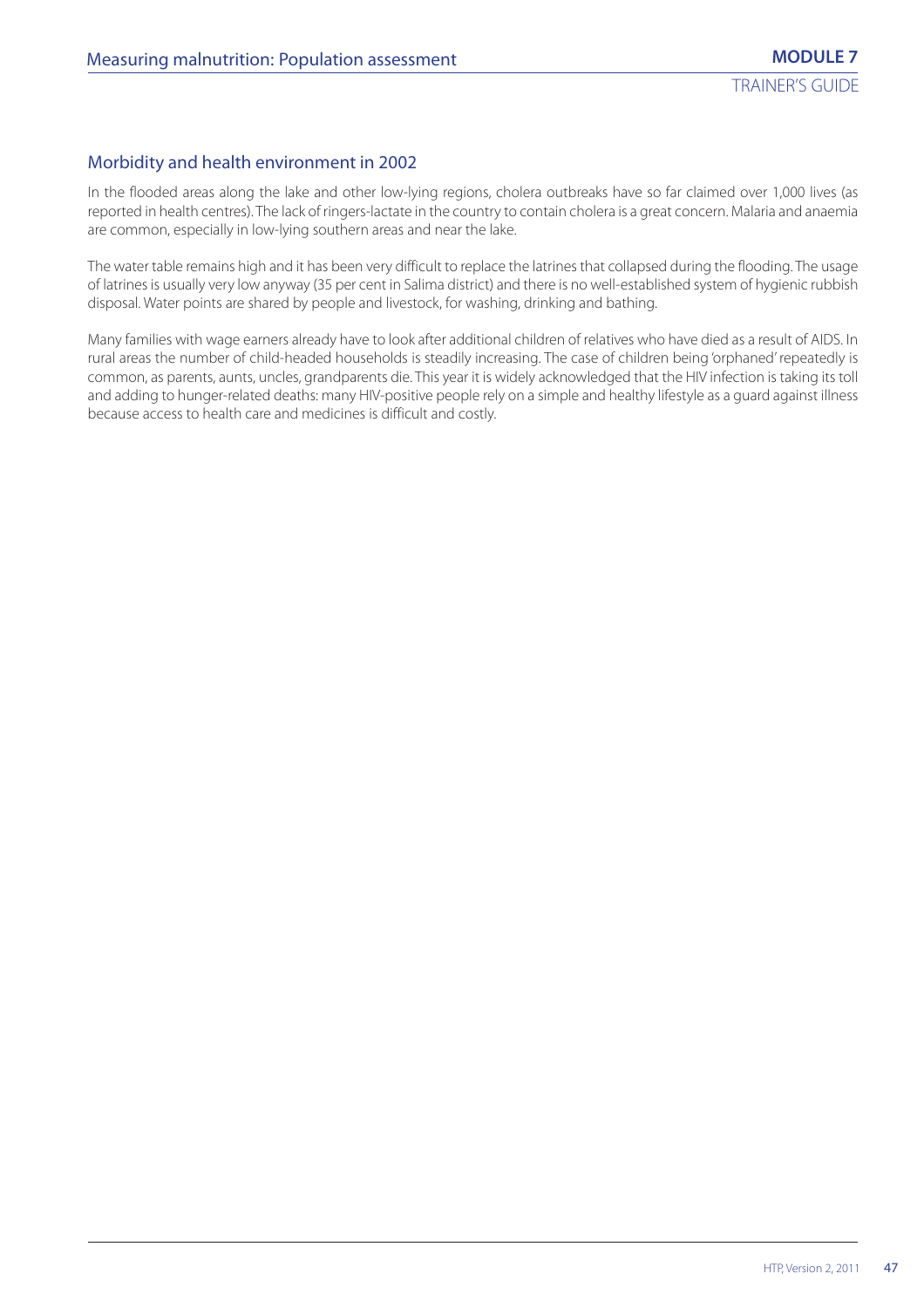# **Handout 6b: Case study I: Political and economic turmoil in Malawi 2002 – Suggestion of answers**

#### **Question 1. Nutritional status was bad in 2002 and had almost doubled compared to 2001. It improved the following years in 2003 and 2004.**

#### **Question 2. Likely determinants:**

Food insecurity in 2002: Floods; bad harvest; suspension of price-fixing of maize; insufficient importation of maize; food price increase; …

Effect of HIV/AIDS epidemics which render many children orphans and increasing number of households child-headed.

#### **Question 3. More information on:**

Household main sources of income and food

Household food consumption, including infant and young child feeding practices

Humanitarian aid provided in 2002

Information on food security in 2003 and 2004

…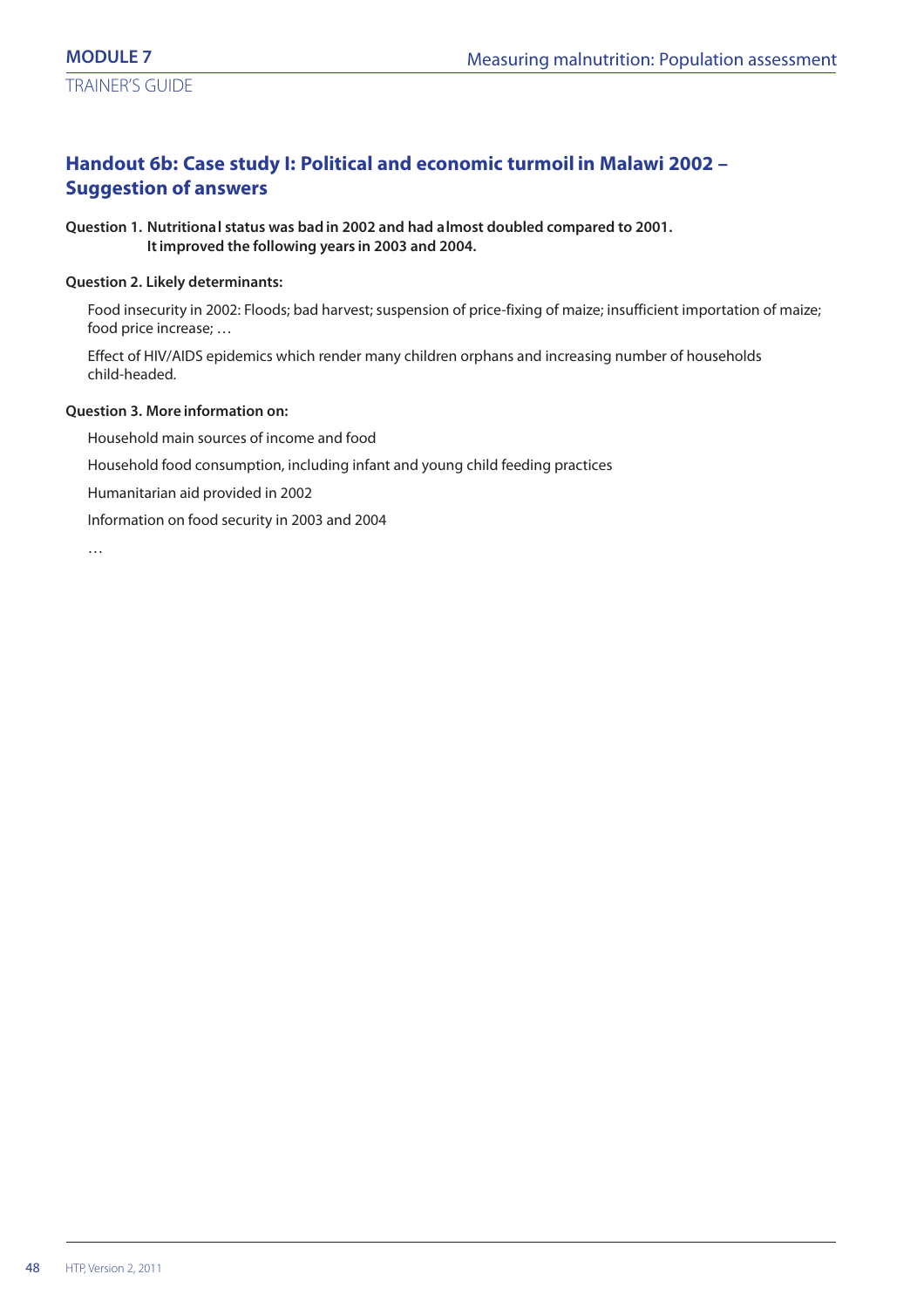# **Handout 6c: Case study II: Somali refugees in Hartisheik camp, Ethiopia 1988-1990i**

*Time for completion: 40 minutes*

*Spend up to 15 minutes reading through the case study you have been given.*

*In your group, and once you have all had time to read through the case study, nominate a rapporteur to record your main points and a spokesperson to provide feedback to the wider group. Answer the questions below.*

- *1. What do the survey results tell us about the nutritional status of the refugees and the local population?*
- *2. What are the likely causes of malnutrition?*
- *3. Is there any additional information you would have liked to have to help with the interpretation of the results?*

#### The population

In June 1988 the population in northwest Somalia fled to Ethiopia, because of the outbreak of the civil war. The population was mainly from the town of Hargeisa, and was an urban, educated and fairly well-nourished population. They had to travel for three to four days. They were housed in six camps, one of which was Hartisheik. People settled themselves, and hence camps were disorganized. The population in Hartisheik was about 200,000. A large proportion of the refugee population was women and children, as many of the men in the area were either killed or were soldiers with the SNM, who continued fighting in Somalia.

## The local environment

The area is flat scrubland, with heavy rains in March, and small rains in October and November. Previously only nomadic pastoralists inhabited the area, as the land is unsuitable for farming. The camp is in an isolated area, with no large markets nearby. The movement of food was restricted in Ethiopia, and particularly the availability of fresh fruit was limited.

The provision of aid to refugees was politicized as the Mengistu government tried to minimize the severity of the situation. In addition, the Ogaden region, where the refugees had settled, had long been a contested area between Ethiopia and Somalia, as most of the inhabitants are ethnic Somalis. The Somali Western Liberation Front, fighting for the liberation of the Ogaden from Ethiopia, was active in the region, and the Ethiopian military had bases in the area.

Movement in and out of the camps was restricted both for aid agencies and refugees. Agency staff could only operate in the camp from 8 a.m. until 2 p.m., and were based in Jijiga, almost a two hours' drive from the camp.

# Nutritional status

Nutrition surveys in September 1988 based on two-stage cluster sampling were completed among the refugee population and the local resident population and showed the following results:

| <b>Acute malnutrition</b><br>(weight-for-height) | Somali<br>refugees<br>Z scores | Somali<br>refugees<br>$%$ of the<br>median | <b>Resident</b><br>population<br><b>Jijiga</b><br>Z scores | <b>Resident</b><br>population<br><b>Jijiga</b><br>$%$ of the<br>median |
|--------------------------------------------------|--------------------------------|--------------------------------------------|------------------------------------------------------------|------------------------------------------------------------------------|
| $<$ 5 GAM (%)                                    | 14.7<br>$(12.5 - 17.2)$        | 17.0<br>$(15.7 - 18.3)$                    | 15.9<br>$(13.6 - 18.5)$                                    | 16.2<br>$(13.8 - 18.8)$                                                |
| $< 5$ SAM (%)                                    | 2.2<br>$(1.4 - 3.5)$           | 3.0<br>$(1.9-4.1)$                         | 1.4<br>$(0.8 - 2.5)$                                       | 1.6<br>$(1.0 - 2.4)$                                                   |
| Women's MUAC < 18.5cm                            | 3.0%                           |                                            |                                                            |                                                                        |
| CMR (per 10,000/day)                             | 1.6                            |                                            | 0.6                                                        |                                                                        |
| < 5MR (per 10,000/day)                           | 2.2                            |                                            | 1.1                                                        |                                                                        |
| Measles immunization with card                   | 76.2%                          |                                            | 52.2%                                                      |                                                                        |
| Vitamin A distribution with card                 | 32.1%                          |                                            | 51.3%                                                      |                                                                        |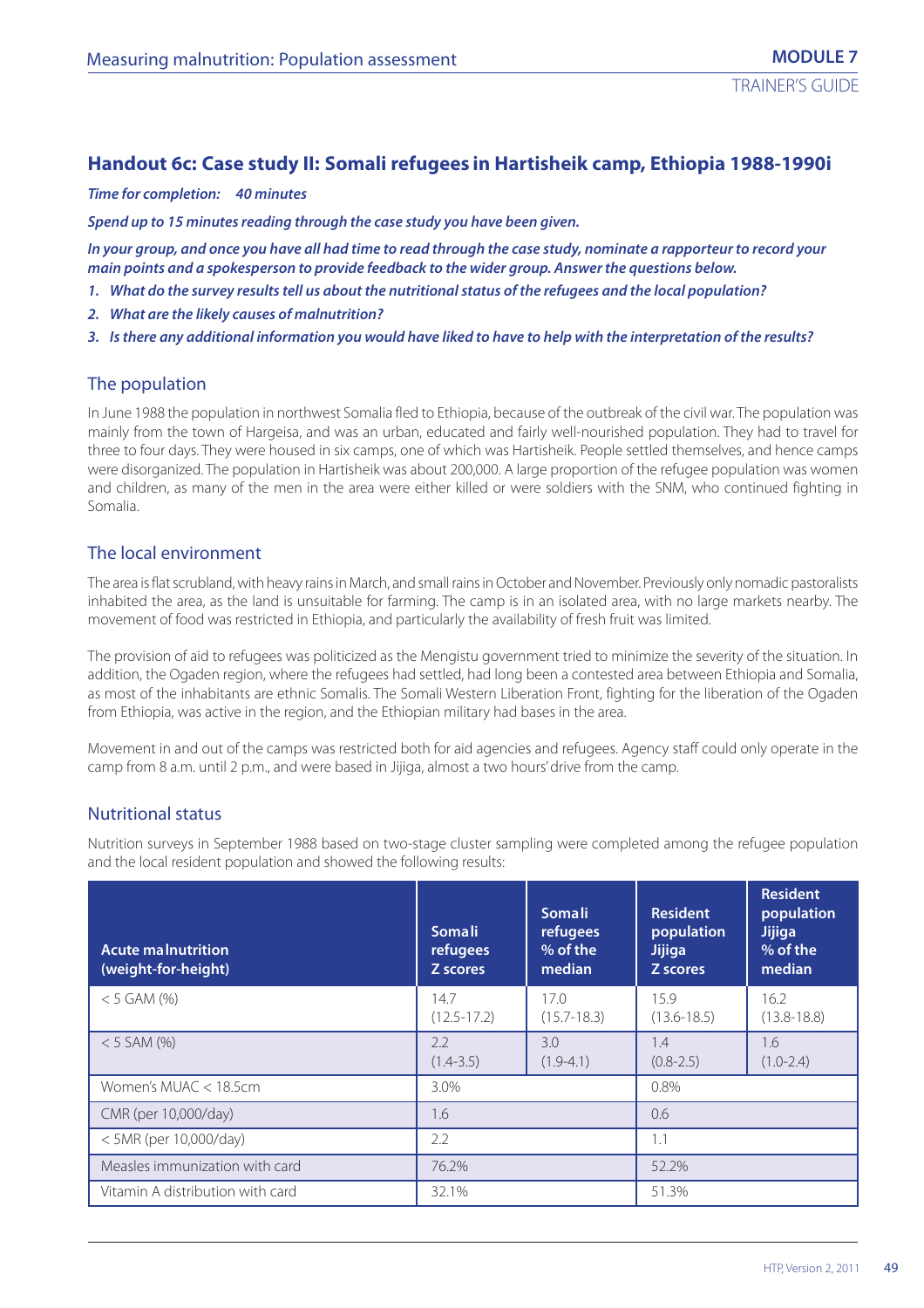# Mortality and morbidity

Regular mortality surveillance was not carried out at the start of the programme. The normal patterns of disease in the area include diarrhoea and respiratory infections during the rainy season in March and October through November, and a high incidence of chest and eye infections during the cold dry season in December and January. The prevalence of TB in the area is also high.

#### Health environment

Water supply was limited to three to five litres per person per day, which had to be trucked into the camp on a daily basis. Sanitation programmes are non-existent. There are no milling facilities in the camp.

# Food assistance

Relief assistance was provided by the Administration of Refugee Affairs (ARA) of the Government of Ethiopia (GOE), the office of the UNHCR, the World Food Programme and a number of NGOs. Food had to be stored in Jijiga, as there was no space for warehouses in the camp. In the camp, food distribution was centralized, using family ration cards. Fuel or firewood for cooking was not provided.

# Population figures

The official number of refugees registered for rations was 300,000 (e.g., number of ration cards). The true population was estimated to be around 170,000. To supply food for the camp, WFP and UNHCR used a planning figure of 200,000. Camp officials managing ration distribution waited until there was sufficient food in the camp to distribute a full ration to the number according to the ration cards. Distributions were therefore irregular. Weekly rations were given out at two- to three-week intervals.

The planned ration is shown below:

| Per person per day | g   | Kcal |
|--------------------|-----|------|
| Wheat grain        | 500 | 1725 |
| Or wheat flour     | 400 |      |
| Pulses             | 50  | 172  |
| Vegetable oil      | 30  | 270  |
| Sugar              | 20  | 80   |
| Corn soy blend     | 30  | 114  |
| <b>TOTAL</b>       |     | 2361 |

In practice, the actual ration that was distributed per ration card was:

|                    | Jan-August 1989 |      |           | Feb-May 1989 |  |
|--------------------|-----------------|------|-----------|--------------|--|
| Per person per day | q               | Kcal | Kcal<br>g |              |  |
| Wheat grain        | 412g            | 1421 | 290q      | 1000         |  |
| Pulses             | 42q             | 143  | 33g       | 112          |  |
| Vegetable oil      | 28 <sub>g</sub> | 252  | 25g       | 225          |  |
| Sugar              | 3g              | 12   | 3g        | 12           |  |
| Corn soy blend     | 28q             | 106  | 30q       | 114          |  |
| <b>TOTAL</b>       |                 | 1934 |           | 1463         |  |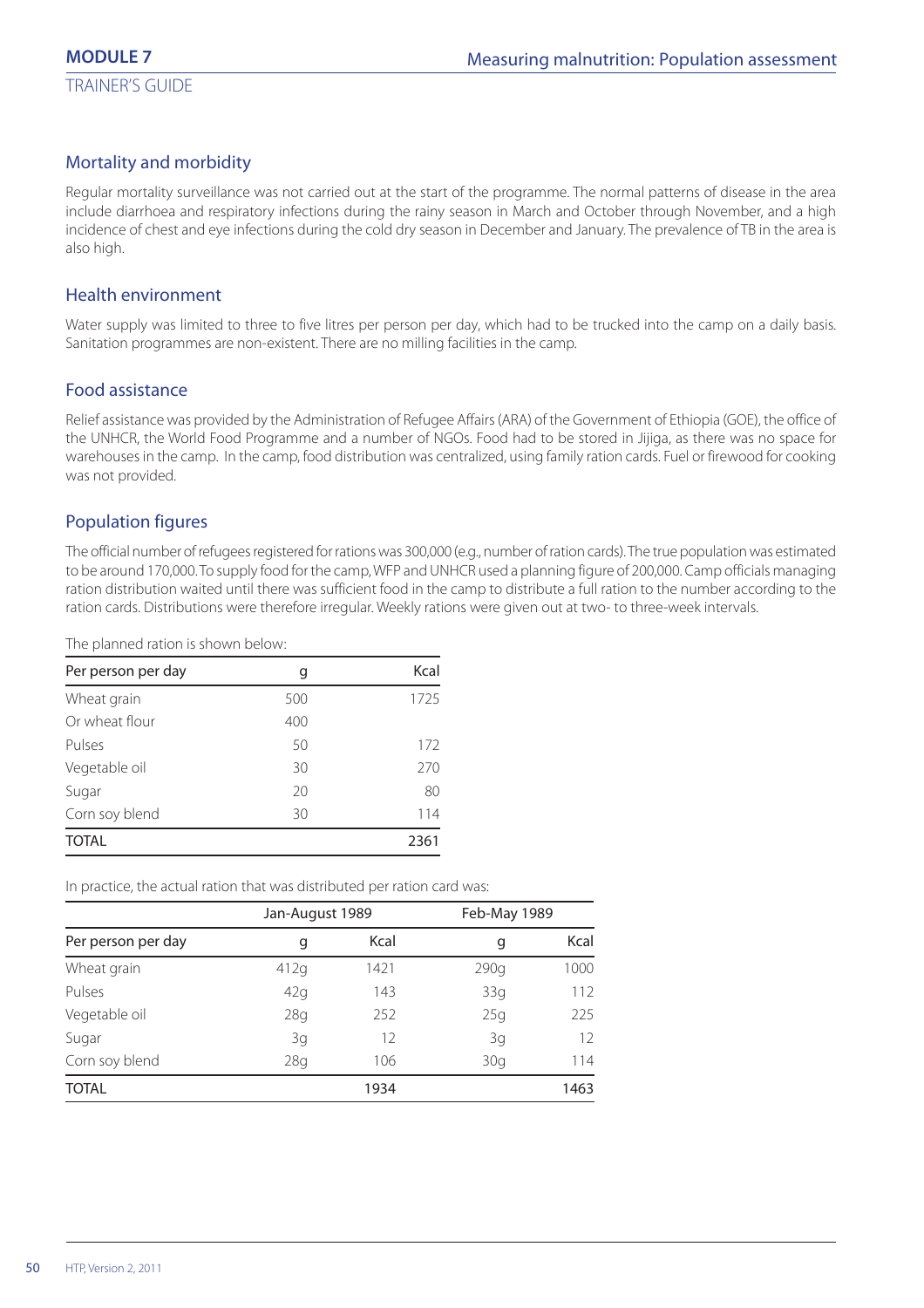TRAINER'S GUIDE



Source: UNHCR.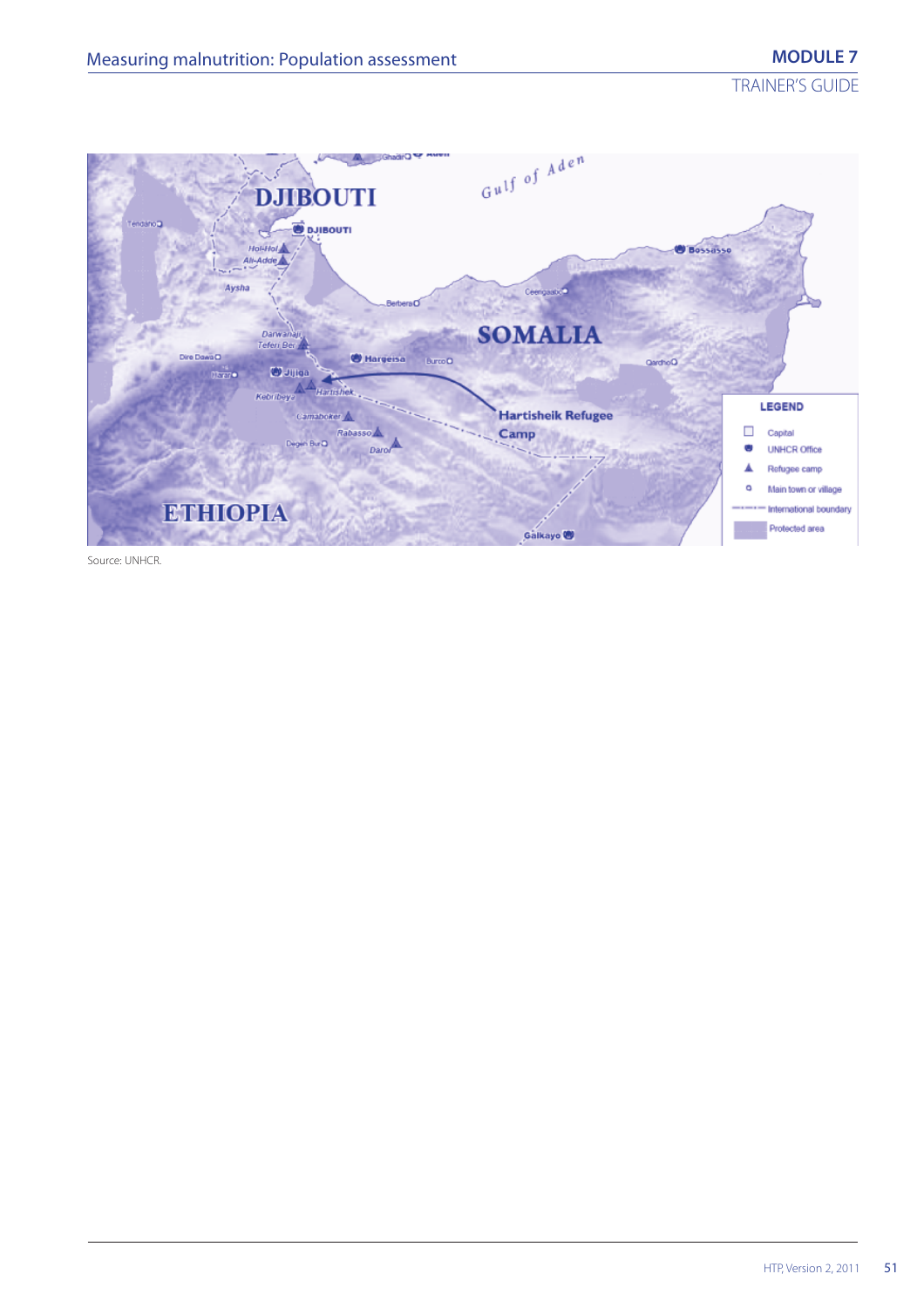# **Handout 6d: Case study II: Somali refugees in Hartisheik camp, Ethiopia 1988-1990 – Suggestion of answers**

#### **Question 1. Nutritional status is precarious although similar to the nutritional status of the surrounding resident population. Mortality seems higher among refugees than residents.**

#### **Question 2. Likely determinants:**

Food insecurity: irregular food distribution; absence of milling and distribution of firewood so refugees must use part of their ration for this; no possibility of income-generating activities.

Poor public health, including access to water and sanitation

#### **Question 3. More information on:**

Household main sources of income and food

Household food consumption, including infant and young child feeding practices

Micronutrient status

Confidence Intervals of mortality rates

…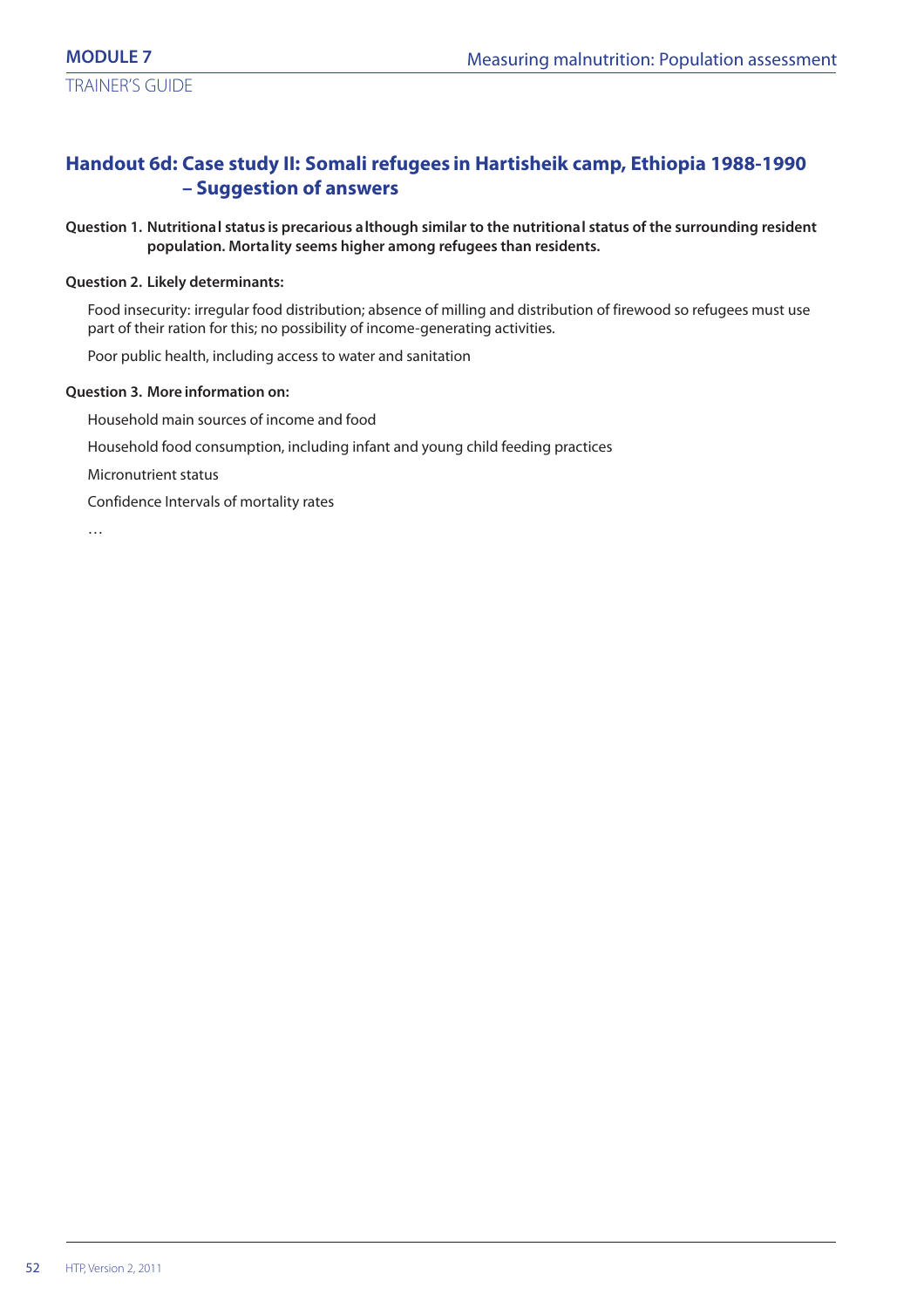#### **Exercise 7: Designing and implementing a nutrition survey**

#### **What is the learning objective?**

- **•** To be able to design appropriate objectives and methods for nutrition surveys
- **•** To understand how to calculate sample sizes for nutrition surveys
- **•** To understand how to do cluster sampling
- **•** To be aware of the practical steps involved in implementing nutrition surveys

#### **When should this exercise be done?**

**•** As part of a longer in-depth training

#### **How long should the exercise take?**

**•** 1 day

#### **What materials are needed?**

- **• Handout 6a:** Case study III: Afghanistan 2002
- **• Handout 6b:** Case study III: Afghanistan 2002: Model answers

#### **What does the trainer need to prepare?**

**•** Prepare a case study from a context familiar to the participants based on the templates in Handouts 7a and b.

#### **Instructions**

- **Step 1:** Distribute Handout 7a on the day before this activity, so that participants can read it through in advance. If this is not possible make sure you allocate additional time for participants to read the case study, especially if English is not their first language.
- **Step 2:** Divide the participants into groups of (Maximum) five people.
- **Step 3:** Ask each group to complete the task over the course of one day. This includes preparing a presentation of their answers.

**Step 4:** Give each group 30 minutes for feedback in plenary and discuss the presentations.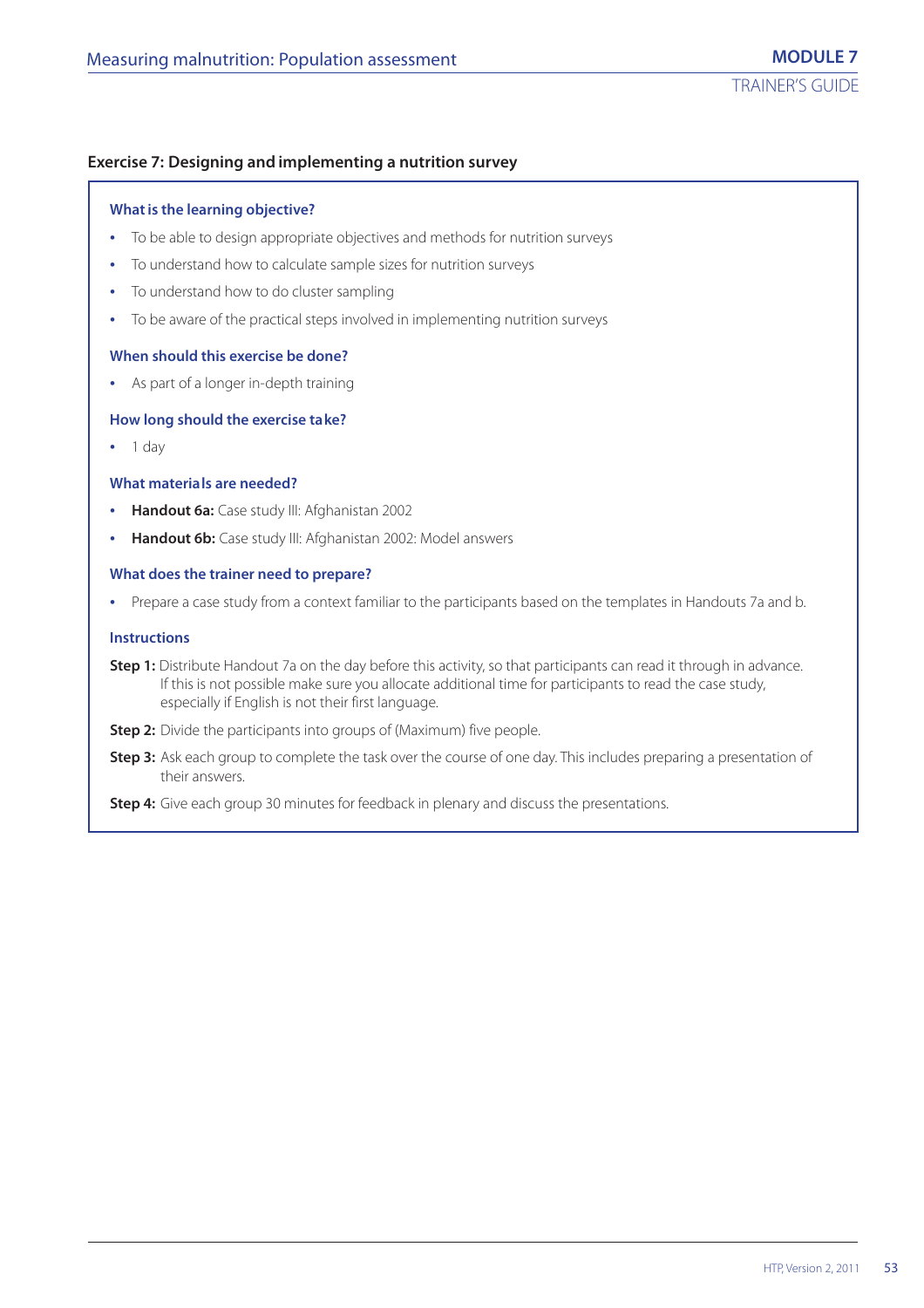# **Handout 7a: Case study III: Afghanistan 2002**

*This case study is based on a real survey carried out in Badghis province, Afghanistan in March and April 2002. It has been simplified somewhat in the interests of time. Please read each background section carefully and then discuss each question. Try not to look ahead, as the background for the next question may narrow your discussion of the prior question (or worse, just give you the answer).*

# Part I: Survey planning

Twenty years of civil conflict has destroyed most of the infrastructure, and there has not been a well-functioning government in Afghanistan since before the conflict began. Moreover, the northern and western areas of the country have suffered a drought for the past three years. Some NGOs have reported widespread malnutrition in some villages in provinces in these areas. The vulnerability assessment mapping done by the World Food Programme during the summer of 2001 estimated that many districts in the north and west produced less than 75 per cent of their food needs (see Figure 1).

All the organizations working in health and nutrition in Afghanistan need data on the nutritional status of young children in order to plan emergency nutrition interventions. Also, the donors are demanding confirmation of the level of malnutrition before committing to provide millions of dollars to import and distribute thousands of tons of food to the population. They also want a baseline against which to evaluate the efficacy of any interventions implemented as a result of your investigation.

- 1. How would you gather the data needed by these organisations? Discuss the relative advantages and disadvantages of the following data collection methods.
	- a) Surveillance
	- b) Qualitative methods
	- c) Survey
	- d) Other methods?

Badghis province has been selected to be the first province in a series of province-wide nutrition and health assessment surveys. Badghis was selected because: 1) it is considered at high risk, 2) it is, on average, at a lower altitude so the snow melts earlier in the spring granting access to mountainous areas, and 3) it is close to the regional capital of Herat. Moreover, World Vision is implementing blanket supplementary feeding in two of the five districts in Badghis province for children less than five years of age and pregnant and lactating women. As a part of registration for this programme, World Vision staff screened more than 23,000 children one to four years of age with mid-upper arm circumference (MUAC) and found a worrying situation.

UNICEF has invited you to conduct a population-based survey in Badghis province to confirm or refute these results and to guide future nutrition programming. The rest of this exercise concerns planning and carrying out a province-wide survey.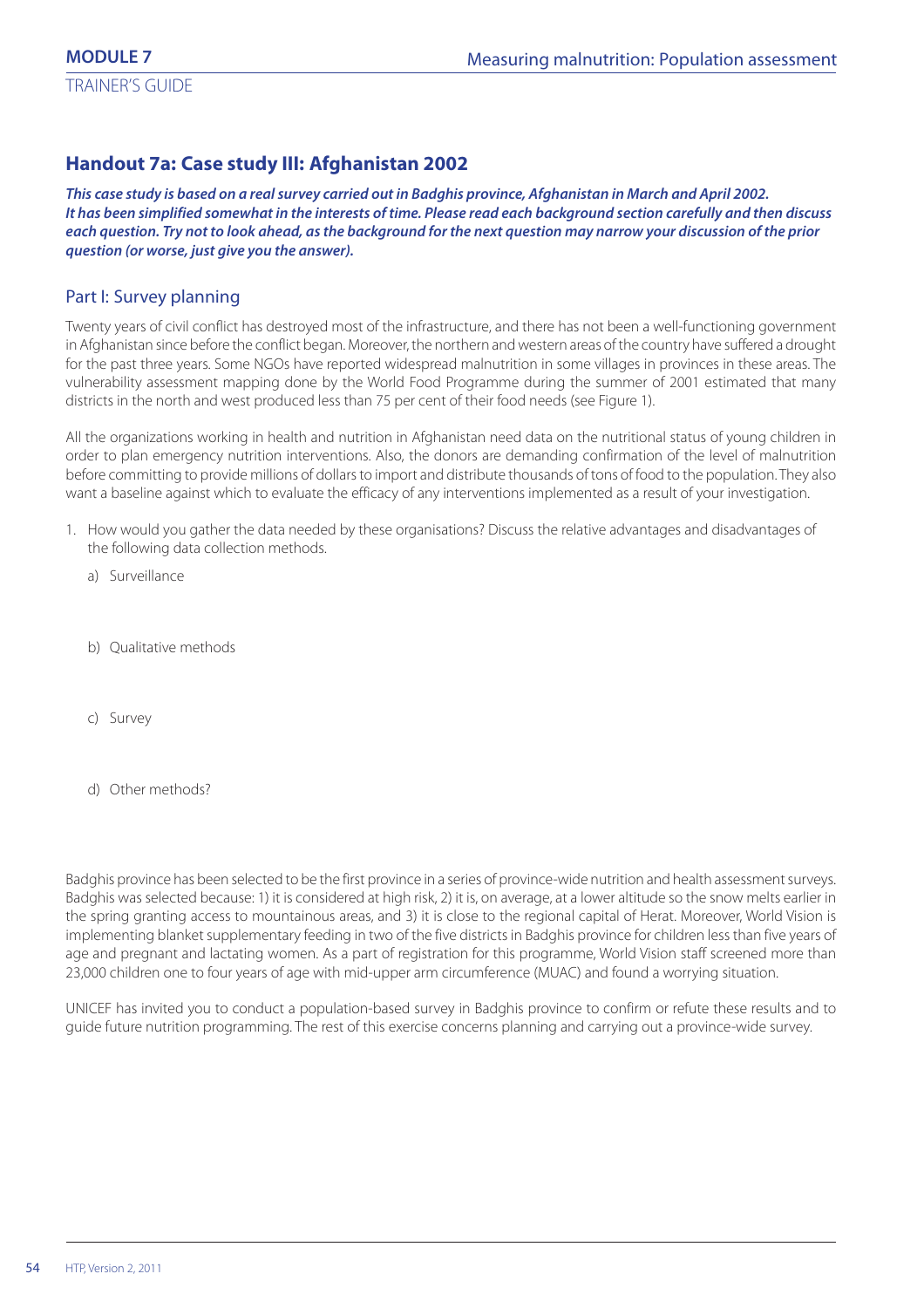2. During talks with various organizations in Islamabad, Pakistan and Herat, Afghanistan, what are the first questions you need answered in these cities in order to begin survey planning?

After meetings with UNICEF staff and the medical and nutrition coordinators of various NGOs, you determine that the objectives of this survey will be:

- 1) The prevalence of acute malnutrition (as indicated by weight-for-height) and chronic malnutrition (as indicated by height-for-age) in children less than five years of age
- 2) The prevalence of malnutrition in women of reproductive age (15 to 49 years of age), as measured by body mass index (weight divided by height squared)
- 3) Crude mortality rate and causes of death
- 4) Age-specific mortality rates, including the mortality rate among children less than five years of age
- 5) The coverage of recent measles vaccination campaigns among children nine months to five years of age
- 6) The prevalence of having a safe water source for household members
- 3. If you were planning to do a survey to only meet Objective 1, what variables would you need to collect? Remember other variables you will need during analysis.
- 4. Write the questions to be posed to an adult household member to meet Objective 6.

# Part II: Sample size calculation

You have formulated objectives as listed above and have begun circulating a draft data collection form for comment to all organizations working in Badghis. Now you are ready to begin planning for the sampling phase. The first thing you need to do is to determine what you will sample. Because you will include both young children and women as survey subjects, you will probably need to sample households. It would be too time consuming to select one sample of young children and a separate sample of women.

Now you need to decide how many households you will need to select. Sample size calculation is the next step because the sample size will determine many of the logistics needs of the survey, such as how many teams will be needed for data collection, how many data collection forms you will need to have printed, etc. The current population of Badghis province is estimated to be about 680,000, but this estimate does not fully account for the substantial emigration last winter because of drought.

#### **1. What assumptions do you need to formulate before calculating sample size?**

You decide that, for this survey, nutritional status will be the main outcomes which will determine the final sample size. Several NGOs say that there is a lot of acute malnutrition among children less than five years of age in provinces in the north and west of Afghanistan. There have been no reports concerning adult nutritional status, but a few NGO workers say that mothers are starving themselves in order to feed their young children. In addition to these qualitative impressions, there have been two nutrition surveys in Afghanistan in the past year that generated estimates of the prevalence of acute malnutrition. Data from other neighbouring countries in south Asia demonstrate that the prevalence of chronic malnutrition is 60 to 65 per cent.

| Survey                                               | Place                                                       | Date           | Prevalence |
|------------------------------------------------------|-------------------------------------------------------------|----------------|------------|
| A UNICEF Multiple Indicator Cluster Survey<br>(MICS) | 6 eastern provinces                                         | September 2001 | 9.9%       |
| Save the Children – US                               | Kohistan district Faryab province<br>(next door to Badghis) | April 2001     | 7.0%       |

These surveys and other data demonstrate that each household has on average 1.3 children and 1 woman 15 to 49 years of age. Since this is an emergency nutrition assessment, you decide that you do not really need very much precision. However, the results of this survey will be used as a baseline against which to judge the efficacy of various nutrition programmes.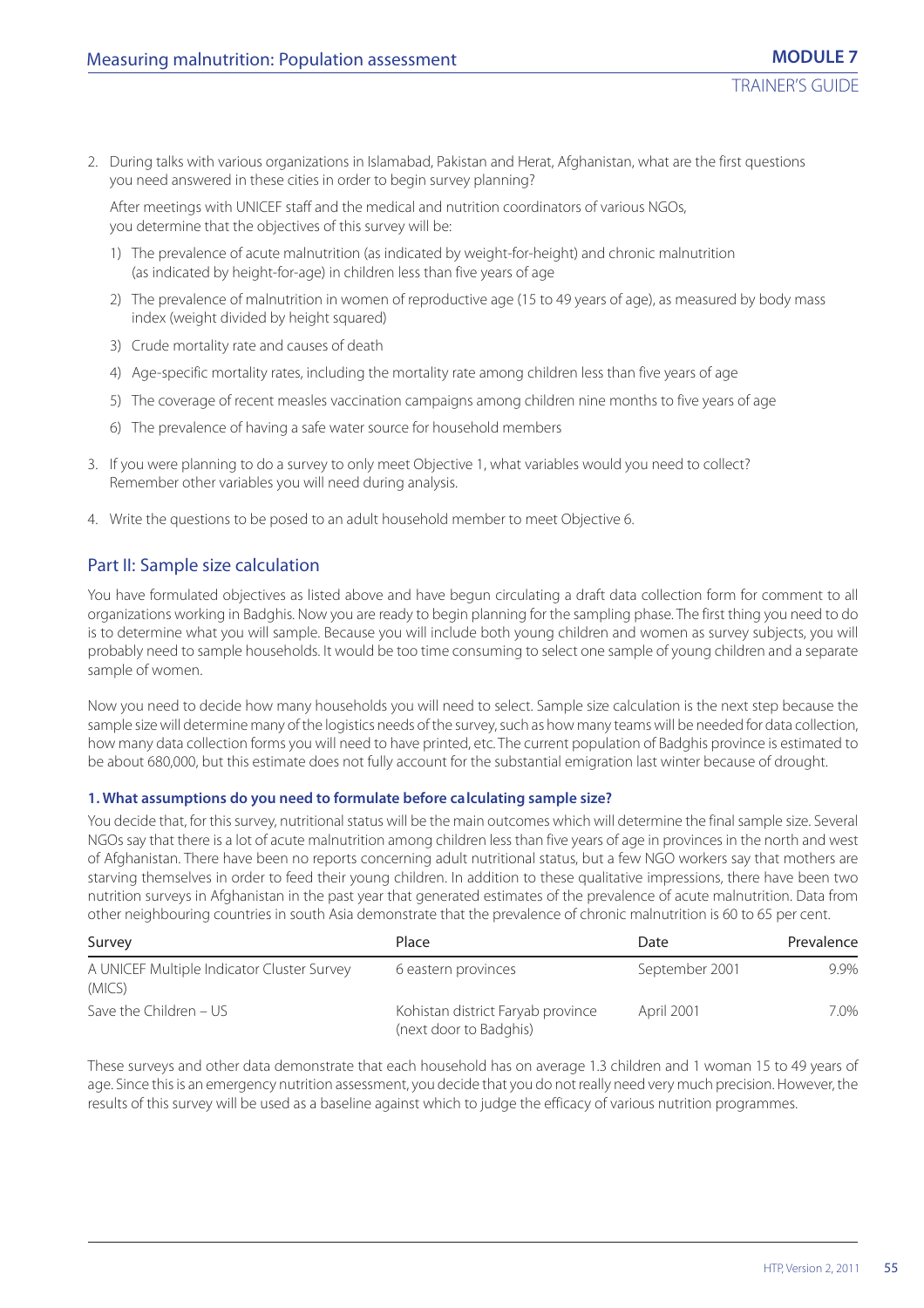### **2. Complete the table below for each nutrition outcome. Be sure you can justify each of your assumptions.**

| <b>Target population</b>       | <b>Outcome</b>       | <b>Estimated</b><br>prevalence | <b>Desired</b><br>precision | Sample size (assuming simple<br>random sampling) |
|--------------------------------|----------------------|--------------------------------|-----------------------------|--------------------------------------------------|
| Children 0-59<br>months of age | Acute malnutrition   |                                |                             |                                                  |
| Children 0-59<br>months of age | Chronic malnutrition |                                |                             |                                                  |
| Women 15-49<br>years of age    | Malnutrition         |                                |                             |                                                  |

#### **3. Do you need to adjust the sample size calculated above for any other factors? If so, which factors?**

#### **4. Assuming that 25 per cent of selected households will be empty or the family unavailable, how many households must be selected to obtain 246 children less than five years of age and 246 women 15 to 49 years of age?**

### **5. Which of the three nutrition outcomes above will be more important in determining your final sample size?**

# Part III: Cluster sampling

Now it is time to decide how you will select a sample of the population of Badghis province.

#### **1. What information do you need to find in order to decide what sampling method to use?**

You find out from NGO staff that they have recently registered every village and/or sub-village in Badghis province in order to carry out general food distribution during the winter of 2001 and 2002. You obtain from these NGOs their lists of villages in electronic form and create a spreadsheet containing the district where the village is located, the village name, the number of households in the village and an estimate of the village population. With this wealth of data, you decide that cluster sampling will be easy. But now you have to adjust your sample size to reflect the loss of statistical precision inherent in cluster sampling.

Of course, in order to do this you need to make some assumptions about the design effect. From your discussions with people that have travelled and worked throughout Badghis province, you get the impression that nutritional status is generally the same throughout the province. Nonetheless, Jawand district is more isolated than the other districts and the snow melts there last, so roads open later in the spring. The prior surveys in Afghanistan have found that the design effect for acute and chronic malnutrition have been less than 2. No prior survey has included an assessment of the nutritional status of adults.

#### **2. Formulate assumptions about the design effect and complete the table you started in Question 1 in Part II to determine how many households you will need to include in the survey.**

| <b>Target</b><br>population | <b>Outcome</b>          | <b>Estimated</b><br>prevalence | <b>Desired</b><br>precision | Sample size<br>(assuming simple<br>random sampling) | <b>Design</b><br>effect | Sample<br>size<br>needed |
|-----------------------------|-------------------------|--------------------------------|-----------------------------|-----------------------------------------------------|-------------------------|--------------------------|
| Children 0-59<br>months     | Acute<br>malnutrition   |                                |                             |                                                     |                         |                          |
| Children 0-59<br>months     | Chronic<br>malnutrition |                                |                             |                                                     |                         |                          |
| Women 15-49<br>years of age | Malnutrition            |                                |                             |                                                     |                         |                          |

You decide that, given the difficulty in travelling and the shortage of time, you will include 30 clusters.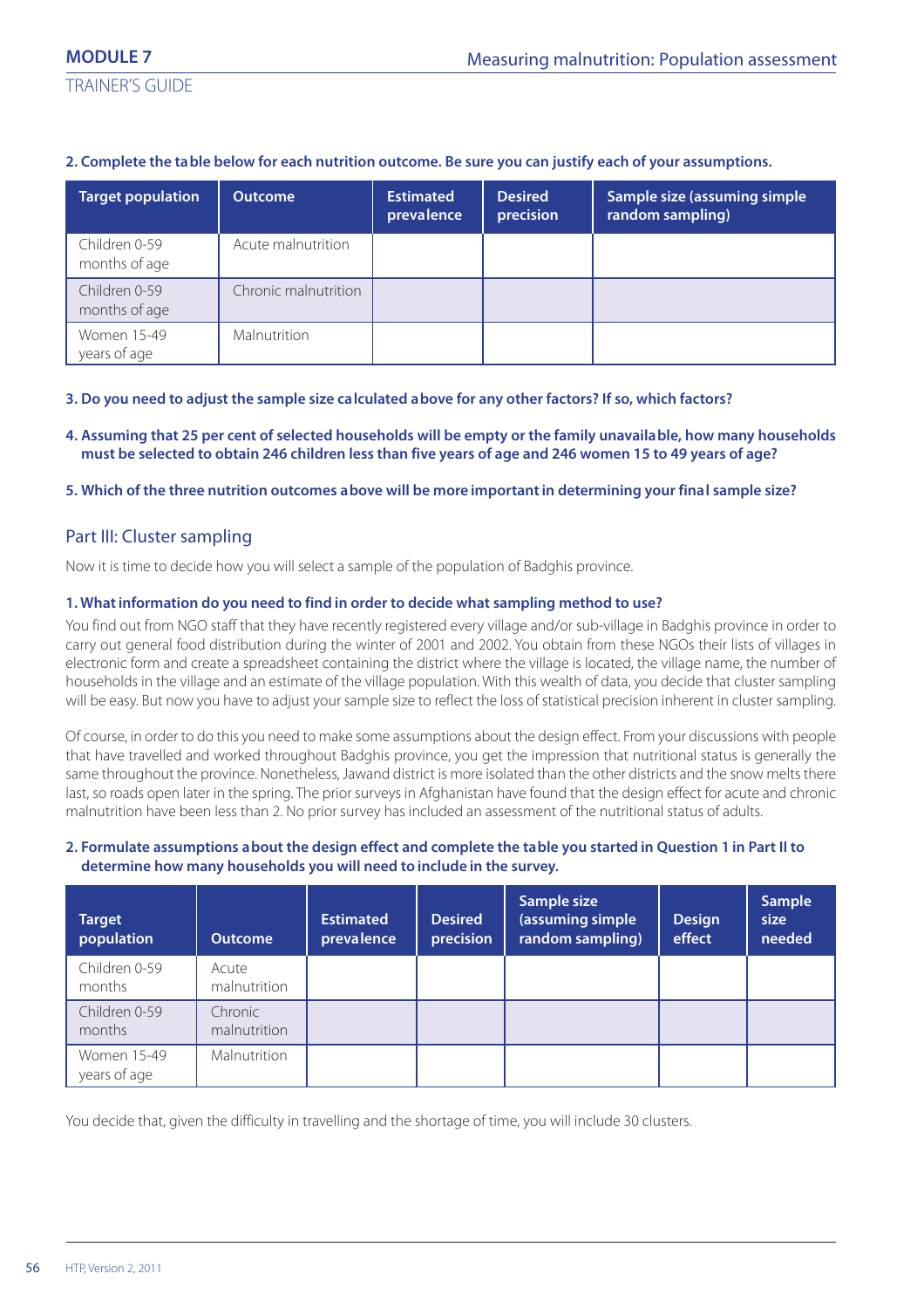#### **3. Using the list of villages at the end of this exercise, or on the spreadsheet supplied, select a sample of 30 villages probability proportional to size to determine where your clusters will be.**

- **•** What is the total number of households in Badghis province?
- **•** What is the sampling fraction for the first sampling stage?

You have chosen 30 villages in Badghis province to include in the survey. You may notice that some of your selected villages are very large, with more than 1,000 households. Other selected villages are much smaller with only 50 to 100 households. You visit a few villages in Badghis province and village leaders, as well as your Afghan survey team members, tell you that all households in the province belong to a mosque to which they pay a small annual subscription fee. No household belongs to more than one mosque. Depending on the size of the mosque and the popularity of the mullah, mosques may have 25 to 150 households as subscribers. The mullah of each mosque knows each family belonging to his mosque.

You decide, based on your sample size calculations and available resources, to include 600 households in the survey.

#### **4. How many households should be in each cluster? Should each cluster be the same size, or should clusters be larger in larger villages and smaller in smaller villages?**

- **5. How will you select households in each village? Discuss the advantages and disadvantages of each of the following techniques:**
- a) EPI method of spinning a bottle to determine a random direction
- b) Segmentation and random selection of one segment
- c) Enumeration and random selection
- d) Letting the mullah or village leaders choose the households

Because some villages are so large that it would take hours to list every household (if it could be done at all), you decide to select one mosque in villages with more than 200 households. The required number of households would then be selected from a list of all the households belonging to that mosque.

#### **6. Below is a list of mosques and the approximate number of households belonging to each which are found in one selected village. Select one mosque probability proportional to size using the random number table in Appendix 2. (Hint: use the extra columns to add the cumulative total.)**

| Name of mullah    | <b>Number of families</b> | <b>Cumulative number families</b> | <b>Selected mosque</b> |
|-------------------|---------------------------|-----------------------------------|------------------------|
| Saed Rachid       | 63                        |                                   |                        |
| Abdil Hamid       | 84                        |                                   |                        |
| Hajji Jawid Ahmad | 121                       |                                   |                        |
| Mirwais Azamy     | 96                        |                                   |                        |
| Jalad Kolalay     | 134                       |                                   |                        |
| Mohd Azfal Hydary | 60                        |                                   |                        |
| Abduk Khalik      | 73                        |                                   |                        |

# Part IV: Logistics and implementation

You have now completed the first stage of sampling and have figured out how you will select either households or mosques in the second and third stages of sampling. Now it is time to plan for all the survey activities, probably the most tedious but most important part of carrying out a survey.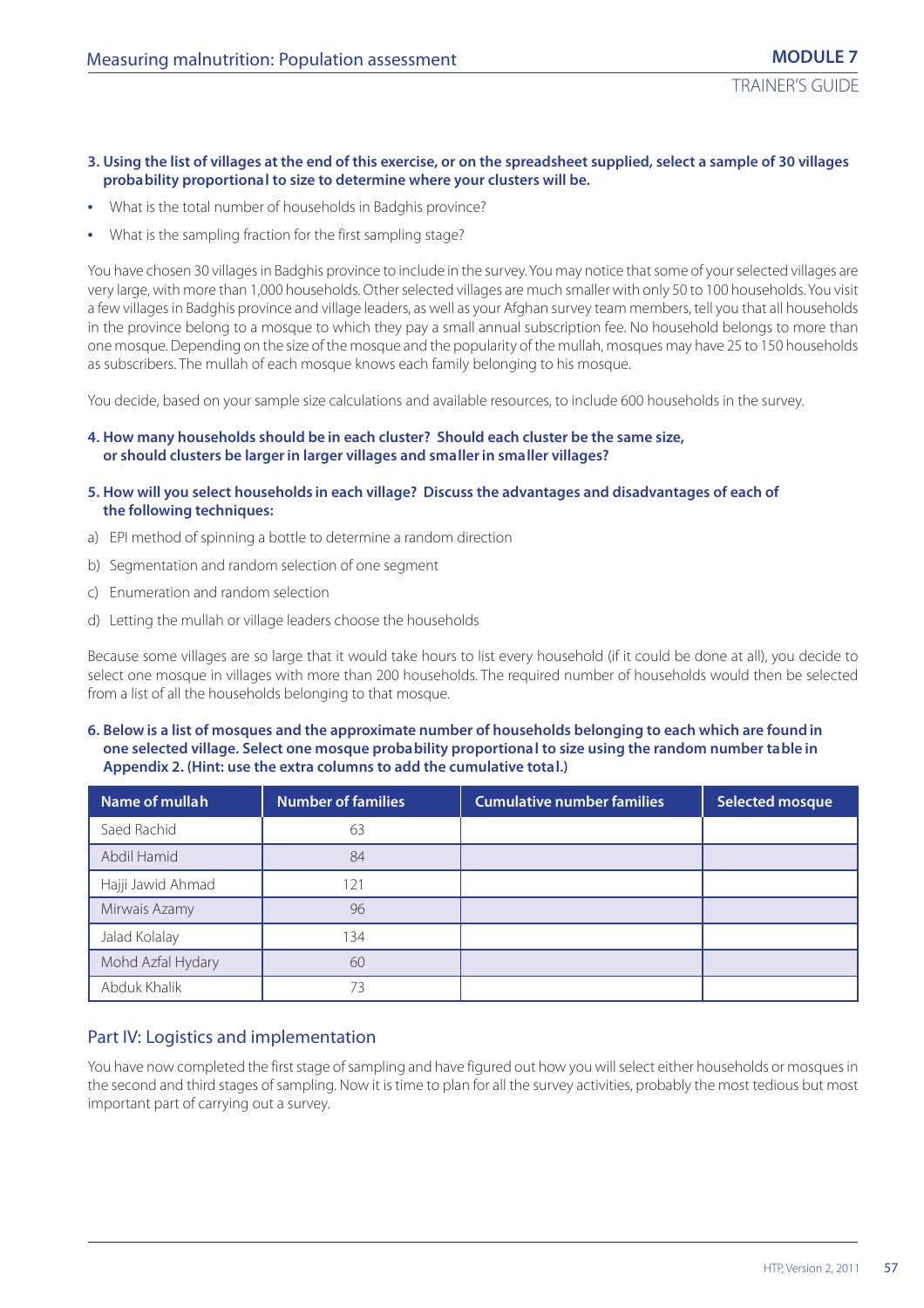#### **1. You must first determine what you need to complete the survey. After reviewing the objectives of the survey (see page 2), make a list of all the equipment and supplies that you will need to carry out your survey and meet these objectives.**

#### **2. What tasks are necessary to collect the data? What should the qualifications of the person who performs these tasks?**

You have enough personnel to form three teams. You estimate the team will require about half an hour at each house for data collection, and that it takes only 10 minutes to walk to the next house. However, driving to the next cluster takes one day.

#### **3. How much time should you budget for data collection?**

Most of your planning is done. Of course, you have to arrange duplication of the data collection forms, decide on the pay scale for the various survey team members, organize and carry out the training, and take care of many other details before you can actually load up the vehicles and get started. But there is no need to include those details here.

#### Table 1: Random number table

| 76350 | 78339 | 37830 | 99947 | 43444 | 98453 | 50998 | 75554 | 04195 | 85201 |  |
|-------|-------|-------|-------|-------|-------|-------|-------|-------|-------|--|
| 01581 | 46405 | 52672 | 46305 | 08886 | 33547 | 38993 | 18768 | 14469 | 72645 |  |
| 67238 | 13884 | 20162 | 80008 | 62569 | 22205 | 30546 | 28072 | 44837 | 49459 |  |
|       |       |       |       |       |       |       |       |       |       |  |
| 66570 | 33762 | 21469 | 00199 | 27172 | 15397 | 82047 | 61497 | 07638 | 97270 |  |
| 10557 | 21230 | 49179 | 29167 | 91844 | 51682 | 71808 | 45604 | 47827 | 87184 |  |
| 09219 | 97504 | 31797 | 55465 | 99417 | 95123 | 17753 | 98301 | 97544 | 98741 |  |
| 32543 | 64753 | 03363 | 75921 | 19893 | 88730 | 18290 | 20197 | 61643 | 60201 |  |
| 05689 | 43380 | 65162 | 24128 | 11352 | 45001 | 03769 | 89504 | 99057 | 83269 |  |
| 03507 | 88301 | 79068 | 65814 | 83846 | 19277 | 66548 | 97374 | 68215 | 52775 |  |
| 28225 | 32562 | 80334 | 30146 | 61413 | 91111 | 43080 | 28520 | 49848 | 82813 |  |
| 99646 | 08072 | 73891 | 72968 | 00687 | 38170 | 31509 | 05309 | 49248 | 05801 |  |
| 26756 | 07050 | 27244 | 13452 | 53824 | 42973 | 53428 | 95469 | 10687 | 17704 |  |
| 25235 | 65105 | 57132 | 92464 | 29317 | 60554 | 06727 | 88036 | 74389 | 67967 |  |
|       |       |       |       |       |       |       |       |       |       |  |
| 25656 | 67440 | 05564 | 71519 | 49575 | 64287 | 00165 | 16939 | 41789 | 66082 |  |
| 33390 | 91113 | 08488 | 81634 | 16286 | 46749 | 73217 | 41865 | 19390 | 67245 |  |
| 43992 | 57138 | 00819 | 15070 | 20945 | 25400 | 57957 | 71599 | 16271 | 57901 |  |
| 13893 | 92231 | 60466 | 90318 | 37897 | 66912 | 90283 | 37008 | 36989 | 78760 |  |
| 66398 | 01315 | 02014 | 70505 | 34941 | 76983 | 61435 | 54541 | 97455 | 39820 |  |
| 31762 | 31972 | 63350 | 36644 | 33992 | 44364 | 85710 | 21443 | 77930 | 38707 |  |
| 30127 | 40804 | 64291 | 59007 | 77904 | 18539 | 75234 | 65215 | 67092 | 58640 |  |
| 32105 | 53327 | 84967 | 52173 | 65105 | 98585 | 56590 | 57180 | 25674 | 84454 |  |
|       |       |       |       |       |       |       |       |       |       |  |
| 57981 | 21947 | 84104 | 02266 | 33572 | 35803 | 16381 | 96110 | 52509 | 16049 |  |
| 56126 | 26952 | 92400 | 94553 | 96271 | 66806 | 89957 | 86934 | 47075 | 94908 |  |
| 13006 | 34316 | 09174 | 78732 | 96563 | 29286 | 02657 | 02883 | 18857 | 37822 |  |
| 71463 | 03840 | 20296 | 13460 | 48767 | 73046 | 59743 | 77656 | 04051 | 18536 |  |
| 85318 | 60674 | 67335 | 63363 | 48627 | 83227 | 35832 | 12923 | 73892 | 07336 |  |
| 88510 | 93235 | 41827 | 12682 | 46688 | 41684 | 97946 | 93028 | 99020 | 15613 |  |
| 00429 | 98471 | 73469 | 59309 | 02463 | 11443 | 64722 | 09558 | 33674 | 17649 |  |
|       |       |       |       |       |       |       |       |       |       |  |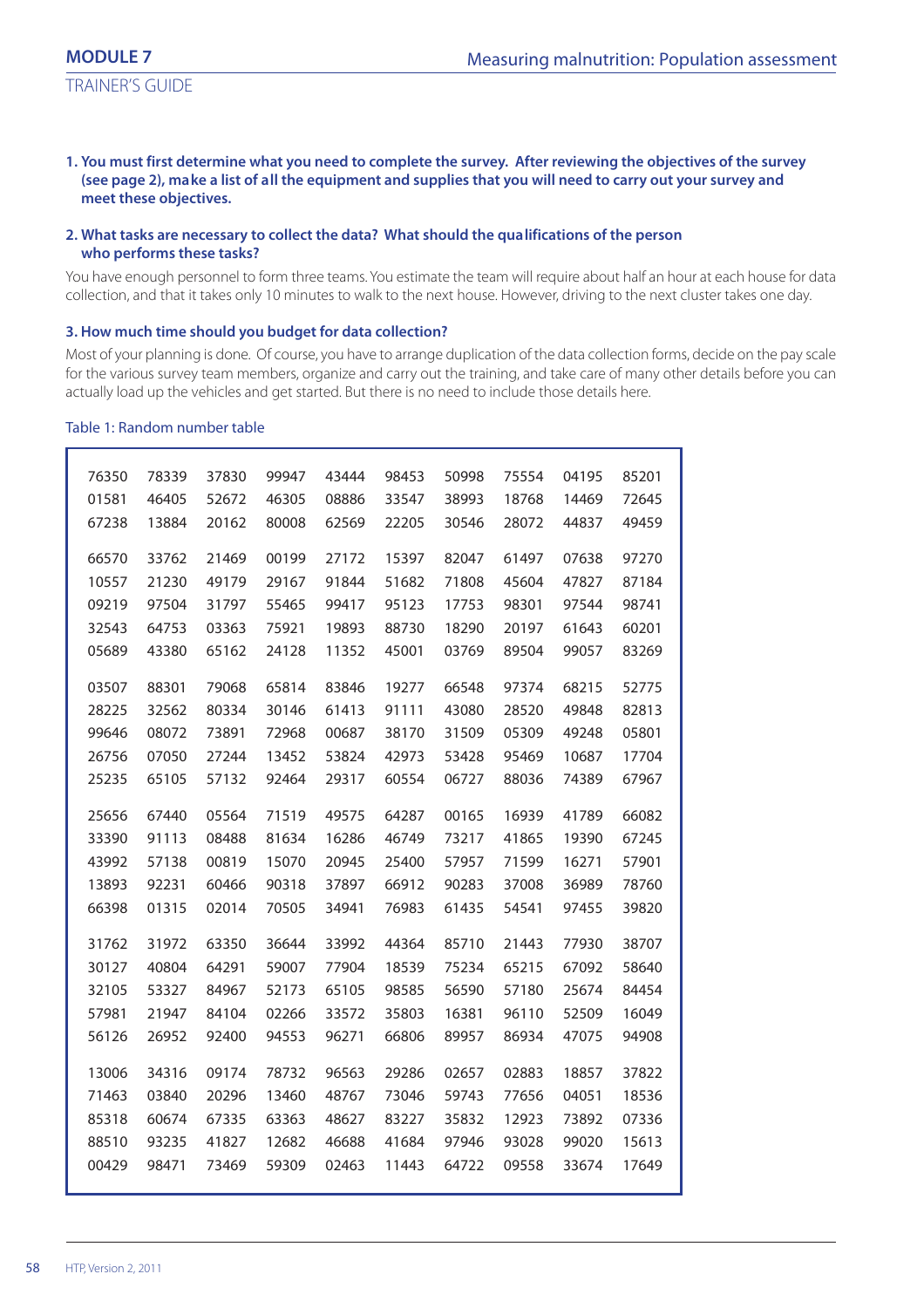TRAINER'S GUIDE



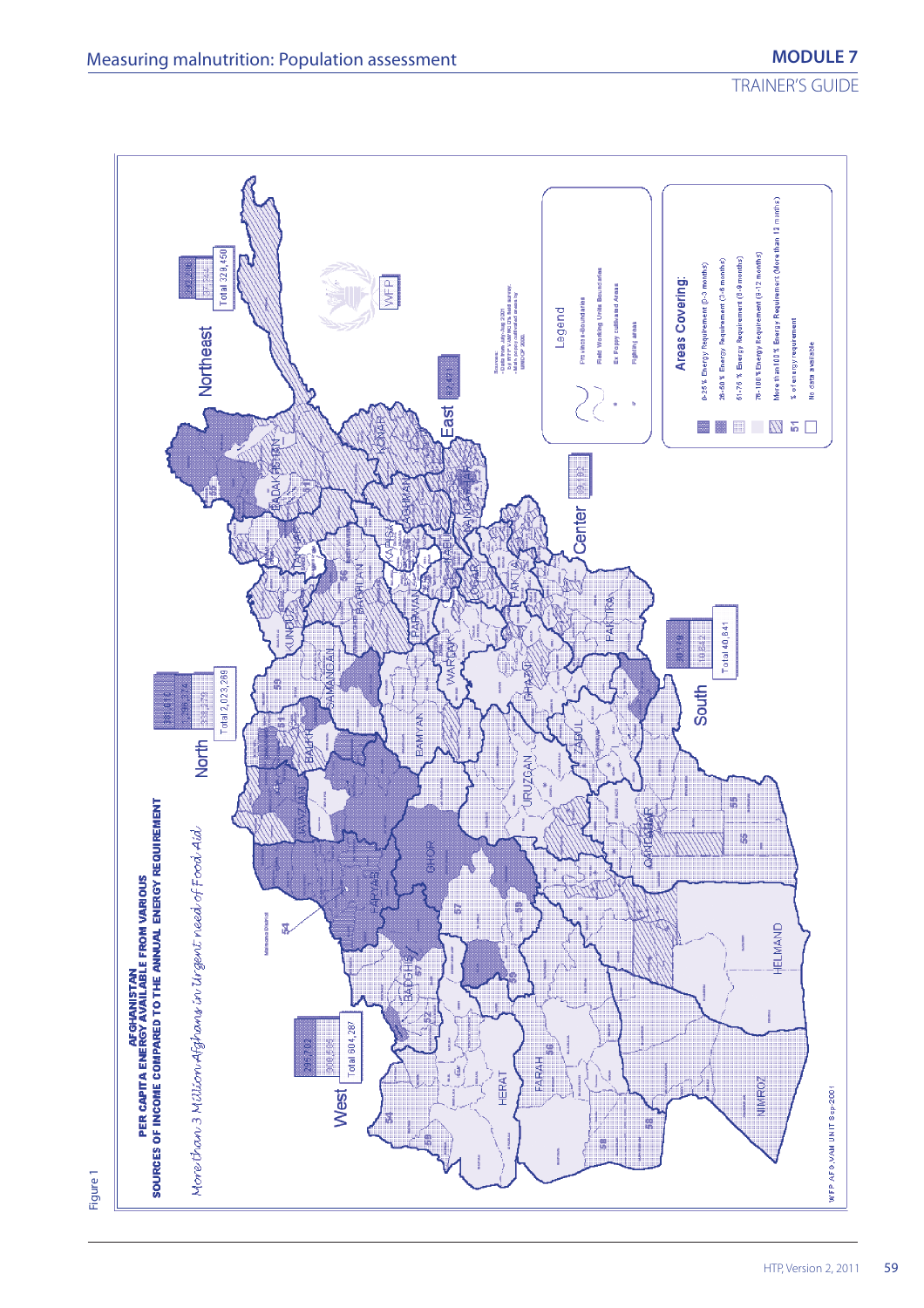# List of villages in Badghis province, Afghanistan (abridged for case study)

| <b>Village</b><br>no. | <b>District</b> | Sub-<br>district | Area           | <b>Village</b>        | No.<br><b>HHs in</b><br>village | Culm<br>no.<br><b>HHs</b> | <b>Cluster</b><br>no. |
|-----------------------|-----------------|------------------|----------------|-----------------------|---------------------------------|---------------------------|-----------------------|
| $\mathbf{1}$          | Jawand          |                  | Allah Yar      | Chishma bid           | 85                              | 85                        |                       |
| $\overline{2}$        | Jawand          |                  | Allah Yar      | Kawriz                | 35                              | 120                       |                       |
| $\mathsf 3$           | Jawand          |                  | Jalaie         | Chel Buz Kudian       | 19                              | 139                       |                       |
| $\overline{4}$        | Jawand          |                  | Jalaie         | Kamar Shar&Kandalzar  | 31                              | 170                       |                       |
| 5                     | Jawand          |                  | Jalaie         | Pitaw Tawila&Panj Naw | 43                              | 213                       |                       |
| $\sqrt{6}$            | Jawand          |                  | Jalaie         | Tandura               | 23                              | 236                       |                       |
| $\overline{7}$        | Jawand          |                  | Kawrij         | Gelak                 | 85                              | 321                       |                       |
| $\,8\,$               | Jawand          |                  | Kawrij         | Shah Ali              | 31                              | 352                       |                       |
| $\mathcal{G}$         | Jawand          |                  | Khaja Surkhian | Darbar Mullah Tashi   | 46                              | 398                       |                       |
| 10                    | Jawand          |                  | Khawaja Surkhi | Chashma Safaid        | 46                              | 444                       |                       |
| 11                    | Jawand          |                  | Khawaja Surkhi | Jar Taka              | 73                              | 517                       |                       |
| 12                    | Jawand          |                  | Khawaja Surkhi | Nasiria               | 46                              | 563                       |                       |
| 13                    | Jawand          |                  | Khawaja Surkhi | Taruky                | 27                              | 590                       |                       |
| 14                    | Jawand          |                  | Koucha         | Kala Khan             | 46                              | 636                       |                       |
| 15                    | Jawand          |                  | Koucha         | Tair                  | 23                              | 659                       |                       |
| 16                    | Jawand          |                  | Lalabay        | Char Band Petow       | 50                              | 709                       |                       |
| 17                    | Jawand          |                  | Lalabay        | Khak Sufar            | 27                              | 736                       |                       |
| 18                    | Jawand          |                  | Lalabay        | Nyzar                 | 23                              | 759                       |                       |
| 19                    | Jawand          |                  | Lalabay        | Tapa Sharak           | 8                               | 767                       |                       |
| 20                    | Jawand          |                  | piroji         | Chaya                 | 15                              | 782                       |                       |
| 21                    | Jawand          |                  | Piroji         | Kabudi                | 92                              | 874                       |                       |
| 22                    | Jawand          |                  | piroji         | Qouduqa               | 27                              | 901                       |                       |
| 23                    | Jawand          |                  | piroji         | Takh Rigi             | 50                              | 951                       |                       |
| 24                    | Jawand          |                  | piroji         | Tootak                | 38                              | 989                       |                       |
| 25                    | Jawand          |                  | Punjbuz        | Haji Rashid           | 42                              | 1,031                     |                       |
| 26                    | Jawand          |                  | Punjbuz        | Shah Mashad           | 12                              | 1,043                     |                       |
| 27                    | Jawand          |                  | Punjbuz        | Zir Pula Shival       | 123                             | 1,166                     |                       |
| 28                    | Jawand          |                  | Tate-Jawand    | Ghar Girdak Takhlang  | 42                              | 1,208                     |                       |
| 29                    | Jawand          |                  | Tate-Jawand    | Takht Kawa            | 58                              | 1,266                     |                       |
| 30                    | Jawand          |                  | Tate-Jawand    | Shakafak              | 92                              | 1,358                     |                       |
| 31                    | Jawand          |                  | Yalanta        | Gharma                | 138                             | 1,496                     |                       |
| 32                    | Jawand          |                  | Yalanta        | Qala Jawhar           | 23                              | 1,519                     |                       |
| 33                    | Tagab Alam      |                  | Markaz         | Haft Naw              | $\overline{4}$                  | 1,523                     |                       |
| $34\,$                | Tagab Alam      |                  | Markaz         | Mrkaz TAG.            | 25                              | 1,548                     |                       |
| 35                    | Tagab Alam      |                  | Dawudy         | Ghalak Kashta Bala    | 62                              | 1,610                     |                       |
| 36                    | Tagab Alam      |                  | Dawudy         | Amrichestan K.Daud    | 24                              | 1,634                     |                       |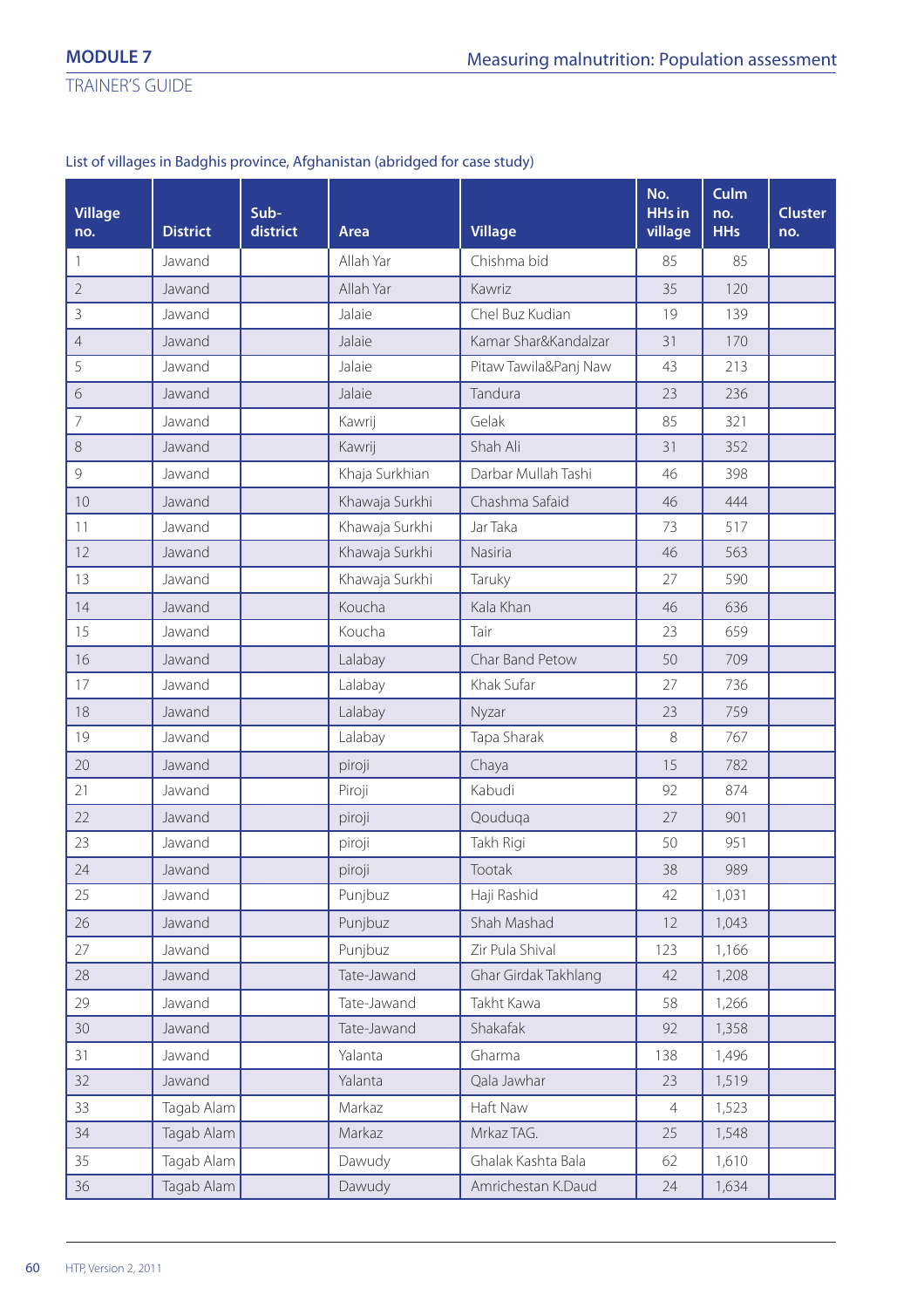| <b>Village</b><br>no. | <b>District</b> | Sub-<br>district | Area           | <b>Village</b>         | No.<br><b>HHs in</b><br>village | Culm<br>no.<br><b>HHs</b> | <b>Cluster</b><br>no. |
|-----------------------|-----------------|------------------|----------------|------------------------|---------------------------------|---------------------------|-----------------------|
| 37                    | Tagab Alam      |                  | Dawudy         | Khakshorak Mulla Ramat | 46                              | 1,680                     |                       |
| 38                    | Tagab Alam      |                  | Zi Hakim       | Chakab                 | 60                              | 1,740                     |                       |
| 39                    | Tagab Alam      |                  | Timury Hardoza | Pir Mohammad           | 21                              | 1,761                     |                       |
| 40                    | Tagab Alam      |                  | Timanya        | Sislar                 | 39                              | 1,800                     |                       |
| 41                    | Ghormach        |                  | Tutak          | Habibulla              | 60                              | 1,860                     |                       |
| 42                    | Ghormach        |                  | Taiz Nawa      | Amir                   | 87                              | 1,947                     |                       |
| 43                    | Ghormach        |                  | Shadi Kam (1)  | Abdul Qayom            | 60                              | 2,007                     |                       |
| 44                    | Ghormach        |                  | Bazzar         | Noor Mohammad          | 60                              | 2,067                     |                       |
| 45                    | Ghormach        |                  | Kariz Dawana   | Gull Mohammad          | 60                              | 2,128                     |                       |
| 46                    | Ghormach        |                  | Laie           | Lal Mohammad T         | 67                              | 2,195                     |                       |
| 47                    | Ghormach        |                  | Laie           | Mohammad Omer          | 39                              | 2,234                     |                       |
| 48                    | Ghormach        |                  | Pai Makhton    | Gull Aga               | 46                              | 2,280                     |                       |
| 49                    | Ghormach        |                  | Ab Garmak      | Khan Gul               | 36                              | 2,316                     |                       |
| 50                    | Ghormach        |                  | Arzanak        | Mulla Abdulla          | 43                              | 2,359                     |                       |
| 51                    | Ghormach        |                  | Shar Shar      | Amir Tawakal           | 55                              | 2,414                     |                       |
| 52                    | Ghormach        |                  | Shar Shar      | Mulla Badar            | 67                              | 2,482                     |                       |
| 53                    | Ghormach        |                  | Garband        | Gul Ju                 | 55                              | 2,537                     |                       |
| 54                    | Ghormach        |                  | Takht Khatun   | Ahamd                  | 60                              | 2,598                     |                       |
| 55                    | Ghormach        |                  | Kotani         | Mohamad Eisa           | 277                             | 2,875                     |                       |
| 56                    | Ghormach        |                  | Tor Jar        | Abdul Khaliq           | 60                              | 2,935                     |                       |
| 57                    | Ghormach        |                  | Qalai Wali     | Langari                | 60                              | 2,995                     |                       |
| 58                    | Ghormach        |                  | Qalai Wali     | Gul Mohammad           | 60                              | 3,055                     |                       |
| 59                    | Ghormach        |                  | Qalai Wali     | Esaqzai                | 19                              | 3,075                     |                       |
| 60                    | Ghormach        |                  | Qalai Wali     | Aqa Mohd               | 19                              | 3,094                     |                       |
| 61                    | Ghormach        |                  | Qalai Wali     | Abdul Rahman           | 67                              | 3,161                     |                       |
| 62                    | Ghormach        |                  | Qalai Wali     | Sakhi Dad              | 63                              | 3,224                     |                       |
| 63                    | Ghormach        |                  | Qalai Wali     | Haji Hasan             | 60                              | 3,284                     |                       |
| 64                    | Qala-e-Nau      |                  | Chakaab        | Cheshma Khalil         | 90                              | 3,374                     |                       |
| 65                    | Qala-e-Nau      |                  | Chakaab        | Darzak Sofla           | 35                              | 3,409                     |                       |
| 66                    | Qala-e-Nau      |                  | Chakaab        | Zaimat                 | 21                              | 3,430                     |                       |
| 67                    | Qala-e-Nau      |                  | Daihistan      | Sar Kamar              | 16                              | 3,446                     |                       |
| 68                    | Qala-e-Nau      |                  | Gundaab        | Gundaab Dakhel Dara    | 140                             | 3,586                     |                       |
| 69                    | Qala-e-Nau      |                  | Padaha         | Pada Nokdari           | 215                             | 3,801                     |                       |
| 70                    | Qala-e-Nau      |                  | Kokchail       | Qudoq Ulia             | 52                              | 3,853                     |                       |
| 71                    | Qala-e-Nau      |                  | Kokchail       | Khowja Gulbaid         | 45                              | 3,898                     |                       |
| 72                    | Qala-e-Nau      |                  | Aab Kamari     | Akher Aab Kamari       | 688                             | 4,586                     |                       |

# List of villages in Badghis province, Afghanistan (abridged for case study) (continued)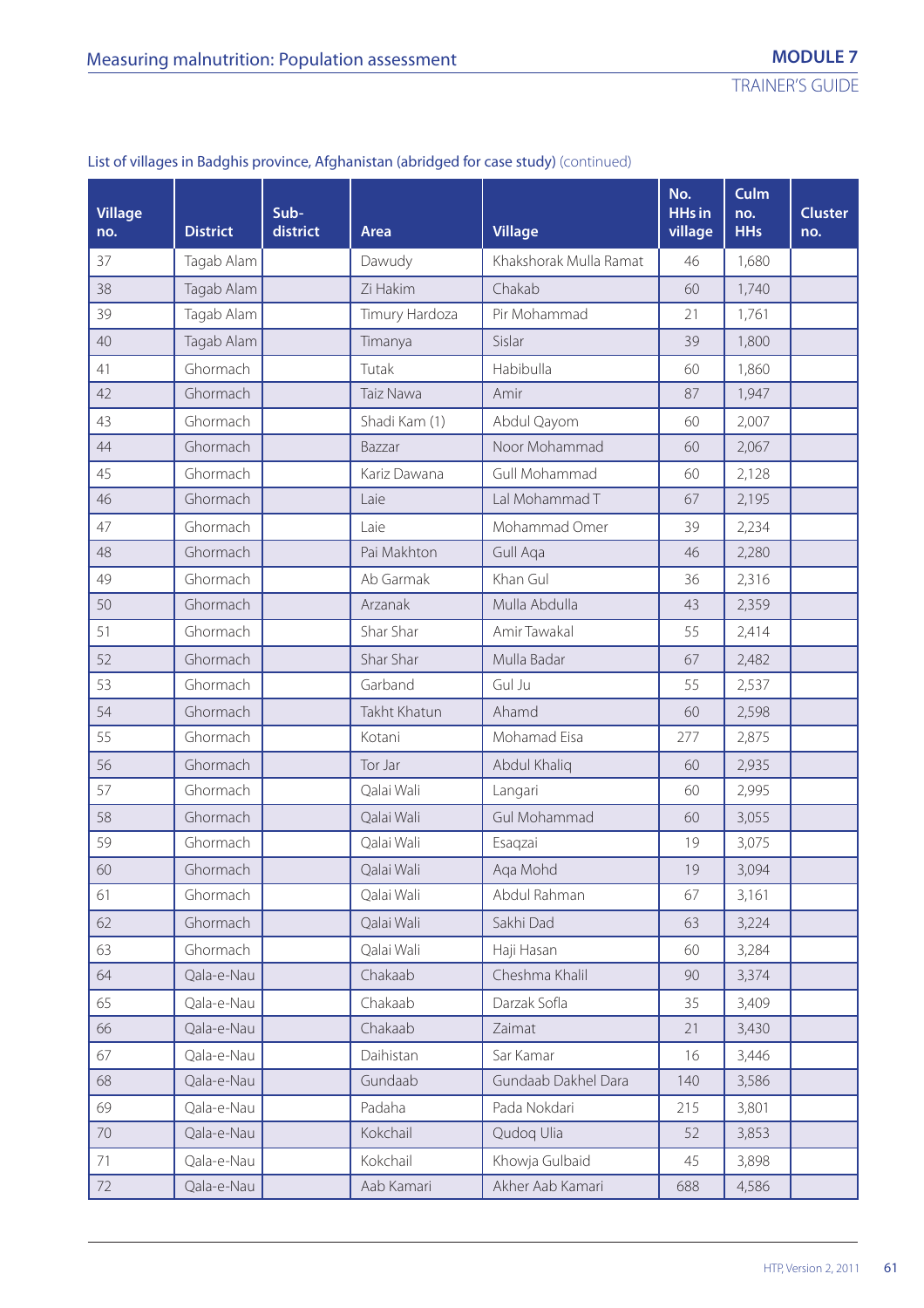TRAINER'S GUIDE

# List of villages in Badghis province, Afghanistan (abridged for case study) (continued)

| <b>Village</b><br>no. | <b>District</b> | Sub-<br>district | Area             | <b>Village</b>                       | No.<br><b>HHs in</b><br>village | Culm<br>no.<br><b>HHs</b> | <b>Cluster</b><br>no. |
|-----------------------|-----------------|------------------|------------------|--------------------------------------|---------------------------------|---------------------------|-----------------------|
| 73                    | Qala-e-Nau      |                  | Ferestanha       | Ferestan Sharqi                      | 645                             | 5,231                     |                       |
| 74                    | Qala-e-Nau      |                  | Senjetak         | Darwaish Mohammadi                   | 30                              | 5,261                     |                       |
| 75                    | Qala-e-Nau      |                  | Baghak           | Shoor Howlang                        | 71                              | 5,332                     |                       |
| 76                    | Qala-e-Nau      |                  | Qarghaito        | Kowjaha Sar Cheshma                  | 397                             | 5,729                     |                       |
| $77\,$                | Qala-e-Nau      |                  | Shamal Darya     | Masjed Haji Habibullah               | 165                             | 5,894                     |                       |
| 78                    | Qala-e-Nau      |                  | Tagaab Ismail    | Tagaab Ismail                        | 180                             | 6,074                     |                       |
| 79                    | Qala-e-Nau      |                  | Kundulan         | Khalifaha Pain                       | 50                              | 6,124                     |                       |
| 80                    | Qala-e-Nau      |                  | Kundulan         | Malmangi Sar Pushta<br>Kundulan Bala | 101                             | 6,225                     |                       |
| 81                    | Qala-e-Nau      |                  | Kundulan         | Sad Yaka Kundulan                    | 232                             | 6,457                     |                       |
| 82                    | Qala-e-Nau      |                  | Kharestan        | Idris Kharestan                      | 58                              | 6,515                     |                       |
| 83                    | Qala-e-Nau      |                  | Kocha Zard       | Zi Shaher                            | 35                              | 6,550                     |                       |
| 84                    | Qala-e-Nau      |                  | Kocha Zard       | Abdul Hakim                          | 39                              | 6,589                     |                       |
| 85                    | Qala-e-Nau      |                  | Gulkhana         | Zai Quchi                            | 18                              | 6,607                     |                       |
| 86                    | Qala-e-Nau      |                  | Quam Mashwani    | Kargas Ghal                          | 100                             | 6,707                     |                       |
| 87                    | Qala-e-Nau      | Laman<br>Valley  | Laman Valley     | Khalifa Ha                           | 67                              | 6,774                     |                       |
| 88                    | Qala-e-Nau      | Laman<br>Valley  | Laman Valley     | Masumi                               | 50                              | 6,824                     |                       |
| 89                    | Qala-e-Nau      | Laman<br>Valley  | Laman Valley     | Mir Mirrak                           | 38                              | 6,862                     |                       |
| 90                    | Qala-e-Nau      | Laman<br>Valley  | Laman Valley     | Bagbanan Tagaab<br>Ismail Laman      | 67                              | 6,929                     |                       |
| 91                    | Qala-e-Nau      | Moqoor           | Ghareb Woloswali | Taraki Ulia                          | 90                              | 7,019                     |                       |
| 92                    | Qala-e-Nau      | Moqoor           | Sherq Woloswali  | Lemary                               | 62                              | 7,081                     |                       |
| 93                    | Qala-e-Nau      | Mogoor           | Sherq Woloswali  | Rama Zayee                           | 23                              | 7,104                     |                       |
| 94                    | Qala-e-Nau      | Sang Atesh       |                  | Adam Khan                            | 106                             | 7,210                     |                       |
| 95                    | Qala-e-Nau      | Sang Atesh       |                  | Jahre Qaini                          | 138                             | 7,348                     |                       |
| 96                    | Qala-e-Nau      | Sang Atesh       |                  | Sar Kamar Jangal Zar                 | 86                              | 7,434                     |                       |
| 97                    | Qala-e-Nau      | Sang Atesh       |                  | Pay Lagh Ayasi                       | 68                              | 7,502                     |                       |
| 98                    | Qala-e-Nau      | Sang Atesh       |                  | Kalari Sang Aab                      | 149                             | 7,651                     |                       |
| 99                    | Murghab         |                  | Gaze Ghoul       |                                      | 73                              | 7,724                     |                       |
| 100                   | Murghab         |                  | Quzichel         |                                      | 86                              | 7,810                     |                       |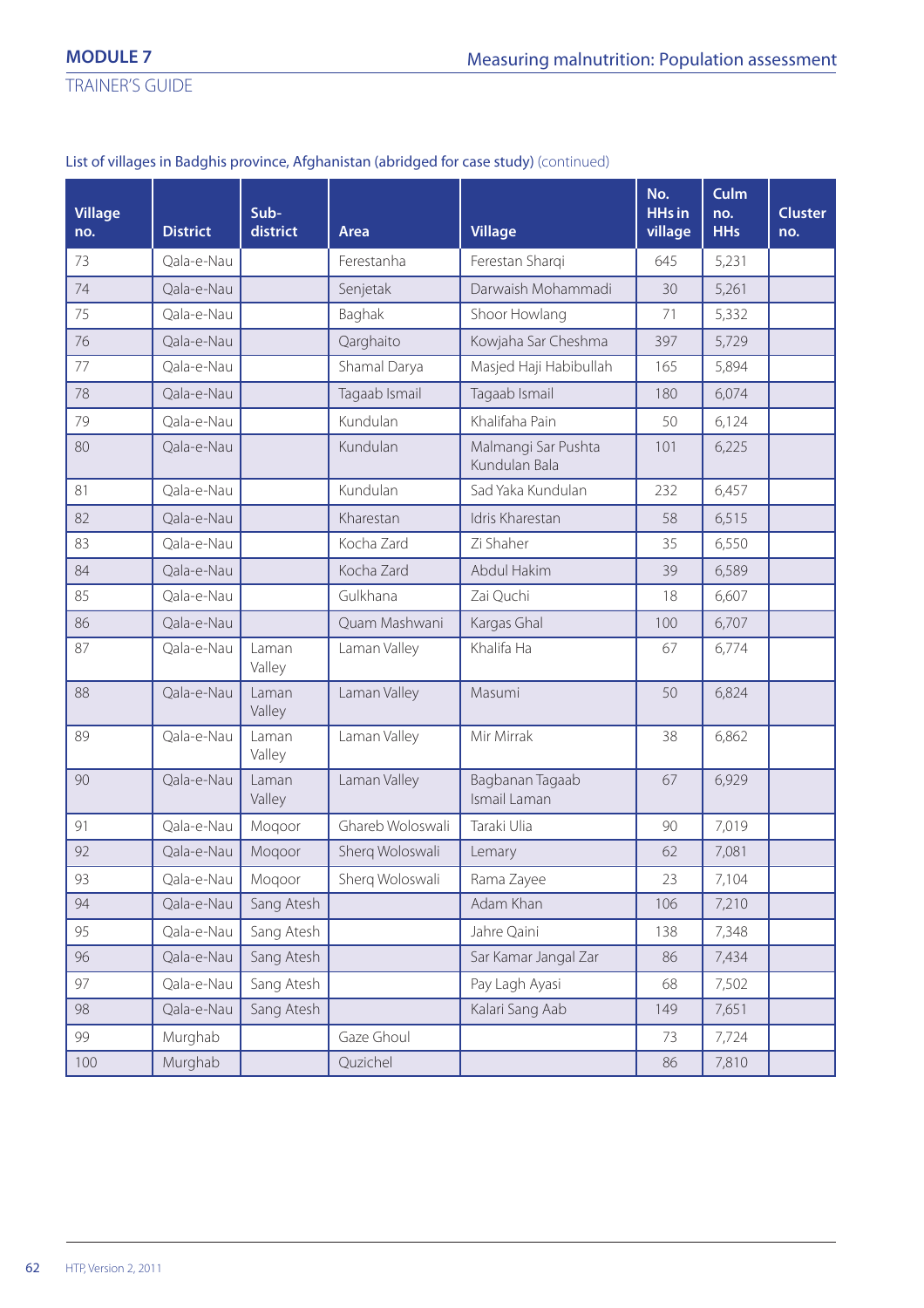# **Handout 7b: Case study III: Afghanistan 2002: Model answers**

### Part I: Survey planning

1. How would you gather the data needed by these organizations? Discuss the relative advantages and disadvantages of the following data collection methods.

#### a) Surveillance

Too long to set up May not be population-based

#### b) Qualitative methods

No given quantitative estimate useful for comparison to future surveys May not use standard case definitions of nutritional status

#### c) Survey

Provides a snapshot of the situation at this point in time Probably best method for this situation

#### d) Other methods?

Discourage use of convenience samples, obviously biased reports from community members, journalists' accounts, etc.

#### 2. During talks with various organizations in Islamabad, Pakistan and Herat, Afghanistan, what are the first questions you need answered in these cities in order to begin survey planning?

- **•** What data are to be collected?
	- **•** Meet with NGOs working in health and nutrition.
	- **•** Determine what nutrition programs currently in place.
	- **•** Determine what decisions will be made based on survey results.
- **•** What are the goals and objectives for survey?
	- **•** What nutritional outcomes you want to assess
	- **•** Who are the target groups for survey
- **•** What are the constraints to meeting the objectives determined above?
	- **•** Equipment availability
	- **•** Cultural barriers to targeting subgroups

After meetings with UNICEF staff and the medical and nutrition coordinators of various NGOs, you determine that the objectives of this survey will be:

- 1) The prevalence of acute malnutrition (as indicated by weight-for-height) and chronic malnutrition (as indicated by height-for-age) in children less than five years of age
- 2) The prevalence of malnutrition in women of reproductive age (15 to 49 years of age), as measured by body mass index (weight divided by height squared)
- 3) Crude mortality rate and causes of death
- 4) Age-specific mortality rates, including the mortality rate among children less than five years of age
- 5) The coverage of recent measles vaccination campaigns among children nine months to five years of age
- 6) The prevalence of having a safe water source for household members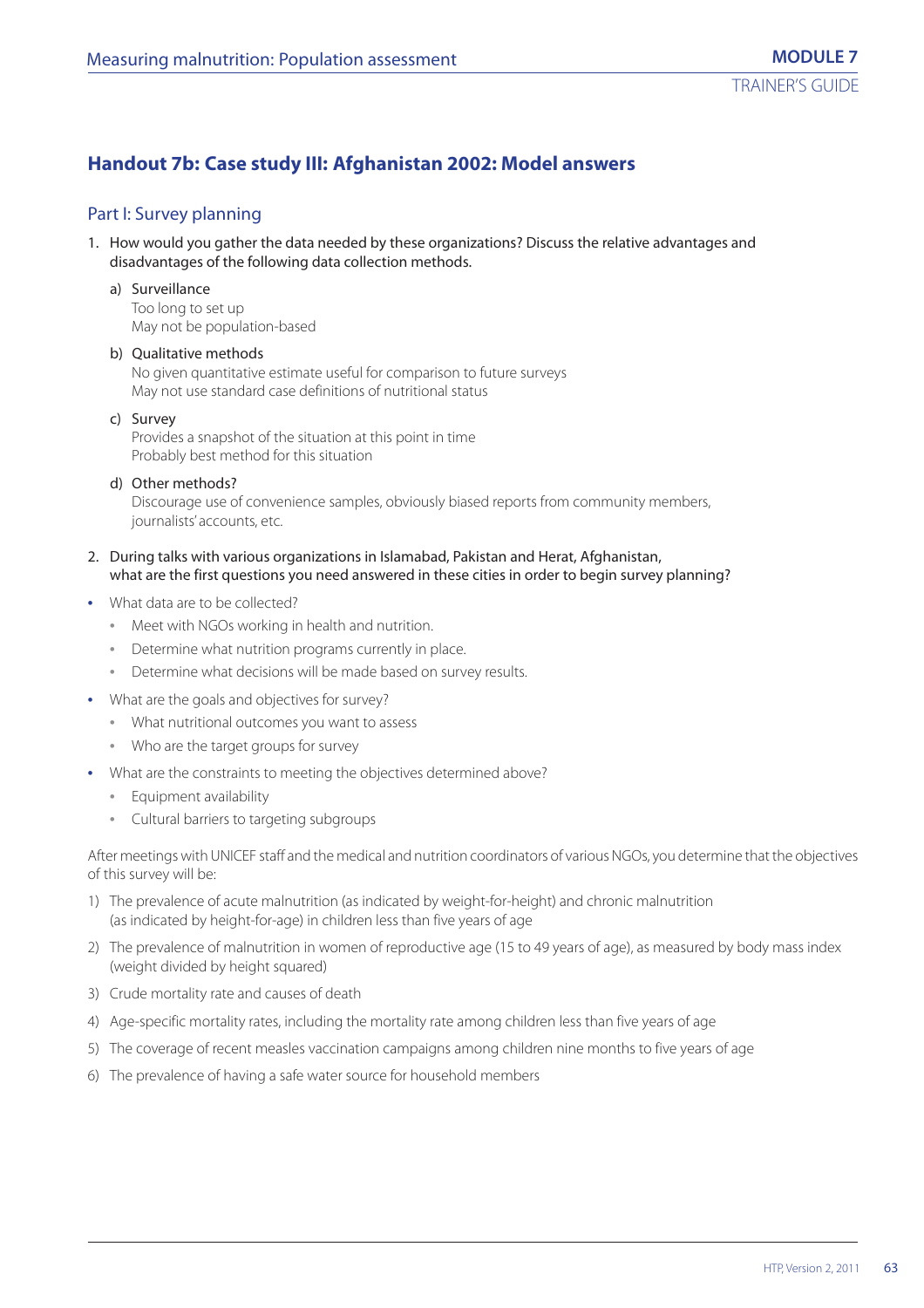# TRAINER'S GUIDE

- 3. If you were planning to do a survey to only meet Objective 1, what variables would you need to collect? Remember other variables you will need during analysis.
- **•** Identification of cluster
	- **•** Date of data collection
	- **•** District
	- **•** Village name
	- **•** Cluster number
	- **•** Household number
	- **•** Team identification number
	- **•** Follow-up of household (completed, refused, family moved away, missing and number of revisits)
- **•** All children 0 to 59 months of age currently in household
	- **•** Demographic information
- **•** Date of birth or age in months
- **•** Sex
	- **•** Acute malnutrition
- **•** Weight
- **•** Length (less than 24 months of age) or height (24 to 59 months of age)
- **•** Presence of deformity preventing measurement of length/height
- **•** Oedema

NOTE: Don't let the students forget to mention these items. Date of data collection is necessary to calculate the exact age of those children for who birth date is recorded. A cluster number will be necessary during data analysis to account for cluster sampling. Oedema is necessary to exclude those with oedema from an analysis of weight-for-height.

#### 4. Write the questions to be posed to an adult household member to meet Objective 1.

Judge specificity and clarity of questions developed.

# Part II: Sample size calculation

#### 1. What assumptions do you need to formulate before calculating sample size?

- **•** Estimate of the prevalence of the outcome to be measured
- **•** Precision desired around this estimate
- **•** Level of confidence Choose 95%

#### 2. Complete the table below for each nutrition outcome. Be sure you can justify each of your assumptions.

| <b>Target population</b>       | <b>Outcome</b>       | <b>Estimated</b><br>prevalence | <b>Desired</b><br>precision | Sample size (assuming simple<br>random sampling) |
|--------------------------------|----------------------|--------------------------------|-----------------------------|--------------------------------------------------|
| Children 0-59<br>months of age | Acute malnutrition   |                                |                             |                                                  |
| Children 0-59<br>months of age | Chronic malnutrition |                                |                             |                                                  |
| Women 15-49<br>years of age    | <b>Malnutrition</b>  |                                |                             |                                                  |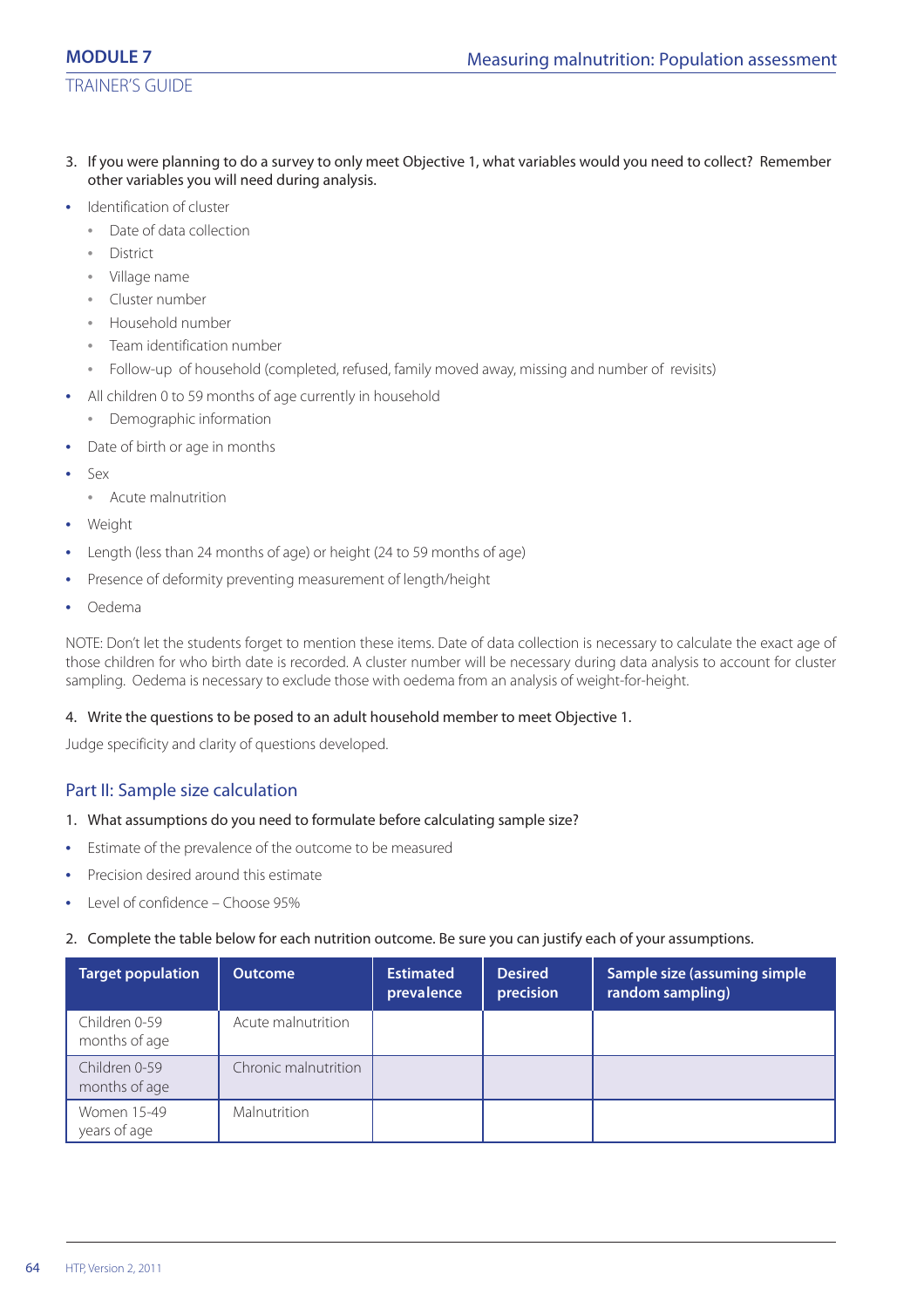- 3. Do you need to adjust the sample size calculated above for any other factors? Is so, which factors?
- **•** Households which are not available; may be estimated from prior surveys or other information about the stability of the population
- **•** Households or individuals which refuse participation
- **•** Average number of children and women in each household
- 4. Assuming that 25 per cent of selected households will be empty or the family unavailable, how many households must be selected to obtain 246 children less than five years of age and 246 women 15 to 49 years of age?

#### For children

246 children/1.3 children per household = 189 households 189 households = 75% of X households or 189 households/0.75 = 252 households

#### For women

246 women/1 women per household = 246 households 246 households = 75% of X households or  $246$  households/0.75 = 328 households

5. Which of the three nutrition outcomes above will be more important in determining your final sample size?

Acute malnutrition in children and malnutrition in adult women. Chronic malnutrition is generally of less concern in emergency situations because it does not indicate acute food insufficiency.

#### Part III: Cluster sampling

- 1. What information do you need to find in order to decide what sampling method to use?
- **•** Is there list of all basic sampling units (e.g., households) in the province?
	- **•** If no, must consider cluster sampling
- **•** Is there a geographic subunit which can be sampled?
	- **•** Do you have some indication of size, such as population or number of households?
	- **•** If yes, can use this as first stage sampling (geographic unit will be primary sampling unit)
- **•** In primary sampling unit, can you select sample of households?
	- **•** If no, must find smaller geographic unit to select within primary sampling unit
	- **•** If yes, determine how to select households
- 2. Formulate assumptions about the design effect and complete the table you started in Question 1 in Part II to determine how many households you will need to include in the survey.

| Target<br>population        | <b>Outcome</b>          | <b>Estimated</b><br>prevalence | <b>Desired</b><br>precision | Sample size<br>(assuming simple<br>random sampling) | <b>Design</b><br>effect | <b>Sample</b><br>size<br>needed |
|-----------------------------|-------------------------|--------------------------------|-----------------------------|-----------------------------------------------------|-------------------------|---------------------------------|
| Children 0-59<br>months     | Acute<br>malnutrition   |                                |                             |                                                     |                         |                                 |
| Children 0-59<br>months     | Chronic<br>malnutrition |                                |                             |                                                     |                         |                                 |
| Women 15-49<br>years of age | Malnutrition            |                                |                             |                                                     |                         |                                 |

- 3. Using the list of villages at the end of this exercise, or on the spreadsheet supplied, select a sample of 30 villages probability proportional to size to determine where your clusters will be.
- **•** What is the total number of households in Badghis Province? 113,933
- **•** What is the sampling fraction for the first sampling stage? 3797

You decide, based on your sample size calculations and available resources, to include 600 households in the survey.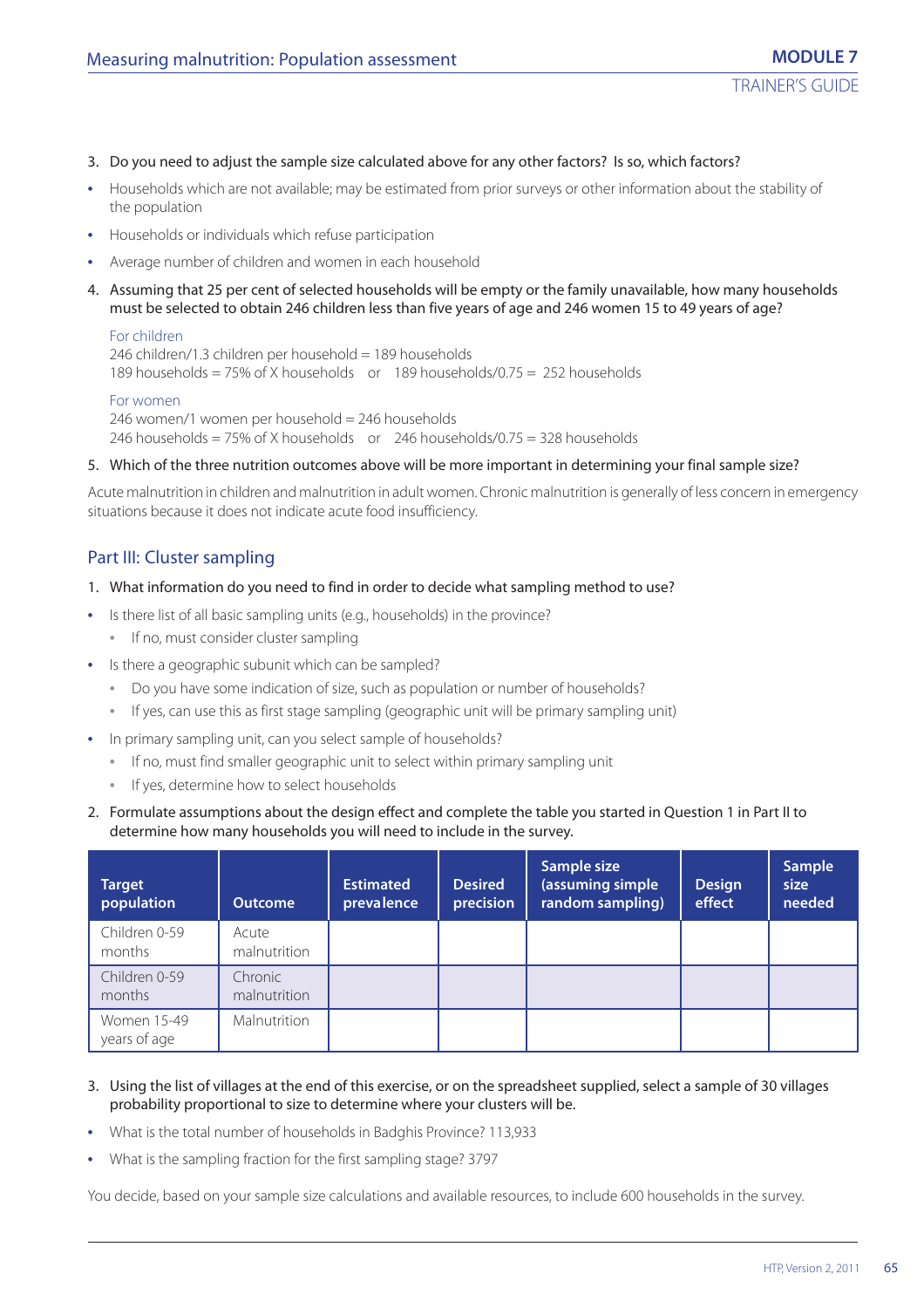- 4. How many households should be in each cluster? Should each cluster be the same size, or should clusters be larger in larger villages and smaller in smaller villages?
- **•** 30 clusters of 20 households each
- **•** Cluster size must be the same in order to end up with a sample where the probability of selection is the same for each household in Badghis.
- 5. How will you select households in each village? Discuss the advantages and disadvantages of each of the following techniques:

#### a) EPI method of spinning a bottle to determine a random direction

Advantages Easy to carry out quickly

#### Disadvantages

Bias toward centre of village Irregularly shaped villages to some households not noticed Relies on judgment of survey workers regarding next closest house

#### b) Segmentation and random selection of one segment

#### Advantages

All selected households close together, so less travel

#### Disadvantages

Proximity of households may increase clustering and therefore design effect May be more difficult to train survey workers in this method

#### c) Enumeration and random selection

#### Advantages

Allows truly random sample Sample is dispersed throughout village, so less clustering

#### Disadvantages

Requires list of all households in village May take time to compile list May be more difficult to train survey workers in this method

#### d) Letting the mullah or village leaders choose the households

**Advantages** 

Easy and saves time

#### Disadvantages

Likely to produce highly biased sample of mullah's friends and relatives, or people the mullah doesn't like Violates a basic requirement of second-stage sampling, that is, that each eligible sampling unit has equal chance of selection

Because some villages are so large that it would take hours to list every household (if it could be done at all), you decide to select one mosque in villages with more than 200 households. The required number of households would then be selected from a list of all the households belonging to that mosque.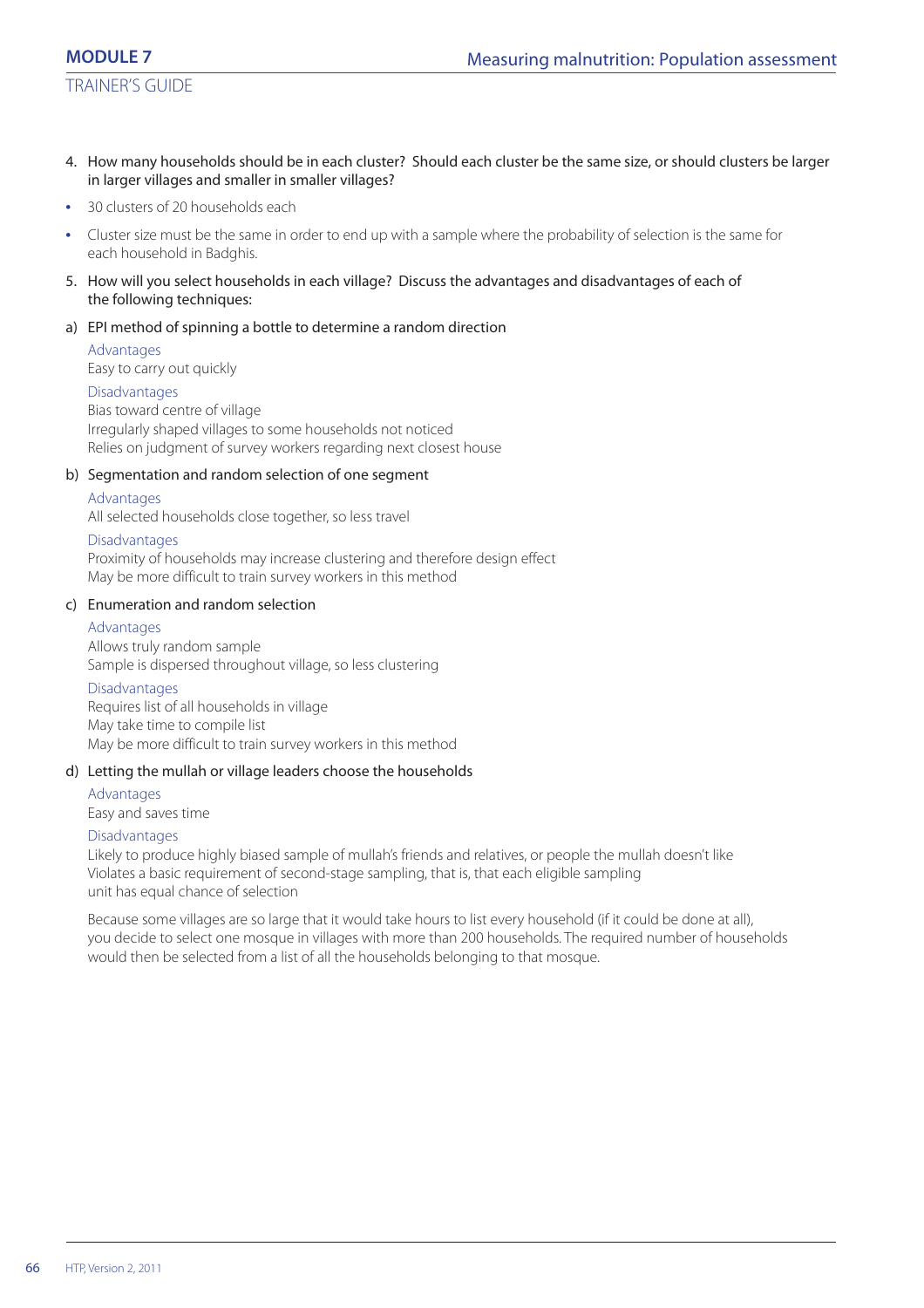6. Below is a list of mosques and the approximate number of households belonging to each which are found in one selected village. Select one mosque probability proportional to size using the random number table in Appendix 2. (Hint: use the extra columns to add the cumulative total)

| Name of mullah    | <b>Number of families</b> | <b>Cumulative number families</b> | <b>Selected mosque</b> |
|-------------------|---------------------------|-----------------------------------|------------------------|
| Saed Rachid       | 63                        |                                   |                        |
| Abdil Hamid       | 84                        |                                   |                        |
| Hajji Jawid Ahmad | 121                       |                                   |                        |
| Mirwais Azamy     | 96                        |                                   |                        |
| Jalad Kolalay     | 134                       |                                   |                        |
| Mohd Azfal Hydary | 60                        |                                   |                        |
| Abduk Khalik      | 73                        |                                   |                        |

# Part IV: Logistics and implementation

1. You must first determine what you need to complete the survey. After reviewing the objectives of the survey (see page 2), make a list of all the equipment and supplies that you will need to carry out your survey and meet these objectives.

Training equipment Logistics and sampling Transport Overhead projector Maps of districts and province Vehicles Flip chart Cluster list for each team Drivers Markers for flipchart **Example 2018** Random number table Fuel Scotch tape Cluster control forms Spare parts Equipment for demonstration Local calendar Theorem Conservation Spare tire and patch kit

Large file folders entitled and the Scales Scales Extra food Extra food<br>
Copies of training manual entitled and Portable stadiometers Spending Spending Copies of training manual **Portable stadiometers** Spending money Pencils and erasers Pencil shapeners Pens Writing pads

Verbal autopsy questions

#### Stationary **Anthropometry Contact Exercise 2** Anthropometry **Contact Anthropometry**

Clipboards Height boards Bedding

#### 2. What tasks are necessary to collect the data? What should the qualifications be of the person who performs these tasks?

| Task                                                                                                                   | Team member                                                              |
|------------------------------------------------------------------------------------------------------------------------|--------------------------------------------------------------------------|
| Choosing one mosque at large villages                                                                                  | University education, preferably public health or<br>statistics training |
| Choosing sample of households at each selected village<br>or mosque                                                    | Same                                                                     |
| At each selected household, introducing team members<br>and explaining survey                                          | Respected member of community, Team supervisor                           |
| Interviewing adult respondent (often man) to gather household<br>Information (e.g., water supply and household census) | Male interviewer, literate                                               |
| Interviewing mother to determine measles vaccination status                                                            | Female interview, literate                                               |
| Weighing and measuring children $<$ 5 years of age                                                                     | Nurse, community health worker,<br>other educated person                 |
| Weighing and measuring women 15-49 years of age                                                                        | Female nurse, community health worker,<br>other educated person          |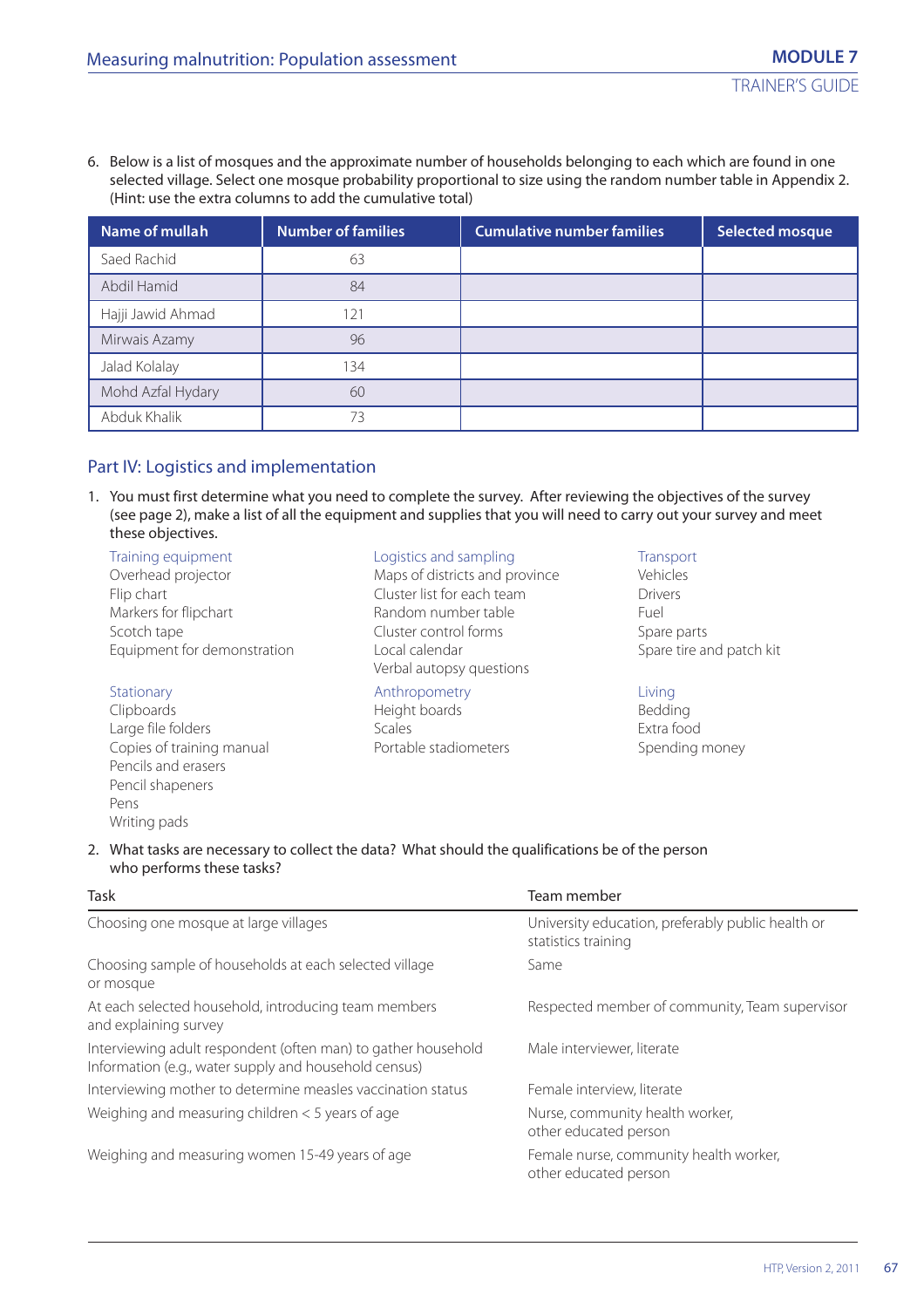You have enough personnel to form three teams. You estimate the team will require about half an hour at each house for data collection, and that it takes only 10 minutes to walk to the next house. However, driving to the next cluster takes one day.

#### 3. How much time should you budget for data collection?

| Each       | Travel between | Working hours | <b>Households</b> | Time for     | Total     |
|------------|----------------|---------------|-------------------|--------------|-----------|
| household  | households     | per day       | per day           | each cluster | team-days |
| 30 minutes | 5 minutes      |               |                   | 2 days       | 60        |

Therefore, with three teams, data collection will take 20 days, without any rest days.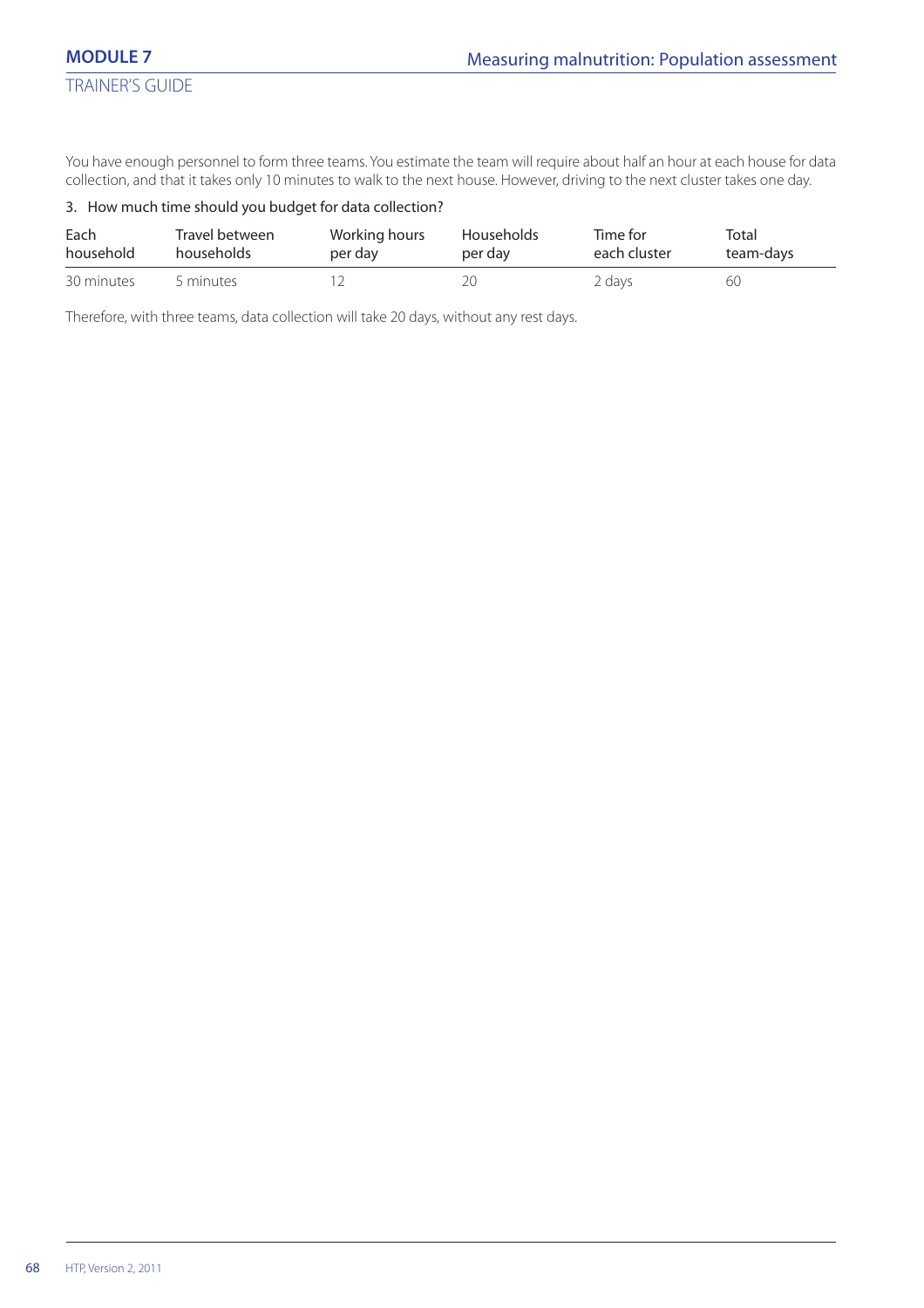# **6. Field-based exercises**

This section outlines ideas for exercises that can be carried out as part of a field visit. Field visits require a lot of preparation. An organization that is actively involved in programming has to be identified to 'host' the visit. This could be a government agency, an international NGO or a United Nations agency. The agency needs to identify an area that can be easily and safely visited by participants. Permission has to be sought from all relevant authorities and care taken not to disrupt or take time away from programme activities. Despite these caveats, field-based learning is probably the best way of providing information that will be remembered by participants.

#### **Exercise 8: Practising household selection for a cluster survey**

#### **What is the aim?**

**•** To understand how to do cluster sampling

#### **When should this exercise be done?**

**•** As part of an in-depth course and after the session on measuring malnutrition

#### **How long should the exercise take?**

**•** 1 day, including travel time to site

#### **What materials are needed**

- **• Handout 8a:** Cluster survey: Instructions
- **• Handout 8b:** Cluster allocation form
- **• Handout 8c:** Anthropometric survey form
- **•** Random number tables

#### **What does the trainer need to prepare?**

- **•** A list of villages/population units for the local area where the training is taking place with population figures
- **•** Agreement with local representatives to visit a number of these places and allow participants to practice selecting the first house to be surveyed (Appendix 3, Part 2)
- **•** Transport and logistical support to visit these places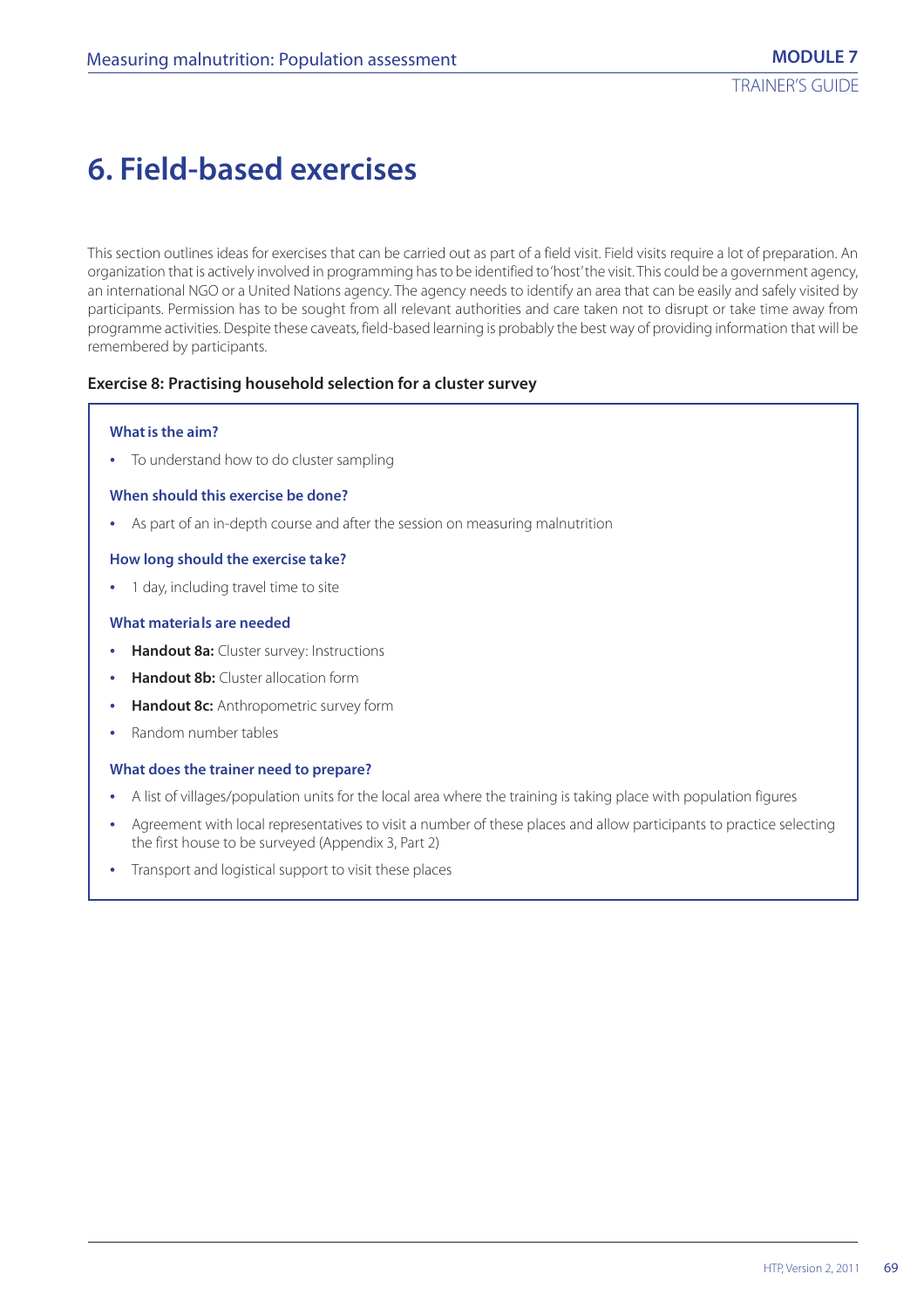### Exercise 8: Practising household selection for a cluster survey (continued)

#### **Instructions**

The timing for this session will depend on the sites to be visited. It may be necessary to do the classroom part one day and the site visit the following day

**Step 1:** Divide the participants into groups of four. They will all work on the same task.

- **Step 2:** (30 min.) Distribute Handout 8a and ask the groups to allocate the clusters for the population given. It is possible each group's allocation will be different because of the random number they chose. However the sampling interval should be the same.
- **Step 3:** (half day) Choose one or two sites to visit depending on your logistical means and the number of experienced surveyors you have to hand to supervise. Explain to the participants you will simulate a survey by going to a cluster site and that they should use the cluster survey instructions to select the first two households to visit. They should interview the family and fill out the non-anthropometric parts of the questionnaire for practice. They should visit at least two houses. Once in the field site it may take the group 1 to 2 hours to do this.
- **Step 4:** Find a suitable place to discuss the procedures and help participants correct their own mistakes if they have made any. This is a good opportunity to clear doubts on how to proceed when there is a block of flats, or a river which cannot be crossed. It is also useful to discuss how the household members responded to the visit and the questioning, so that participants become aware of how invasive surveys are.

#### **Additional exercise**

You can make this exercise more complete by using it as a chance to practice anthropometric measurement taking. For this you will need to prepare the correct equipment.

- **•** Weighing scales and pants
- **•** Height board
- **•** MUAC strips
- **•** Stationary to complete questionnaire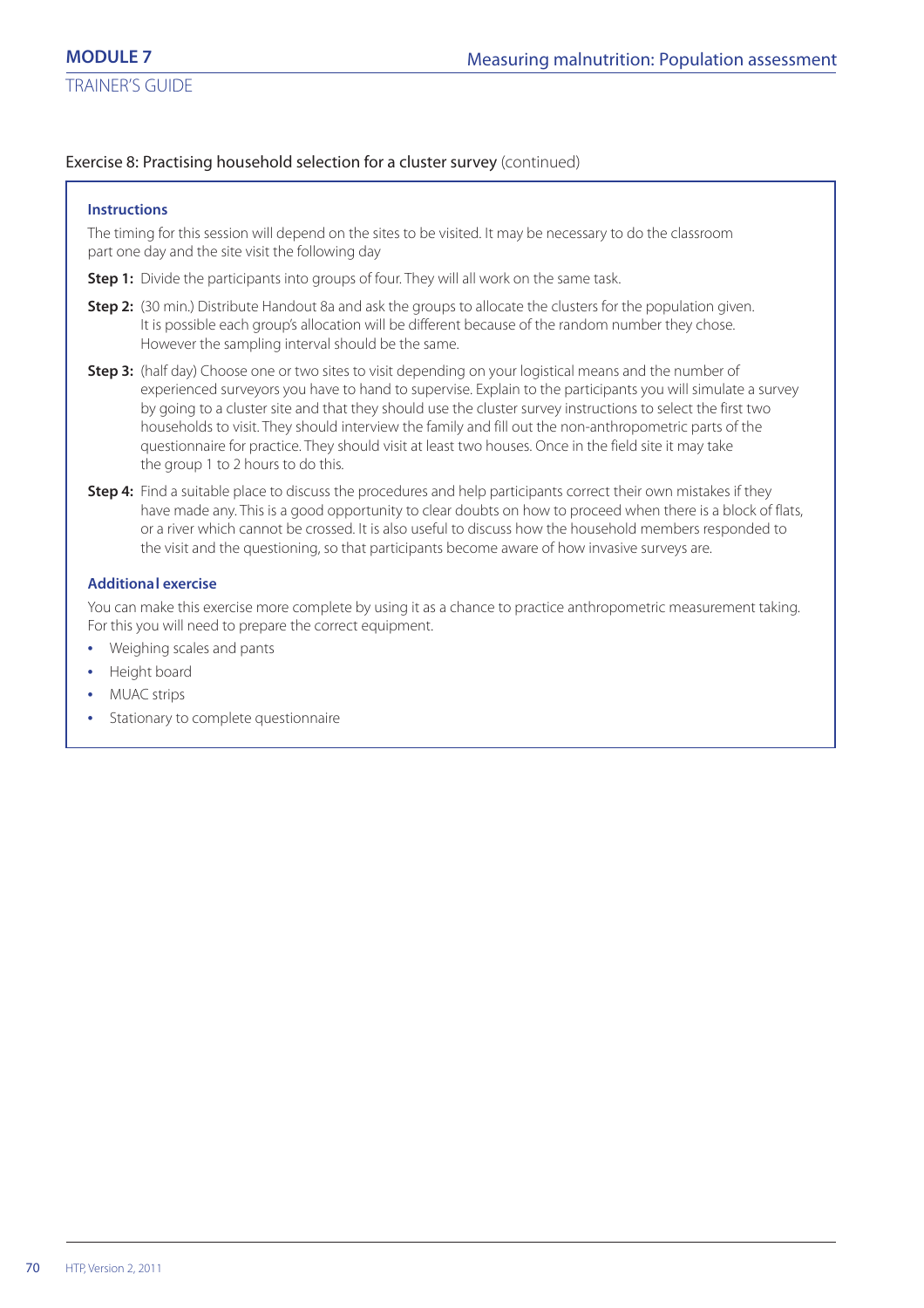# **Handout 8a: Two-stage cluster survey: Instructions**

# Step 1: Selection of the 30 clusters

- i) Identify the population to be surveyed (e.g., population of a refugee camp or drought-stricken area).
- ii) Divide the population into existing or natural groupings (e.g., villages, districts or camp sections).
- iii) Estimate the population in each village, district or camp section (use census data if available).
- iv) Make a table with six columns (see box below).
- **•** Column 1 should include the name of each locality (village, district or camp section) in any order.
- **•** Column 2 should contain the estimated total population of each locality.
- **•** Column 3 should contain the estimated population of the children in each locality.
- **•** Column 4 should contain the cumulative population of the children (obtained by adding the population of each locality to the combined population figure of the preceding localities).

| Geographical<br>unit | <b>Estimated</b><br>total<br>population | <b>Estimated</b><br>children<br>6-59 months | <b>Cumulative</b><br>population<br>6-59 months | <b>Attributed</b><br><b>numbers</b> | <b>Location</b><br>of clusters |
|----------------------|-----------------------------------------|---------------------------------------------|------------------------------------------------|-------------------------------------|--------------------------------|
| Locality 1           | 2,500                                   | 500                                         | 500                                            | $1 - 500$                           |                                |
| Locality 2           | 1,000                                   | 200                                         | 700                                            | $501 - 700$                         |                                |
| Locality 3           | 800                                     | 160                                         | 860                                            | 701-860                             |                                |
| Locality 4           | 3,250                                   | 650                                         | 1.610                                          | 861-1,610                           | 3, 4                           |
| Etc.                 | $\cdots$                                | $\cdots$                                    | $\cdots$                                       | $\cdots$                            | $\cdots$                       |
| Total                | 50,000                                  | 10,000                                      |                                                |                                     | 30                             |

**•** Column 5 should contain the attributed numbers for each unit – the range of the cumulative population for each unit.

- v) Calculate the 'sampling interval'. This is obtained by dividing the total 6- to 59-month-old population by the desired number of clusters, which is usually between 25 and 40 (30 in this example). In this example, the sampling interval is  $10,000/30 = 333$ ).
- vi) Determine the location of the first cluster. Its location is randomly chosen by selecting a number within the first sampling interval (1 to 333 in this example). The number can be randomly selected using a random number table. Let us assume that 256 is the starting point. This number places the first cluster in 'Locality 1' in the example because it has the attributed numbers 1 to 500.
- vii) Select the other clusters. Add the sampling interval sequentially to the starting number until 30 numbers are chosen. Each number chosen represents the population of a geographic unit. In this example, the first cluster is at 256 (Locality 1), the second cluster at  $256 + 333 = 589$  (Locality 2), the third cluster is at  $589 + 333 = 922$  (Locality 4), the fourth cluster is at 922 + 333 = 1,255 (Locality 4), etc. A large geographical unit may appear twice – two clusters are drawn in Locality 4 in the example. In the same way, a small geographical unit (smaller than the sampling interval) may not be selected – Locality 3 in the example.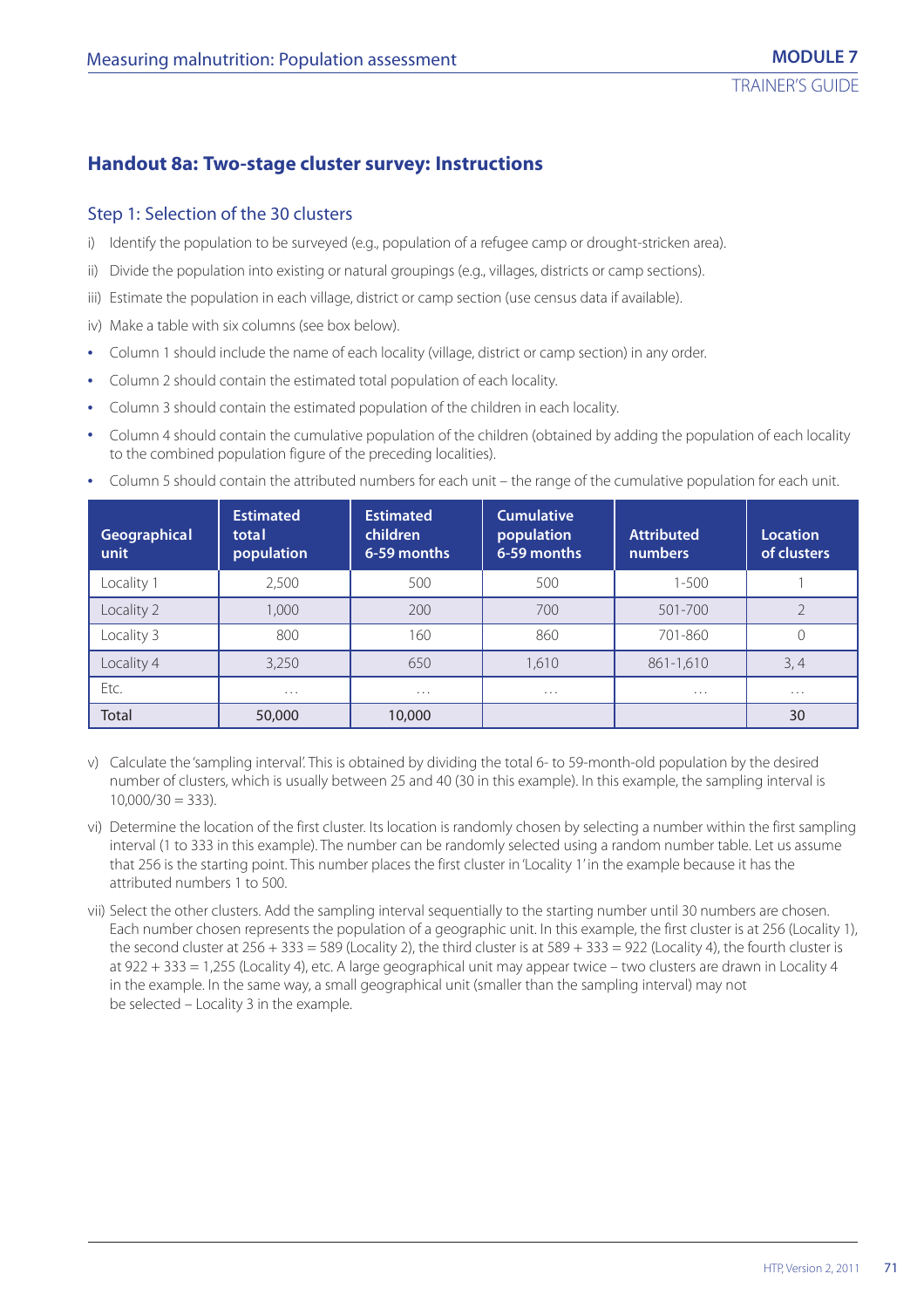# Step 2: Selection of the children in each of the 30 clusters

Having identified the 30 clusters, a team of data collectors should go to the site of each cluster. In this example, a sample size of 700 children was required. Previous data showed that on average there were 1.5 children per household. Therefore, 458 households (700/1.5 = 457.5, rounded to 458) needed to be included in the sample, or 16 households per cluster (458/30: 15.3, rounded to 16). At any given cluster, or locality the following procedure is followed:

- 1- Ask the village leaders if a list of all households in the locality exist. If yes, attribute a number to each household and chose 16 households with simple or systematic sampling, where you will go to conduct the survey.
- 2- If no list of households exists, draw a rough map of the households in the locality and carry out systematic random sampling of households.

To select 16 households by systematic sampling, you need first to determine the sampling step, which is the total number of households in the locality divided by the number of households to be sampled. For example, if there are 87 households in the locality, the sampling step will be 5 (87/16= 5.4, rounded to 5). The first household to be visited will be determined by choosing a random number between 1 and 5.

If the locality is large enough to make the techniques above too time-consuming, it can be divided into segments of roughly the same number of households, generally not more than 250 households. The procedures indicated above can then be followed.

If it is absolutely not possible to follow the above procedures, then the çspinning the pené method can be used:

- Go to the centre of the selected locality (Ask local people for information.).
- Randomly choose a direction by spinning a pencil or pen on the ground and noting the direction in which it points when it stops.
- Walk in the direction indicated by the pen, from the centre to the outer perimeter of the locality, counting the number of households along this line.
- The first household to be visited should be the one selected by drawing a random number between one and the number of households counted when walking. For example, if the number of households counted was 27, then select a random number from 1 to 27. If the number five was chosen, then the fifth household on the walking line is the first you should visit.
- The subsequent households are chosen by proximity. In a locality where there is a high population concentration, proceed by always choosing the next house to the right or to the left (Decide which at the beginning of the survey.). Continue to go to the left/right until the required number of children has been measured. The same method should be used for all clusters. However, if the locality has a very spread out population, then proceed by simply choosing the nearest house. The nearest house is the one with the door nearest to the last house surveyed, whether it is on the right or left (this should save you a lot of time in an area where the dwellings are very spread out). Continue the process until the required number of children has been measured.

All eligible children in a household are included and thus should be measured and weighed. This means that all eligible children in the last randomly selected household should be measured even if this means exceeding the number required to complete the cluster (that is 24 children). If a child is not present at the time of the survey go back to the house later to find the child (continue to look for the missing children until leaving the survey area). If a child cannot be found, don't replace him/her and record him/her as absent from the selected household. If a child has been admitted to a feeding centre, the team should go to the centre and measure him or her there, if feasible. If there are no eligible children in a household, collect the household-based data (if applicable) and proceed to the next household. This household is part of the 16 households that should form the cluster, even if no eligible children were found. It is extremely important to follow this house-to-house method. If children are just called to the centre of the locality, it is likely that some of the children could be missed which could result in bias.

If there are insufficient households found in a locality (that is 16 households) then proceed to the nearest locality. Repeat the process of spinning a pen and randomly select a household to start until the required 16 households are surveyed to complete the cluster. Proceed from house to house until you have surveyed 16 households.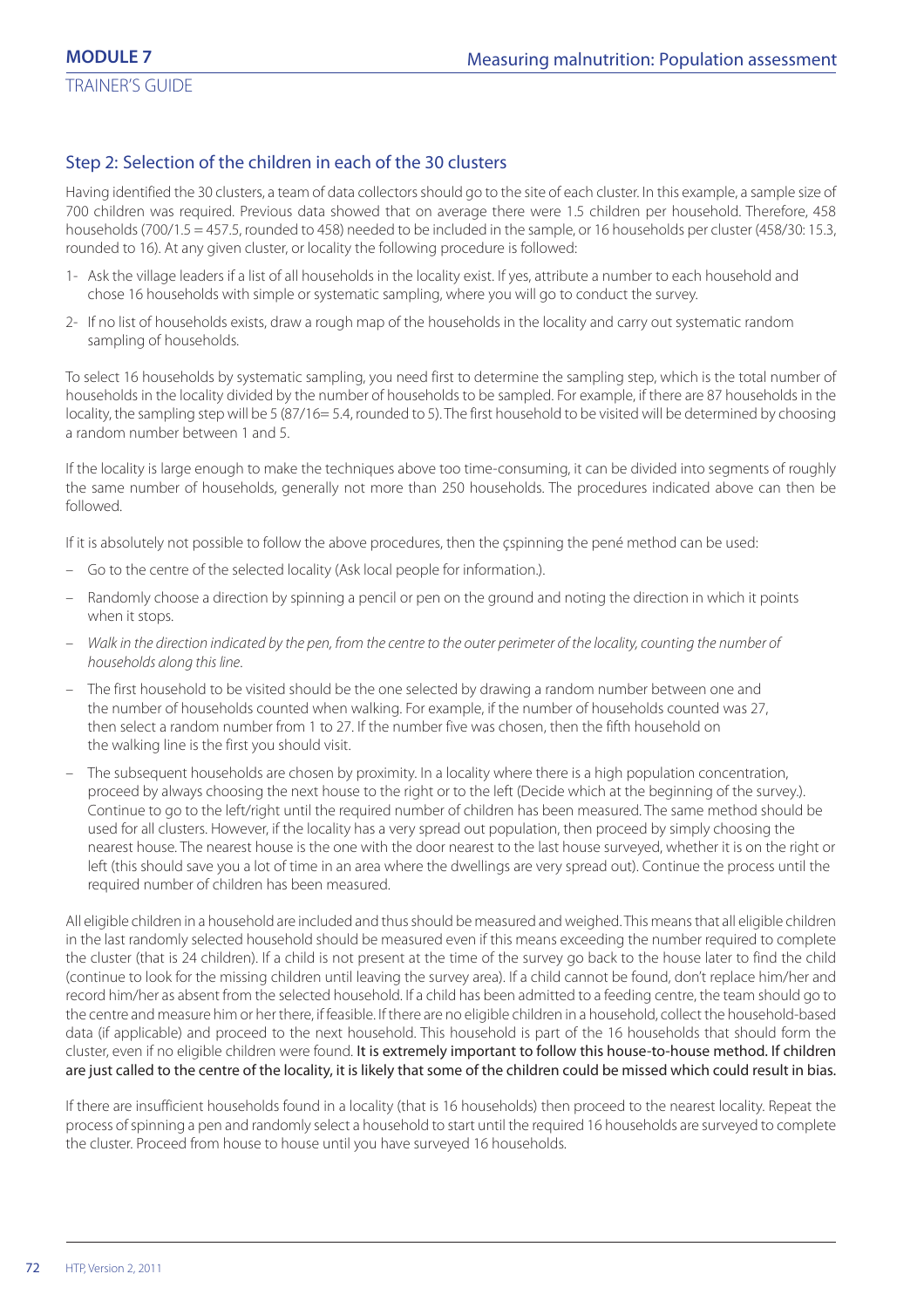## **Handout 8b: Cluster allocation form**

Interval between clusters  $76,269/30 = 2542$  Random number between  $1-2542 = 2025$ 

| No.            | <b>KABELLE</b><br><b>NAME</b> | <b>NEW KABELLE</b><br><b>DIVISIONS</b> | <b>TOTAL*</b><br>Pop | <b>Under-5 years</b><br>estimates (18%) | <b>Cumulative</b><br><5yr pop |       | <b>CLUSTER</b><br><b>ALLOCATION</b> |  |  |
|----------------|-------------------------------|----------------------------------------|----------------------|-----------------------------------------|-------------------------------|-------|-------------------------------------|--|--|
|                | <b>GAMA WALANA</b>            |                                        | 10422                | 1876                                    | 1876                          |       |                                     |  |  |
| $\overline{2}$ | <b>GUNUNO</b>                 | Gununo1&Gununo2                        | 14151                | 2547                                    | 4423                          | 2025  | $\mathbf{1}$                        |  |  |
| 3              | LEGAMMA                       |                                        | 11322                | 2038                                    | 6461                          | 4567  | $\overline{2}$                      |  |  |
| 4              | <b>ADMANCHO ARFITA</b>        |                                        | 10772                | 1939                                    | 8400                          | 7109  | 3                                   |  |  |
| 5              | DANGARA MADALCHO              |                                        | 12312                | 2216                                    | 10616                         | 9651  | $\overline{4}$                      |  |  |
| 6              | CHAMA HEMBECHO                |                                        | 11790                | 2122                                    | 12738                         | 12193 | 5                                   |  |  |
| 7              | <b>GARA GODE</b>              |                                        | 10202                | 1836                                    | 14575                         |       | $\overline{\phantom{0}}$            |  |  |
| 8              | MATALA WALANA                 |                                        | 9227                 | 1661                                    | 16236                         | 14735 | 6                                   |  |  |
| 9              | AREKA 1                       | Yukara&Areka 1                         | 11901                | 2142                                    | 18378                         | 17277 | $\overline{7}$                      |  |  |
| 10             | <b>ACHURA</b>                 |                                        | 9260                 | 1667                                    | 20045                         | 19819 | 8                                   |  |  |
| 11             | DOGE ANCHUCHO                 |                                        | 13160                | 2369                                    | 22413                         | 22361 | 9                                   |  |  |
| 12             | <b>WORMUMA</b>                |                                        | 13372                | 2407                                    | 24820                         |       |                                     |  |  |
| 13             | AREKA 2                       | Areka2&Tadisa                          | 10752                | 1935                                    | 26756                         | 24903 | 10                                  |  |  |
| 14             | MOROCHA WALANA                |                                        | 9247                 | 1664                                    | 28420                         | 27445 | 11                                  |  |  |
| 15             | <b>GADALA</b>                 |                                        | 10070                | 1813                                    | 30233                         | 29987 | 12                                  |  |  |
| 16             | <b>GIDO HOMBA</b>             |                                        | 11662                | 2099                                    | 32332                         |       |                                     |  |  |
| 17             | <b>HEREJE</b>                 |                                        | 10182                | 1833                                    | 34165                         | 35529 | 13                                  |  |  |
| 18             | MATALA HEMBECHO               |                                        | 12501                | 2250                                    | 36415                         | 35071 | 14                                  |  |  |
| 19             | AMBE BADAYE                   | Ambe&Badaye                            | 17810                | 3206                                    | 39621                         | 37613 | 15                                  |  |  |
| 20             | <b>DUBBO</b>                  |                                        | 10542                | 1898                                    | 41518                         | 40155 | 16                                  |  |  |
| 21             | <b>KORKE DOGE</b>             |                                        | 9691                 | 1744                                    | 43263                         | 42697 | 17                                  |  |  |
| 22             | ZABA                          |                                        | 9922                 | 1786                                    | 45049                         |       | $\overline{\phantom{0}}$            |  |  |
| 23             | AFAMA BANCHA                  |                                        | 13802                | 2484                                    | 47533                         | 45239 | 18                                  |  |  |
| 24             | SHAYAMBA                      |                                        | 8957                 | 1612                                    | 49145                         | 47781 | 19                                  |  |  |
| 25             | <b>ADILA</b>                  |                                        | 10022                | 1804                                    | 50949                         | 50323 | 20                                  |  |  |
| 26             | OSSE                          | Osse&Mole                              | 10573                | 1903                                    | 52852                         |       |                                     |  |  |
| 27             | <b>DOLA</b>                   |                                        | 10522                | 1894                                    | 54746                         | 52865 | 21                                  |  |  |
| 28             | <b>WAYBO</b>                  |                                        | 10584                | 1905                                    | 56651                         | 55407 | 22                                  |  |  |
| 29             | ANCHUCHO CHAWKARE             |                                        | 9022                 | 1624                                    | 58275                         | 57949 | 23                                  |  |  |
| 30             | SUNKALE                       |                                        | 9666                 | 1740                                    | 60015                         | 60491 | 24                                  |  |  |
| 31             | DNAGARA SALATA                |                                        | 13222                | 2380                                    | 62395                         |       |                                     |  |  |
| 32             | <b>DEMBE ZAMINE</b>           |                                        | 12852                | 2313                                    | 64709                         | 63033 | 25                                  |  |  |
| 33             | <b>BOMBE</b>                  | Bombe1&Bombe2                          | 14796                | 2663                                    | 67372                         | 65575 | 26                                  |  |  |
| 34             | <b>AFAMA MINO</b>             |                                        | 9522                 | 1714                                    | 69086                         | 68117 | 27                                  |  |  |
| 35             | <b>BASA GOFARA</b>            |                                        | 10604                | 1909                                    | 70995                         | 70659 | 28                                  |  |  |
| 36             | DACHE GOFARA                  |                                        | 9584                 | 1725                                    | 72720                         |       |                                     |  |  |
| 37             | FARA WOCHA                    |                                        | 9598                 | 1728                                    | 74447                         | 73201 | 29                                  |  |  |
| 38             | SORE HOMBA                    |                                        | 10122                | 1822                                    | 76269                         | 75743 | 30                                  |  |  |
|                | <b>TOTAL</b>                  |                                        | 423718               | 76269                                   |                               |       |                                     |  |  |

\* 1994 Census